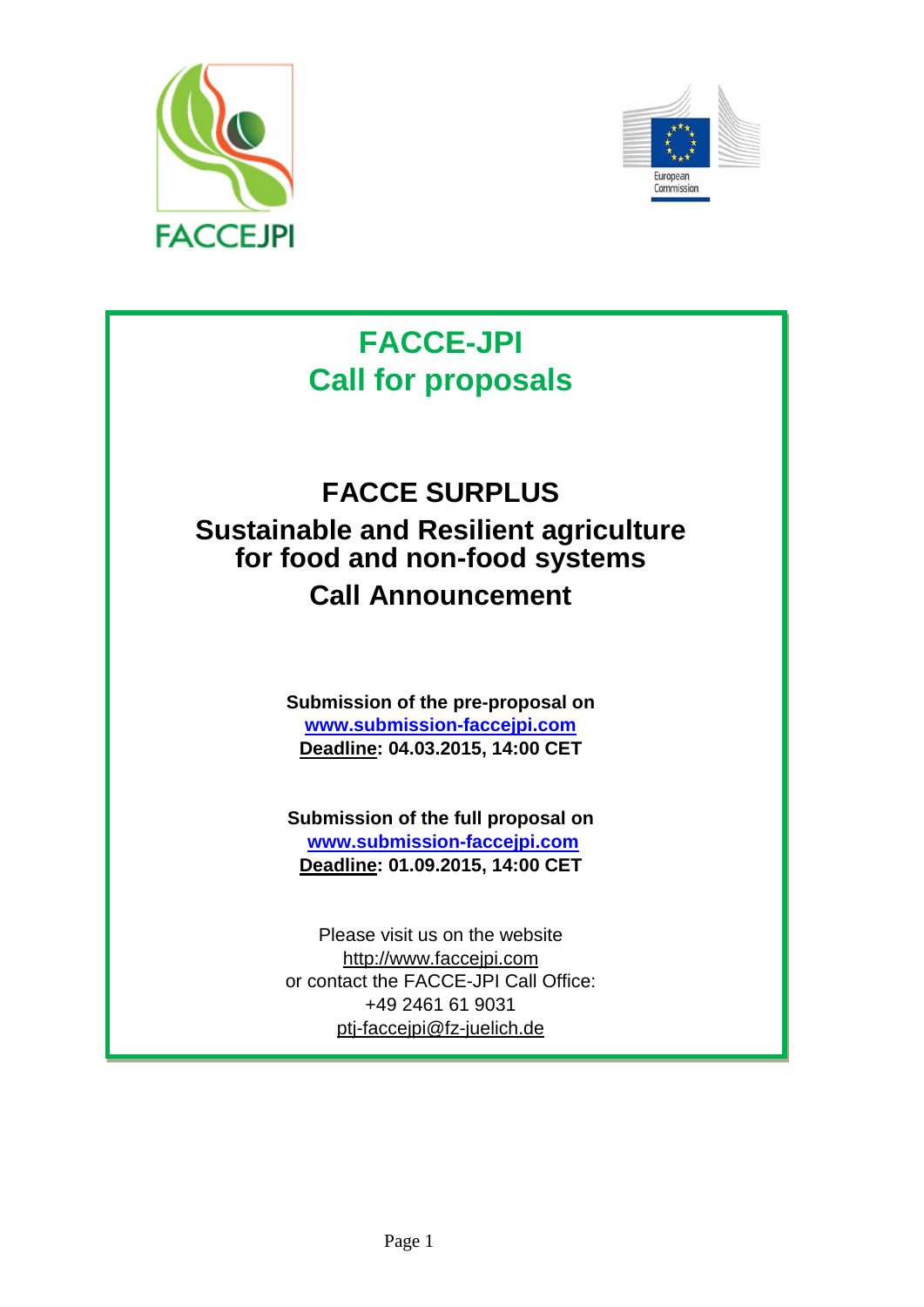## **Table of Contents**

| 1. |  |
|----|--|
| 2. |  |
| 3. |  |
| 4. |  |
| 5. |  |
| 6. |  |
| 7. |  |
|    |  |
| 1. |  |
| 2. |  |
| 3. |  |
| 4. |  |
| 5. |  |
|    |  |
| 1. |  |
| 2. |  |
| 3. |  |
|    |  |
| 1. |  |
| 2. |  |
| 3. |  |
|    |  |
| 1. |  |
| 2. |  |
| 3. |  |
|    |  |
|    |  |
|    |  |
|    |  |
|    |  |
|    |  |
|    |  |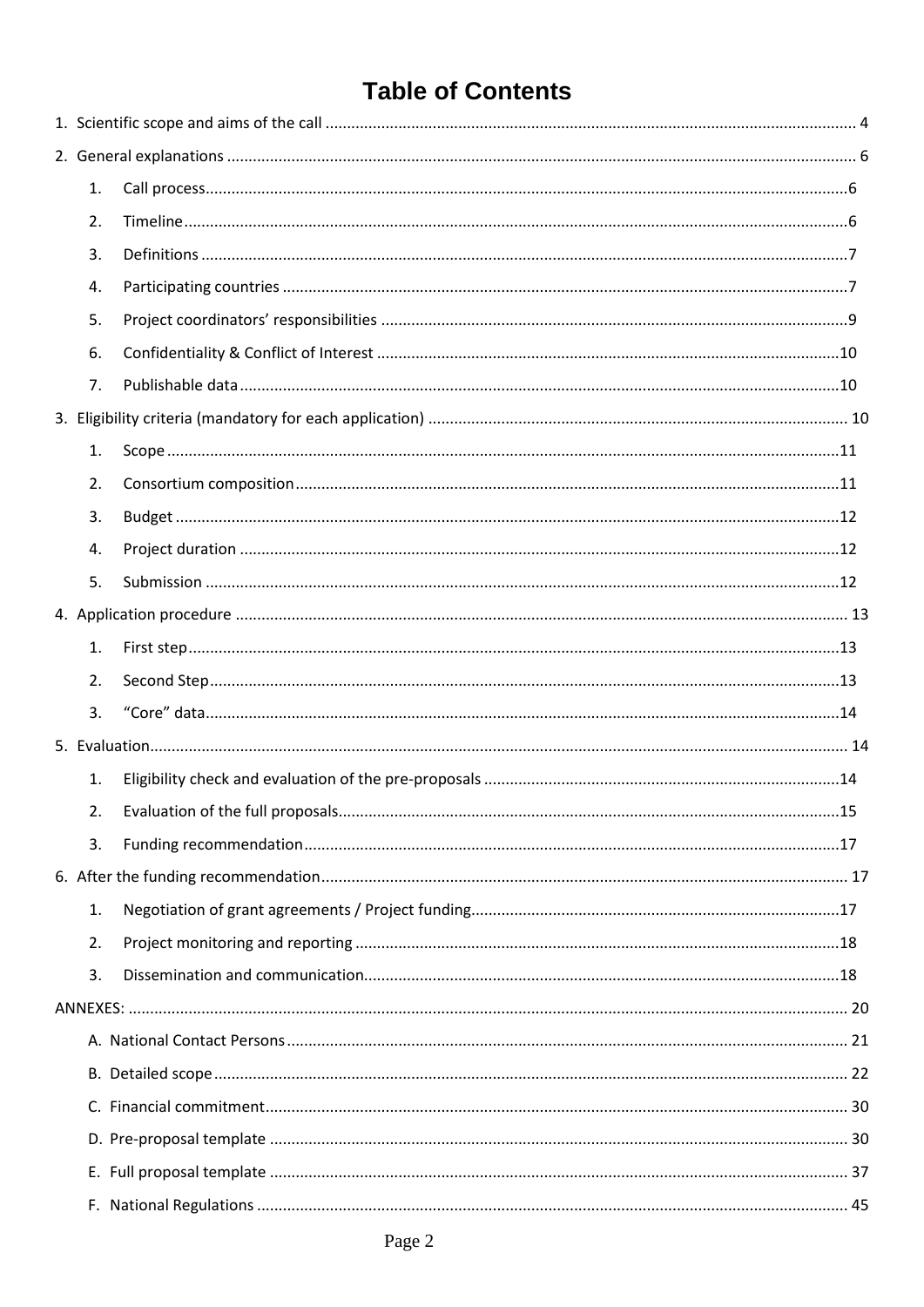*The Joint Programming Initiative on Agriculture, Food Security and Climate Change (FACCE-JPI) brings together 21 countries that are committed to build an integrated European Research Area addressing the interconnected challenges of sustainable agriculture, food security and impacts of climate change. FACCE-JPI provides and steers research to support sustainable agricultural production and economic growth, to contribute to a European bio-based economy, while maintaining and restoring ecosystem services under current and future climate change. It aims to do so with a strong transdisciplinary research base, encompassing economic and social aspects in addition to scientific ones, and with a creative approach towards the alignment of national programmes and the input of multiple actors and stakeholders.*

*The integrated [FACCE-JPI strategic research agenda](http://www.faccejpi.com/Strategic-Research-Agenda) defines 5 core research themes:*

*1• Sustainable food security under climate change, based on an integrated food systems perspective: modeling, benchmarking and policy research perspective*

*2• Environmentally sustainable growth and intensification of agricultural systems under current and future climate and resource availability*

*3• Assessing and reducing trade-offs between food production, biodiversity and ecosystem services 4• Adaptation to climate change throughout the whole food chain, including market repercussions 5• Greenhouse gas mitigation: nitrous oxide and methane mitigation in the agriculture and forestry sector, carbon sequestration, fossil fuel substitution and mitigating GHG emissions induced by indirect land use change*

*These core research themes are progressively being taken into account by national research agendas in view of aligning national programmes where much research is already undertaken, and inspire pilot joint actions on topics where research is lacking.*

*In order to implement this SRA and as a first activity under Core Theme 2 (environmentally sustainable growth and intensification of agriculture), FACCE-JPI partners are launching the present joint call, co-funded by the EU, as described in this Call Announcement, with a total available budget of approximately 15 million €.* 

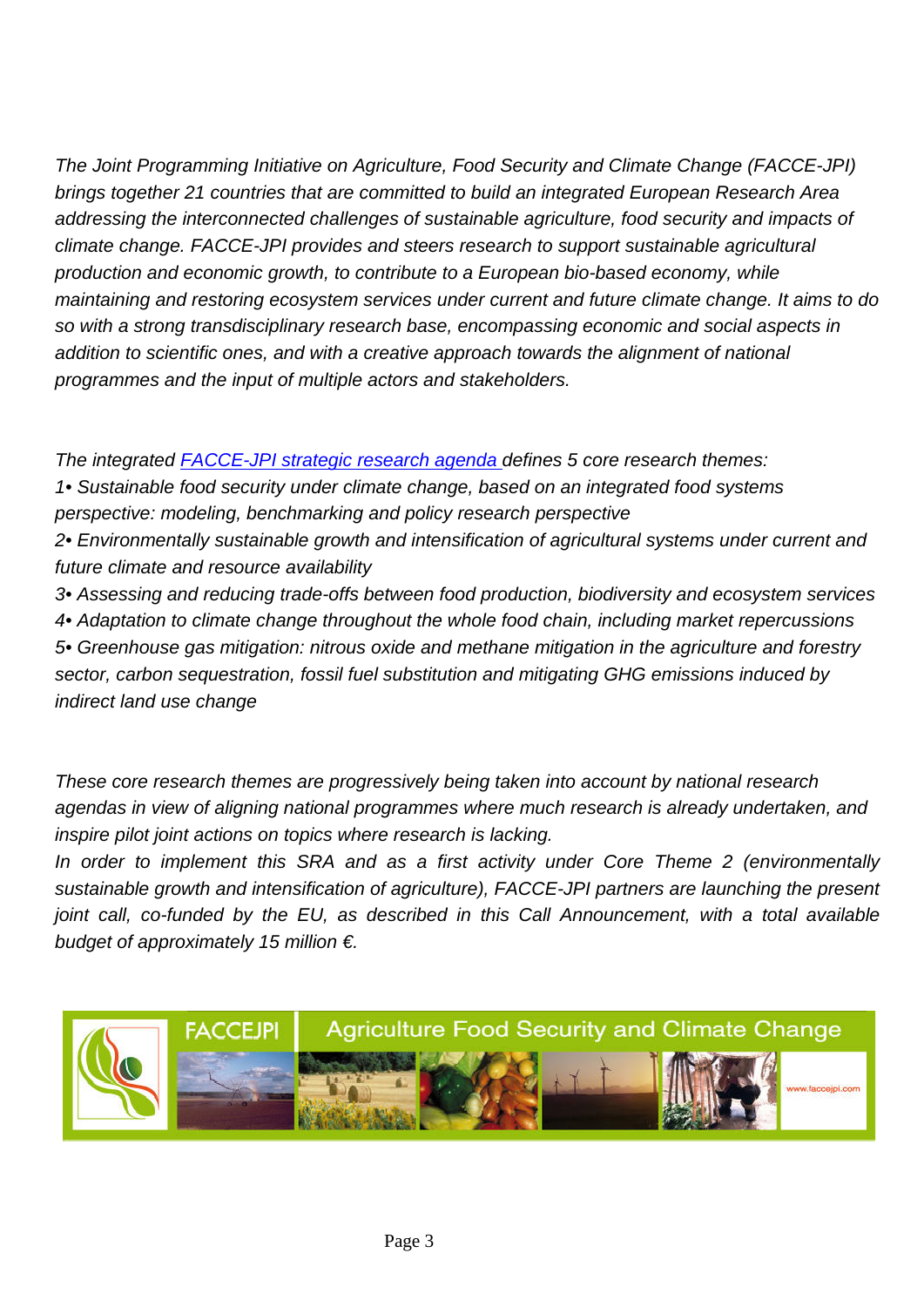## <span id="page-3-0"></span>**1. Scientific scope and aims of the call**

#### *(See also the [annex](#page-21-0) for a more detailed description)*

Global food security, the use of renewable raw materials and production of energy from biomass are three of the "Great Challenges" for the  $21<sup>st</sup>$  century. In line with the European Bioeconomy Strategy<sup>[1](#page-3-1)</sup>, better use of biomass and waste from plant and animal terrestrial and aquatic production systems is a fundamental aim to fulfil human needs while preserving natural resources and biodiversity. All economic actors that produce, manage and otherwise exploit biological resources, including agricultural and other land based activity *in its widest sense*, such as in the food, animal feed, farmed fish and forest-based chains, as well as parts of the chemical, biotechnological and energy industries, should be considered as a whole in the bioeconomy. The concept extends beyond technological innovation to present new opportunities for organisational innovation in the development of novel production chains that will contribute to improve life for all.

A managed transition towards radically improved food and non-food systems by 2050 will be needed to make the most efficient and sustainable use of land and other natural resources. Fractionation and conversion of one bio-based product into another and cascading of nutrients, sometimes known collectively as the "circular bio-economy", presents a new way of describing biological production and processing systems. Options for utilising all the biomass from agricultural land, uncultivated land and forestry with a holistic view, taking into account both food and non-food systems, are required to reach a sustainable intensification of agricultural production. Also, considering the growing demand for bio-based products, new bio-technologies and industrial processes, needs and opportunities of SMEs and intermediate sized businesses should not be overlooked.

Only resilient agricultural systems allowing growth and intensification of agriculture under the increasing stress of climate change, new pests and disease outbreaks and other environmental pressures and preserving biodiversity and ecosystem services will permit us to address the abovementioned challenges adequately. Modeling is necessary to develop insights into the range of possible agricultural solutions and the resulting systems of production for any given agro-climatic zone and land typology. There is also a need for environmental sustainability indicators to assess other trade-offs between environmental and production deliverables for any particular agricultural system as biomass production increases under sustainable intensification.

The present call for proposals aims at improving collaboration and cooperation across the European Research Area in the areas of diverse, but integrated, food and non-food biomass production and transformation systems, including biorefining. It aims as well at supporting innovation and value creation from biomass and biorefineries in synergy with the environmentally sustainable intensification of agricultural and other biomass production taking into account the required economic, environmental and social conditions and resilience to climate change.

<span id="page-3-1"></span><sup>&</sup>lt;sup>1</sup> COM (2012) 60 final : [Innovating for Sustainable Growth](http://ec.europa.eu/research/bioeconomy/pdf/201202_innovating_sustainable_growth.pdf) : A Bioeconomy for Europe  $\overline{a}$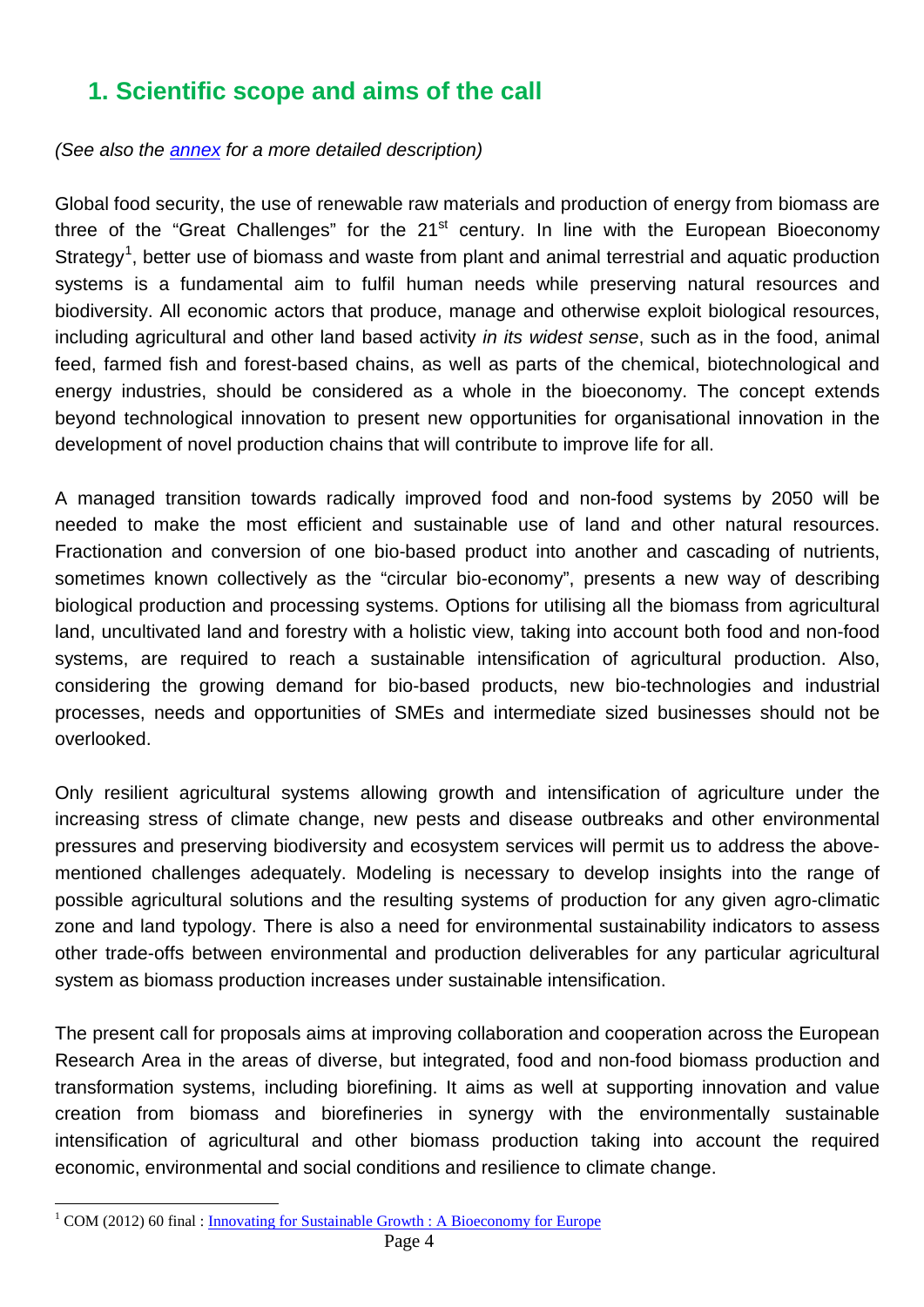Finally, transitions in farming systems towards sustainable intensification, and/or high nature value need to be integrated into the broader perspective of a bioeconomy that will combine the simultaneous production of food, fibres, feed, bio-chemicals, raw materials and bio-energy from biomass over a territory, the recycling of wastes and the utilisation of by-products and co-products. Holistic value chains need to be developed through the integration of industries across rural regions and cities. Alternative agricultural systems which are currently being developed and studied in (and outside) Europe should be compared with each other and networks of study sites developed to test holistic sustainable intensification metrics at farm, landscape and national scales.

The scientific scope of the present call for proposal addresses collaborative projects in three research areas (Technology Readiness Level: 1-6) which are incorporated into the following three subthemes of this call, namely:

**Subtheme 1: Spatial targeting of land use to increase biomass production and transformation**, stimulating the growth of systems for the efficient utilisation of green (plant) biomass cascading through novel transformations.

**Subtheme 2: Developing markets** for a wide range of products and services generated through integrated food and non-food systems.

**Subtheme 3: Sustainable intensification of integrated food and non-food systems of agriculture**, by developing integrated, systems-based approaches to land management.

Each research project proposal must include a plan for disseminating the results to aim at higher levels of technological readiness (in links with other initiatives<sup>[2](#page-4-0)</sup>). Research projects in the fields of the three subthemes will often combine field research with modelling, scenario development and/or pilots. Where appropriate it is recommended that reference is made to the models developed in the Knowledge Hub MACSUR.

Cross-disciplinary projects will be given priority. Instead of focusing on individual features, projects should, for example, not only encompass methodologies for increasing yield and productivity, but also include other components essential for further processing agricultural outputs into high-quality marketable products and incorporating aspects of environmentally sustainable production (soil fertility, water quality, biodiversity etc.) as integral aspects of the project. If possible, inclusion of SMEs in the consortia is favourable in order to strengthen a comprehensive value chain approach.

<span id="page-4-0"></span> $2$  E.g. Bio-Based Industries, Bioeconomy platform of the KIC Climate...  $\overline{a}$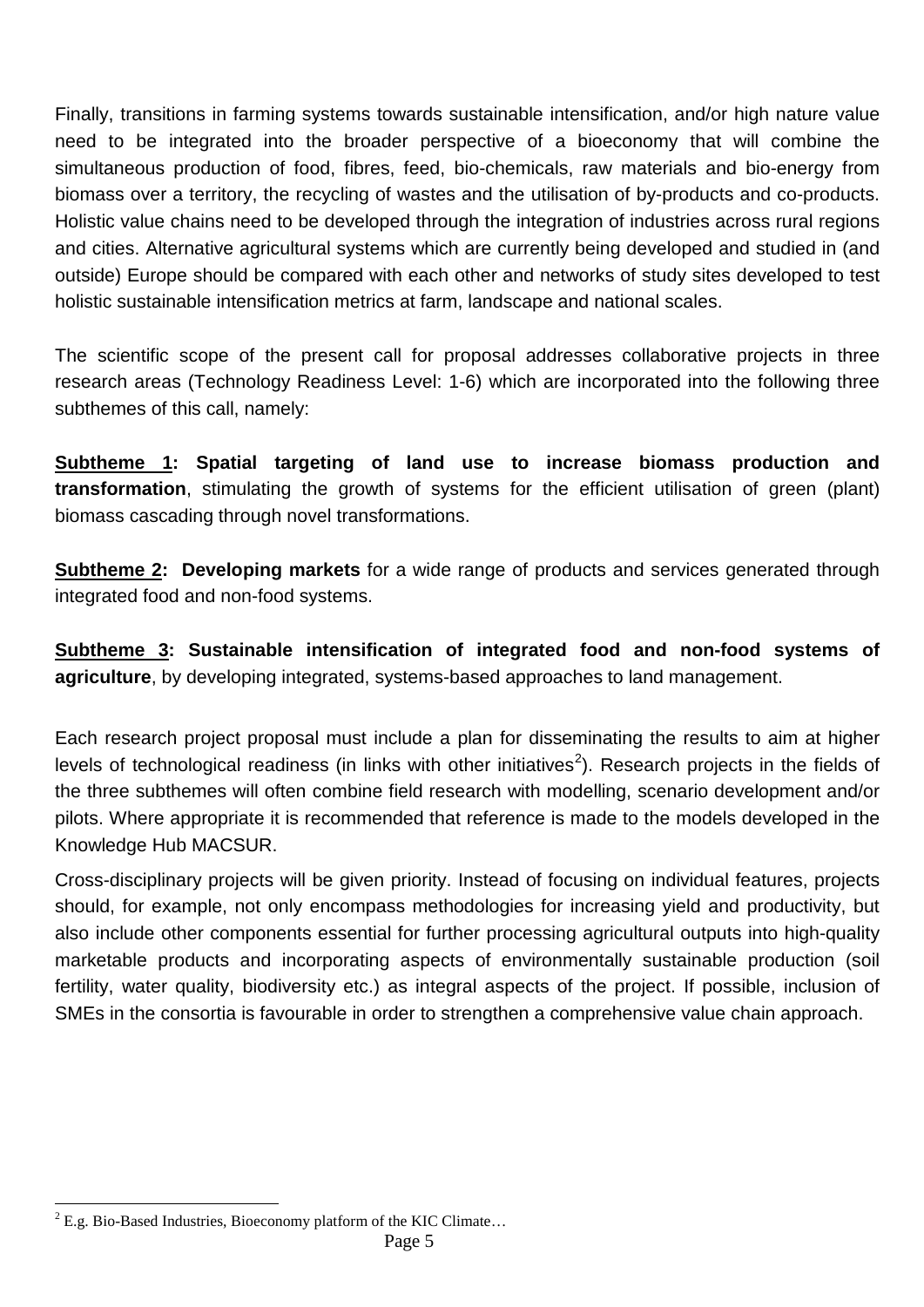## <span id="page-5-0"></span>**2. General explanations**

### <span id="page-5-1"></span>**1. Call process**

The call process will be carried out online on the

#### **[FACCE-JPI Submission](http://www.submission-faccejpi.com/) Tool: www.submission-faccejpi.com**

The application process consists of two separate and consecutive steps:

- First step: The project coordinator of an applying research consortium has to submit a pre-proposal on behalf of the consortium, providing key data on the future project proposal. The **deadline for the submission of the pre-proposal is 04.03.2015, 14:00 CET[3](#page-5-3)** . After an eligibility check and an evaluation of the pre-proposals, selected pre-proposals will be invited to submit a full proposal.
- Second step: Submission of a full proposal by the applying consortium. The **deadline for full proposal submission is 01.09.2015, 14:00 CET**.

The [Annexes](#page-20-1) of this document provide the contact information of the National Contact Persons (NCPs) in each participating country/region and the National Regulations. **It is required that each partner in a consortium contacts his/her NCP(s) to be informed about the rules in his/her country/region prior to submission of a pre-proposal and a full proposal.**

#### <span id="page-5-2"></span>**2. Timeline**

 $\overline{a}$ 

| 07.01.2015                                     | <b>Call opening</b>                                                                                                           |  |  |  |  |  |  |  |
|------------------------------------------------|-------------------------------------------------------------------------------------------------------------------------------|--|--|--|--|--|--|--|
| <b>First step: submission of pre-proposals</b> |                                                                                                                               |  |  |  |  |  |  |  |
| 04.03.2015, 14:00 CET                          | Deadline for pre-proposal submission                                                                                          |  |  |  |  |  |  |  |
| 18.06.2015                                     | <b>Communication of eligibility check and evaluation</b><br>outcomes to the research project coordinators- Start<br>of step 2 |  |  |  |  |  |  |  |
| Second step: submission of full proposals      |                                                                                                                               |  |  |  |  |  |  |  |
| 01.09.2015, 14:00 CET                          | Deadline for full proposal submission                                                                                         |  |  |  |  |  |  |  |

<span id="page-5-3"></span><sup>3</sup> *CET: Central European Time (e.g. Brussels). Here is provided a link to the World Clock: <http://www.timeanddate.com/worldclock/>*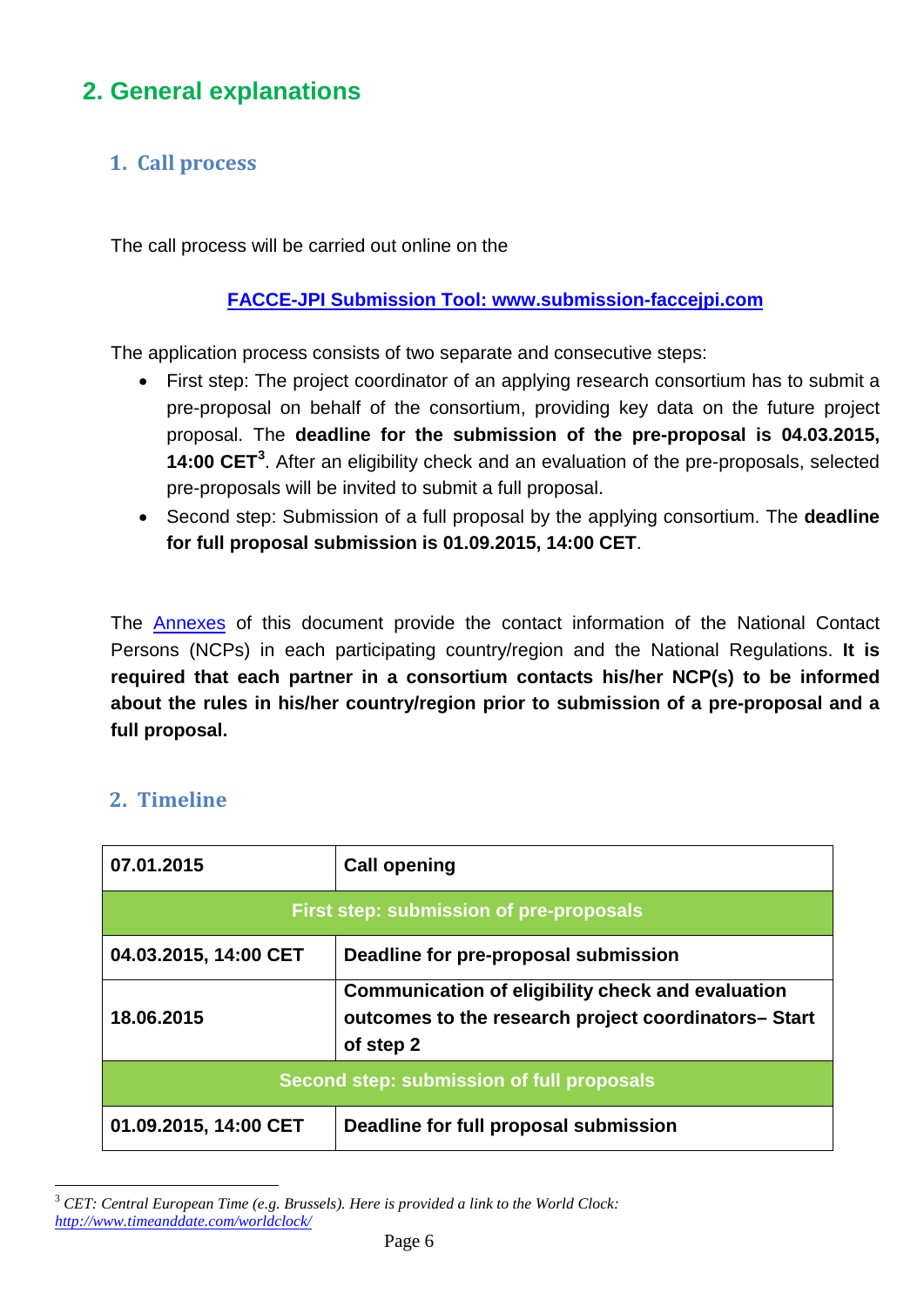| <b>Evaluation of the full proposals</b>                                                                     |                                                                                                                    |  |  |  |  |  |
|-------------------------------------------------------------------------------------------------------------|--------------------------------------------------------------------------------------------------------------------|--|--|--|--|--|
| 03.12.2015                                                                                                  | Communication of the evaluation outcomes and the<br>funding recommendation to the research project<br>coordinators |  |  |  |  |  |
| From January 2016: Start of research projects<br>(depends on national/organisational rules and negotiation) |                                                                                                                    |  |  |  |  |  |

#### <span id="page-6-0"></span>**3. Definitions**

#### **Steering Committee (SC):**

The Steering Committee is the decision-making body in the framework of this call. It is composed of representatives from the participating funding organisations.

#### **FACCE-JPI Call Office:**

The Call Office, hosted by *Projektträger Jülich, Forschungszentrum Jülich GmbH*, Germany, is the central contact point for applicants regarding all technical and general issues of the submission. The FACCE-JPI Call Office will be available in general during business days from 09:00 to 16:00 CET. Beyond this timeframe, it is recommended to contact the Call Office [electronically](mailto:ptj-faccejpi@fz-juelich.de) via email: [ptj-faccejpi@fz-juelich.de.](mailto:ptj-faccejpi@fz-juelich.de)

#### **National Contact Person (NCP):**

Each participating funding organisation in this call has nominated NCP(s) to provide information on national/organisational funding rules and procedures. It is required that each partner in a consortium contacts his/her NCP(s) prior to the submission of pre-proposals.

#### <span id="page-6-1"></span>**4. Participating countries**

The following funding organisations are participating in this call: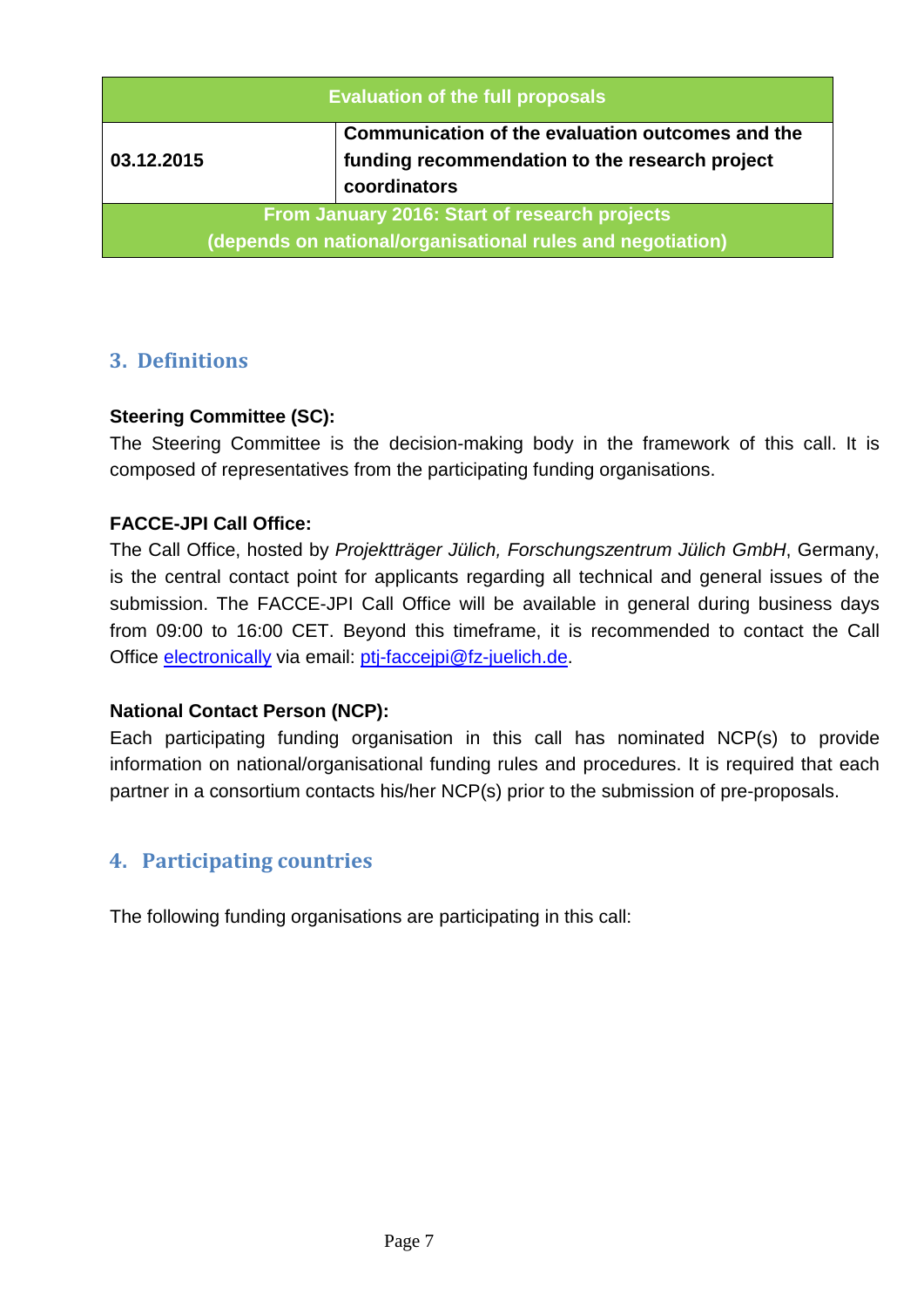| <b>Country</b>                           |                          | Organisation                                                                                      | <b>Estimated</b><br>Budget $(\bigoplus^4)$ |
|------------------------------------------|--------------------------|---------------------------------------------------------------------------------------------------|--------------------------------------------|
| Belgium - Flanders                       | Vlaamse<br>overheid<br>兖 | Agency for Innovation by Science and Technology - Flanders<br>(IWT)                               | 1785000                                    |
| Belgium - Flanders                       | Vlaamse<br>overheid<br>郤 | Research Foundation - Flanders (FWO)                                                              | 240 000                                    |
| Belgium-<br>French-speaking<br>Community |                          | Fonds National de la Recherche Scientifique - French-<br>speaking Community (FNRS)                | 240 000                                    |
| Cyprus                                   | €                        | <b>Research Promotion Foundation (RPF)</b>                                                        | 240 000                                    |
| Denmark                                  |                          | InnovationsFonden (InnoFond)                                                                      | 1 190 000                                  |
| Estonia                                  |                          | Ministry of Agriculture (EVPM)                                                                    | 120 000                                    |
| Finland                                  |                          | Ministry of Agriculture and Forestry (MMM)                                                        | 240 000                                    |
| France                                   |                          | Agence Nationale de la Recherche (ANR)                                                            | 1 190 000                                  |
| France                                   |                          | Institut National de la Recherche Agronomique (INRA)                                              | 240 000                                    |
| Germany                                  |                          | Federal Ministry of Education and Research (BMBF)                                                 | 1 190 000                                  |
| Germany                                  |                          | Federal Office for Agriculture and Food (BLE)                                                     | 600 000                                    |
| Italy                                    |                          | Ministry of Agricultural, Food and Forestry policies (MIPAAF)                                     | 120 000                                    |
| Italy                                    |                          | Ministry for Education, University and Research (MIUR)                                            | 600 000                                    |
| Norway                                   |                          | The Research Council of Norway (RCN)                                                              | 1 190 000                                  |
| Poland                                   |                          | The National Centre for Research and Development (NCBR)                                           | 600 000                                    |
| Romania                                  |                          | Executive Agency for Higher Education, Research,<br>Development and Innovation Funding (UEFISCDI) | 600 000                                    |
| Spain                                    | 騫                        | Instituto Nacional de Investigación y Tecnología Agraria y<br>Alimentaria (INIA)                  | 360 000                                    |
| The Netherlands                          |                          | Netherlands Organisation for Scientific Research (NWO)                                            | 2 080 000                                  |
| United Kingdom                           | $\frac{\sum x}{\sum x}$  | Department for Environment, Food and Rural Affairs (DEFRA)                                        | 1 190 000                                  |

<span id="page-7-0"></span> $4$  Financial commitment of the organisation + estimated top-up from the EU.  $\overline{a}$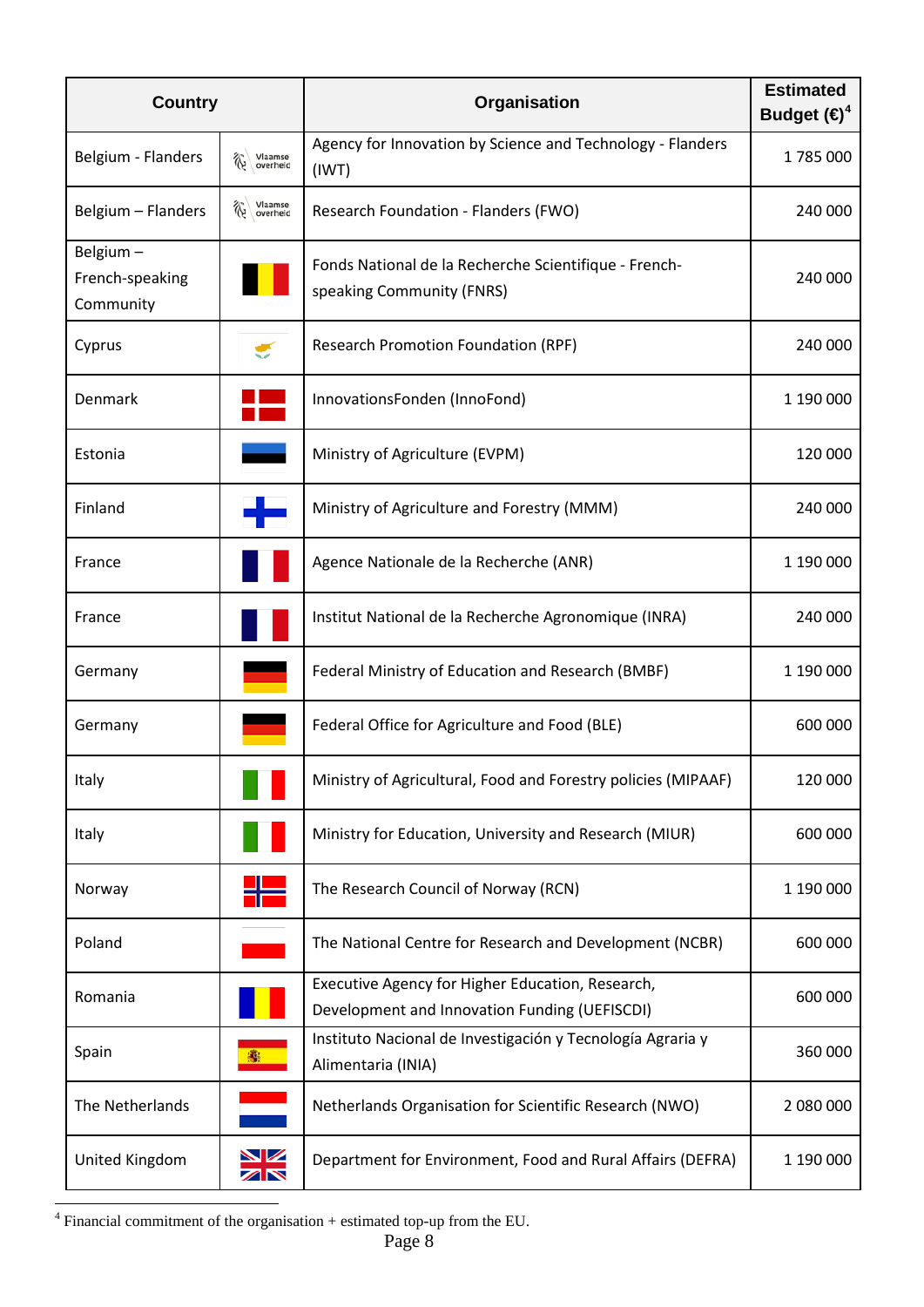Applicants from countries/regions listed above may apply for funding from funding organisations in their own countries/regions.

Non-eligible applicants (including applicants from other countries) may participate in research consortia at their own expense or with a separate source of funding. In both cases, evidence of the commitment of this must be provided upon submitting the pre-proposal (see [Annex\)](#page-29-0).

Applicants should note that, in some countries, several funding organisations participate in the call with different organisational rules and priorities. In these countries also, applicants must pay attention to the [National Regulations](#page-44-0) and contact the [NCPs.](#page-20-1)

The indicative total available budget amounts to 15 M€. It is expected that 8 to 13 projects will be funded within the framework of this call. Nonetheless, this does not preclude from selecting a higher number of proposals.

### <span id="page-8-0"></span>**5. Project coordinators' responsibilities**

The research project coordinator

- will **lead the consortium** throughout the application procedure and is fully responsible for the overall project coordination. The coordinator is especially responsible for the correct submission of the pre-proposal and full proposal in due time.
- **ensures that all partners** 
	- $\checkmark$  fulfil the requirements stated in this Call Announcement and national/organisational requirements and criteria as stated in the **National Regulations** and/or communicated by the [NCPs,](#page-20-1)
	- $\checkmark$  provide the necessary information and formalities as required and
	- $\checkmark$  participate actively in the proposal preparation, by doing their best to quarantee the project eligibility and quality.
- will be the **central contact point** for the Steering Committee during the lifespan of the research project (from application till the end of the research project). Accordingly, the research project coordinator is responsible for **sharing all information** with his/her consortium partners. S/he also has to ensure the sound development of the funded project as planned in the proposal until its ending.
- is responsible for the **[monitoring and reporting](#page-17-0)** of the project.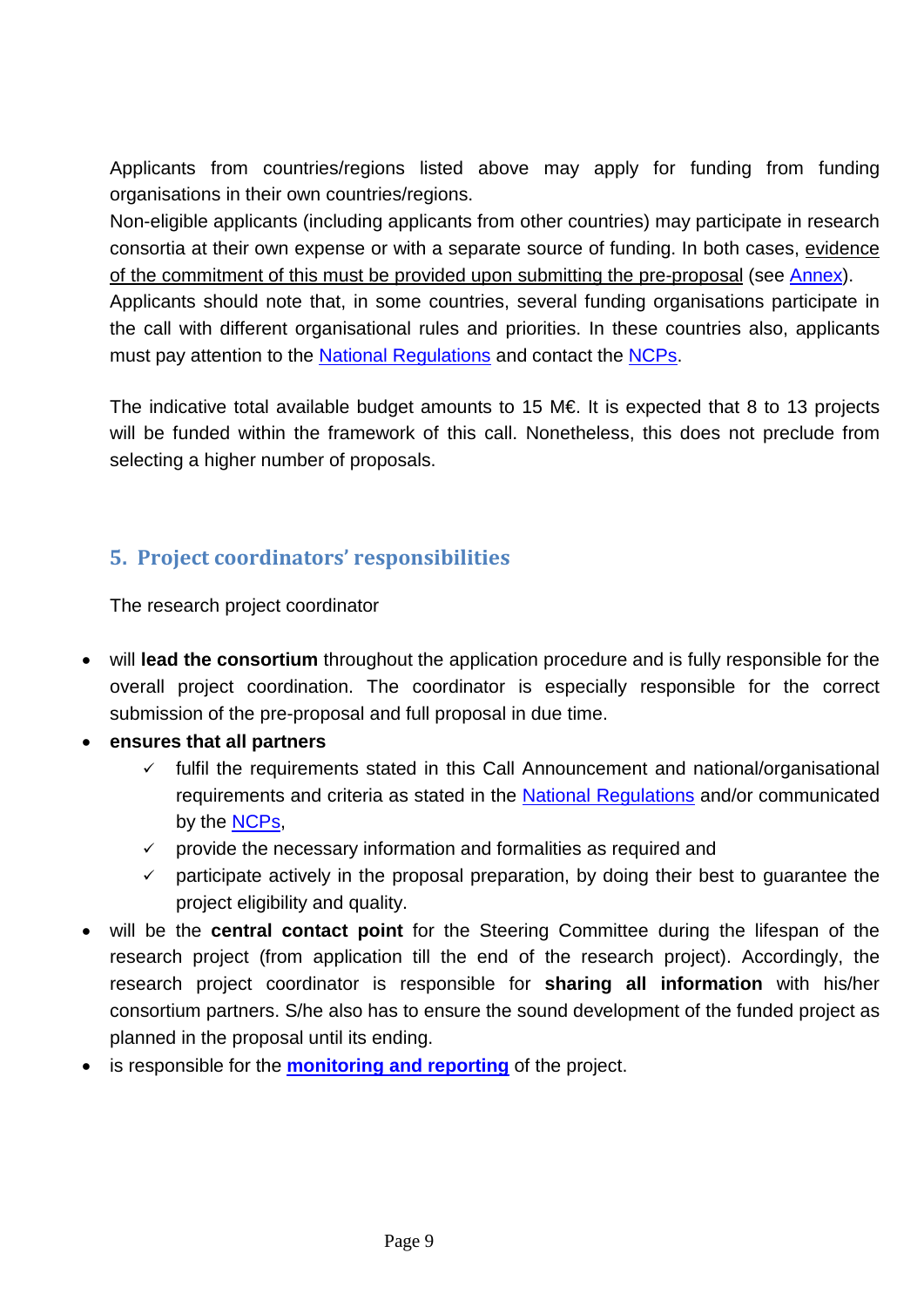### <span id="page-9-0"></span>**6. Confidentiality & Conflict of Interest**

FACCE-JPI ensures complete confidentiality to applicants, i.e. the proposals will only be read by the national/regional funding organisations and the mandated experts responsible for the eligibility check and evaluation of the proposal. Experts appointed for the evaluation will sign a confidentiality agreement and will be asked to declare any conflict of interest. The proposals will be handled by the FACCE-JPI Call Office.

Only the **[publishable information](#page-9-1)** as listed in chapter 2.7 will be published at the end of the process.

In order to avoid individual conflicts of interest, the applicants are encouraged to provide in the pre-proposal up to three names of experts who should not evaluate their proposal.

#### <span id="page-9-1"></span>**7. Publishable data**

A list of the funded projects will be published at the end of the call process (once the projects have been selected). Therefore applicants should be aware that the **following information from the proposals may be published** by FACCE-JPI for promotional purposes:

- Project Title and Project Acronym
- Duration of the project
- Total costs and total funding of the research project
- Organisation name and country of each partner
- Name of the Project Coordinator
- A short publishable summary of the project (will be requested for full proposal submission)

## <span id="page-9-2"></span>**3. Eligibility criteria (mandatory for each application)**

The following criteria are mandatory and must be fulfilled for the eligibility of any pre-proposal **and** full proposal: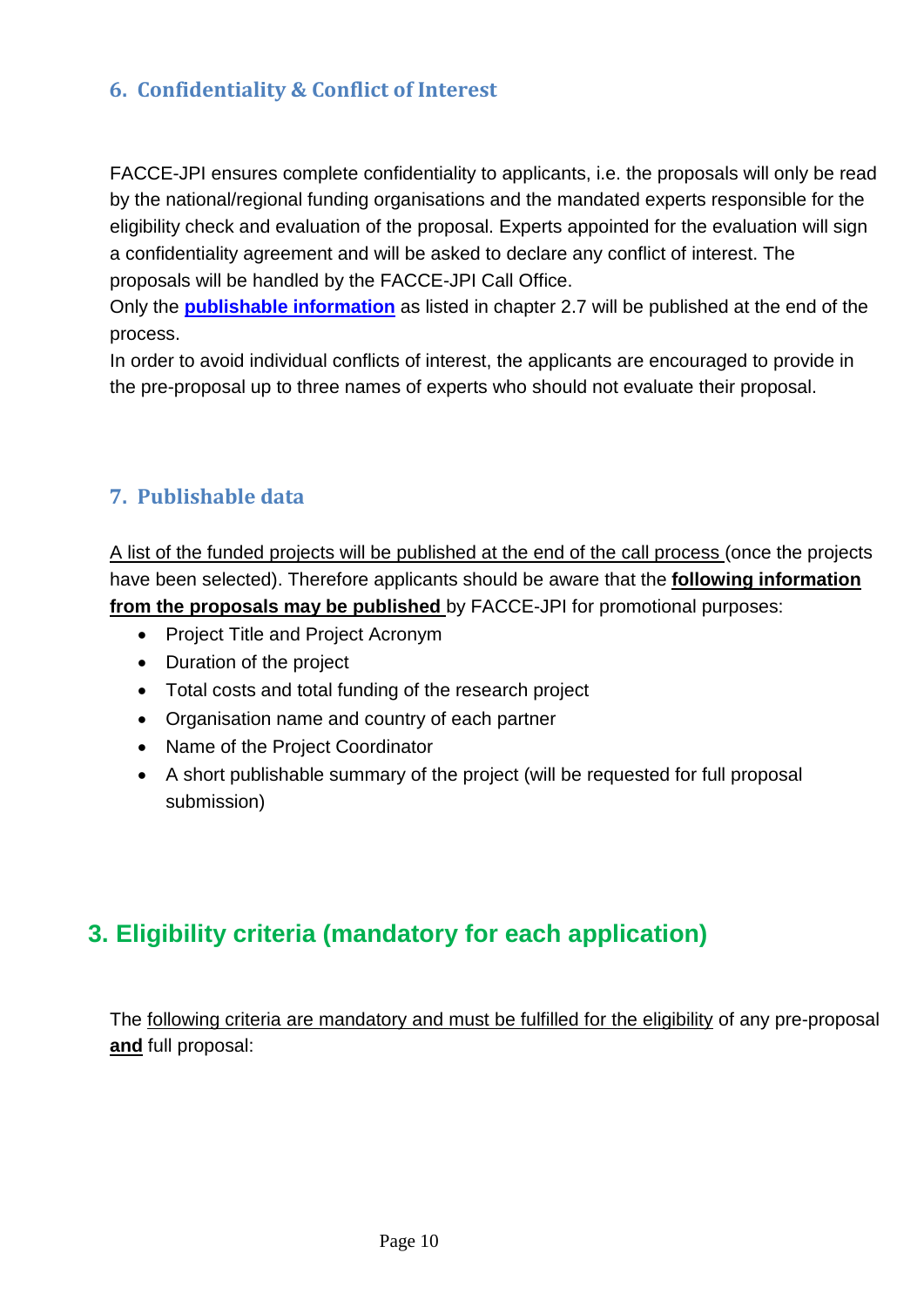### <span id="page-10-0"></span>**1. Scope**

- The proposed research project must be consistent with the **[scope of this call](#page-3-0)** and with the national/organisational thematic priorities of the countries/regions involved in the project. National/organisational priorities are described in the National Regulations and/or can be communicated by the NCPs.
- The proposed project must relate to (at least) one of the three sub-themes listed in the **[scope](#page-3-0)  [of this call](#page-3-0)**.
- The scope or scale of the proposed research project should exceed a single country. Furthermore, the proposals should strive to be balanced between the countries involved in the project as far as the volume of work is concerned.
- The proposal should not overlap with on-going or completed projects funded by other instruments, programmes or projects.

### <span id="page-10-1"></span>**2. Consortium composition**

- The project proposal must involve **eligible partners requesting funding (required funding > 0 €) for the proposed project from at least three countries participating in the call**. The eligibility of a partner can be assessed by checking the [National Regulations](#page-44-0) and contacting the [NCPs:](#page-20-1) each partner in an applying consortium **must contact his/her NCP(s)** before pre-proposal submission in this regard.
- There is no upper limit of eligible consortium size. Consortia may involve as many partners as necessary to achieve the project goals. However, applicants should be aware that a higher number of represented countries in a consortium will not automatically result in a positive evaluation of the proposal. There is also no upper limit of partners from the same country, unless stated otherwise in the National Regulations.
- The **coordinator** is employed by an eligible organisation from one of the countries/regions participating in this call.
- Partners who are not eligible for funding, including partners from countries not participating in this call may participate at their own expense or if they have their own separate source of funding (see [Annex C\)](#page-29-0). They have to follow the rules given in this Call Announcement. Research partners from countries participating in the call may participate at their own expense as well, provided they follow the rules given in this Call Announcement and the research consortium as a whole comprises eligible partners requesting funding from at least three different countries participating in the call.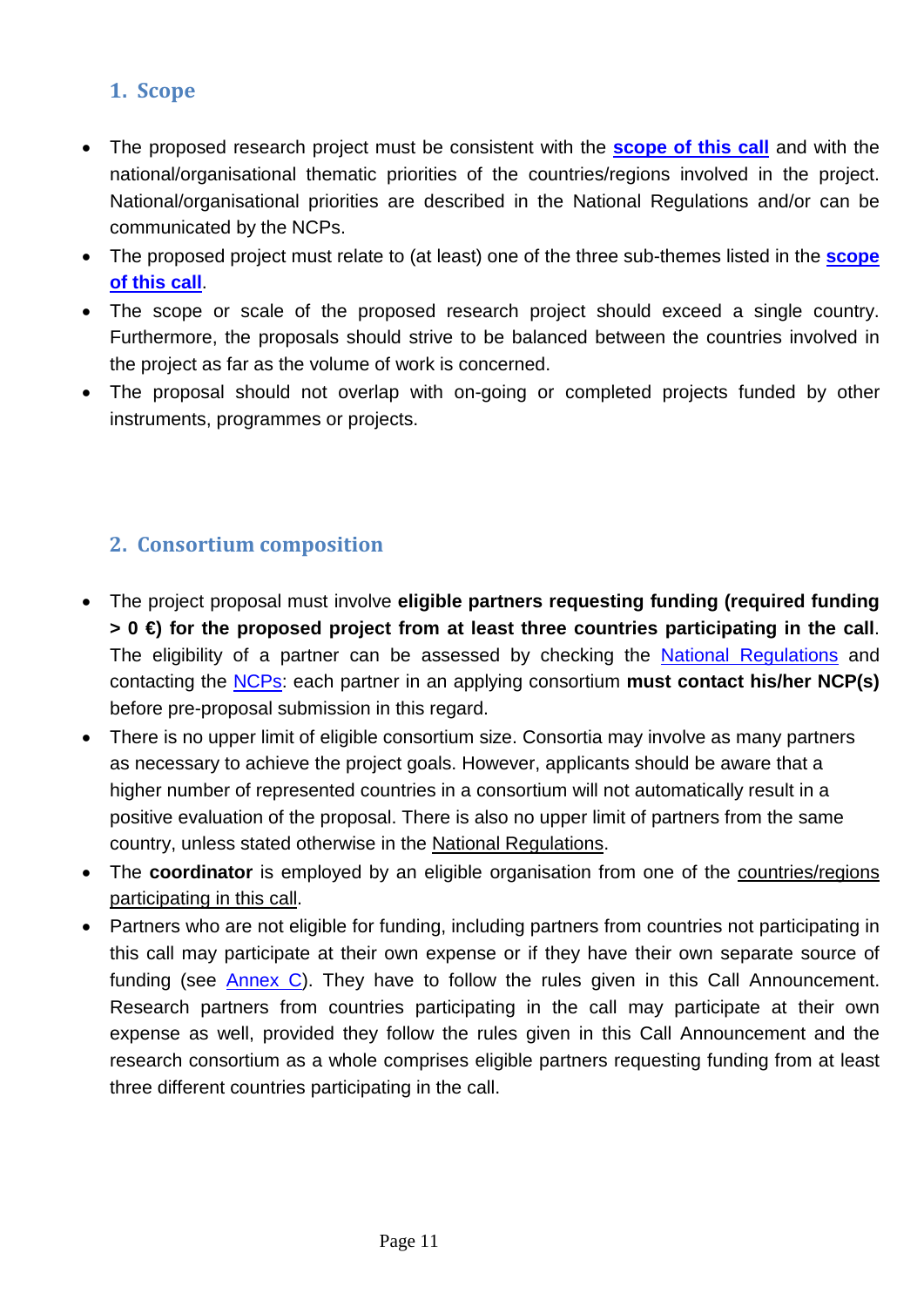#### <span id="page-11-0"></span>**3. Budget**

The project costs for individual project proposals are not restricted; it must meet the project goals. [National Regulations](#page-44-0) must be also consulted in this regard.

The total amount of funding requested from a funding organisation in a proposal may not be higher than the available budget for this organisation. The budgetary issues, including potential restrictions for funding should be checked in the [National Regulations](#page-44-0) and by contacting the [NCPs.](#page-20-1)

#### <span id="page-11-1"></span>**4. Project duration**

The project **duration is up to three years** (36 months).

The earliest possible start date for projects recommended for funding is January 1<sup>st</sup>, 2016. All **projects must be completed by April 30th, 2019**.

Additional national/organisational regulations may apply to permitted lengths, possible start and end date of projects. Applicants must pay attention to the [National Regulations](#page-44-0) and contact their NCP(s) regarding these issues.

#### <span id="page-11-2"></span>**5. Submission**

- The pre-proposal and the full proposal must be submitted correctly and completely before the respective deadlines via the FACCE-JPI Submission Tool [\(www.submission-faccejpi.com\)](http://www.submission-faccejpi.com/) according to the [Application procedure](#page-12-0) and the Guidelines for proposal submission (which are published in the submission tool by call opening). Applicants should note that failure to comply with the submission rules will cause ineligibility of the project and therefore exclusion from the application process.
- The proposal must be written in English.

**Each pre-proposal submitted correctly and on time will be checked for eligibility as a whole. This means that failure of one partner within the consortium to meet the criteria could cause the entire project to be rejected.** 

The **above criteria apply to all partners.** These represent the minimal requirements and do not exclude more specific criteria. Partners from countries/regions participating in the call **must also meet the national/organisational criteria as outlined in the National Regulations.** Details can be requested from the NCP.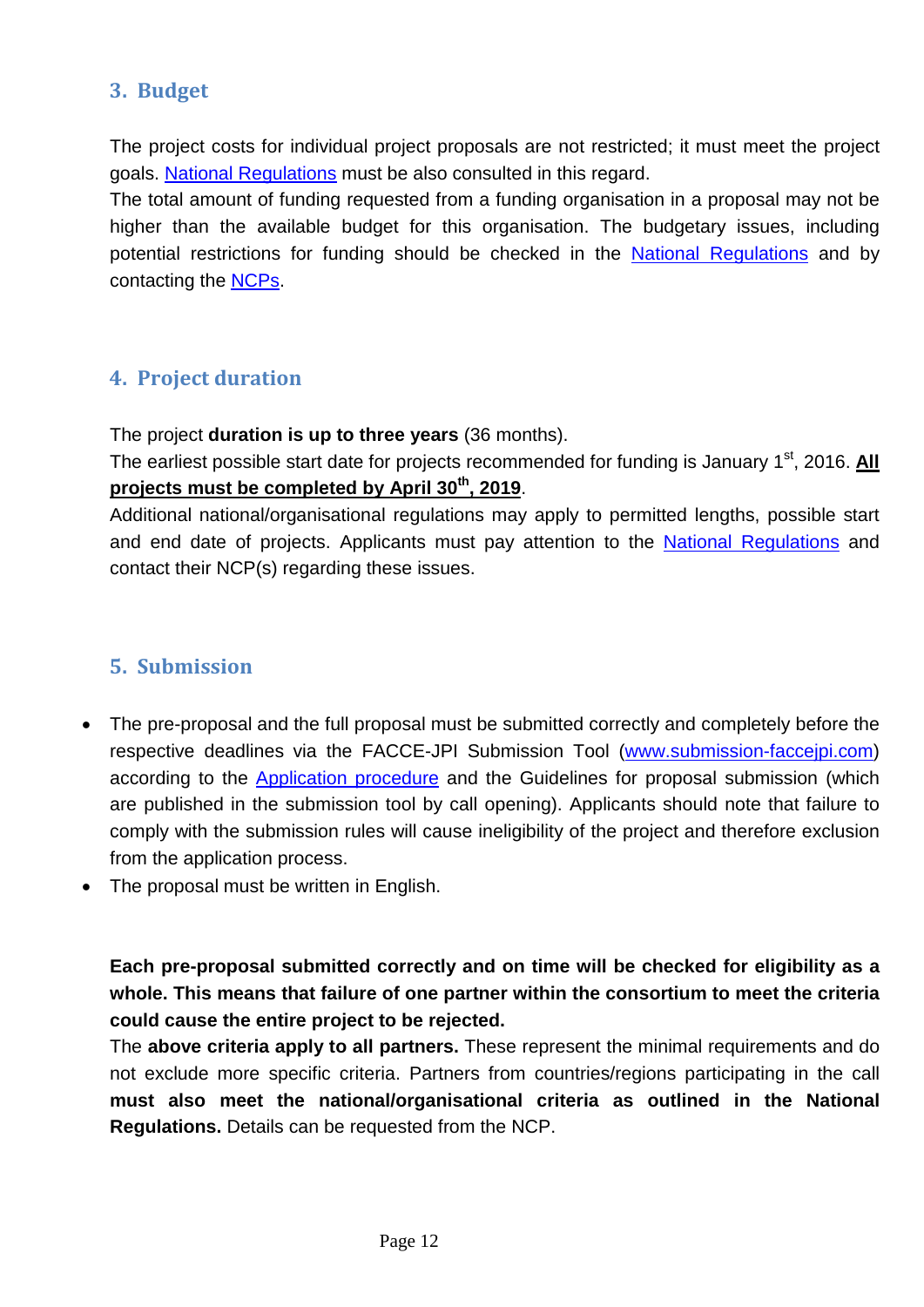## <span id="page-12-0"></span>**4. Application procedure**

The whole call process will be carried out online on the **[FACCE-JPI Submission](http://www.submission-faccejpi.com/) Tool** using the provided templates and online forms.

#### **The application process comprises two steps**:

#### <span id="page-12-1"></span>**1. First step**

**In a first step**, the research project coordinator creates an account on the [FACCE-JPI](http://www.submission-faccejpi.com/)  [Submission Tool](http://www.submission-faccejpi.com/) and submits electronically a **pre-proposal** with information on the project consortium and a brief description of the proposal. A description of the pre-proposal format is provided in the [annex](#page-29-1) (this description is provided only for information). Applicants should note that core data are fixed at this stage. In particular, the funding requested by each partner cannot be increased in the second stage. Further technical information on the submission of the pre-proposal is provided in the Guidelines for submission – Step 1.

It is possible to update and submit as many times as estimated necessary the pre-proposal until the submission deadline (04.03.2015, 14:00 CET). Applicants should also note that the system may experience high traffic volumes in the last hours before the submission deadlines; therefore it is best to submit well in advance.

No other document is accepted at this stage. Irrespective of this, the participating funding organisations may require additional documents according to their national/organisational regulations, but these issues shall be handled directly with the respective participating funding organisation. **The submission of a pre-proposal is mandatory**; it is not possible to enter the application procedure at a later stage. The information given in the pre-proposal will be used to check for eligibility, to find appropriate reviewers and to evaluate the proposal.

For any technical questions regarding the submission, please contact the [FACCE-JPI Call](mailto:ptj-faccejpi@fz-juelich.de)  [Office.](mailto:ptj-faccejpi@fz-juelich.de)

#### <span id="page-12-2"></span>**2. Second Step**

**The second step** of the application consists of the submission of a more extensive full proposal. Only research consortia which successfully passed the first step will be invited to submit a full proposal and get access to the [FACCE-JPI Submission Tool](http://www.submission-faccejpi.com/) again.

The core information (see section 3 below) provided in the pre-proposal will be automatically imported into the full proposal and cannot be changed in the second step.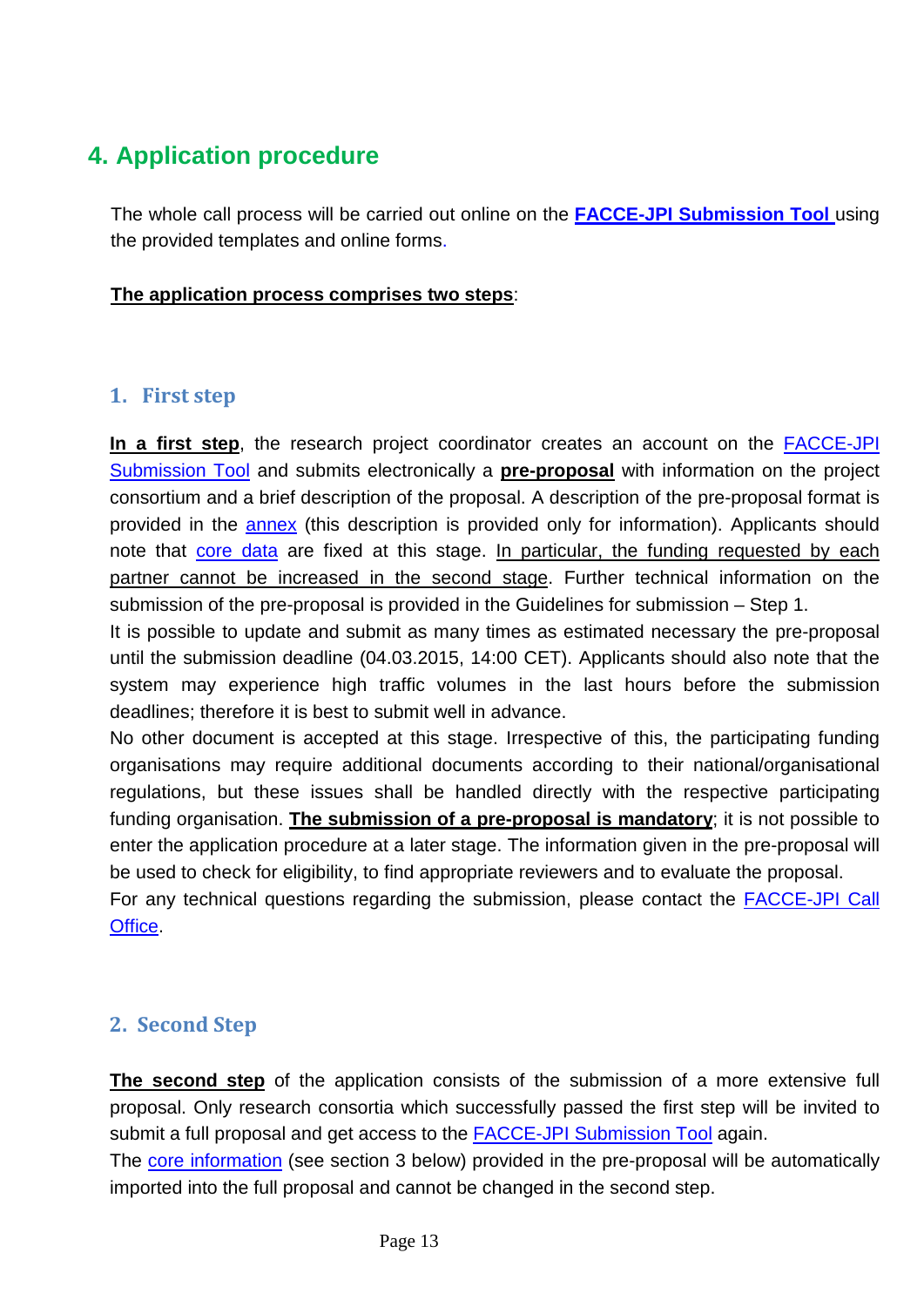Full proposals that are correctly and completely submitted before the deadline (01.09.2015, 14:00 CET) will be subjected to a peer review evaluation by a panel of international experts. A description of the full proposal format is provided in [Annex](#page-36-0) and will be updated in the Guidelines for submission – Step 2 (to be published before the opening of the second step).

### <span id="page-13-0"></span>**3. "Core" data**

Core data of the project proposals are:

- Project title
- Acronym
- Subtheme
- Duration, including expected project start and end
- Consortium composition, i.e. organisation name, type and country for each partner
- Project Coordinator
- Total funding requested for each partner**[5](#page-13-3)**

**This information is imported at the beginning of the second step as provided in the pre-proposal and cannot be changed in the full proposal** (core data are also marked in the [full proposal template\)](#page-36-0).

## <span id="page-13-1"></span>**5. Evaluation**

 $\overline{a}$ 

#### <span id="page-13-2"></span>**1. Eligibility check and evaluation of the pre-proposals**

Pre-proposals that are submitted correctly and within the deadline will be checked for eligibility. The eligibility check will focus on the [eligibility criteria](#page-9-2) and national/organisational requirements, including the national/organisational priorities (see [National Regulations\)](#page-44-0).

<span id="page-13-3"></span> $5$  The total funding requested by a partner may decrease, but may not increase. However, the distribution of project costs among the different cost categories (consumables, travel…), may differ between pre- and full proposal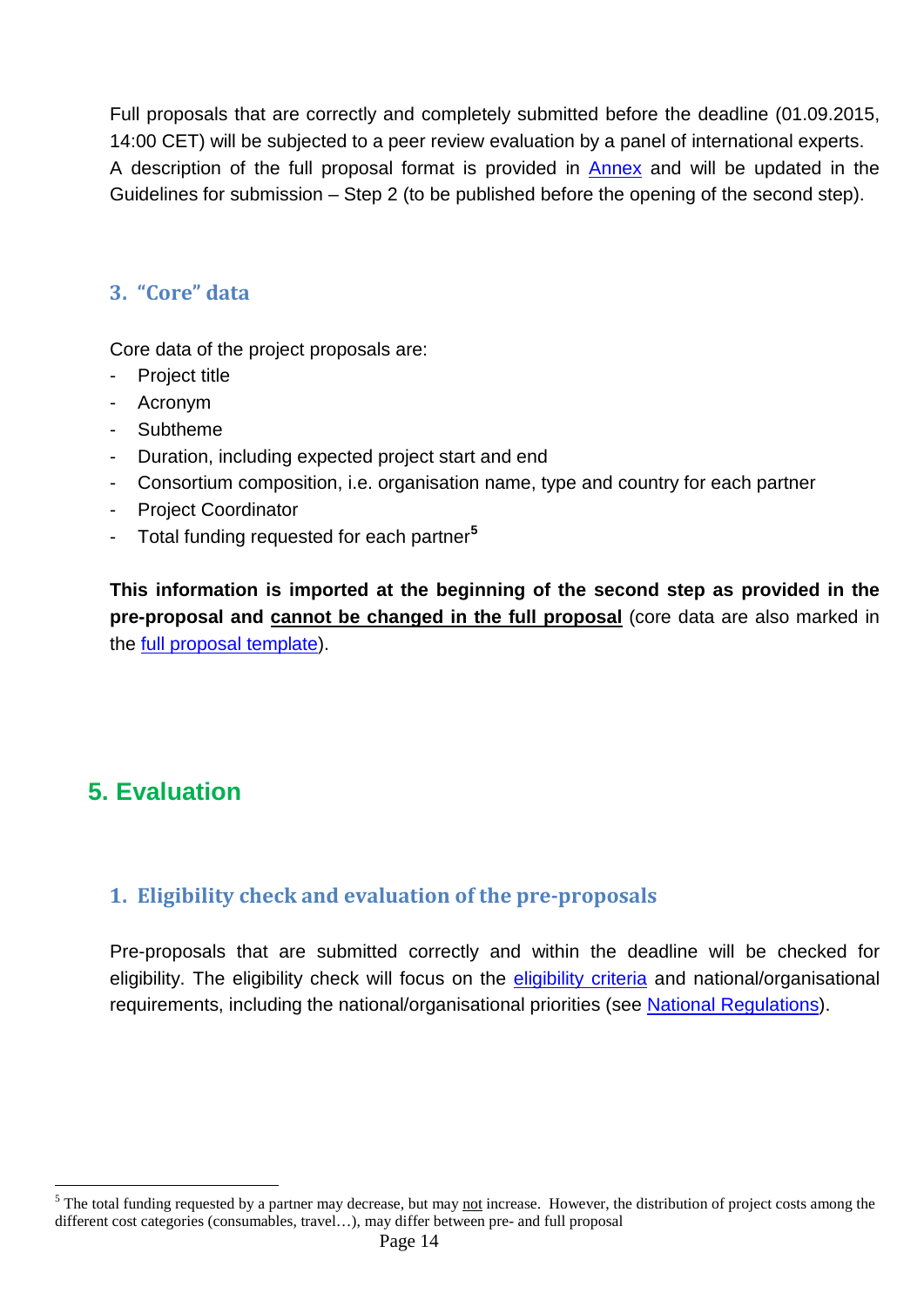Pre-proposals that meet the eligibility criteria will be peer-review evaluated and ranked by a panel of international experts and external reviewers according to the following criteria:

- Relevance to the scope of the call in the context of the FACCE-JPI Strategic Research [Agenda](https://www.faccejpi.com/Strategic-Research-Agenda) Core Theme 2
- European added value
- Potential scientific and/or technological excellence

Each expert is independent of any funding organisation involved in this call and the Steering Committee will ensure that no Conflict of Interest exists concerning the proposal evaluated. Each proposal will be reviewed by at least three experts/reviewers.

Following this, the Steering Committee will select proposals for the second application step. Applicants should be informed that while performing this selection, the Steering Committee will make sure that the **oversubscription factor[6](#page-14-1) of each funding organisation expected in the full proposals may not be higher than 3**.

Based on the above process, selected research consortia will be invited to submit a full proposal. Project coordinators will be informed of the outcome electronically by the FACCE-JPI Call Office.

#### <span id="page-14-0"></span>**2. Evaluation of the full proposals**

 $\overline{a}$ 

Full proposals that are submitted correctly and within the deadline will be peer review evaluated by a panel of international experts and external reviewers. Each expert is independent of any funding organisation involved in this call and no Conflict of Interest must exist to the proposal evaluated. Each proposal will be reviewed by at least three experts/reviewers. The composition of the evaluation panel will be published on [www.faccejpi.com](http://www.faccejpi.com/) after the funding decision.

<span id="page-14-1"></span> $6$  Oversubscription factor: the ratio between the total requested funds from all the applicants from a given country or region, and the amount available for the corresponding funding agency in that call (see budget table **here**).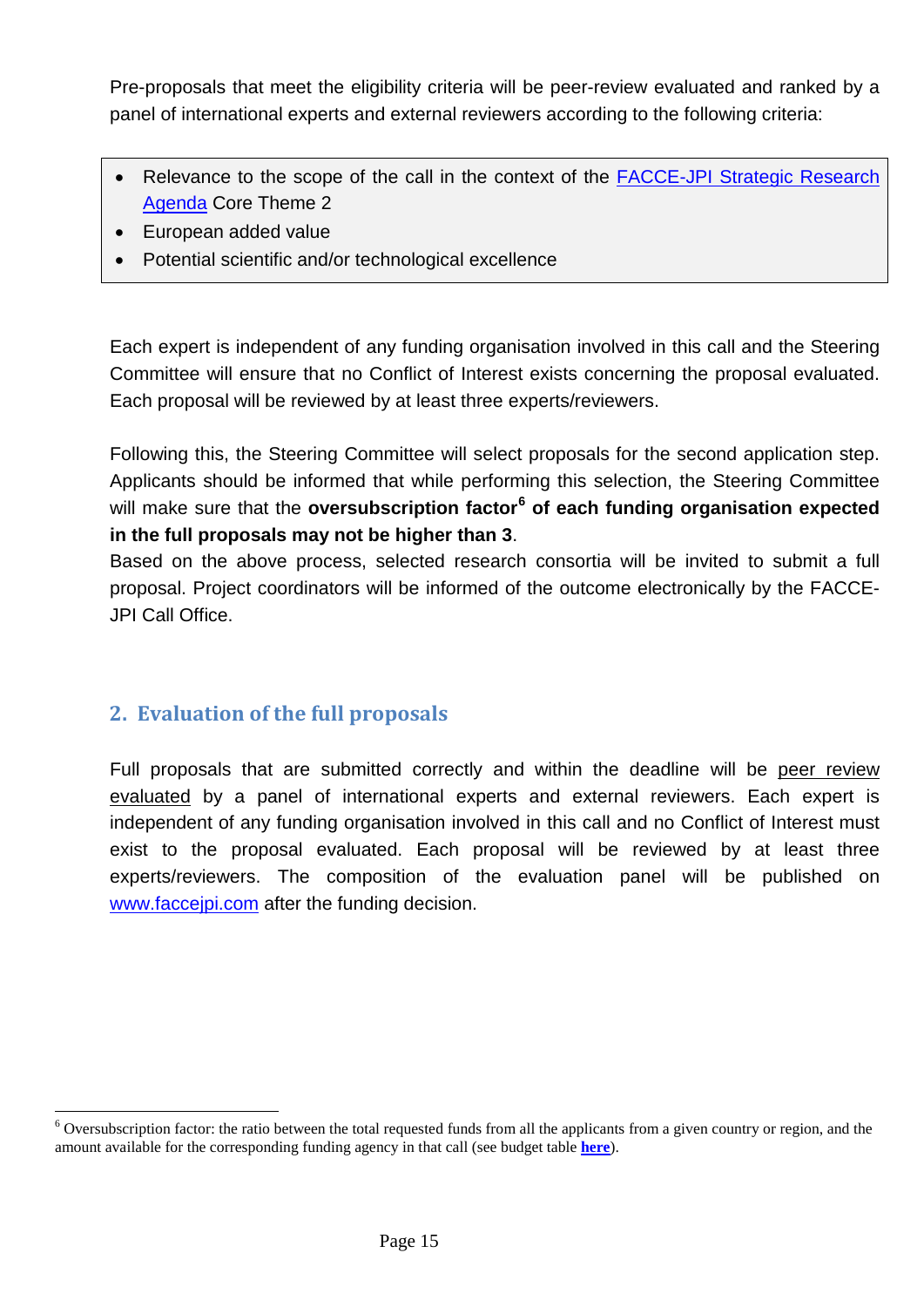The panel ranks the proposals based on the following criteria:

| Overall score (Threshold 10/15) |                                     |                                       |  |  |  |  |  |  |  |
|---------------------------------|-------------------------------------|---------------------------------------|--|--|--|--|--|--|--|
| Excellence:                     | Impact:                             | Implementation:                       |  |  |  |  |  |  |  |
| "Scientific and/or              | "Potential impact"                  | "Quality and efficiency of the        |  |  |  |  |  |  |  |
| technological                   | (Threshold 3/5)                     | implementation and management"        |  |  |  |  |  |  |  |
| excellence - Quality of         |                                     | (Threshold 3/5)                       |  |  |  |  |  |  |  |
| the                             |                                     |                                       |  |  |  |  |  |  |  |
| transnational project "         |                                     |                                       |  |  |  |  |  |  |  |
| (Threshold 3/5)                 |                                     |                                       |  |  |  |  |  |  |  |
| Sound concept, and              | Contribution to the advancement of  | Appropriateness, quality and          |  |  |  |  |  |  |  |
| quality of objectives           | knowledge and innovation            | efficiency of the management          |  |  |  |  |  |  |  |
|                                 | approaches and socio-economic       | structure and procedures              |  |  |  |  |  |  |  |
| Progress beyond the             | aspects of the bioeconomy at        |                                       |  |  |  |  |  |  |  |
| state of-the-art                | European and regional levels        | Quality and relevant experience of    |  |  |  |  |  |  |  |
|                                 |                                     | the individual applicants, including  |  |  |  |  |  |  |  |
| Quality and                     | Achievement of critical mass and    | interdisciplinarity                   |  |  |  |  |  |  |  |
| effectiveness of the S/T        | better use of limited resources in  |                                       |  |  |  |  |  |  |  |
| methodology and                 | fields of mutual interests          | Quality of the consortium as a        |  |  |  |  |  |  |  |
| associated work plan            |                                     | whole (including complementarity,     |  |  |  |  |  |  |  |
|                                 | Appropriateness of measures for     | balance)                              |  |  |  |  |  |  |  |
| Relevance to the                | spreading excellence, exploiting    |                                       |  |  |  |  |  |  |  |
| concept of bioeconomy           | results and disseminating           | Appropriateness of the allocation     |  |  |  |  |  |  |  |
|                                 | knowledge through engagement        | and justification of the resources to |  |  |  |  |  |  |  |
|                                 | with stakeholders and the public at | be committed (budget, staff,          |  |  |  |  |  |  |  |
|                                 | large of transnational project's    | equipment )                           |  |  |  |  |  |  |  |
|                                 | results, and management of          |                                       |  |  |  |  |  |  |  |
|                                 | intellectual property               | Project feasibility and timeliness    |  |  |  |  |  |  |  |

Evaluation scores will be awarded globally for each of the three criteria, but not at the level of the sub-criteria. The sub-criteria are issues which the expert should consider in the assessment of that criterion. They also act as reminders of issues to rise later during the discussions of the proposal. Each criterion will be scored out of 5.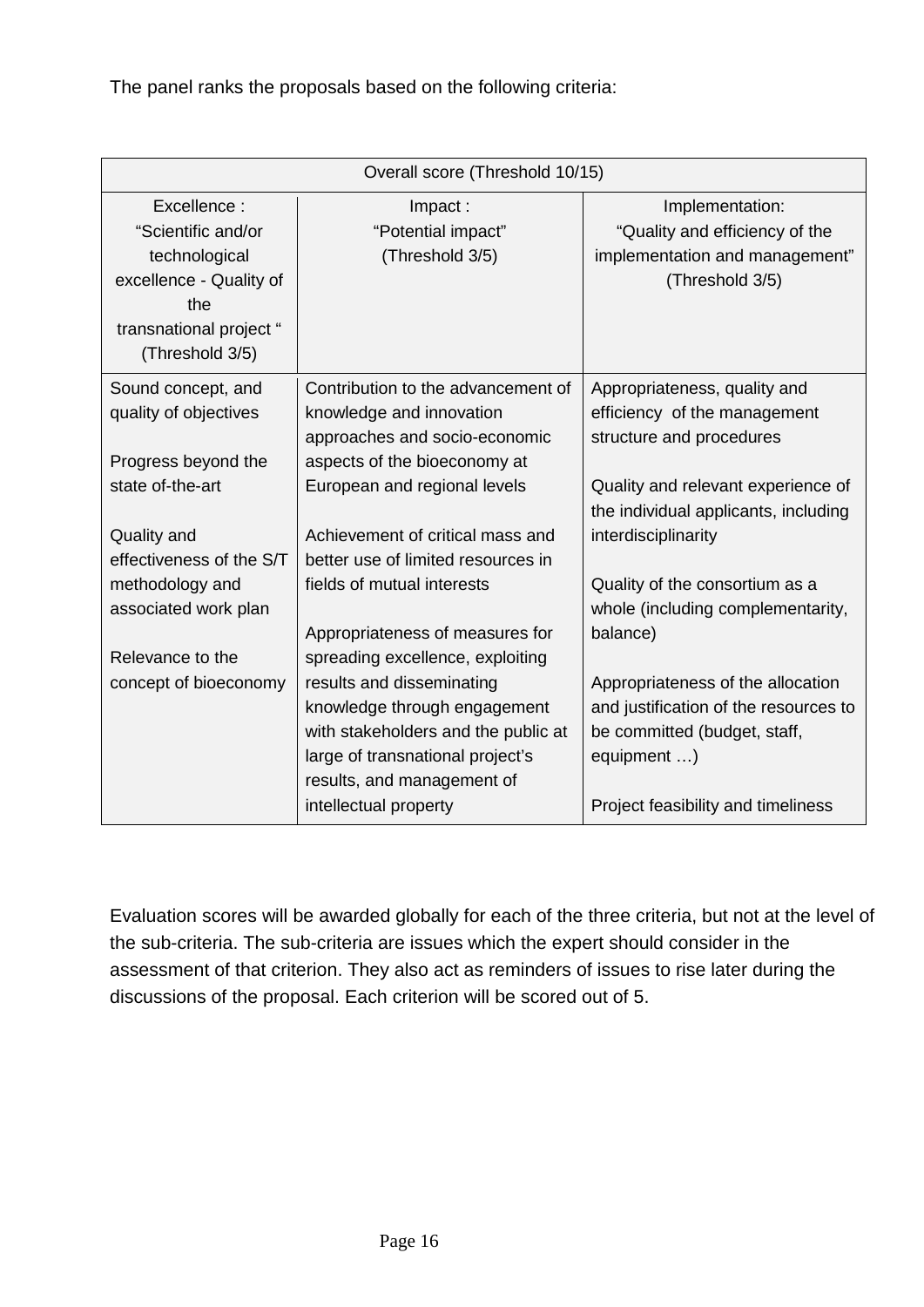The scores indicate the following with respect to the criterion under examination:

*0 - The proposal fails to address the criterion or cannot be assessed due to missing or incomplete information.* 

*1 - Poor. The criterion is inadequately addressed, or there are serious inherent weaknesses.* 

*2 - Fair. The proposal broadly addresses the criterion, but there are significant weaknesses.* 

*3 - Good. The proposal addresses the criterion well, but a number of shortcomings are present.* 

*4 - Very Good. The proposal addresses the criterion very well, but a small number of shortcomings are present.* 

*5 - Excellent. The proposal successfully addresses all relevant aspects of the criterion. Any shortcomings are minor.*

The **threshold** for individual criteria will be **3**. The overall threshold, applying to the sum of the three individual scores, will be **10**.

At the end of the evaluation process, the evaluators will decide on one final ranking list of proposals.

### <span id="page-16-0"></span>**3. Funding recommendation**

Based on the ranking of the full proposals described above, projects will be recommended for national/organisational funding by the Steering Committee. The outcome of this process will be communicated by the Call Office to the proposal coordinators, who will then have to inform their partners respectively.

Formal funding decisions are made by the participating funding organisations. The funding recommendation is irrevocable and therefore no redress procedure is possible.

## <span id="page-16-1"></span>**6. After the funding recommendation**

#### <span id="page-16-2"></span>**1. Negotiation of grant agreements / Project funding**

• After a positive funding recommendation, the project partners must directly contact their NCP in order to start the contract negotiation and accomplish the remaining steps until the research project can start. The project coordinator is responsible for synchronising the project start with his/her partners.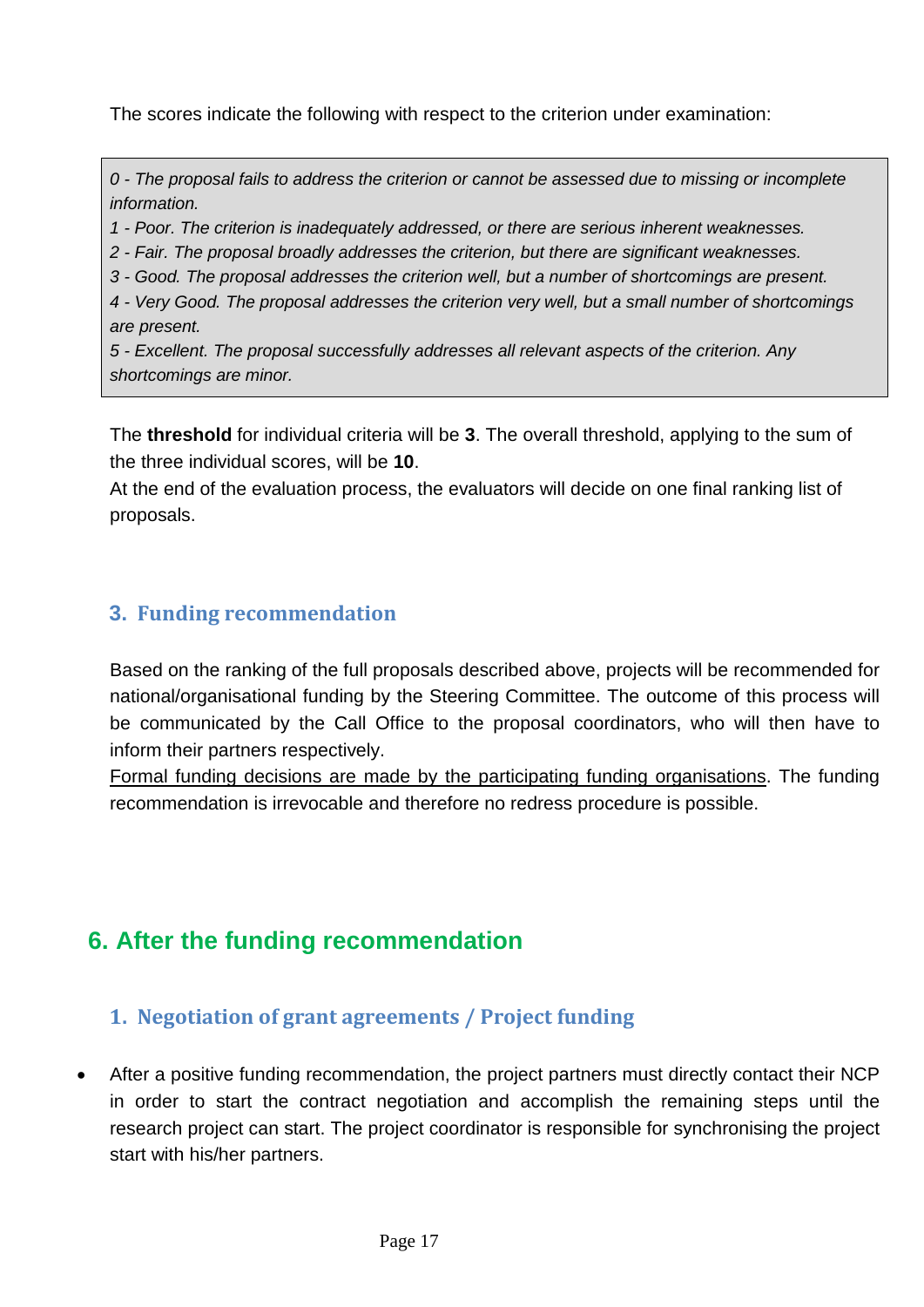- The funding of a project is provided based on the virtual common pot scheme, meaning that each funding organisation will fund its own national/regional partner(s) within the project (funding of project partners is provided by the participating funding programmes according to applicable national/organisational funding rules).
- Successful consortia should negotiate a Consortium Agreement before commencement of the project. This should address matters such as the regulation of intellectual property rights and actions to be taken in the event of unsatisfactory performance by one or more partners. In some countries/regions, such an agreement might be required for release of the funds. Applicants have to obey national/organisational regulations [\(National Regulations](#page-44-0) and [NCPs\)](#page-20-1) regarding this issue. Support for the preparation of a Consortium Agreement can be found on the [DESCA webpage.](http://www.desca-2020.eu/)

### <span id="page-17-0"></span>**2. Project monitoring and reporting**

The funded projects are considered to form part of an international research programme. In addition to the reporting required by the national/organisational rules, project coordinators will be required to provide a mid-term and an end-term report to the Steering Committee according to common templates which will be provided to them. All partners will have to deliver input for these reports. The monitoring will be conducted during the life span of the project.

More information on the monitoring and reporting procedures will be provided to the coordinators of the projects recommended for funding.

### <span id="page-17-1"></span>**3. Dissemination and communication**

Funded projects must dedicate appropriate resources for dissemination activities including for participation in activities organised by FACCE SURPLUS.

FACCE SURPLUS will organise following common events for the projects funded in the frame of the present call. Relevant stakeholders will be invited to these events. Applicants have to allocate sufficient resources in their budget to participate in those events.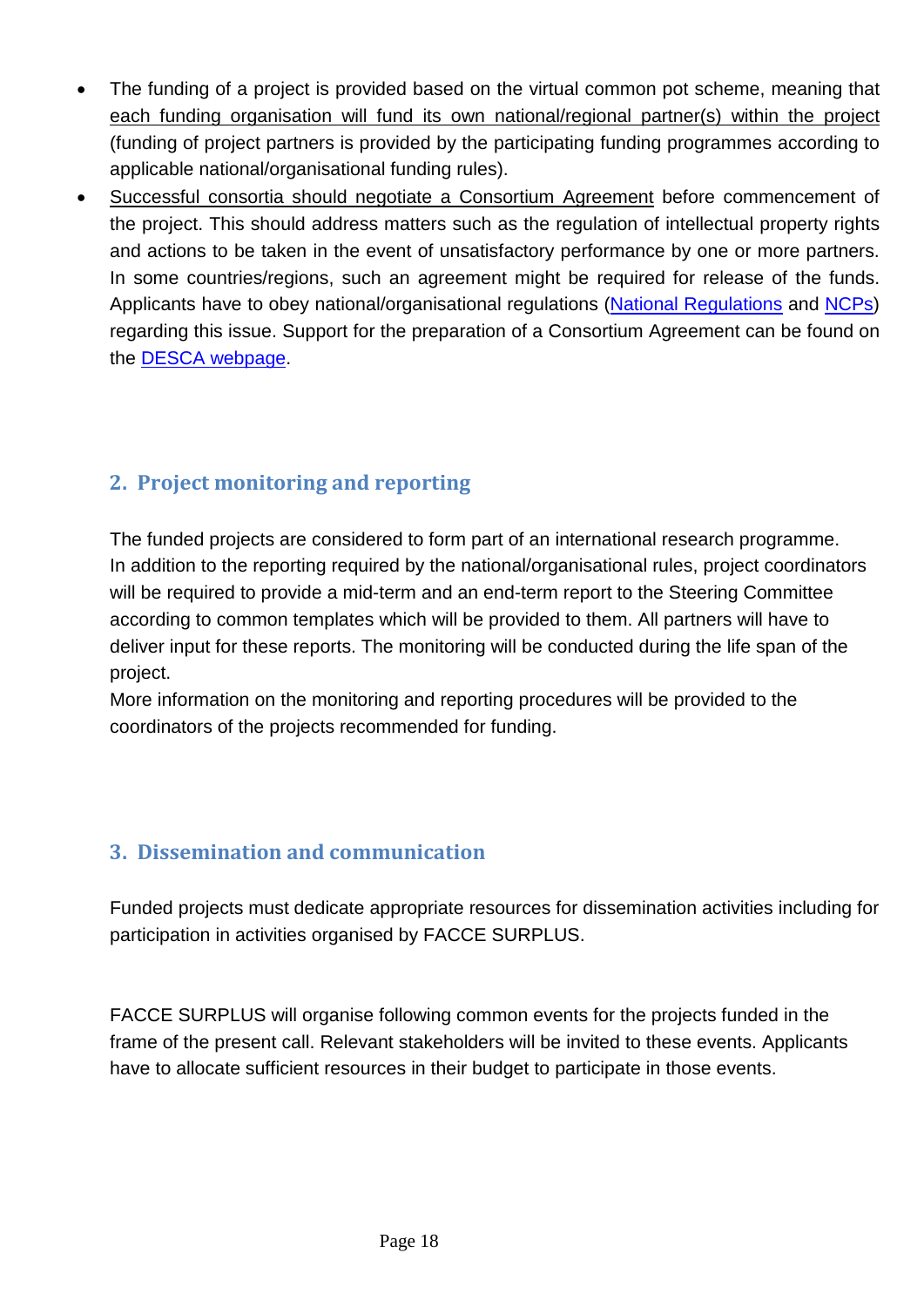| What                           | When                | Where   | Who                                                                                     |
|--------------------------------|---------------------|---------|-----------------------------------------------------------------------------------------|
| Common Kick-off<br>Meeting     | Spring 2016         | Denmark | Coordinators and<br>partners of funded<br>projects, Steering<br>Committee, stakeholders |
| Common Mid-term<br>Meeting     | <b>Fall 2017</b>    | France  | Coordinators of funded<br>projects, Steering<br>Committee, stakeholders                 |
| <b>Common Final</b><br>Meeting | Summer/Fall<br>2018 | Germany | Coordinators and<br>partners of funded<br>projects, Steering<br>Committee, stakeholders |

Dissemination of project results is requested in the form of various communication routes such as scientific papers, posters, stakeholder involvement, courses or training material, web based tools, workshops or direct intervention towards end users.

Dissemination in all partner countries to national end users is necessary. A dissemination plan will be requested for the full proposal and should specify how the planned activities, including dissemination and stakeholder interaction, will contribute to the impact of the project.

To assist the projects in reaching the stakeholders FACCE SURPLUS will publish a stakeholder-oriented electronic newsletter and prepare dissemination web pages for each funded project.

The project dissemination plan should suggest stakeholder-oriented articles to be published in the FACCE SURPLUS electronic newsletter. All publications, which originate from the projects, must be made available via the project website (unless subject to IPR concerns).

An overall FACCE SURPLUS communication and dissemination plan will be prepared, once projects have been selected. The plan will be presented, discussed and endorsed during the common kick-off meeting.

Concerning dissemination activities, proper reference must be given to FACCE SURPLUS and to FACCE-JPI in all related publications, exhibitions, lectures and press information by using the appropriate logo (FACCE-JPI logo).

. For a well elaborated communication strategy, applicants are advised to take into consideration the guidelines on "Communicating EU Research & Innovation" by the Commission: [http://ec.europa.eu/research/social-sciences/pdf/communicating](http://ec.europa.eu/research/social-sciences/pdf/communicating-research_en.pdf)[research\\_en.pdf](http://ec.europa.eu/research/social-sciences/pdf/communicating-research_en.pdf)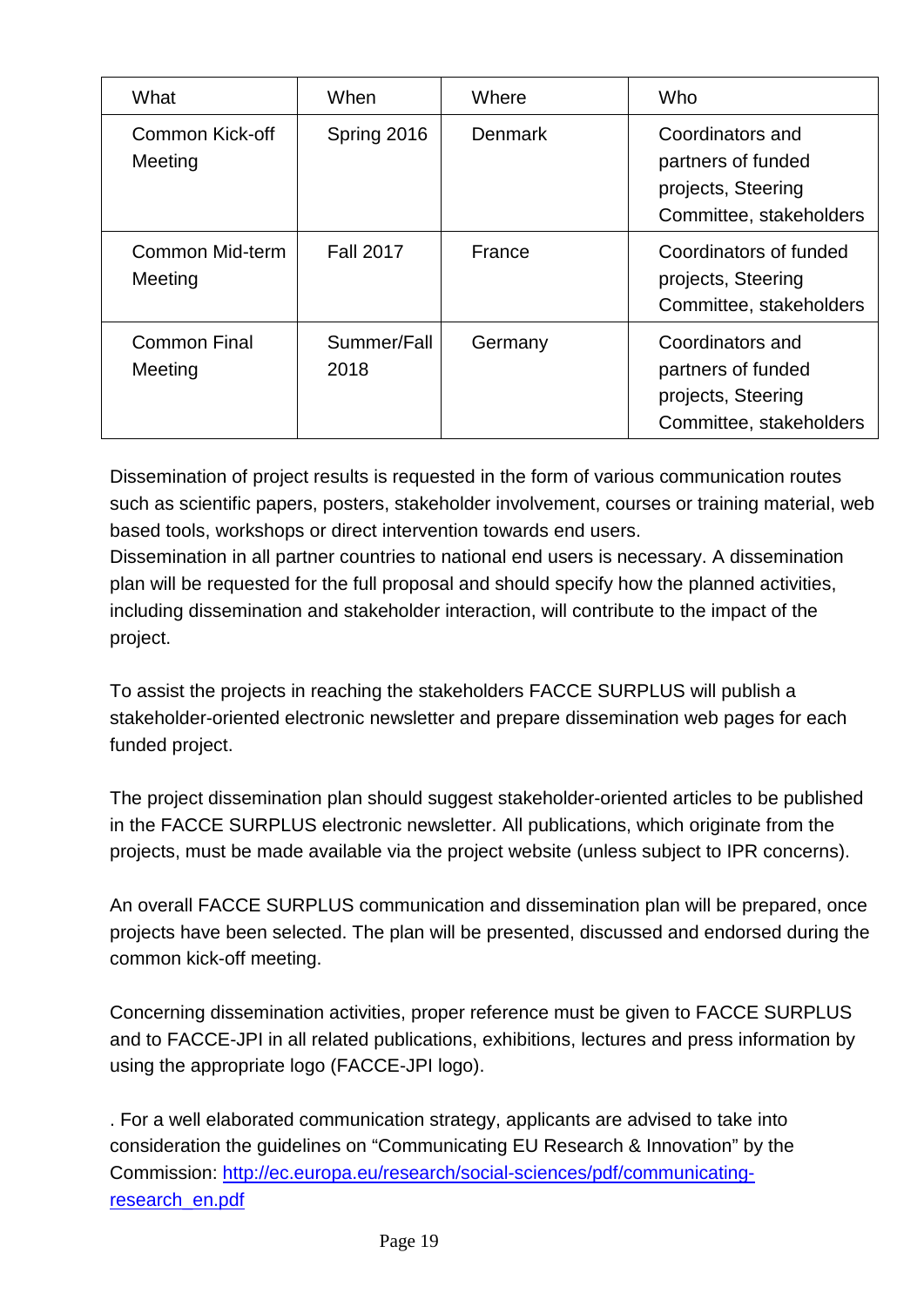# **ANNEXES:**

- A : Table of NCPs
- **B** : Detailed scope
- C : Financial commitment
- D : Template for pre-proposal
- E : Template for full proposal
- F: National Regulations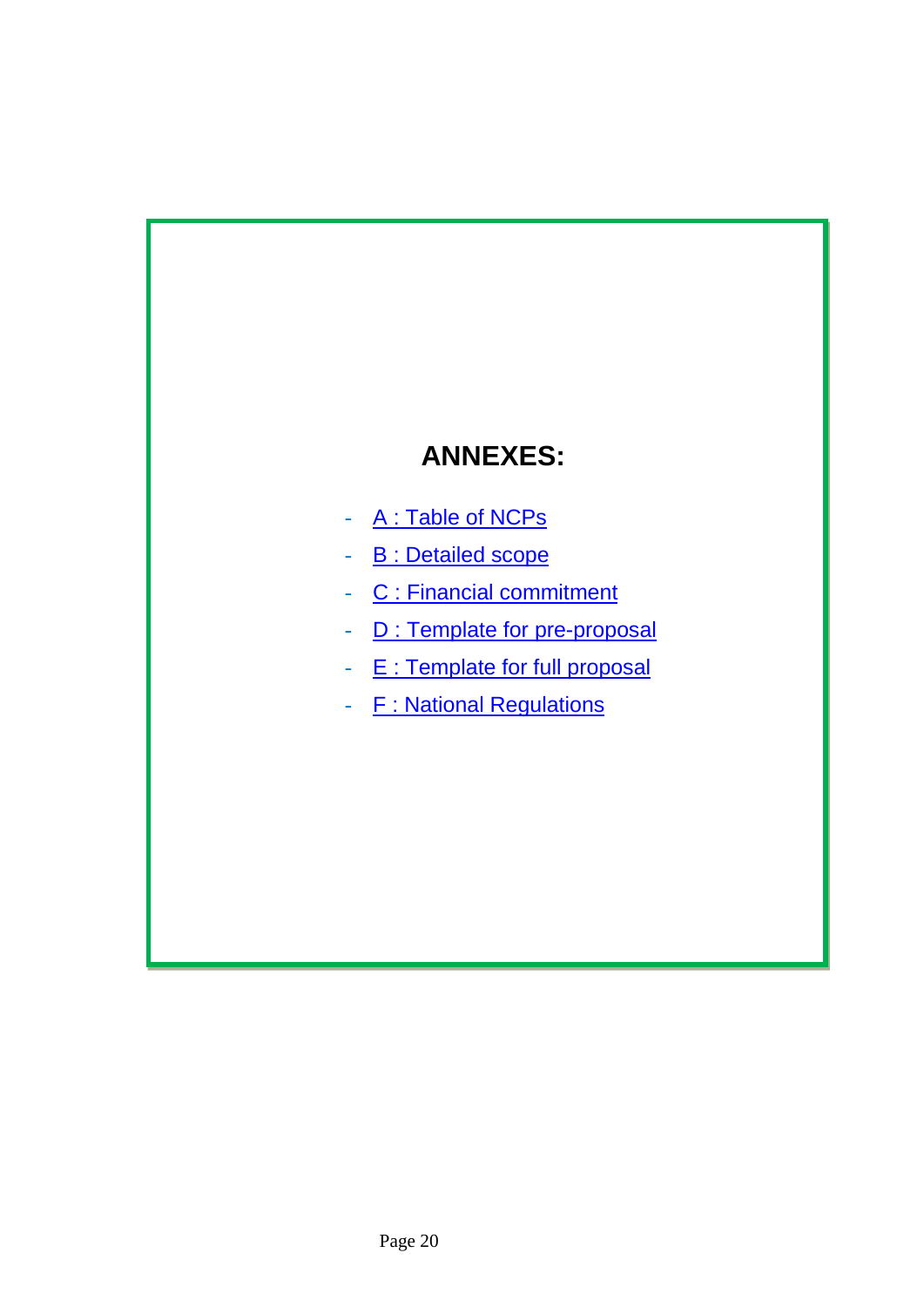## <span id="page-20-1"></span><span id="page-20-0"></span>**A. National Contact Persons**

| <b>Country</b>                                |                               | Organisation    | <b>National Contact Person (NCP)</b> |                                   |  |  |  |  |
|-----------------------------------------------|-------------------------------|-----------------|--------------------------------------|-----------------------------------|--|--|--|--|
| Belgium<br>Vlaamse<br>Queerheid<br><b>IWT</b> |                               | Inge Arents     | iar@iwt.be                           |                                   |  |  |  |  |
|                                               |                               |                 | <b>Marianne Claessens</b>            | mcl@iwt.be                        |  |  |  |  |
| Belgium                                       | Vlaamse<br>Queerheid          | <b>FWO</b>      | Olivier Boehme                       | eranet@fwo.be                     |  |  |  |  |
|                                               |                               | <b>FNRS</b>     | Freia Van Hee                        | freia.vanhee@frs-fnrs.be          |  |  |  |  |
| Belgium                                       |                               |                 | <b>Arnaud Goolaerts</b>              | arnaud.goolaerts@frs-fnrs.be      |  |  |  |  |
| Cyprus                                        | ≝                             | <b>RPF</b>      | Rebecca Chrysafi                     | rchrysafi@research.org.cy         |  |  |  |  |
| Denmark                                       |                               | InnoFond        | <b>Susanne Edeling Hede</b>          | susanne.hede@innofond.dk          |  |  |  |  |
| Estonia                                       |                               | <b>EVPM</b>     | Maarja Malm                          | maarja.malm@agri.ee               |  |  |  |  |
|                                               |                               |                 | Külli Kaare                          | kylli.kaare@agri.ee               |  |  |  |  |
| Finland                                       |                               | <b>MMM</b>      | Mikko Peltonen                       | Mikko.Peltonen@mmm.fi             |  |  |  |  |
|                                               |                               |                 | Elina Nikkola                        | Elina.Nikkola@mmm.fi              |  |  |  |  |
| France                                        |                               | <b>ANR</b>      | Anne-Laure Quettier                  | Anne-                             |  |  |  |  |
|                                               |                               |                 |                                      | Laure.Quettier@agencerecherche.fr |  |  |  |  |
| France                                        |                               | <b>INRA</b>     | Heather McKhann                      | heather.mckhann@paris.inra.fr     |  |  |  |  |
|                                               |                               |                 | Paul Colonna                         | paul.colonna@nantes.inra.fr       |  |  |  |  |
| Germany                                       |                               | <b>BMBF</b>     | Nicolas Tinois                       | n.tinois@fz-juelich.de            |  |  |  |  |
|                                               |                               |                 | Petra E. Schulte                     | petra.schulte@fz-juelich.de       |  |  |  |  |
| Germany                                       |                               | <b>BLE</b>      | Johannes Bender                      | Johannes.Bender@ble.de            |  |  |  |  |
| Italy                                         |                               | <b>MIPAAF</b>   | Alberto Masci                        | a.masci@mpaaf.gov.it              |  |  |  |  |
|                                               |                               |                 | Marina Montedoro                     | m.montedoro@mpaaf.gov.it          |  |  |  |  |
| Italy                                         |                               | <b>MIUR</b>     | Aldo Covello                         | aldo.covello@miur.it              |  |  |  |  |
|                                               |                               |                 | Alessandra Cuscianna                 | alessandra.cuscianna@miur.it      |  |  |  |  |
| Norway                                        |                               | <b>RCN</b>      | Kirsti Anker-Nilssen                 | kan@rcn.no                        |  |  |  |  |
| Poland                                        |                               | <b>NCBR</b>     | Kinga Szymańska-Rzeźnik              | kinga.szymanska@ncbr.gov.pl       |  |  |  |  |
|                                               |                               |                 | Izabela Rzepczyńska                  | izabela.rzepczynska@ncbr.gov.pl   |  |  |  |  |
| Romania                                       |                               | <b>UEFISCDI</b> | Adrian Asanica                       | adrian.asanica@uefiscdi.ro        |  |  |  |  |
| Spain                                         | 編                             | <b>INIA</b>     | Rocío Lansac                         | eranets@inia.es                   |  |  |  |  |
|                                               |                               |                 | Pablo Aller                          |                                   |  |  |  |  |
| The<br>Netherlands                            |                               | <b>NWO</b>      | Martijn Los                          | m.los@nwo.nl                      |  |  |  |  |
| United<br>Kingdom                             | NИ<br>$\overline{\mathbb{Z}}$ | <b>DEFRA</b>    | Mike Roper                           | mike.roper@defra.gsi.gov.uk       |  |  |  |  |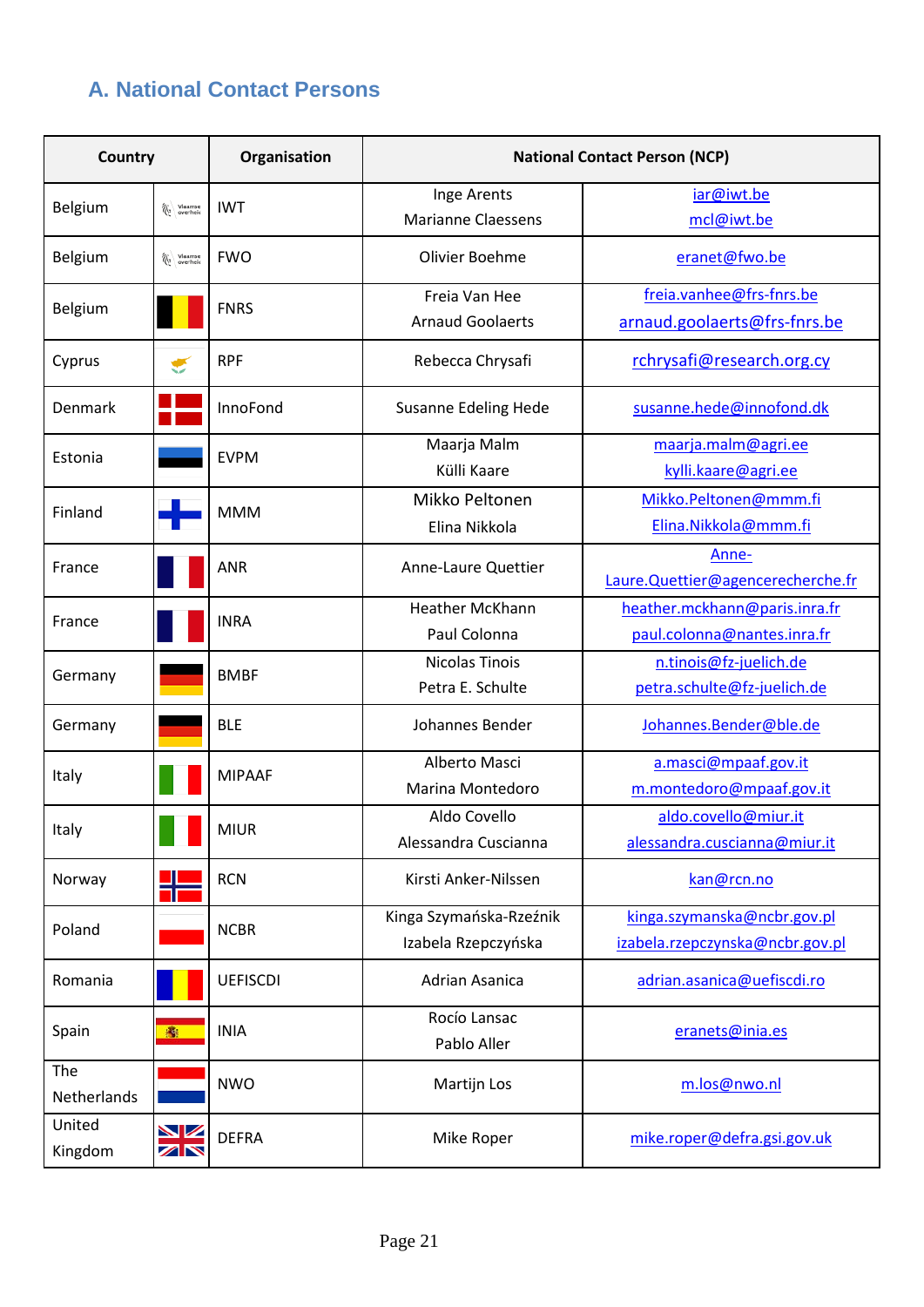### <span id="page-21-0"></span>**B. Detailed scope**

#### **1. Background and overall challenges**

Global food security, the use of renewable raw materials and production of energy from biomass are three of the "Great Challenges" for the  $21<sup>st</sup>$  century:

- The world population is expected to grow to up to 9.5 billion people in 2050. Combined with changing consumer demands, global food security will certainly remain a major challenge.
- The environmental footprint of agriculture (e.g. on water and air quality, and from waste, pollutants and greenhouse gas (GHG) emissions) must be reduced and natural capital maintained (e.g. soil, biodiversity) while simultaneously managing the transition from nonrenewable to renewable energy sources.

The main land cover types in Europe are forest, arable, pasture and semi-natural vegetation. These land covers provide different types of biomass and contribute to food, feed and fibre production. The finite nature of fossil fuel resources will increase the demand for renewable materials and bio-based chemicals for industrial applications as well as for renewable energy. To enhance resource efficient use of limited natural resources, more consideration to the whole value chain of different sorts of biomass is needed from focused, cutting edge research to enterprises promoting new technology and innovations and their integration within and across landscapes.

#### The vision of a European "bioeconomy"

In line with the European Bioeconomy Strategy<sup>[7](#page-21-1)</sup>, better use of biomass and waste from plant and animal terrestrial and aquatic production systems is a fundamental aim to fulfil human needs while preserving natural resources and biodiversity. All economic actors that produce, manage and otherwise exploit biological resources, including agricultural and other land based activity *in its widest sense*, such as in the food, animal feed, farmed fish and forest-based chains, as well as parts of the chemical, biotechnological and energy industries, should be considered as a whole in the bioeconomy. The concept extends beyond technological innovation to present new opportunities for organisational innovation in the development of novel production chains that will contribute to improving life for all. In this way, rural and coastal communities will be given greater opportunities for diversification at different spatial scales in line with local and regional development plans.

<span id="page-21-1"></span><sup>&</sup>lt;sup>7</sup> COM (2012) 60 final : [Innovating for Sustainable Growth](http://ec.europa.eu/research/bioeconomy/pdf/201202_innovating_sustainable_growth.pdf) : A Bioeconomy for Europe  $\overline{a}$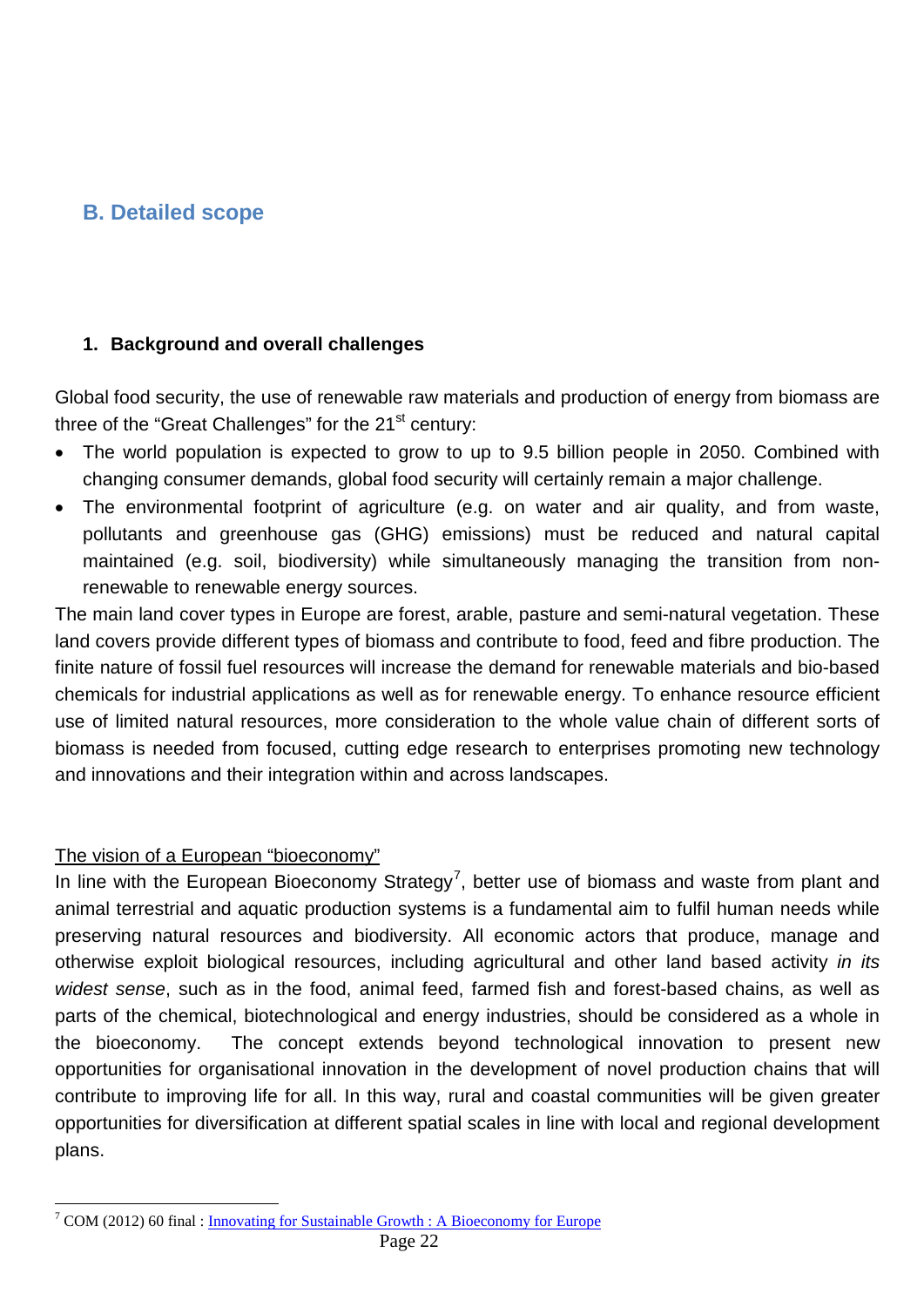Food and non-food systems encompassing agricultural businesses, agri-industrial infrastructures, institutions and the associated policies and practices located in, or associated with, the European Union (EU) are in scope, where they enable food and bio-based raw materials and products to be delivered to EU consumers. The current food system was created in response to meeting food production targets in the post-war era. It represents decades of investment in infrastructure and the creation of institutional arrangements that reflect the political and economic priorities of recent decades, up to and including the globalisation of food systems. However, in the past few years it has become clear that a managed transition towards radically improved food and non-food systems by 2050 will be needed to make the most efficient and sustainable use of land and other natural resources across the EU.

This transition has already begun. Economic partnerships between agricultural, forestry and biochemical innovators are emerging. Such partnerships challenge the way we traditionally look at the agricultural sector. Classic economic analysis of agricultural production chains looks at the vertical relationship between the different stages of the production and transformation processes, from the field to the final product. However, the bioeconomy operates more holistically by exploiting the options for utilising all the biomass from agricultural land, uncultivated land and forestry. For example, some biomass can be reconstituted through biorefining into a large range of final food and non-food products. Similarly, the treatment of co-products and by-products recovered from some food or non-food bio-based production activities creates a mechanism for cascading the major elements N (nitrogen), P (phosphorus) and K (potassium) back into agricultural systems by returning it to the soil and at the same time releasing  $CO<sub>2</sub>$  into systems that can be utilised for enhancing photosynthesis (e.g. in glasshouses). So, fractionation and conversion of one bio-based product into another and cascading of nutrients, sometimes known collectively as the "circular bioeconomy", presents a new way of describing biological production and processing systems. New bio-technologies and industrial processes need to be developed and traditional relationships between actors in the various food and non-food production chains will need to change to accommodate such innovations leading to a radical reorganisation of the agri-industrial sector and the emergence of a reformed bioeconomy. Industrial reorganisation is an ongoing process driven by the market and the growing demand for bio-based products, but the needs and opportunities of SMEs and intermediate sized businesses should not be overlooked.

A holistic view across research disciplines is a prerequisite of any research into the relationship between food and non-food systems: the interconnections between them lead to a weakening of the boundaries between production and product transformation. It is apparent that most published models consider food chains with no reference to non-food value chains or bioenergy production. Conversely bioenergy models do not generally take account of the quantity, quality and diversity of plant and animal production needed to meet nutritional needs. The choice of scale (local, national, regional or world) is also important. For example, at local scales, it is necessary to take into account seasonal fluctuations in crop production, when considering food or non-food security whereas at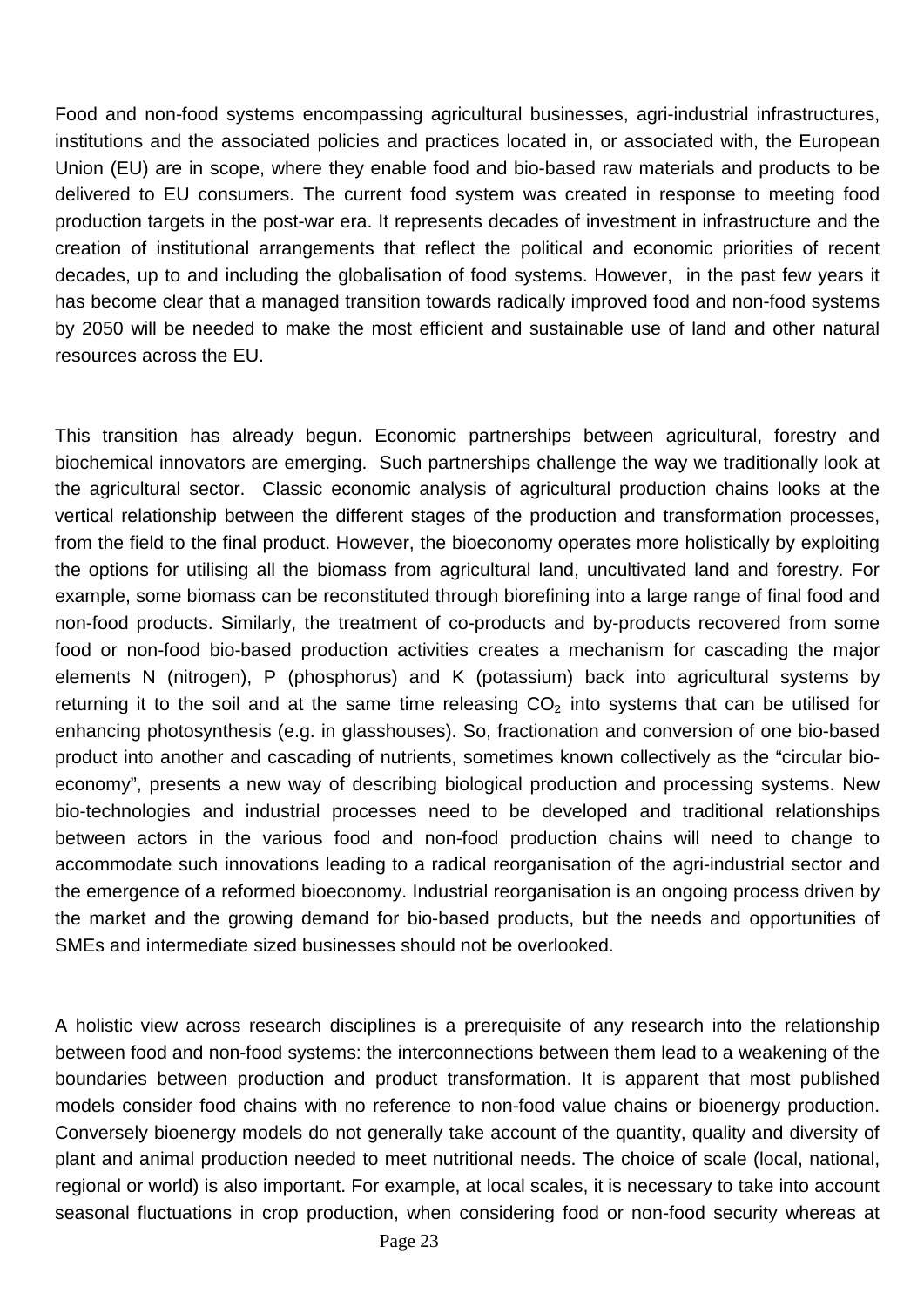larger scales this is less of an issue as the production of one region may compensate for a deficit in another.

#### The need for sustainable intensification of agricultural production

Alongside the increased demand for biomass for a variety of products, the world's available agricultural land area is steadily decreasing as a result of soil degradation and expansion of residential areas. Furthermore, climate change will increasingly affect agricultural productivity. All this impacts on the resilience of agricultural food and non-food systems and their ability to tolerate and adapt to external disturbances in order to deliver a continuous supply of affordable food and bio-based products to consumers. A resilient system should be able to speedily recover from climatic shocks and biological stress (e.g. pathogens) and should provide alternative means for satisfying services and needs in the event of changed external circumstances. Only resilient agricultural systems allowing growth and intensification of agriculture under the increasing stress of climate change, new pests and disease outbreaks and other environmental pressures will address these challenges adequately. To achieve increased productivity in an environmentally sustainable manner considering all relevant inputs e.g. pesticides, fertilisers, veterinary products and water, preserving biodiversity and considering ecosystem services, a new, joint programme of multidisciplinary research and innovation is required across the EU and globally.

Furthermore, creating resilience requires more focus on establishing diverse sources of supply and reinforcing infrastructures. Modeling is necessary in this space to develop insights into the range of possible agricultural solutions and the resulting systems of production for any given agro-climatic zone and land typology. This implies the measurement of agronomic, environmental and economic trade-offs between, for example, the use of multi-purpose plant species versus specialised cropping versus pluri-annual production (e.g. through short rotation coppices). There is also a need for environmental sustainability indicators to assess other trade-offs between environmental and production deliverables for any particular agricultural system as biomass production increases under sustainable intensification.

Long term modeling is characterised by deep uncertainty over a range of drivers including soils, resources, technological developments, behavioural changes and the prevailing policy mechanisms. This underlines the importance of robust sensitivity analyses across a range of variables*.*

Moreover, transitions in farming systems towards sustainable intensification, and/or high nature value need to be integrated into the broader perspective of a bioeconomy that will combine the simultaneous production of food, fibres, feed, bio-chemicals, raw materials and bio-energy from biomass over a territory, the recycling of wastes and the utilisation of by-products and co-products. Holistic value chains need to be developed through the integration of industries across rural regions and cities. Alternative agricultural systems which are currently being developed and studied in (and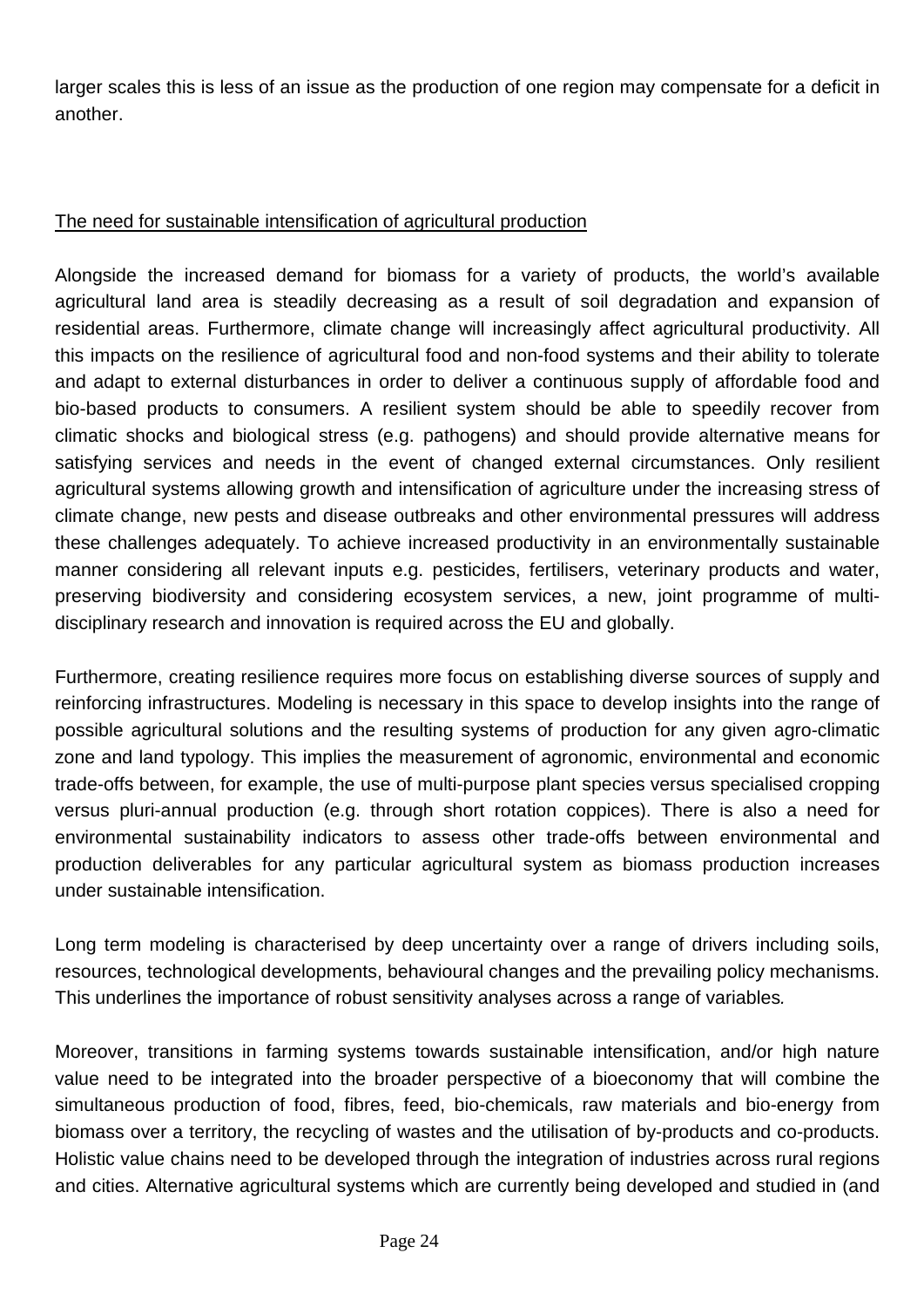outside) Europe should be compared with each other and networks of study sites developed to test holistic sustainable intensification metrics at farm, landscape and national scales.

FACCE-JPI is contributing to this ambitious endeavour through 21 EU Member States and associated countries joining forces in the field of agricultural research under the challenges of climate change and limited natural resources. Founded in 2010, FACCE-JPI has since launched a Strategic Research Agenda (SRA) in 2012 outlining its main activity under 5 core themes. In order to implement this SRA and as a first activity under Core Theme 2 (environmentally sustainable growth and intensification of agriculture), JPI partners are jointly preparing a common Call under the ERA-Net Co-fund "Sustainable and resilient agriculture for food and non-food systems".

#### **2. Objectives of FACCE SURPLUS**

- To improve collaboration and cooperation across the European Research Area in the fields of diverse, but integrated, food and non-food biomass production and transformation systems, including biorefining.
- To link up and create a network of research institutions and platforms, enterprises and clusters of enterprises (as associations of family farms, sme's etc...) and facilities/research infrastructures across Europe working on the sustainable intensification of agriculture as well as focusing on innovation for increased, resilient and sustainable biomass production and product transformation processes for added value creation.
- To support innovation and value creation from biomass and biorefineries in synergy with the environmentally sustainable intensification of agricultural and other biomass production taking into account the required economic, environmental and social conditions and resilience to climate change.
- To fund and organise a joint call between funding bodies from Member States and the European Commission.

#### **3. Scope**

Funding is provided for transnational research and development projects (R&D projects) which have been selected within the framework of a competition.

The scientific scope is for collaborative projects in three research areas which are incorporated into the following three subthemes of this call, namely: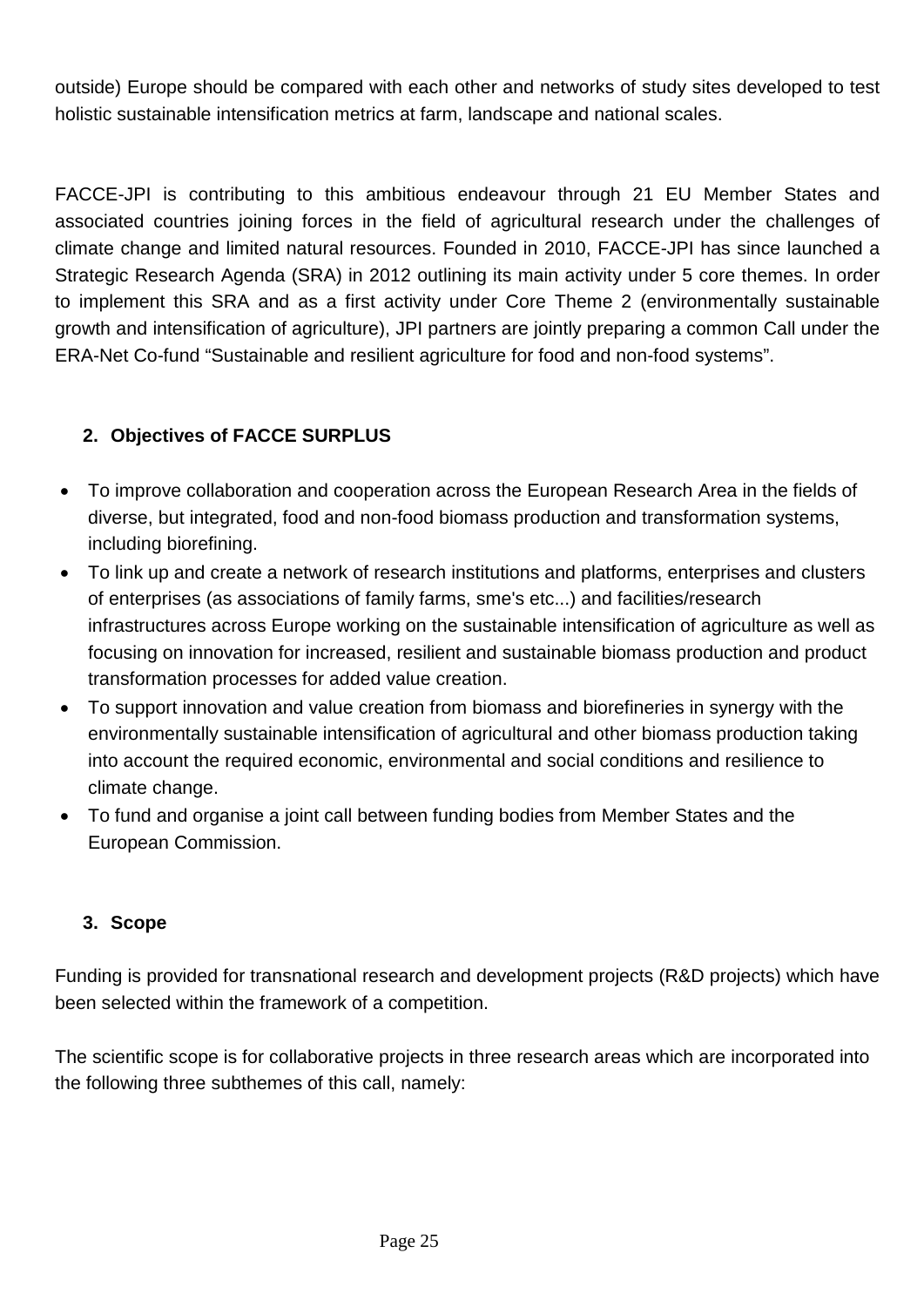- 1. Spatial targeting of land use to stimulate the growth of systems for the efficient utilisation of green (plant) biomass cascading through novel transformation processes for improved economic, environmental and social outcomes.
- 2. Identifying and developing markets for a wide range of products and services generated through integrated food and non-food systems.
- 3. Developing integrated, systems-based approaches to land management to encourage the sustainable intensification of agricultural production systems.

#### **Subtheme 1: Spatial targeting of land use to increase biomass production and transformation includes:**

- Developing a bio-based economy starts with optimising the yield of green (plant) biomass per unit area of land. New approaches for spatially targeting innovative agricultural production systems are needed to produce sufficient green biomass to meet increasing demand from strategically located, bio-refining chains producing bioenergy, a range of bio-based products and soil nutrients. The following are included:
	- o High throughput phenotyping of appropriate species using plant biotechnology coupled to bioinformatics, quality assessment at the field/forest level and a selected process for each different use from the same batch of biomass.
	- o Efficient exploitation of plant genetic resources and product-oriented breeding.
	- o Integration of novel agronomic practices into agricultural systems, such as double cropping, improving yields of existing plant species and diversification of the outputs from different harvested parts of the plant to generate multiple uses for the various plant fractions,.
- Innovations in the design and siting of environmentally advanced, minimum waste biorefineries, associated with locally integrated production systems for food, feed, fibre and biomass for biorefining, making full use of agricultural and other organic products, byproducts and wastes, as they cascade through the production and processing system, in order to better close the cycling of the major nutrients (N, P and K).
- Integrated approaches, including the economic, environmental and social conditions necessary for the primary production of green biomass as part of the whole biomass production and processing chain. What are the optimal opportunities for transforming local biomass production in the field into food, feed, energy, and other bio-based products? Spatial strategic choices for novel agricultural systems concern the selection of the most appropriate plant and animal production combinations in terrestrial and aquatic systems or a mixture of both. What are the spatial consequences when primary biomass production for food, feed and fibre is combined with biomass transformation on farm or at landscape level into energy and other bio-based products?
- Demonstrating how the resilience of agriculture and agro-forestry results from a range of spatial and temporal solutions across the same land area by exploiting variations in growing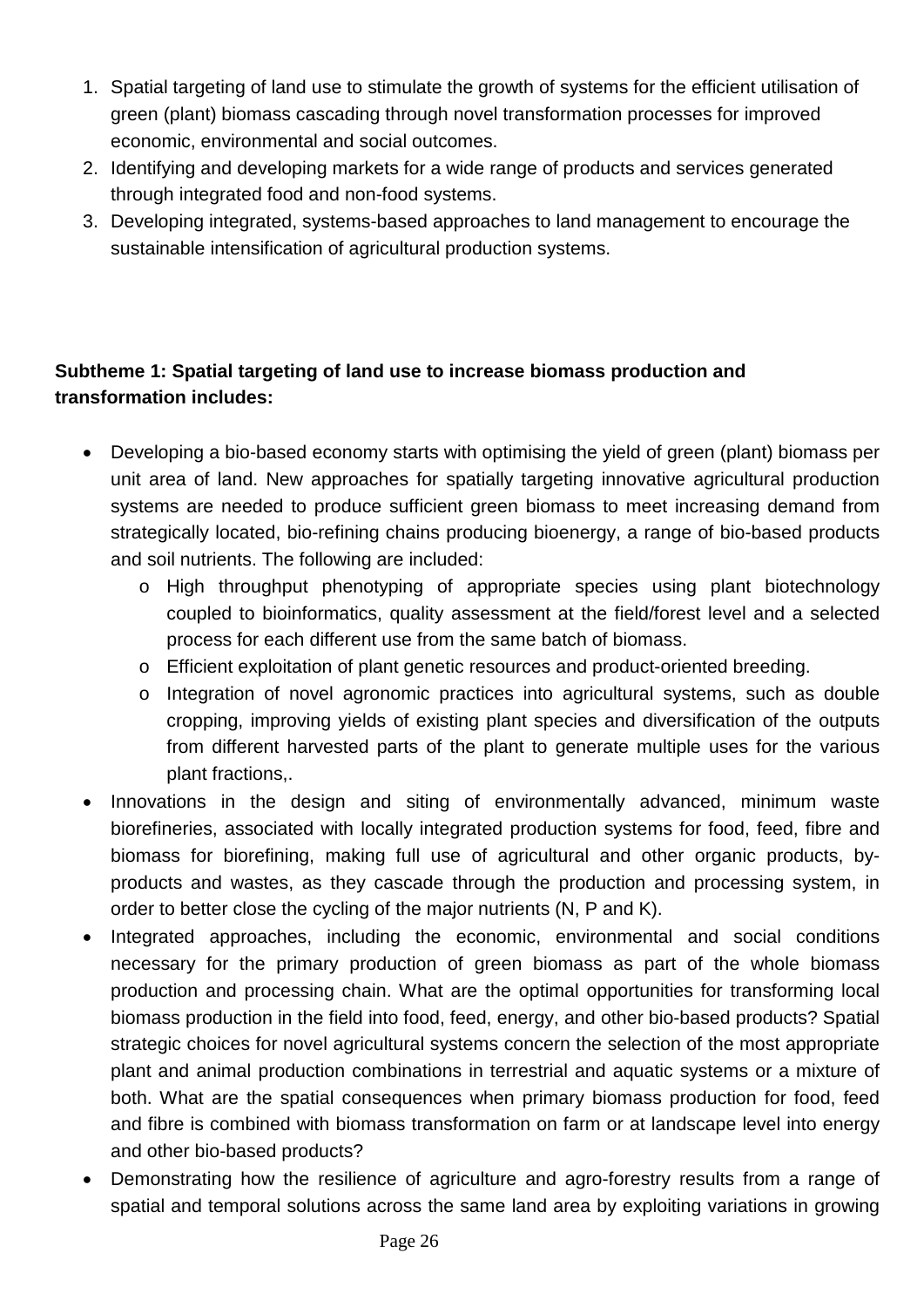periods, from months for annual crops, up to decades for perennial species in short rotation coppices. What are the short (waste management) and long term (programming agricultural systems) perspectives?

- How can biomass, including wastes and losses, and product expectations best be evaluated and modeled, using a systemic approach and how may these be assessed integrating social, economic and environmental perspectives including resilience and sustainability?
- Evaluating the synergy between ecosystem services and biomass harvesting from locally specialised crops, including those adapted to marginal lands and semi-natural grasslands. How can bio-refining create high value products and bioenergy while at the same time enhancing the natural environment and biodiversity?

#### **Subtheme 2: Developing markets, including:**

- Designing new business models for biomass production and its transformation requires the development of innovative marketing strategies taking into account the flexibility, the tradeoffs and the risks associated with the emergence of new markets. How do these vary at local, national, European and global levels?
- Conducting foresight exercises on the regulatory framework for integrated food and non-food agricultural systems associated with the sustainable intensification of green biomass production. The evolution of successful markets relies on a level regulatory playing field and fair trading conditions for new markets starting with clear definitions and rules on "waste", "reusability of biomass products", "manure", etc. New potential markets for biomass production and transformation demand updated definitions. This implies a need for:
	- o Transition paths to ensure economic viability throughout the transition phase. Development of farm decision support frameworks to identify specific opportunities and risks around adopting systems for greater resource use efficiency.
	- o Analyses of business models for all stakeholders in the emerging value chains from farmers to agro-industrials: for example is there opportunity of reward for reducing GHG emissions along the chain? What is the impact of new markets on existing value chains? How will the market reflect the true cost and price of novel agricultural practices? How will any added-value in the chain be redistributed (across local areas)? How will the markets connect at local and global scales?

**Subtheme 3: The sustainable intensification of integrated food and non-food systems of agriculture, including:**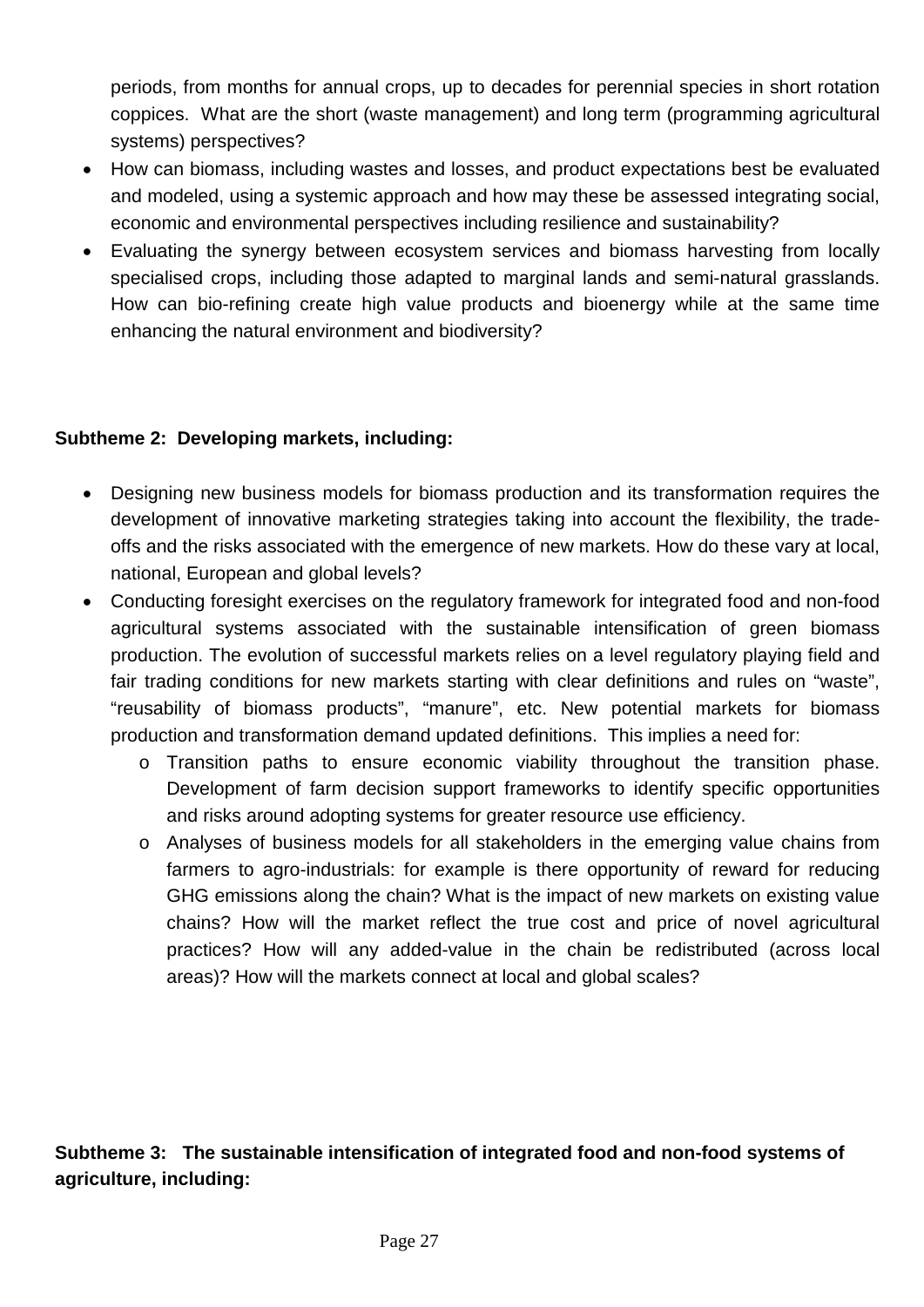- Development of system-based approaches for the integration of food and non-food agricultural production systems with improved use of nutrients, water and land under climate change, and improved soil fertility for higher resilience against climate stress. New models for mixed cropping systems for high biomass production including useful elements to create higher added value through the production and transformation of green biomass into novel products. Evaluating the benefit of introducing plant species with higher yields of biomass, including new species for biomass production.
- Evaluation of the synergies and trade-offs between increasing yields and biomass production for food and non-food uses and the impacts on air quality, water quality, GHG emissions, biodiversity and other environmental outcomes. The development of sustainability indicators for different agricultural systems and a network of study sites across Europe to develop standardised sustainable intensification metrics applicable across a variety of integrated food and non-food systems.
- Development of new agricultural systems in crop rotations to exploit seasonal growth cycles through intercropping, at farm level and at landscape scale, the integration of annual cropping with mixed perennial crops such as agroforestry that may lead to a broadening of the range of plant fractions to be delivered by agricultural and forestry systems. Demonstration of consequences of land use changes, for preservation of biodiversity while securing sufficient food and biomass production through the diversity of species and varieties grown and therefore agricultural products harvested.
- How may the harvesting and increased use of biomass for biorefining in marginal agricultural areas and semi-natural grasslands create synergy between economic value addition and the preservation of High Nature Value areas?
- How can the integrated modelling of water, biomass, bioenergy, food, and chemicals in the production and transformation of biomass follow the requirements of environmental sustainability (such as the closed cycling loops for N, P and K, water recycling, etc.)? How can sensitivity analysis of the variables reduce uncertainty in the models?
- Systems approaches assessing novel utilisation of agricultural products and exploring their potential for value creation linking scientific-technical and socio-economic aspects.
- Economic and environmental assessment of integrated food and biomass systems under different agro-ecological conditions and whole chain economic and environmental sustainability assessment of the cascading of agricultural products and other green biomass through the biorefinery system.

#### **4. Project structure and funding recipients**

Each research project proposal must include a proposal for disseminating the results to achieve higher levels of technological readiness. Research projects in the fields of the three subthemes will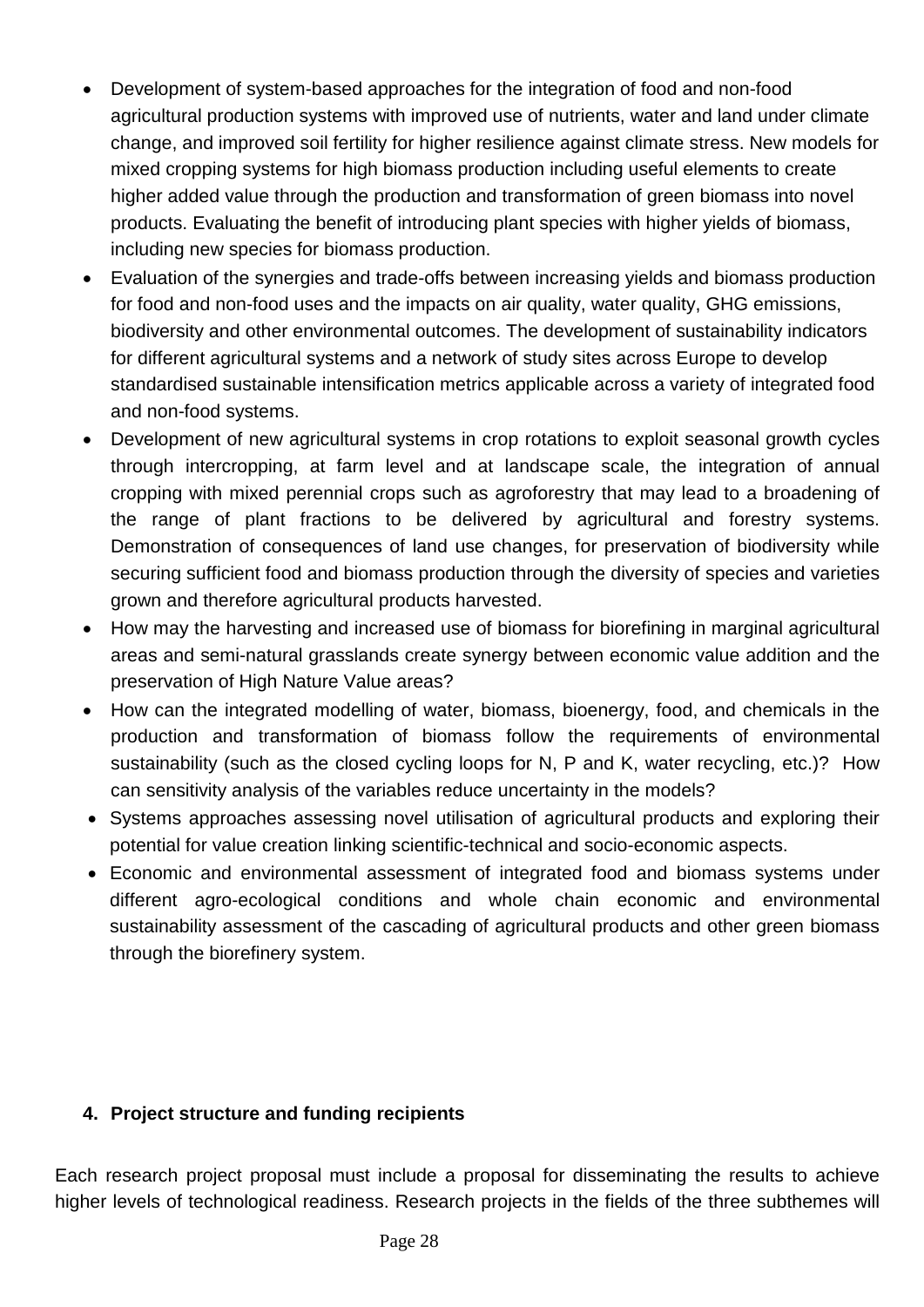often combine field research with modelling, scenario development and/or pilots. Where appropriate it is recommended that reference is made to the models developed in the Knowledge Hub MACSUR.

Cross-disciplinary projects will be given priority. Instead of focusing on individual features, projects should, for example, not only encompass methodologies for increasing yield and productivity, but also include other components essential for further processing agricultural outputs into high-quality marketable products and incorporating aspects of environmentally sustainable production (soil fertility, water quality, biodiversity etc.) as integral aspects of the project. If possible, inclusion of SMEs in the consortia is favourable in order to strengthen comprehensive value chain approach.

Funding will be provided for collaborative projects in which, depending on the project's orientation and national funding rules, universities, non-university research establishments, and/or companies or associations of enterprises from partner countries of this ERA-NET Cofund are involved. Partners in collaborative projects receive funding from the respective national funder(s) participating in the call according to national regulations of the funder(s).

Research providers from countries not participating in the ERA-NET Cofund can participate in collaborative projects if they have their own project funds or separate source of funding. Evidence of the commitment of these must be provided upon submitting the application.

All proposed projects must be structured in such a way that the project objectives can be reached within a maximum of three years. Furthermore, the proposals should strive to be balanced between the countries involved in the project as far as the volume of work is concerned.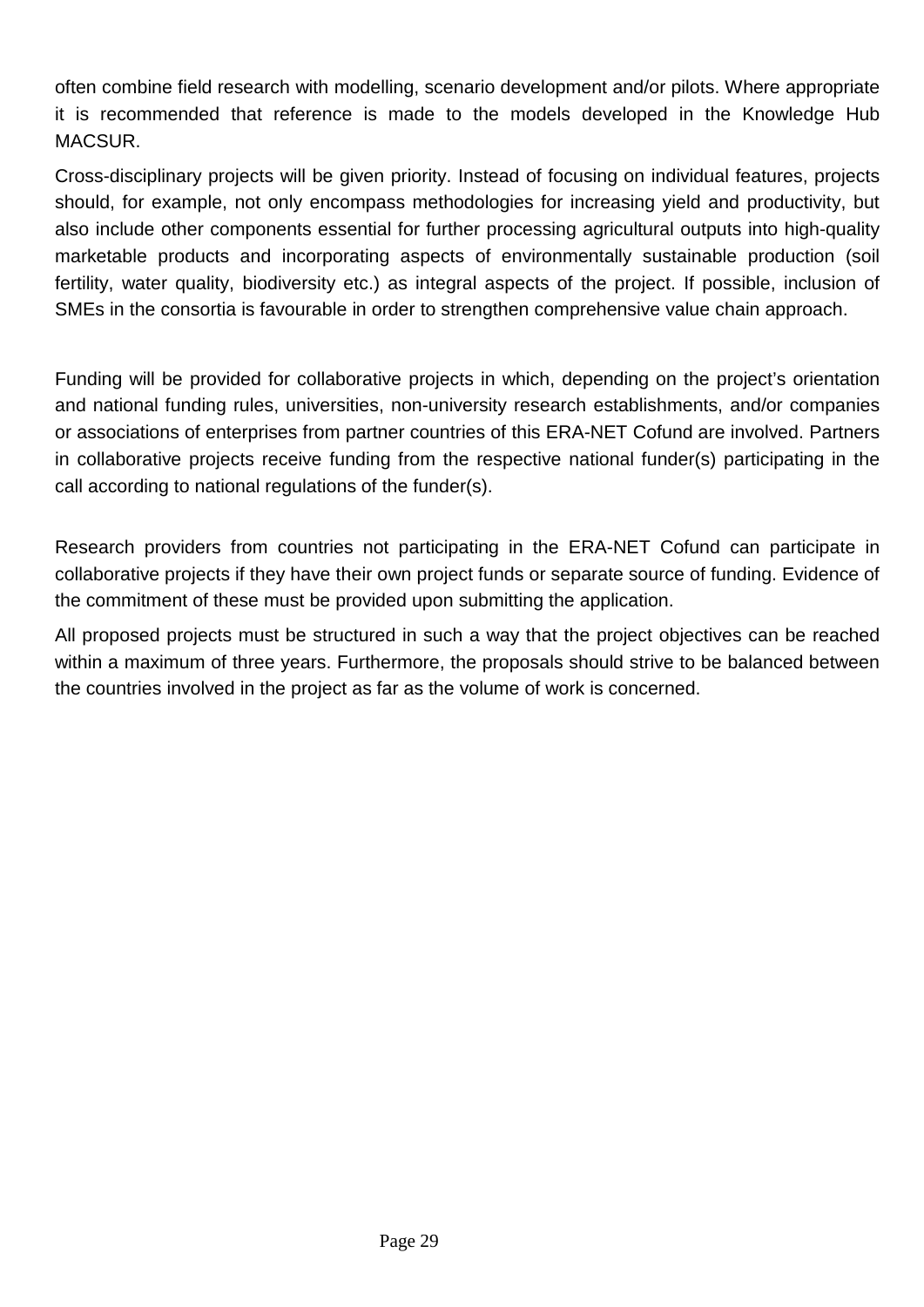### <span id="page-29-0"></span>**C. Financial commitment**

To be submitted electronically with the preproposal on [www.submission-faccejpi.com](http://www.submission-faccejpi.com/)**. Hardcopy must be submitted to FACCE-JPI Call Office latest on 16.03.2015**

*This template may be used for applicants participating in research proposals and which are not eligible for funding (e.g. from a country not participating in the call), in order to provide evidence of their commitment. Grey-marked fields must be duly completed. Organisations are allowed to use their own templates, however the content of the letter as described hereunder should be regarded as the minimum requirement. This document must be signed by an authorized representative of the organisation.*

*In case of failure in proving such commitment at pre-proposal submission stage, an applicant could be regarded as ineligible, jeopardizing the whole research consortium.*

FACCE-JPI Call Office Forschungszentrum Jülich GmbH Nicolas Tinois PtJ-BIO3 52425 Jülich GERMANY

Address of organisation

Name and coordinates of contact person

## **FACCE SURPLUS call on Sustainable and Resilient agriculture for food and non-food systems**

#### **Letter of commitment**

**Project title:** …………………………..

City, Date**,**

We hereby confirm that **organization** has sufficient resources and is committed to participate to the project **project title**, in accordance to the pre-proposal which is submitted by **coordinator** in the frame of the FACCE SURPLUS call on Sustainable and Resilient agriculture for food and non-food systems and in case the full proposal is selected for funding by the FACCE SURPLUS Steering Committee.

*In addition, in case of separate source of funding:* Please find attached to this letter a commitment from **funding organisation** for our contribution to this project.

<span id="page-29-1"></span>Signature of Name and affiliation: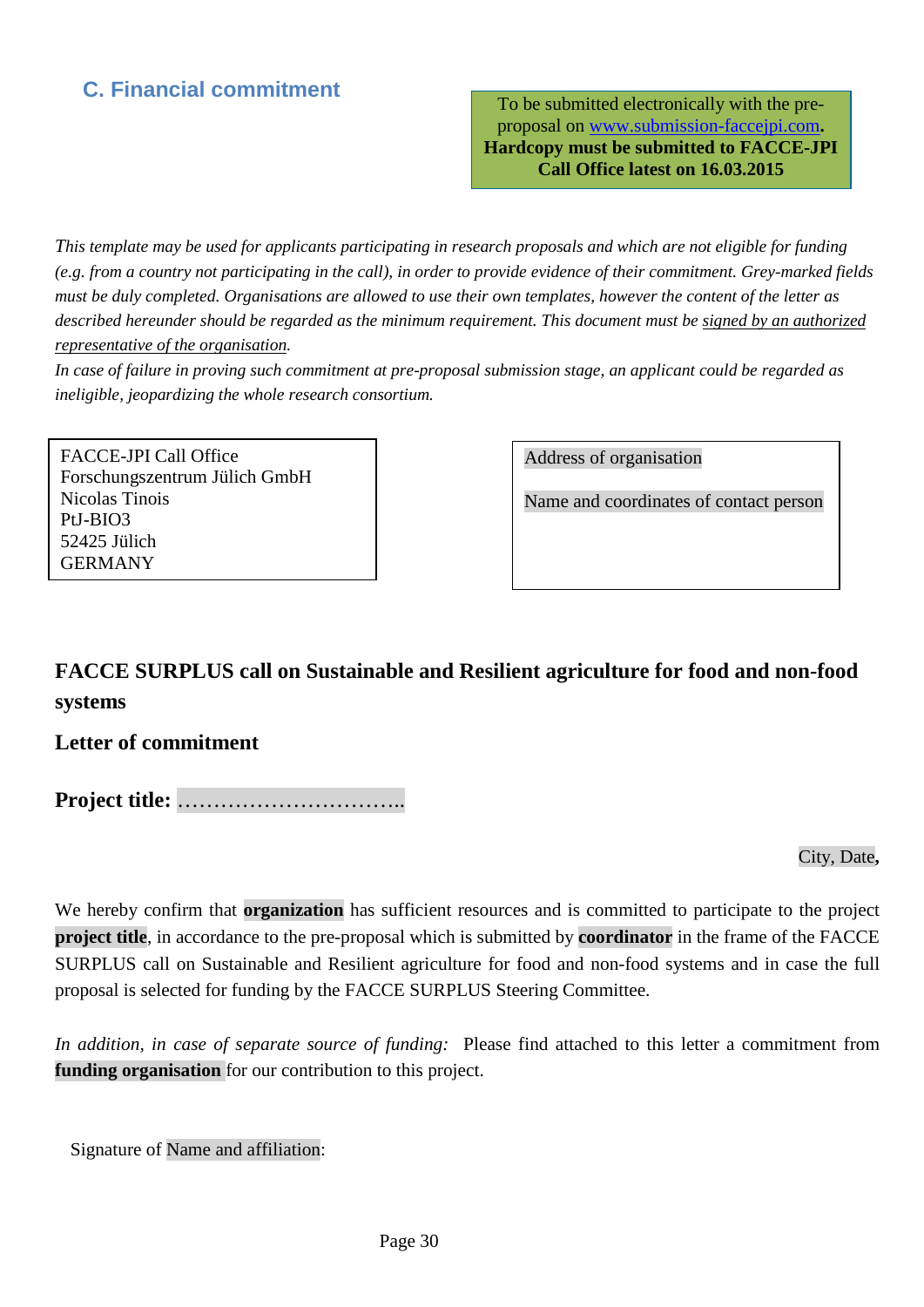*This template, displaying the content of a pre-proposal, is provided for information only. It is reminded that the submission must be done online.*



Submission on **FACCE-JPI Submission Tool w.submission-facceipi.co Deadline: 04.03.2015, 14:00 CET** Please see Call Announcement and National Regulations



# **FACCE SURPLUS Call on Sustainable and Resilient agriculture for food and non-food systems**

## **Pre-proposal**

*Please note that some of the information may be published by FACCE-JPI after the funding recommendation for promotional issues. This applies to data marked with an \**

## **Part A - Summary**

| <b>Project Title*</b>                                                                       |                   |                                     |                   |                                   |                   |
|---------------------------------------------------------------------------------------------|-------------------|-------------------------------------|-------------------|-----------------------------------|-------------------|
| Max. 200 characters                                                                         |                   |                                     |                   |                                   |                   |
| Acronym <sup>*</sup>                                                                        |                   |                                     |                   |                                   |                   |
| Max. 15 characters                                                                          |                   |                                     |                   |                                   |                   |
| Subtheme $(s)$ *                                                                            | Subtheme $1 \Box$ |                                     | Subtheme $2 \Box$ |                                   | Subtheme $3 \Box$ |
| <b>Duration of the project</b><br>(max. 36 months) $*$                                      |                   | <b>Expected Start</b><br>(dd/mm/yy) |                   | <b>Expected End</b><br>(dd/mm/yy) |                   |
| <b>Total cost of the project</b><br>$(k\Theta^{8*})$                                        |                   |                                     |                   |                                   |                   |
| <b>Total requested funding</b><br>$(k \Theta^{9*})$                                         |                   |                                     |                   |                                   |                   |
| Please provide (max. 3) names of experts by whom you do not wish to be evaluated (optional) |                   |                                     |                   |                                   |                   |
| 1:                                                                                          |                   |                                     |                   |                                   |                   |
| 2:                                                                                          |                   |                                     |                   |                                   |                   |
| 3:                                                                                          |                   |                                     |                   |                                   |                   |

<sup>&</sup>lt;sup>8</sup> The total cost is automatically calculated.  $\overline{a}$ 

<span id="page-30-1"></span><span id="page-30-0"></span><sup>&</sup>lt;sup>9</sup> The total requested funding is automatically calculated.

**<sup>\*</sup> May be published**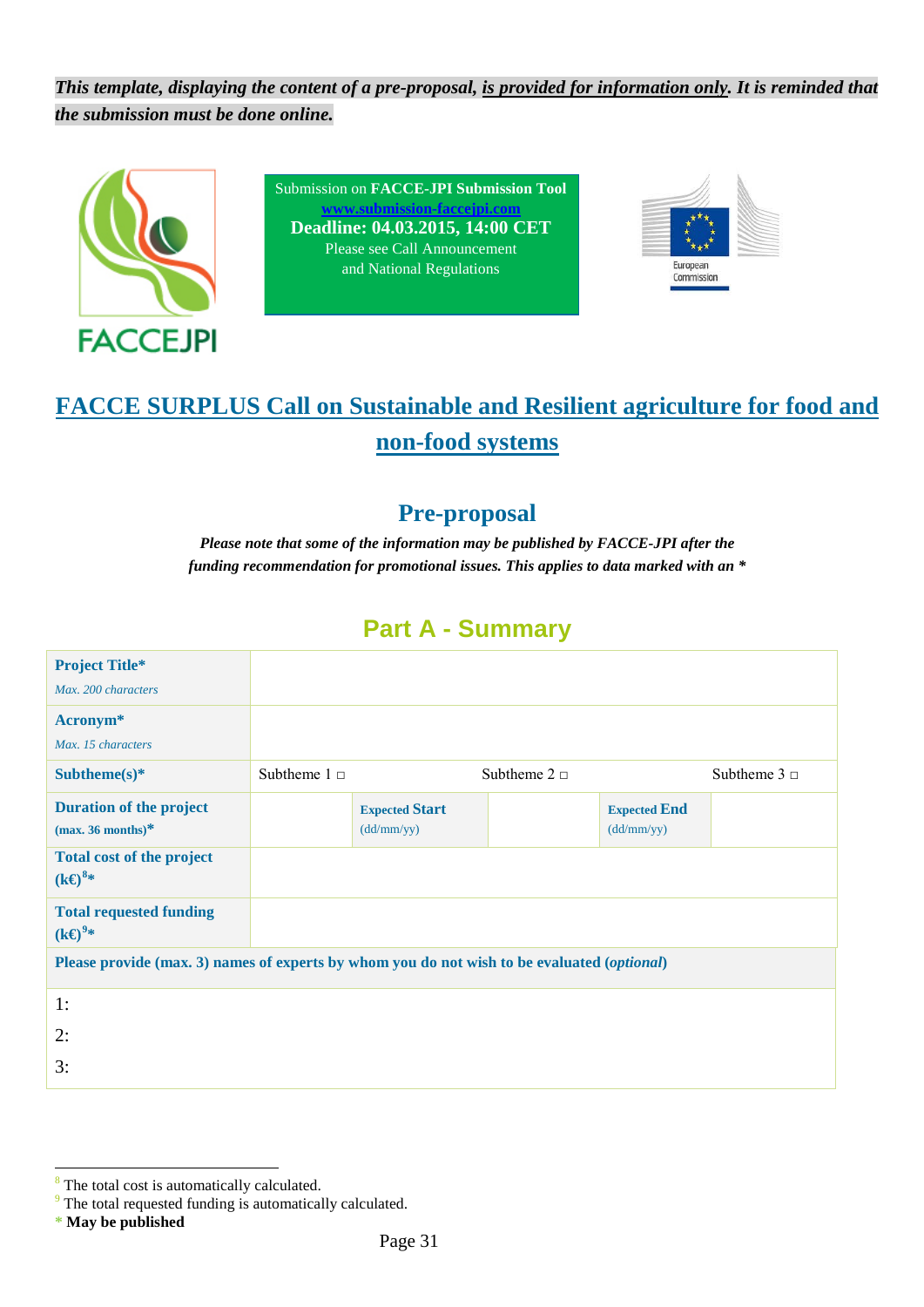## **Part B - Project Consortium**

| <b>Partner 1 = Project coordinator</b>                            |  |  |  |  |       |                              |  |  |  |
|-------------------------------------------------------------------|--|--|--|--|-------|------------------------------|--|--|--|
| Legal name of organisation*:                                      |  |  |  |  |       |                              |  |  |  |
| Type of organisation                                              |  |  |  |  |       | specify (optional):          |  |  |  |
| Country*:                                                         |  |  |  |  |       |                              |  |  |  |
| Post code:                                                        |  |  |  |  | Town: |                              |  |  |  |
| Street name, number:                                              |  |  |  |  |       |                              |  |  |  |
| <b>Additional adress</b><br>information (optional) :              |  |  |  |  |       |                              |  |  |  |
| Website (optional):                                               |  |  |  |  |       |                              |  |  |  |
| Coordinating person / Contact person for the project*             |  |  |  |  |       |                              |  |  |  |
| Academic degree                                                   |  |  |  |  |       | Ms / Mr                      |  |  |  |
| First name:                                                       |  |  |  |  |       | Surname:                     |  |  |  |
| Position:                                                         |  |  |  |  |       | Phone (with int. prefix):    |  |  |  |
| E-Mail:                                                           |  |  |  |  |       | Fax (with int. prefix):      |  |  |  |
| Budget plan (automatically calculated from the Budget plan-table) |  |  |  |  |       |                              |  |  |  |
| Project costs ( $k \in$ ):                                        |  |  |  |  |       | Required funding $(k \in)$ : |  |  |  |
| 5 Main Publications of Partner 1 (optional):                      |  |  |  |  |       |                              |  |  |  |
| 1:                                                                |  |  |  |  |       |                              |  |  |  |
| 2:                                                                |  |  |  |  |       |                              |  |  |  |
| 3:                                                                |  |  |  |  |       |                              |  |  |  |
| 4:                                                                |  |  |  |  |       |                              |  |  |  |
| 5:                                                                |  |  |  |  |       |                              |  |  |  |

**□** *I have read my National Regulations and contacted my National Contact Person(s) beforehand in order to assess my eligibility and the eligibility of this Pre-proposal.*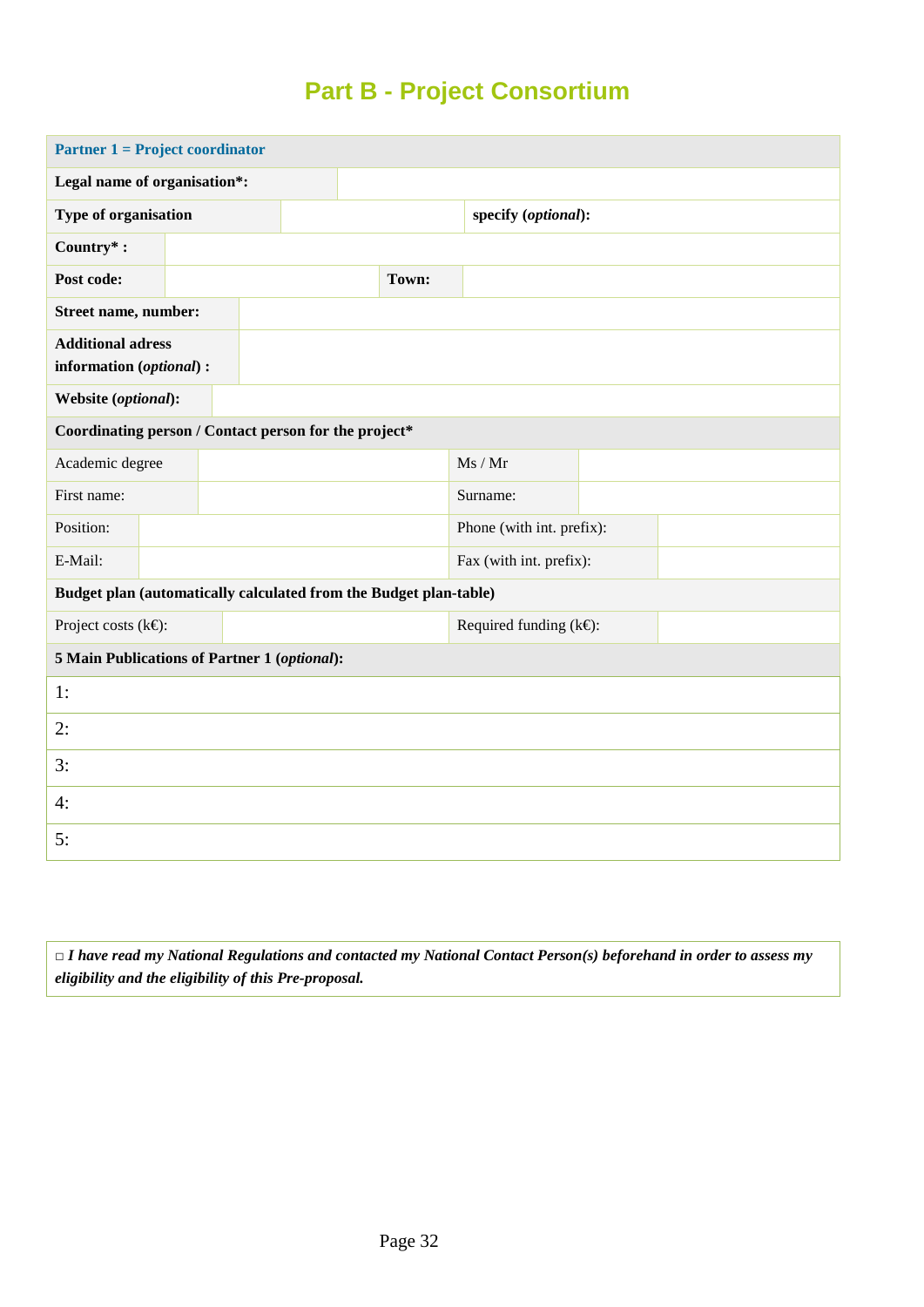| <b>Partner 2</b>                                                  |  |  |  |  |       |                                 |  |  |  |
|-------------------------------------------------------------------|--|--|--|--|-------|---------------------------------|--|--|--|
| Legal name of organisation*:                                      |  |  |  |  |       |                                 |  |  |  |
| Type of organisation                                              |  |  |  |  |       | specify (optional):             |  |  |  |
| Country*:                                                         |  |  |  |  |       |                                 |  |  |  |
| Post code:                                                        |  |  |  |  | Town: |                                 |  |  |  |
| Street name, number:                                              |  |  |  |  |       |                                 |  |  |  |
| <b>Additional adress</b><br>information (optional) :              |  |  |  |  |       |                                 |  |  |  |
| Website (optional):                                               |  |  |  |  |       |                                 |  |  |  |
| Coordinating person / Contact person for the project              |  |  |  |  |       |                                 |  |  |  |
| Academic degree                                                   |  |  |  |  |       | Ms / Mr                         |  |  |  |
| First name:                                                       |  |  |  |  |       | Surname:                        |  |  |  |
| Position:                                                         |  |  |  |  |       | Phone (with int. prefix):       |  |  |  |
| E-Mail:                                                           |  |  |  |  |       | Fax (with int. prefix):         |  |  |  |
| Budget plan (automatically calculated from the Budget plan-table) |  |  |  |  |       |                                 |  |  |  |
| Project costs ( $k \in$ ):                                        |  |  |  |  |       | Required funding $(k \Theta)$ : |  |  |  |
| 5 Main Publications of Partner 2 (optional):                      |  |  |  |  |       |                                 |  |  |  |
| 1:                                                                |  |  |  |  |       |                                 |  |  |  |
| 2:                                                                |  |  |  |  |       |                                 |  |  |  |
| 3:                                                                |  |  |  |  |       |                                 |  |  |  |
| 4:                                                                |  |  |  |  |       |                                 |  |  |  |
| 5:                                                                |  |  |  |  |       |                                 |  |  |  |

**□** *I have read my National Regulations and contacted my National Contact Person(s) beforehand in order to assess my eligibility and the eligibility of this Pre-proposal.*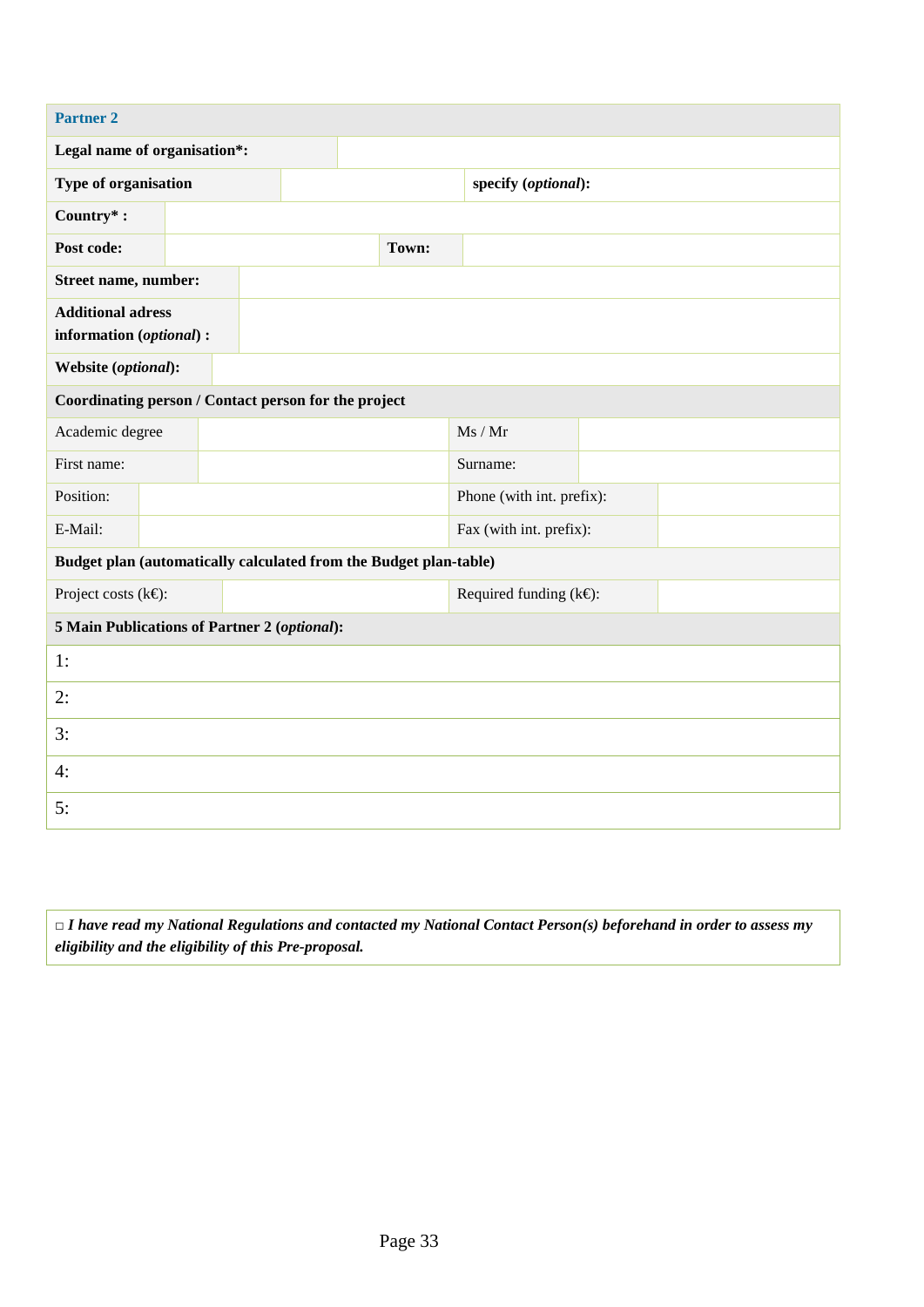| <b>Partner N</b>                                                  |  |  |  |  |       |                                 |  |  |  |
|-------------------------------------------------------------------|--|--|--|--|-------|---------------------------------|--|--|--|
| Legal name of organisation*:                                      |  |  |  |  |       |                                 |  |  |  |
| Type of organisation                                              |  |  |  |  |       | specify (optional):             |  |  |  |
| Country*:                                                         |  |  |  |  |       |                                 |  |  |  |
| Post code:                                                        |  |  |  |  | Town: |                                 |  |  |  |
| Street name, number:                                              |  |  |  |  |       |                                 |  |  |  |
| <b>Additional adress</b><br>information (optional) :              |  |  |  |  |       |                                 |  |  |  |
| Website (optional):                                               |  |  |  |  |       |                                 |  |  |  |
| Coordinating person / Contact person for the project              |  |  |  |  |       |                                 |  |  |  |
| Academic degree                                                   |  |  |  |  |       | Ms / Mr                         |  |  |  |
| First name:                                                       |  |  |  |  |       | Surname:                        |  |  |  |
| Position:                                                         |  |  |  |  |       | Phone (with int. prefix):       |  |  |  |
| E-Mail:                                                           |  |  |  |  |       | Fax (with int. prefix):         |  |  |  |
| Budget plan (automatically calculated from the Budget plan-table) |  |  |  |  |       |                                 |  |  |  |
| Project costs ( $k \in$ ):                                        |  |  |  |  |       | Required funding $(k \Theta)$ : |  |  |  |
| 5 Main Publications of Partner N (optional):                      |  |  |  |  |       |                                 |  |  |  |
| 1:                                                                |  |  |  |  |       |                                 |  |  |  |
| 2:                                                                |  |  |  |  |       |                                 |  |  |  |
| 3:                                                                |  |  |  |  |       |                                 |  |  |  |
| 4:                                                                |  |  |  |  |       |                                 |  |  |  |
| 5:                                                                |  |  |  |  |       |                                 |  |  |  |

**□** *I have read my National Regulations and contacted my National Contact Person(s) beforehand in order to assess my eligibility and the eligibility of this Pre-proposal.*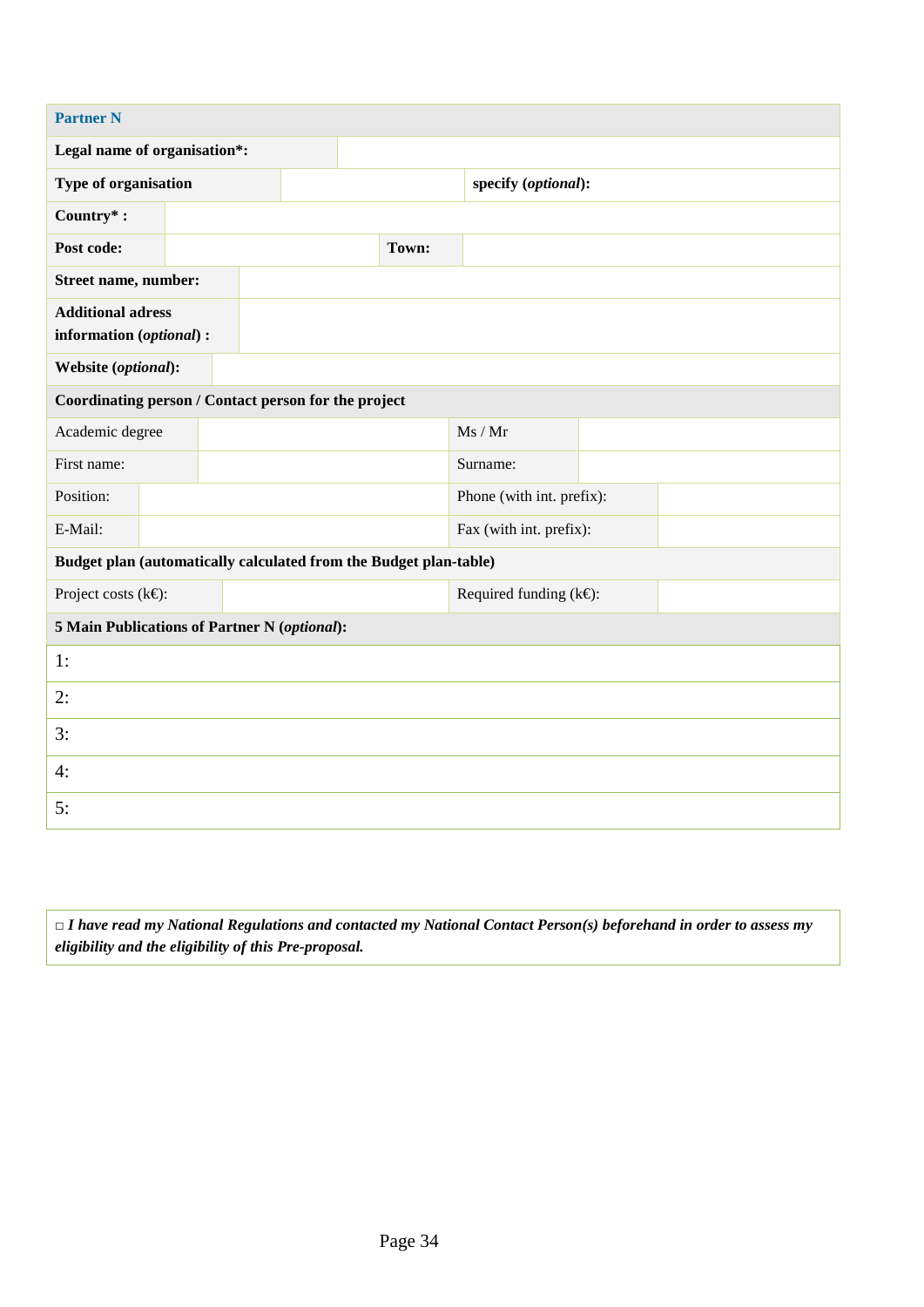## **Part C - Budget plan**

#### **Enter only digits - integer number in k€ including VAT without special nor empty characters**

|                                                                          | <b>Project Costs</b> |        |             |              |           |          |             |             |                  |                                                       |  |
|--------------------------------------------------------------------------|----------------------|--------|-------------|--------------|-----------|----------|-------------|-------------|------------------|-------------------------------------------------------|--|
|                                                                          | Personnel            | Travel | Consumables | Subcontracts | Equipment | Overhead | Other costs | Total costs | Required funding | Own contribution (=Total<br>costs - Required funding) |  |
| Partner 1<br>$\ensuremath{\mathsf{Name}}\xspace/\ensuremath{\mathsf{C}}$ |                      |        |             |              |           |          |             |             |                  |                                                       |  |
| Partner 2<br>$\ensuremath{\mathsf{Name}}\xspace/\ensuremath{\mathsf{C}}$ |                      |        |             |              |           |          |             |             |                  |                                                       |  |
| Partner 3<br>Name/co                                                     |                      |        |             |              |           |          |             |             |                  |                                                       |  |
| $\vdots$                                                                 |                      |        |             |              |           |          |             |             |                  |                                                       |  |
| Name/Country<br>Partner <sub>N</sub>                                     |                      |        |             |              |           |          |             |             |                  |                                                       |  |
| Sum                                                                      |                      |        |             |              |           |          |             |             |                  |                                                       |  |

**Comments on the budget (optional; e.g. on other costs or subcontracting; max. 800 characters):**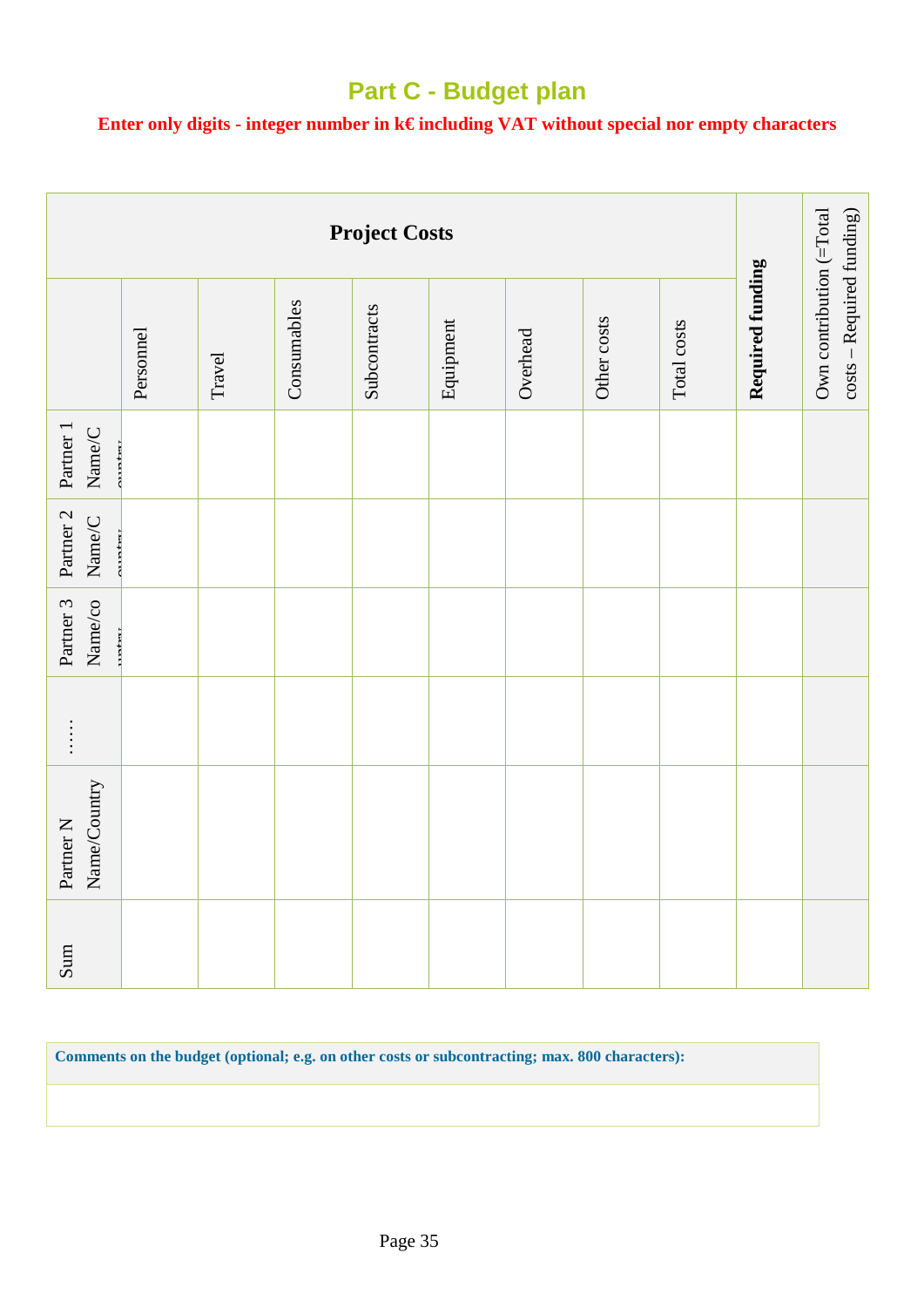## **Part D – Project description**

*(max. 5 pages; Arial 10 pt)*

**Project objectives and expected results**

**Scientific and technological project description, including an overview of the state-of-the-art of knowledge and innovative characteristics of the project**

**Expected impact of the project**

**Relevance to the Scientific scope (including sub-theme) - how does the project fit into the scientific scope as described in the Call Announcement?**

**Contribution to the objectives of FACCE-JPI, especially [FACCE-JPI Strategic Research Agenda](http://www.faccejpi.com/Strategic-Research-Agenda) (Core Theme 2)**

**European and regional added value of the proposed project, including policy relevance**

**Resources available in partners' institutions: description of infrastructure, competences and other means available to implement the project**

**Provisional project structure including Work Package breakdown**

**Management and complementarity of the consortium: roles, responsibilities and specific contributions of each partner**

## **Part E – Letters of commitment**

*(Optional and only if necessary; see [annex C\)](#page-29-0)*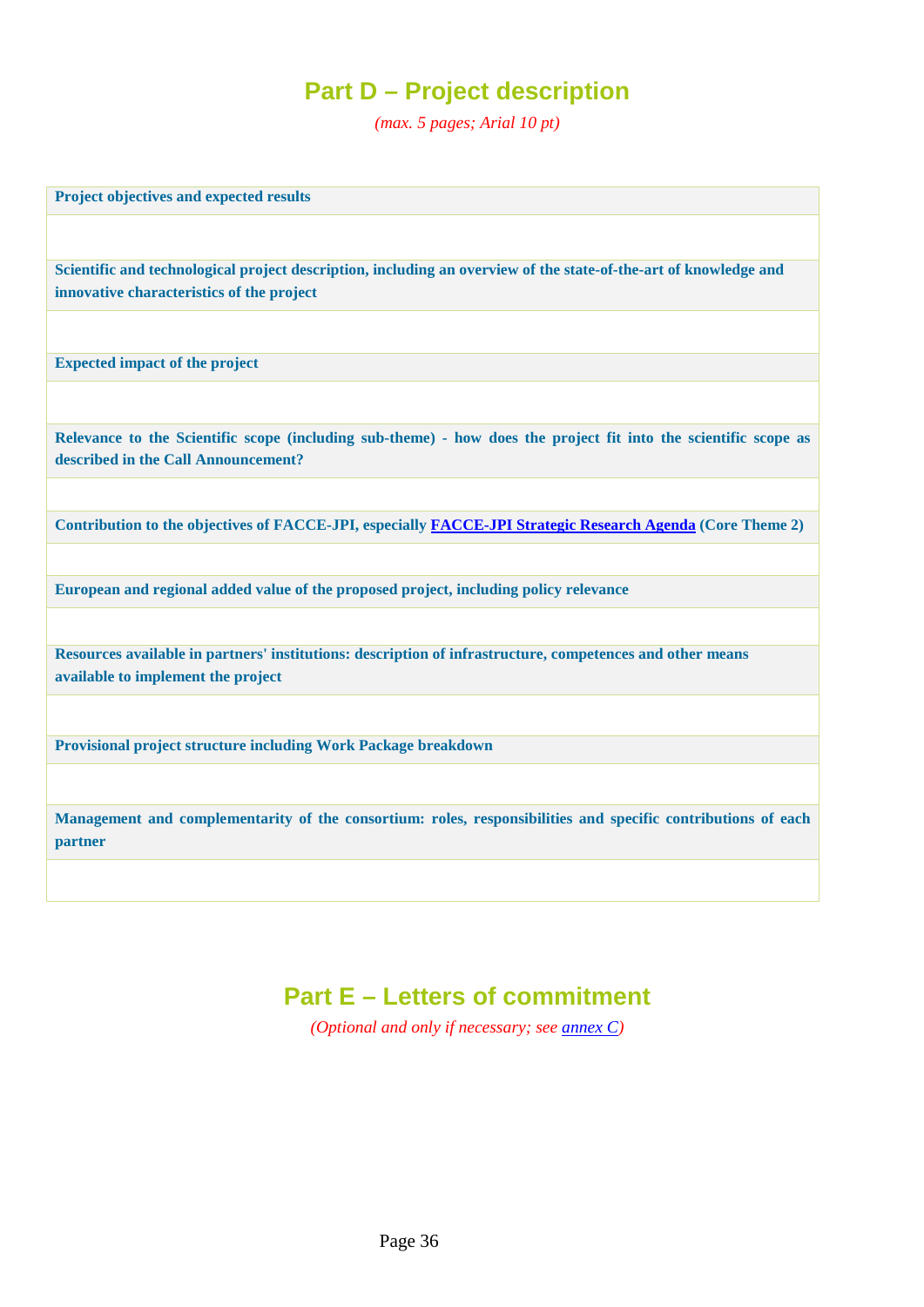# **E. Full proposal template**

*This template, displaying the content of a full proposal, is provided for information only. Since this template could be modified before the opening of the full proposal submission step, an updated template will be provided in due time in the Guidelines for submission – Step 2. It is reminded that the submission must occur online.*



Submission on **FACCE-JPI Submission Tool [www.submission-faccejpi.com](http://www.submission-faccejpi.com/) Deadline: 01.09.2015, 14:00 CET** Please see Call Announcement and National Regulations



# **FACCE SURPLUS Call on Sustainable and Resilient agriculture for food and non-food systems**

# **Full proposal**

*Please note that some of the information may be published by FACCE-JPI after the funding recommendation for promotional issues. This applies to data marked with an \**

# **Part A - Summary**

| <b>Project Title*</b>                                  |                   |                       |           |                     |              |
|--------------------------------------------------------|-------------------|-----------------------|-----------|---------------------|--------------|
| Max. 200 characters                                    |                   |                       |           |                     |              |
| Acronym <sup>*</sup>                                   |                   | Same data as in pre-  |           |                     |              |
| Max. 15 characters                                     |                   |                       |           |                     |              |
| Subtheme(s) $*$                                        | Subtheme $1 \Box$ |                       | proposals |                     | Subtheme 3 D |
| <b>Duration of the project</b>                         |                   | <b>Expected Start</b> |           | <b>Expected End</b> |              |
| $(max. 36 months)^*$                                   |                   | (dd/mm/yy)            |           | (dd/mm/yy)          |              |
| <b>Total cost of the project</b><br>$(k \Theta^{10*})$ |                   |                       |           |                     |              |
| <b>Total requested funding</b><br>$(k \Theta^{11*})$   |                   |                       |           |                     |              |
| <b>Publishable project</b>                             |                   |                       |           |                     |              |
| summary*                                               |                   |                       |           |                     |              |
| <b>Max. 3000 characters</b>                            |                   |                       |           |                     |              |

<span id="page-36-0"></span> $10$  The total cost is automatically calculated.

<span id="page-36-1"></span> $11$  The total requested funding is automatically calculated.

**<sup>\*</sup> May be published**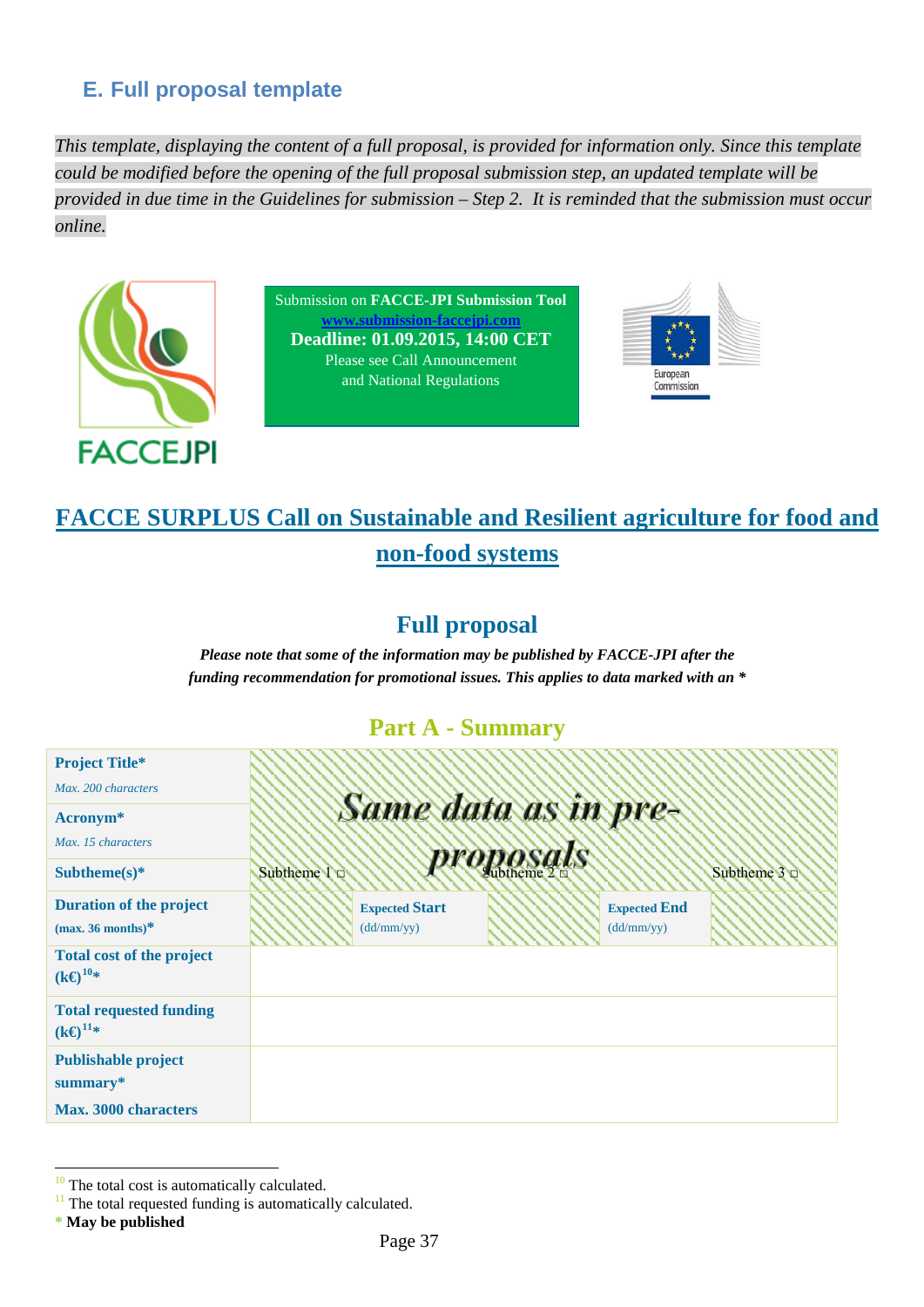# **Part B - Project Consortium**

| <b>Partner 1 = Project coordinator</b>               |                                                                   |       |                                 |  |                                                 |
|------------------------------------------------------|-------------------------------------------------------------------|-------|---------------------------------|--|-------------------------------------------------|
| Legal name of organisation*:                         |                                                                   |       |                                 |  |                                                 |
| Type of organisation                                 |                                                                   |       | specify (optional):             |  |                                                 |
| Country*:                                            |                                                                   |       |                                 |  |                                                 |
| Post code:                                           |                                                                   | Town: |                                 |  |                                                 |
| Street name, number:                                 |                                                                   |       |                                 |  |                                                 |
| <b>Additional adress</b><br>information (optional) : |                                                                   |       |                                 |  |                                                 |
| Website (optional):                                  |                                                                   |       |                                 |  |                                                 |
|                                                      | Coordinating person / Contact person for the project*             |       |                                 |  |                                                 |
| Academic degree                                      |                                                                   |       | Ms / Mr                         |  |                                                 |
| First name:                                          |                                                                   |       | Surname:                        |  |                                                 |
| Position:                                            |                                                                   |       | Phone (with int. prefix):       |  |                                                 |
| E-Mail:                                              |                                                                   |       | Fax (with int. prefix):         |  |                                                 |
|                                                      | Budget plan (automatically calculated from the Budget plan-table) |       |                                 |  |                                                 |
| Project costs ( $k \in \mathbb{C}$ ):                |                                                                   |       | Required funding $(k \oplus)$ : |  | <b>Cannot be higher than</b><br>in pre-proposal |
| 5 Main Publications of Partner 1 (optional):         |                                                                   |       |                                 |  |                                                 |
| 1:                                                   |                                                                   |       |                                 |  |                                                 |
| 2:                                                   |                                                                   |       |                                 |  |                                                 |
| 3:                                                   |                                                                   |       |                                 |  |                                                 |
| 4:                                                   |                                                                   |       |                                 |  |                                                 |
| 5:                                                   |                                                                   |       |                                 |  |                                                 |

*Upload field for 1 CV (1 DIN A4 page)*

| Additional team members involved in the project (max. 2; optional) |                                |                           |            |  |  |  |  |
|--------------------------------------------------------------------|--------------------------------|---------------------------|------------|--|--|--|--|
| <b>Team member 2:</b>                                              | $Ms/Mr$ :<br>Academic degree : |                           | Position : |  |  |  |  |
|                                                                    |                                |                           |            |  |  |  |  |
| First name:<br>Family name:                                        |                                |                           |            |  |  |  |  |
| E-Mail:                                                            |                                | Phone (with int. prefix): |            |  |  |  |  |
| <b>Team member 3:</b>                                              | Academic degree :              | $Ms / Mr$ :               | Position:  |  |  |  |  |
|                                                                    |                                |                           |            |  |  |  |  |
| First name:                                                        |                                | Family name:              |            |  |  |  |  |
| E-Mail:                                                            |                                | Phone (with int. prefix): |            |  |  |  |  |

**Description of the team and its tasks within the project (max. 3 000 characters):**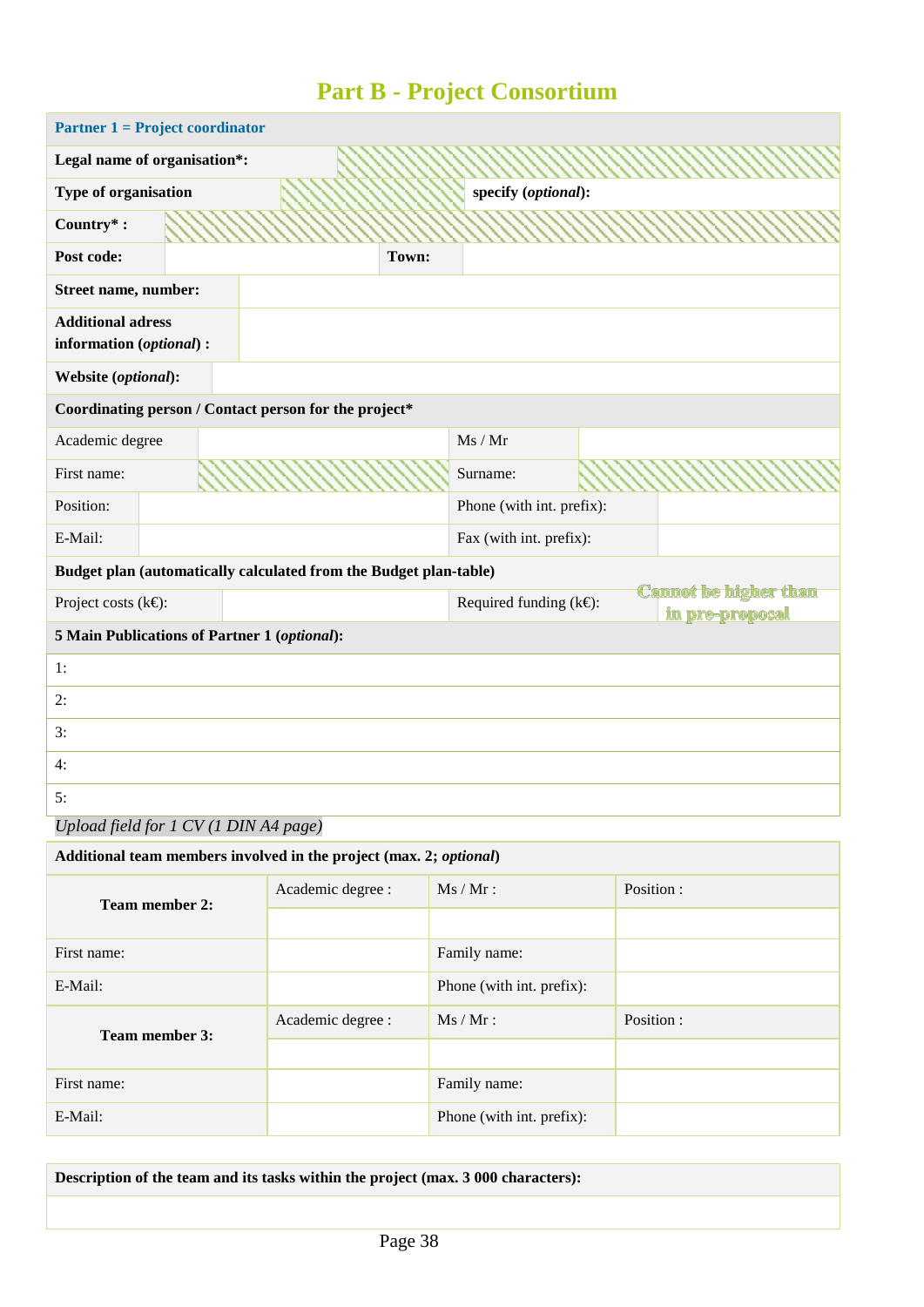| <b>Partner 2</b>                                                    |       |                                         |  |                                                 |
|---------------------------------------------------------------------|-------|-----------------------------------------|--|-------------------------------------------------|
| Legal name of organisation*:                                        |       |                                         |  |                                                 |
| Type of organisation                                                |       | specify (optional):                     |  |                                                 |
| Country*:                                                           |       |                                         |  |                                                 |
| Post code:                                                          | Town: |                                         |  |                                                 |
| Street name, number:                                                |       |                                         |  |                                                 |
| <b>Additional adress</b><br>information (optional) :                |       |                                         |  |                                                 |
| Website (optional):                                                 |       |                                         |  |                                                 |
| Coordinating person / Contact person for the project                |       |                                         |  |                                                 |
| Academic degree                                                     |       | Ms / Mr                                 |  |                                                 |
| First name:                                                         |       | Surname:                                |  |                                                 |
| Position:                                                           |       | Phone (with int. prefix):               |  |                                                 |
| E-Mail:                                                             |       | Fax (with int. prefix):                 |  |                                                 |
| Budget plan (automatically calculated from the Budget plan-table)   |       |                                         |  |                                                 |
| Project costs ( $k \in$ ):                                          |       | Required funding $(k \in \mathbb{R})$ : |  | <b>Cannot be higher than</b><br>in pre-proposal |
| 5 Main Publications of Partner 2 (optional):                        |       |                                         |  |                                                 |
| 1:                                                                  |       |                                         |  |                                                 |
| 2:                                                                  |       |                                         |  |                                                 |
| 3:                                                                  |       |                                         |  |                                                 |
| 4:                                                                  |       |                                         |  |                                                 |
| 5:<br>$\overline{1}$ a $\overline{1}$ $\overline{1}$ $\overline{2}$ |       |                                         |  |                                                 |

| Upload field for 1 CV (1 DIN A4 page) |  |  |
|---------------------------------------|--|--|
|---------------------------------------|--|--|

| Additional team members involved in the project (max. 2; optional) |                   |                           |            |  |  |  |
|--------------------------------------------------------------------|-------------------|---------------------------|------------|--|--|--|
| <b>Team member 2:</b>                                              | Academic degree : | $Ms / Mr$ :               | Position : |  |  |  |
|                                                                    |                   |                           |            |  |  |  |
| First name:                                                        | Family name:      |                           |            |  |  |  |
| E-Mail:                                                            |                   | Phone (with int. prefix): |            |  |  |  |
| <b>Team member 3:</b>                                              | Academic degree : | $Ms / Mr$ :               | Position : |  |  |  |
|                                                                    |                   |                           |            |  |  |  |
| First name:                                                        |                   | Family name:              |            |  |  |  |
| E-Mail:                                                            |                   | Phone (with int. prefix): |            |  |  |  |

**Description of the team and its tasks within the project (max. 3 000 characters):**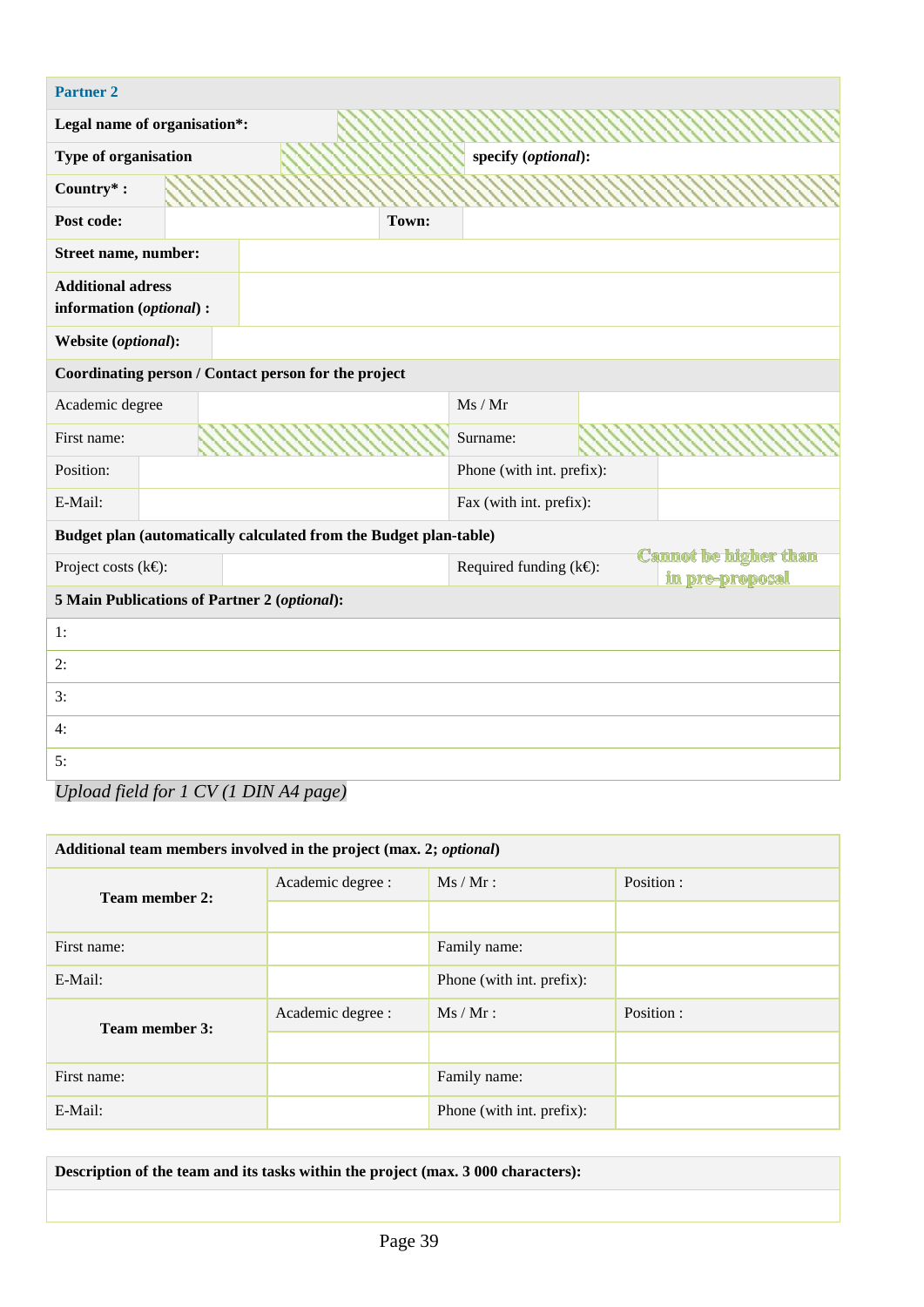| <b>Partner N</b>                                                    |       |                                 |  |                                                 |
|---------------------------------------------------------------------|-------|---------------------------------|--|-------------------------------------------------|
| Legal name of organisation*:                                        |       |                                 |  |                                                 |
| Type of organisation                                                |       | specify (optional):             |  |                                                 |
| Country*:                                                           |       |                                 |  |                                                 |
| Post code:                                                          | Town: |                                 |  |                                                 |
| Street name, number:                                                |       |                                 |  |                                                 |
| <b>Additional adress</b><br>information (optional) :                |       |                                 |  |                                                 |
| Website (optional):                                                 |       |                                 |  |                                                 |
| Coordinating person / Contact person for the project                |       |                                 |  |                                                 |
| Academic degree                                                     |       | Ms / Mr                         |  |                                                 |
| First name:                                                         |       | Surname:                        |  |                                                 |
| Position:                                                           |       | Phone (with int. prefix):       |  |                                                 |
| E-Mail:                                                             |       | Fax (with int. prefix):         |  |                                                 |
| Budget plan (automatically calculated from the Budget plan-table)   |       |                                 |  |                                                 |
| Project costs ( $k \in \mathbb{C}$ ):                               |       | Required funding $(k \oplus)$ : |  | <b>Cannot be higher than</b><br>in pre-proposal |
| 5 Main Publications of Partner N (optional):                        |       |                                 |  |                                                 |
| 1:                                                                  |       |                                 |  |                                                 |
| 2:                                                                  |       |                                 |  |                                                 |
| 3:                                                                  |       |                                 |  |                                                 |
| 4:                                                                  |       |                                 |  |                                                 |
| 5:<br>$\overline{1}$ a $\overline{1}$ $\overline{1}$ $\overline{2}$ |       |                                 |  |                                                 |

| Upload field for 1 CV (1 DIN A4 page) |  |  |  |
|---------------------------------------|--|--|--|
|---------------------------------------|--|--|--|

| Additional team members involved in the project (max. 2; optional) |                   |                           |            |  |  |  |
|--------------------------------------------------------------------|-------------------|---------------------------|------------|--|--|--|
| <b>Team member 2:</b>                                              | Academic degree : | $Ms / Mr$ :               | Position : |  |  |  |
|                                                                    |                   |                           |            |  |  |  |
| First name:                                                        | Family name:      |                           |            |  |  |  |
| E-Mail:                                                            |                   | Phone (with int. prefix): |            |  |  |  |
| <b>Team member 3:</b>                                              | Academic degree : | $Ms / Mr$ :               | Position : |  |  |  |
|                                                                    |                   |                           |            |  |  |  |
| First name:                                                        |                   | Family name:              |            |  |  |  |
| E-Mail:                                                            |                   | Phone (with int. prefix): |            |  |  |  |

**Description of the team and its tasks within the project (max. 3 000 characters):**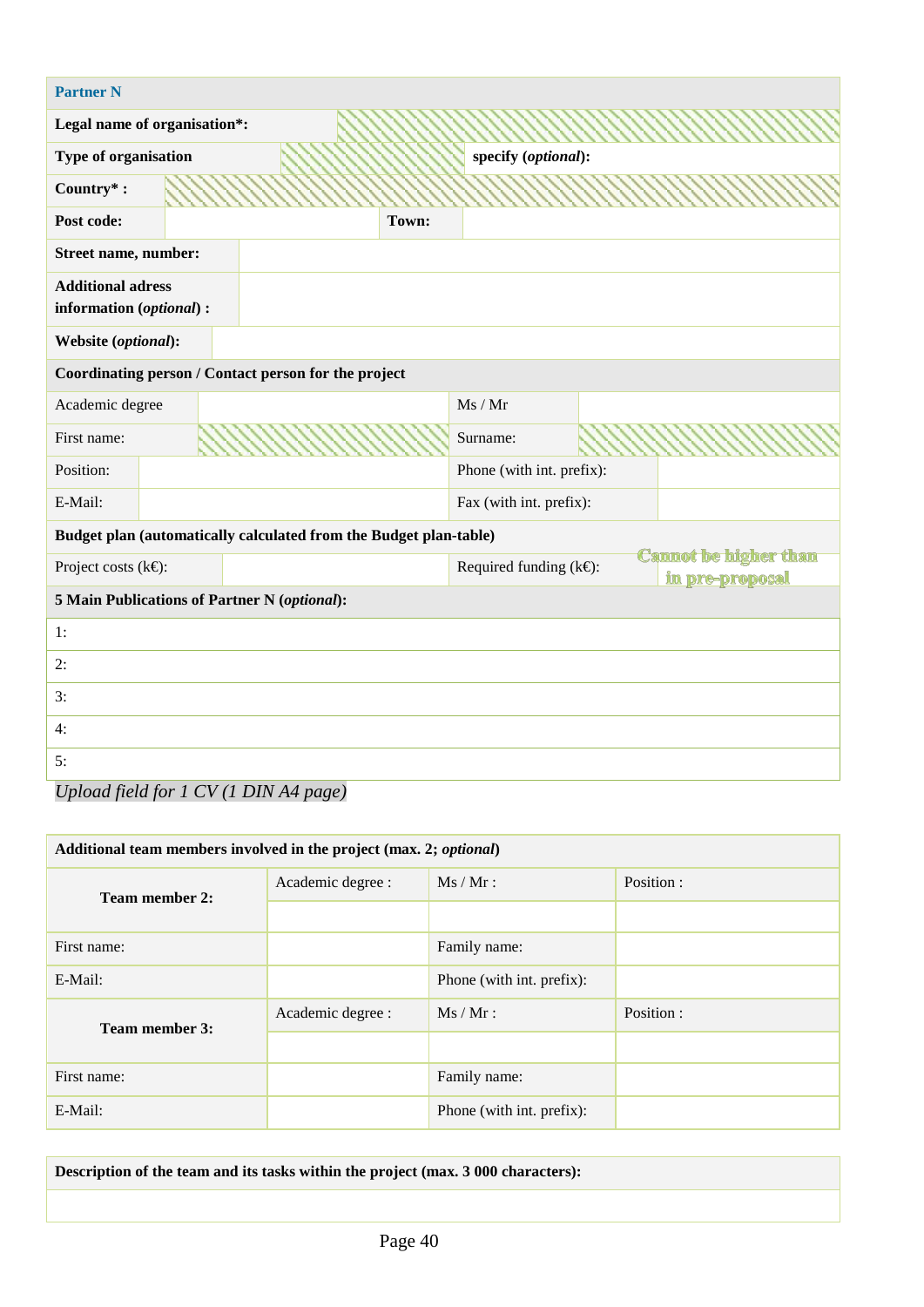# **Part C - Budget plan**

**Enter only digits - integer number in k€ including VAT without special nor empty characters**

| <b>Project Costs</b>                                      |           |        |             |              |           |          |             |             |                                              |                                                       |
|-----------------------------------------------------------|-----------|--------|-------------|--------------|-----------|----------|-------------|-------------|----------------------------------------------|-------------------------------------------------------|
|                                                           | Personnel | Travel | Consumables | Subcontracts | Equipment | Overhead | Other costs | Total costs | Required funding                             | Own contribution (=Total<br>costs - Required funding) |
| Partner 1<br>Name/C                                       |           |        |             |              |           |          |             |             |                                              |                                                       |
| Partner <sub>2</sub><br>Name/C                            |           |        |             |              |           |          |             |             |                                              |                                                       |
| Partner 3<br>Name/co                                      |           |        |             |              |           |          |             |             |                                              |                                                       |
| $\begin{array}{c} \vdots \\ \vdots \\ \vdots \end{array}$ |           |        |             |              |           |          |             |             |                                              |                                                       |
| Name/Country<br>Partner <sub>N</sub>                      |           |        |             |              |           |          |             |             | <b>Cannot be higher than in pre-proposal</b> |                                                       |
| Sum                                                       |           |        |             |              |           |          |             |             |                                              |                                                       |

**Comments on the budget (if any; e.g. on other costs or subcontracting; max. 3 000 characters):**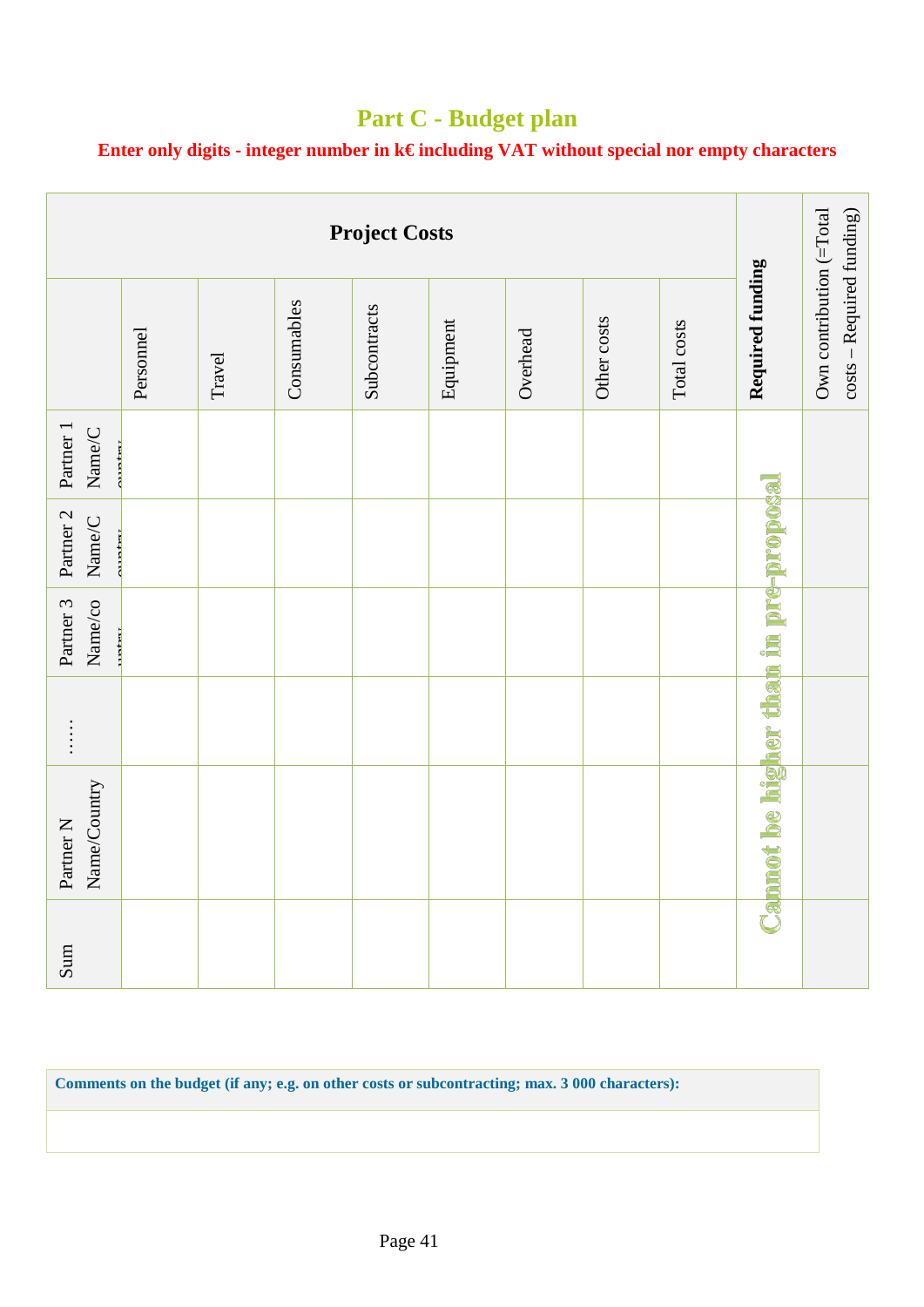# **Part D - Project Description**

*(max. 20 pages; Arial 10 pt)*

**Project objectives and expected results**

**Scientific and technological project description, including an overview of the state-of-the-art of knowledge and innovative characteristics of the project**

**Expected impact of the project**

**Relevance to the Scientific scope - how does the project fit into the scientific scope as described in the Call Announcement?**

**Contribution to the objectives of FACCE-JPI, especially [FACCE-JPI Strategic Research Agenda](http://www.faccejpi.com/Strategic-Research-Agenda)**, **Core Theme 2**

**European added value of the proposed project, including policy relevance**

**Resources of the partners and description of adequacy in infrastructure and other means for the implementation of the project**

**Complementarity of the consortium: roles, responsibilities and specific contributions of each partner**

**Structure and plans for data management and data sharing within the consortium, and with the scientific community**

**Communication and dissemination plan**

**Work Plan and management of the project (related to Part E)**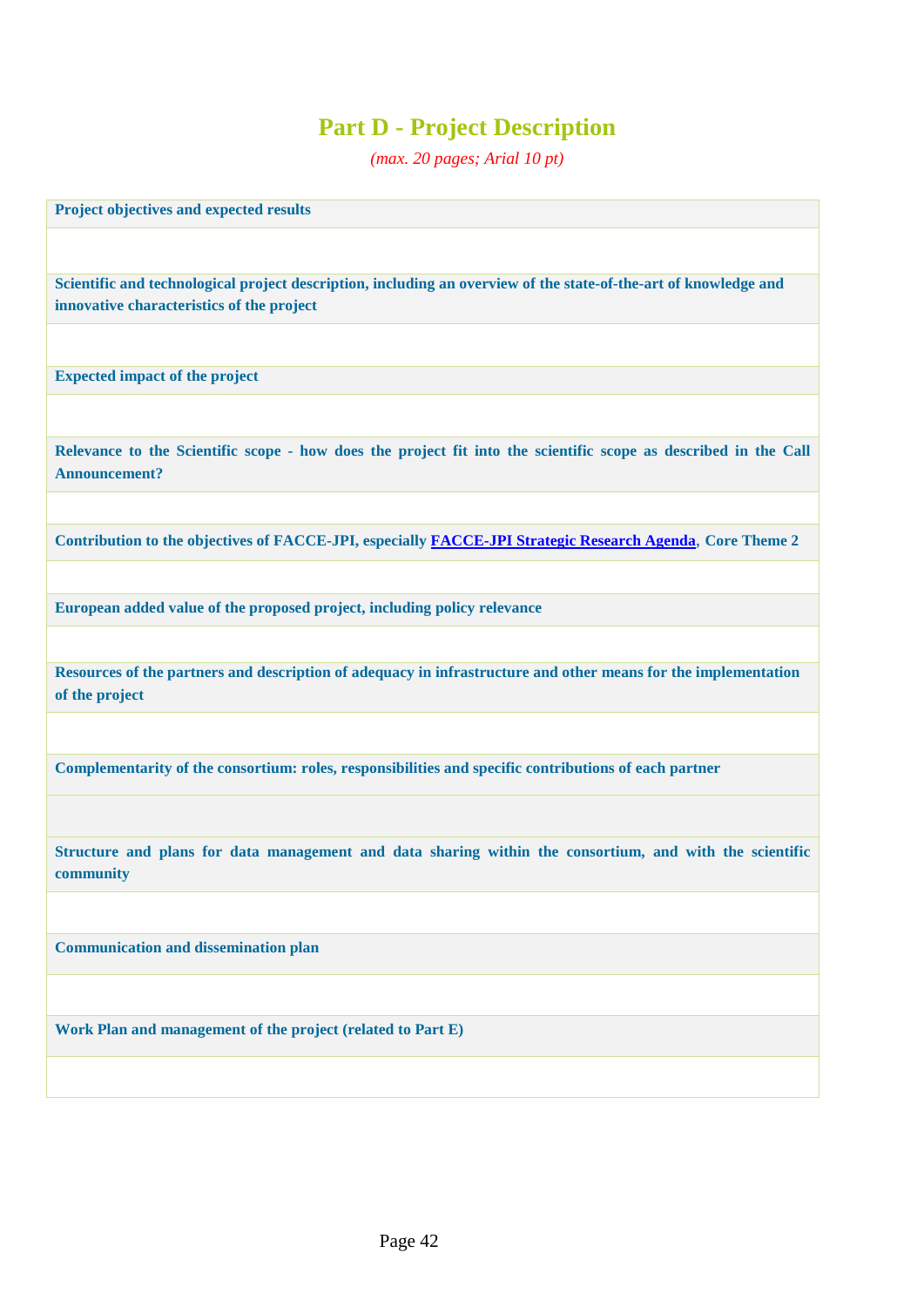# **Part E - Work Packages**

*Max. 8 Work Packages; max. 15 pages*

| <b>WPN</b>                      | Name of WP                                                                               |  | <b>Start Month:</b> | <b>End Month:</b>                                                                                 |  |
|---------------------------------|------------------------------------------------------------------------------------------|--|---------------------|---------------------------------------------------------------------------------------------------|--|
| Partner                         |                                                                                          |  |                     |                                                                                                   |  |
| Person-Months                   |                                                                                          |  |                     |                                                                                                   |  |
|                                 |                                                                                          |  |                     | Aim of the WP (brief description of the objectives and interrelations with other WPs; max. 1 000  |  |
| characters):                    |                                                                                          |  |                     |                                                                                                   |  |
|                                 | Description of the tasks (clearly state who is doing what within the tasks description): |  |                     |                                                                                                   |  |
|                                 |                                                                                          |  |                     |                                                                                                   |  |
|                                 | <b>Task 1.1:</b> Title (Task leader, partners involved) - Duration : Month xy – Month yz |  |                     |                                                                                                   |  |
| Task description                |                                                                                          |  |                     |                                                                                                   |  |
|                                 |                                                                                          |  |                     |                                                                                                   |  |
|                                 | <b>Task 1.2:</b> Title (Task leader, partners involved) - Duration : Month xy – Month yz |  |                     |                                                                                                   |  |
| Task description                |                                                                                          |  |                     |                                                                                                   |  |
|                                 |                                                                                          |  |                     |                                                                                                   |  |
|                                 |                                                                                          |  |                     |                                                                                                   |  |
|                                 |                                                                                          |  |                     |                                                                                                   |  |
| <b>Deliverables:</b>            |                                                                                          |  |                     |                                                                                                   |  |
|                                 |                                                                                          |  |                     |                                                                                                   |  |
| D1.1: Title (Month of delivery) |                                                                                          |  |                     |                                                                                                   |  |
| Description                     |                                                                                          |  |                     |                                                                                                   |  |
| D1.2: Title (Month of delivery) |                                                                                          |  |                     |                                                                                                   |  |
| Description                     |                                                                                          |  |                     |                                                                                                   |  |
|                                 |                                                                                          |  |                     |                                                                                                   |  |
|                                 |                                                                                          |  |                     |                                                                                                   |  |
| <b>Milestones:</b>              |                                                                                          |  |                     |                                                                                                   |  |
|                                 |                                                                                          |  |                     |                                                                                                   |  |
| M1.1: Title (Month of delivery) |                                                                                          |  |                     |                                                                                                   |  |
| Description                     |                                                                                          |  |                     |                                                                                                   |  |
| M1.2: Title (Month of delivery) |                                                                                          |  |                     |                                                                                                   |  |
|                                 |                                                                                          |  |                     |                                                                                                   |  |
| Description                     |                                                                                          |  |                     |                                                                                                   |  |
|                                 |                                                                                          |  |                     |                                                                                                   |  |
|                                 |                                                                                          |  |                     |                                                                                                   |  |
|                                 |                                                                                          |  |                     | Risks and contingency (explain the main risks which could jeopardize the planned work in this WP, |  |
|                                 |                                                                                          |  |                     | especially the completion of deliverables, and your plans to overcome them/adapt the work plan):  |  |
|                                 |                                                                                          |  |                     |                                                                                                   |  |
|                                 |                                                                                          |  |                     |                                                                                                   |  |

**……**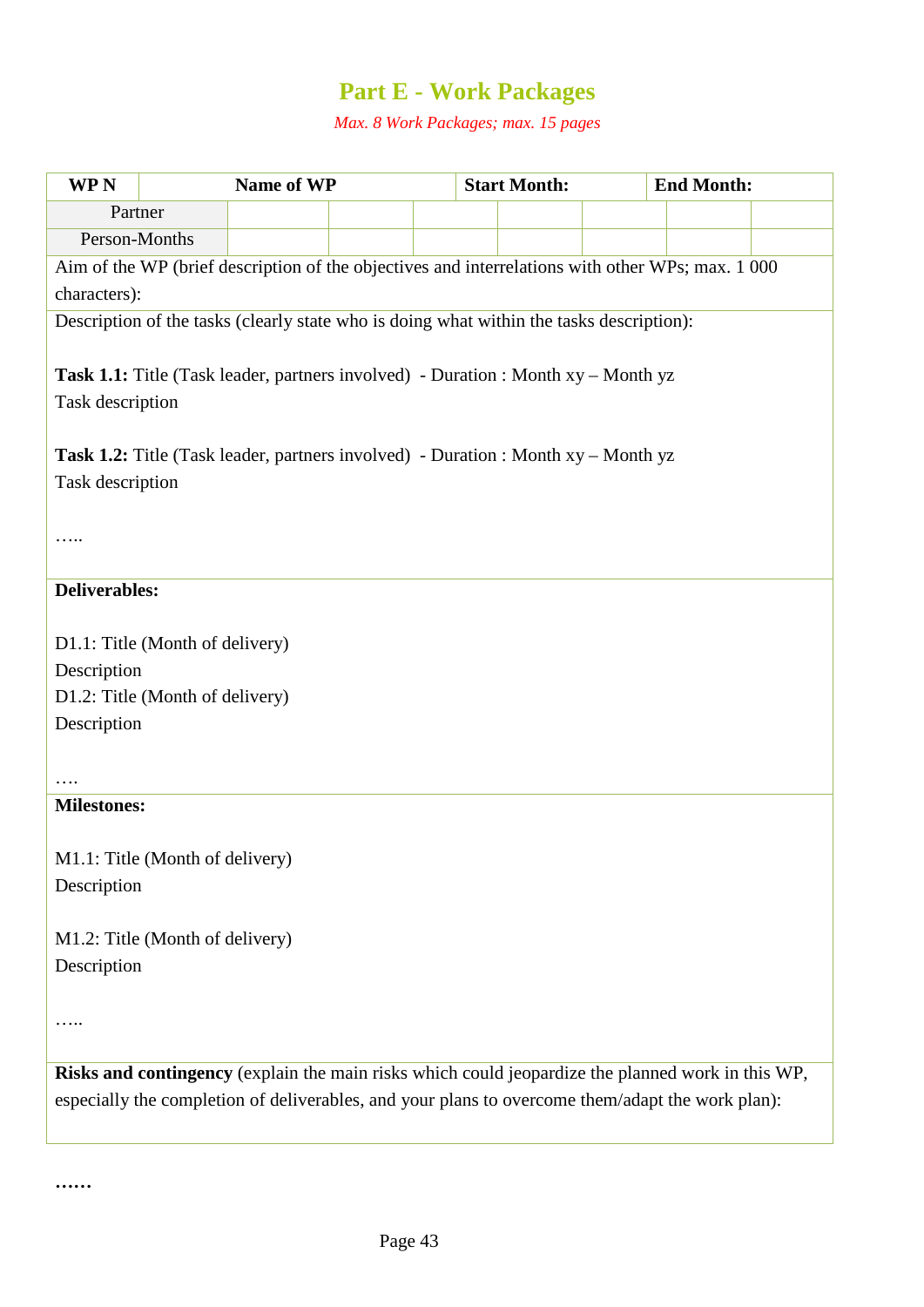# **Part F – Annexes**

Upload fields for:

- GANTT Chart (pdf-file; mandatory)
- Max. 6 annexes such as list of references, diagrams, photos, graphics… (pdf-file; 1 DIN A4 page each; optional)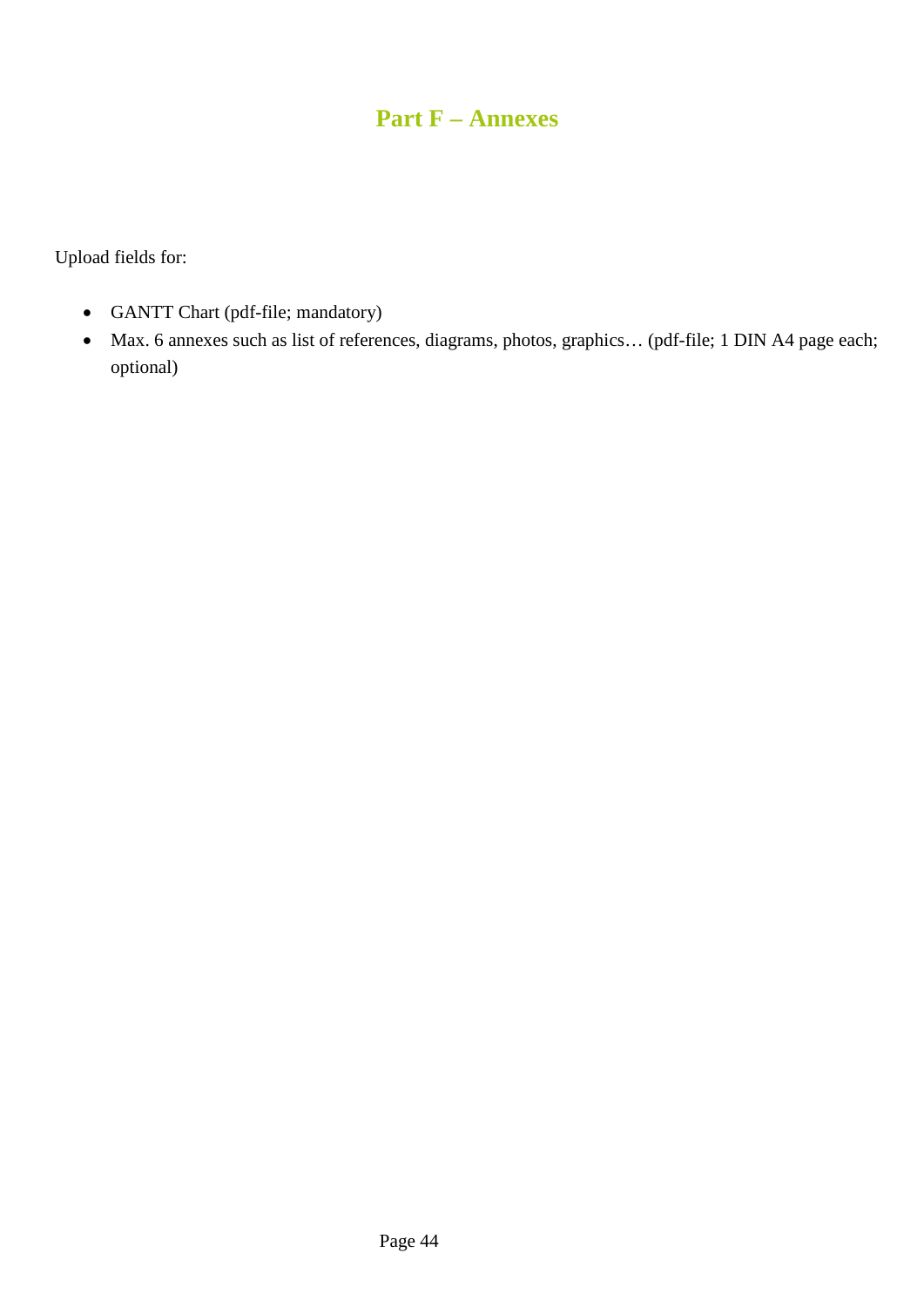



# **Belgium (Flanders) - IWT**

# **Participating organisation**:

IWT, Agency for Innovation by Science and Technology (500kEUR-1500 kEUR, depending on thematic restrictions and fit in subsidy programme)

# **National Contact Person(s)**:

- Inge, Arents, Scientific Advisor, IWT, +32(0)432 42 07, [iar@iwt.be](mailto:iar@iwt.be) (NCP1)
- Marianne Claessens, Scientific Advisor, IWT, +32(0)432 42 07, [mcl@iwt.be](mailto:mcl@iwt.be) (NCP2)

#### **Name of & link to the funding programmes**:

- Integrated projects for agriculture: landbouwtrajecten<http://www.iwt.be/subsidies/LA-trajecten>
- Optionally (if involvement of industrial research): Integrated projects for industry: VIS-trajecten <http://www.iwt.be/subsidies/vis-trajecten> and/or industrial research projects for sme's (kmoinnovatieprojecten) [http://www.iwt.be/subsidies/kmo-innovatie,](http://www.iwt.be/subsidies/kmo-innovatie) aswell as for big enterprises based in Flanders (bedrijfsprojecten en SPRINT): [http://www.iwt.be/subsidies/http://www.iwt.be/subsidies/oeno-bedrijfsproject](http://www.iwt.be/subsidies/http:/www.iwt.be/subsidies/oeno-bedrijfsproject) and http://www.iwt.be/subsidies/sprint

#### **Minimum and/or maximum project duration**:

For the integrated projects (LA-trajecten and VIS-trajecten) projects may last from 12 to 36 months

For the industrial research projects may last from 6 to 24 months

#### **Minimum and/or maximum funding per project**:

The minimum and maximum funding per project follows national rules of funding scheme (mostly a minimum budget of 50 kEUR will be mandatory, maximum budget varies from 250 kEUR to 500 kEUR.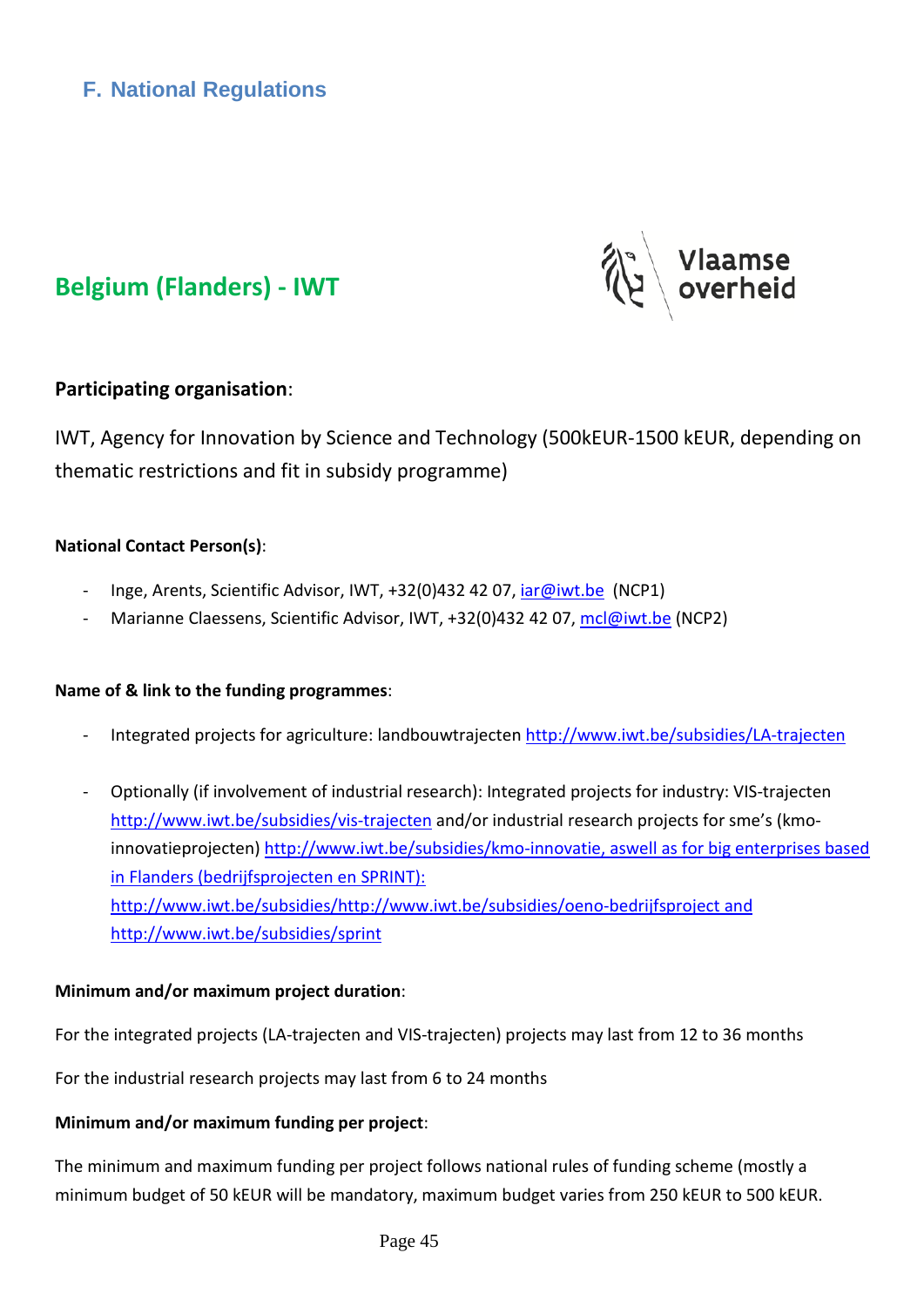Funding percentage follows national rules of funding scheme

At 1/1/2015 the max. funding percentage for LA-trajecten is 90%, for VIS-trajecten is 80% and for industrial research projects is 25-80% (depending on size of the enterprise and depending on TRL level).

# **Who can be eligible for funding (incl. industry participation)?**

For LA-trajecten only Flemish centres for agricultural research (praktijkcentra), universities and university colleges (hogescholen) and research institutes that are recognized as eligible (as ILVO, VITO, …) in past evaluations according to EU regulation. Each project needs a solid base of partnership from the bio-economy sector (represented by an usercomité) that is responsible for the cofinancing of the project. For VIS-trajecten the eligible partners are VIS-organisations (associations of Flemish enterprises) and collective research centres according to Wet De Groote (as Centexbel, Sirris, …); RTO's are mostly subcontractors for the research. Each project needs a solid base of partnership from the industrial sector(s) that benefit from projectresults (represented by an usercomite) that is responsible for the cofinancing of the project.

For industrial research projects the eligible partners are Flemish enterprises (with legal entity in Vlaams Gewest. Enterprises can involve subcontractors and RTO's as subcontractor in the project.

# **National priorities:**

No priorities as long as the projects fit in the program (no thematic restrictions). Military applications are excluded.

Focus on multi-actor approach in integrated projects, focus on economic benefits for involved Flemish companies.

# **Application for funding via IWT:**

IWT will provide information on the IWT-website<http://www.iwt.be/subsidies/extrasteun/era-facce-surplus> for applicants with additional templates to be completed. Those templates are mandatory to check the national eligibility and must be sent towards IWT on date of deadline of pre-proposals (**documents received latest on 04.03.2015)**. We kindly ask applicants to apply for a meeting with IWT before the end of February to check eligibility aspects.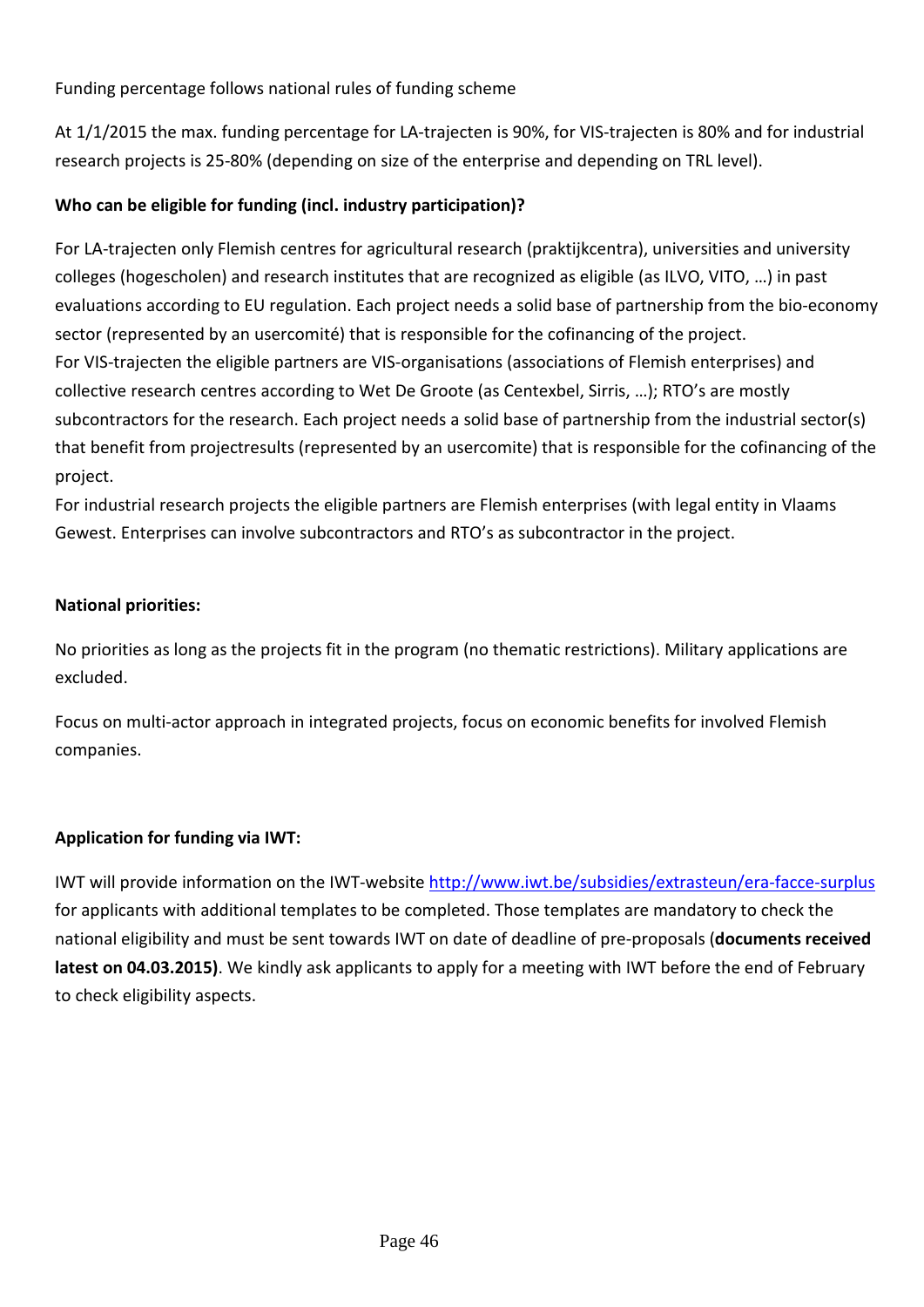# **Belgium (Flanders) - FWO**



# **Participating organisation**:

Research Foundation Flanders - FWO (200.000 EUR = indicative budget, virtual common pot principle)

### **National Contact Person(s)**:

Dr. Olivier Boehme, Science Policy Advisor, Research Foundation Flanders, +32-(0)2-550 15 45, [eranet@fwo.be](mailto:eranet@fwo.be)

**Name of & link to the funding programmes**:

Research Project[s http://www.fwo.be/en/fellowships-funding/research-projects/research-project/](http://www.fwo.be/en/fellowships-funding/research-projects/research-project/)

**Minimum and/or maximum project duration**:

#### 36 months

#### **Minimum and/or maximum funding per project**:

An indicative budget of 200.000 EUR/1 project/3 years through the virtual common pot principle

#### **Who can be eligible for funding (incl. industry participation)?**

Concerning applications for FWO funding under this ERA-NET call, the FWO-regulation on the regular research projects is applicable [\(http://www.fwo.be/Documentatie.aspx?ID=399b8594-9710-4771-9289-](http://www.fwo.be/Documentatie.aspx?ID=399b8594-9710-4771-9289-426ff73731e1) [426ff73731e1\)](http://www.fwo.be/Documentatie.aspx?ID=399b8594-9710-4771-9289-426ff73731e1).

In article 9 of that regulation it is stated who can apply as a (co)promoter for a research project.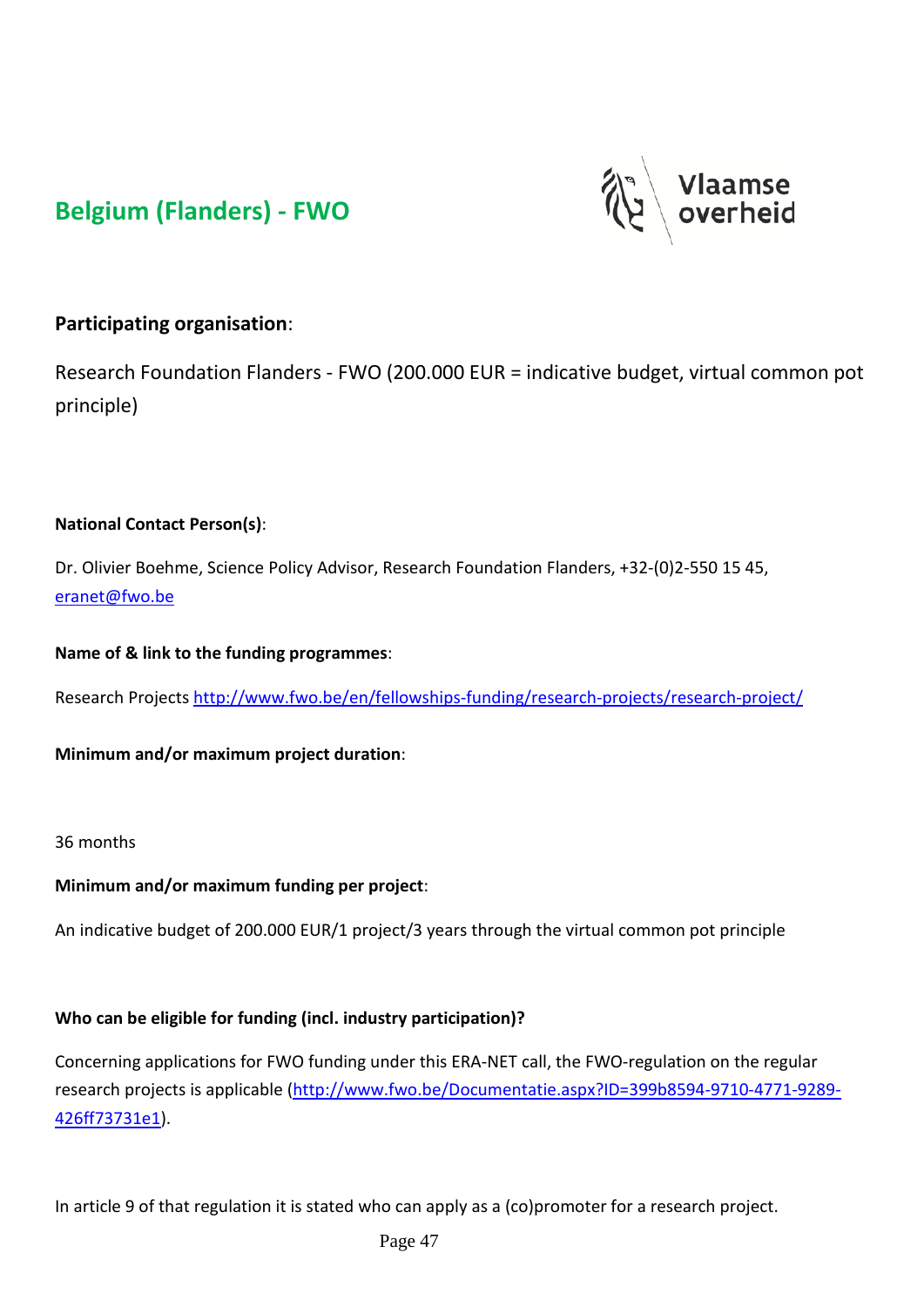#### **art. 9**

**The supervisor** and the co-supervisors who undertake to undertake or continue the subsidized research. §1. The supervisor who is also the responsible spokesperson towards the FWO, shall be:

> 1° an Independent Academic Staff member with an appointment of more than 10% at a Flemish university;

2° an Independent Academic Staff member with an appointment of 10% at a Flemish university and whose main task is research;

3° an Independent Academic Staff member with an appointment of 5% at a Flemish university and with an appointment as (assistant) clinical head or an equal function in a university hospital;

4° an academic staff member with an appointment at the Evangelical Protestant Faculty in Leuven and the Faculty for Protestant Theology in Brussels;

5° a research director of the FWO;

6° a designated beneficiary of an ERC Starting Grant, an ERC Advanced Grant or an Odysseus II grant, with a Flemish university as a host institution.

§2. All co-supervisors have to be researchers of at least postdoctoral level. Co-supervisors have to be affiliated to a Flemish university, or a Flemish research institution, or a Flemish university hospital, or the Transnational University Limburg, or the Evangelical Protestant Faculty in Leuven, or the Faculty for Protestant Theology in Brussels, or a federal scientific institution where the co-supervisor belongs to the Dutch-speaking community. (Foreign researchers can participate as co-supervisor in the project without FWO funding, provided the collaboration is relevant for the project).

§3. If several universities are involved in the project, at least the supervisor or one co-supervisor shall meet the requirements set out in §1, 1°, 2°, 3°, and hold an appointment that fully covers the duration of the research project applied for.

§ 4. If the requirements set out in §1 are not met at the time of the application, the applicant needs to prove that this will be the case at the start of the agreement.

#### **Art. 10.**

In the special case of research that is carried out jointly by a supervisor and co-supervisors at different host institutions, each supervisor and each host institution must be involved in the agreement: the contract shall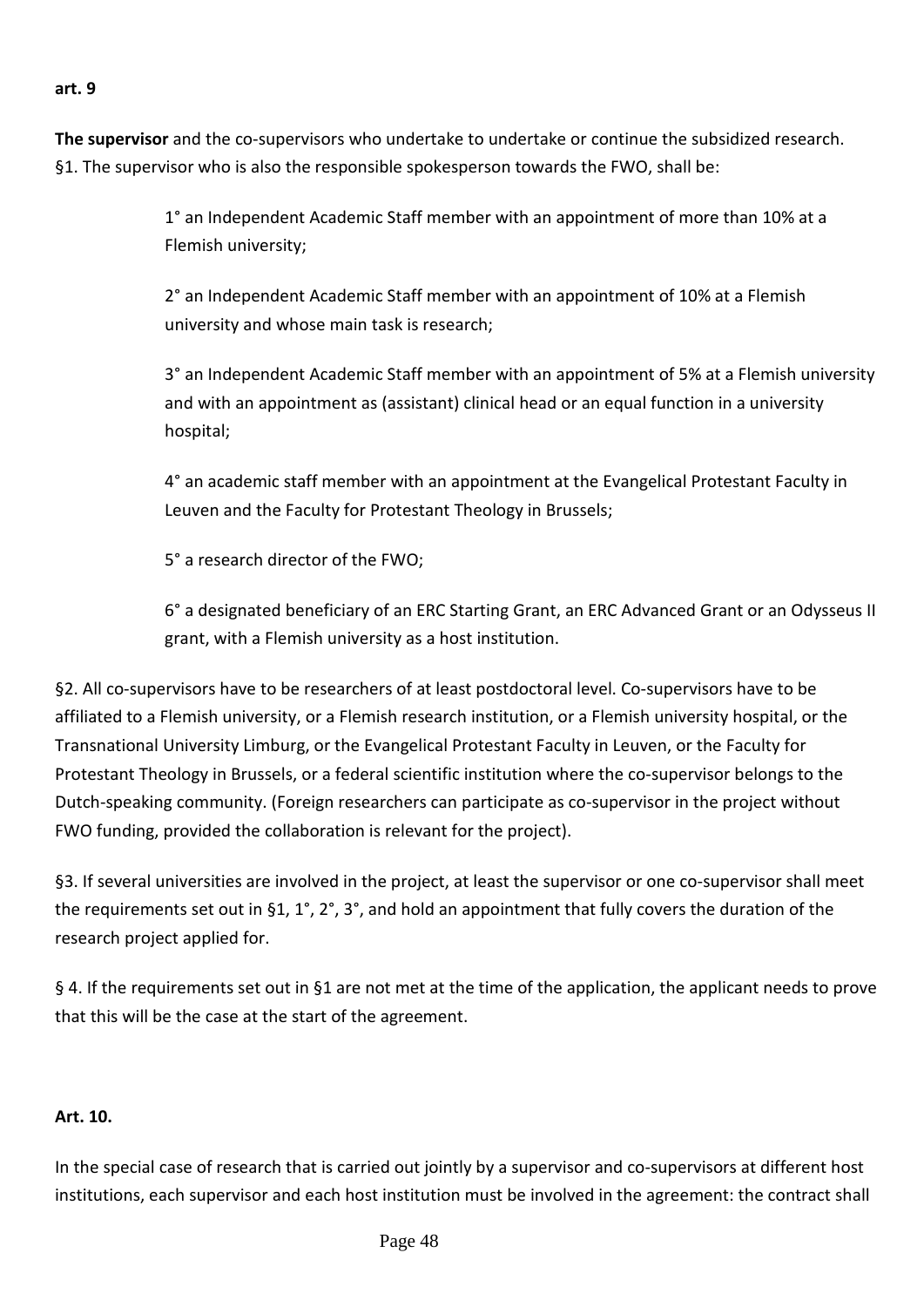stipulate all relevant provisions concerning the recruitment of staff, the administration of the allowances, and the ownership of the granted equipment.

### **National priorities:**

The FWO will prioritize proposals on the basis of the scientific ranking by a transnational peer review.

### **Funding modalities**

The maximum funding per project is 200.000 Euros to be shared between participating Flemish partners. Funding money can be used for staff, consumables and infrastructure.

Moreover, FWO pays the host institutions of a project 6% overhead on top of the funding amount.

Therefore, overhead is not an eligible cost category in the research proposals.

Funding cannot be used for training activities, apart from the opportunity for a researcher appointed within the project to obtain a PhD on the basis of the results from his/her project research.

For more details, see the FWO-regulation on the regular research projects on the FWO website [\(http://www.fwo.be/Documentatie.aspx?ID=399b8594-9710-4771-9289-426ff73731e1\)](http://www.fwo.be/Documentatie.aspx?ID=399b8594-9710-4771-9289-426ff73731e1).)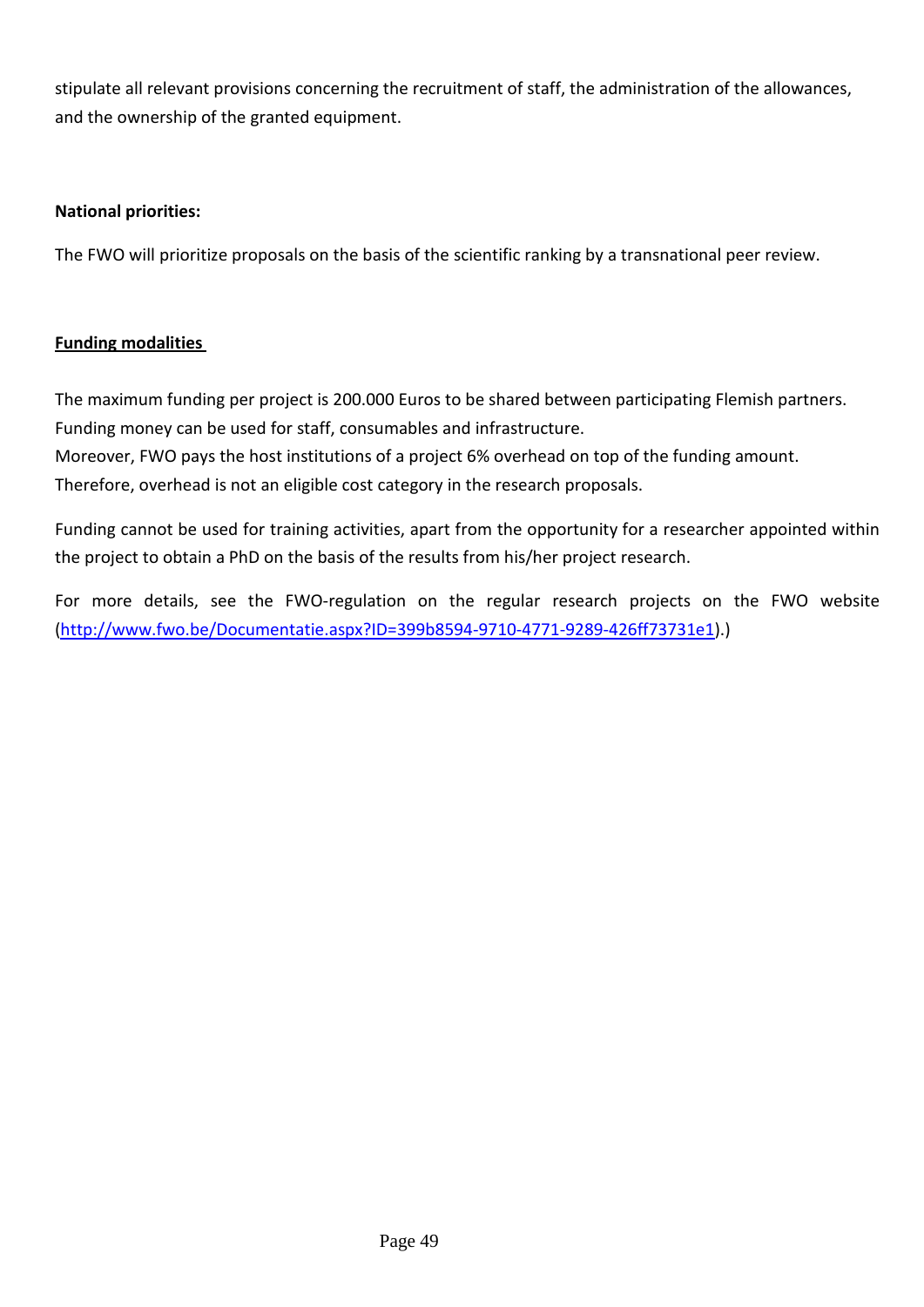# **Belgium (French-speaking Community) - FNRS**



# **Participating organisation**:

Fonds de la Recherche Scientifique – FNRS

#### **National Contact Person(s)**:

- Freia Van Hee, [freia.vanhee@frs-fnrs.be,](mailto:freia.vanhee@frs-fnrs.be) +32 2504 93 09
- Arnaud Goolaerts, [arnaud.goolaerts@frs-fnrs.be,](mailto:arnaud.goolaerts@frs-fnrs.be) +32 2504 93 28

#### **Name of & link to the funding programmes**:

Projets de Recherche ERA-Nets:<http://www.ncp.fnrs.be/index.php/appels/era-nets>

#### **Minimum and/or maximum project duration**:

36 months

#### **Minimum and/or maximum funding per project**:

Maximum funding per project is 240.000 EUR.

#### **Who can be eligible for funding (incl. industry participation)?**

- Basic research (low Technology Readiness Level) carried out in a research institution from the "Fédération Wallonie-Bruxelles"
- The FNRS will not fund industrial partners or any activity related to the private sector.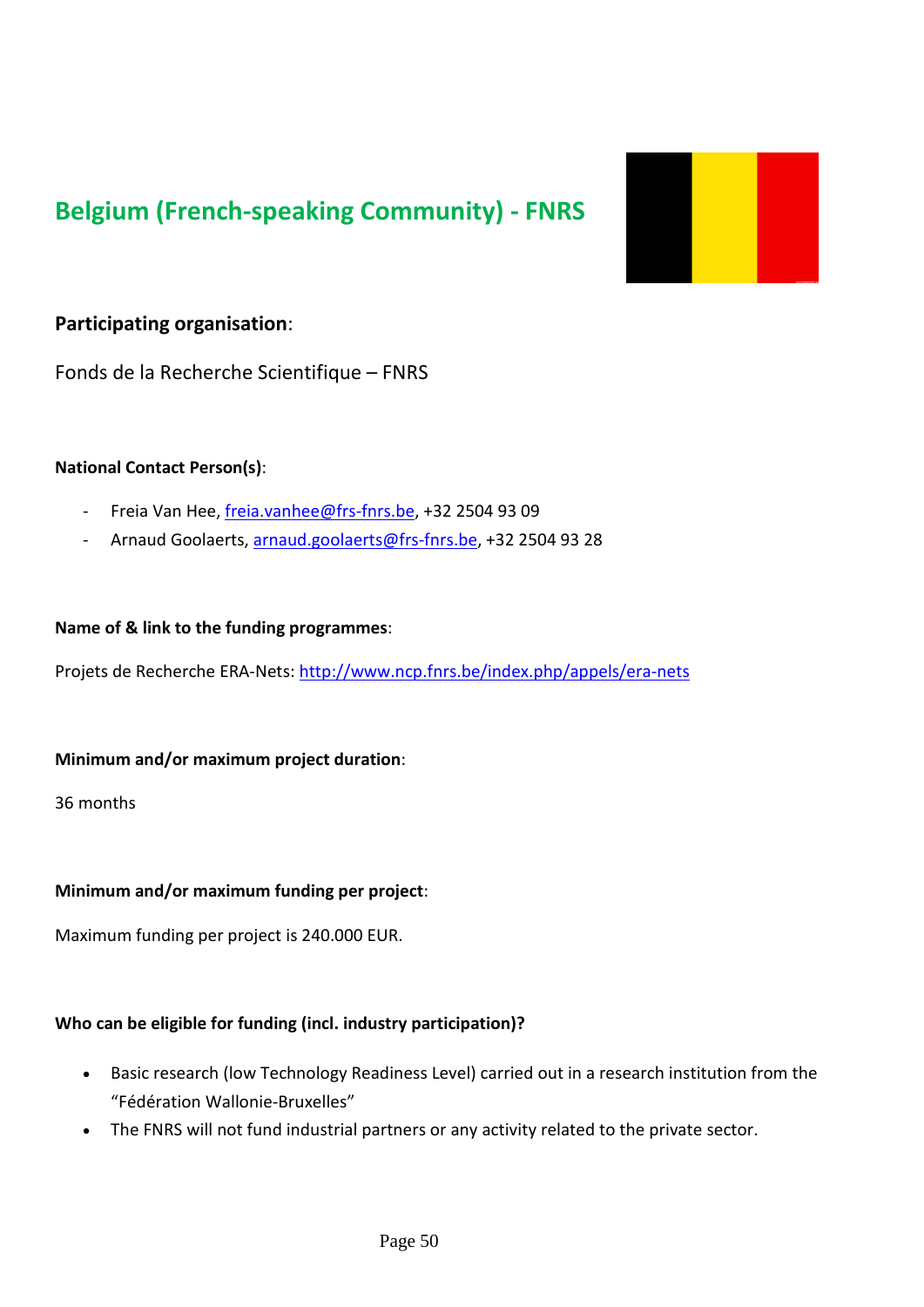# **Eligibility of applying scientists**

The applicant must be affiliated to a research institution from the Fédération Wallonie-Bruxelles. The applicant should also:

- be a permanent researcher of F.R.S. FNRS (Chercheur qualifié, Maître de recherches or Directeur de recherches),
- or hold a tenure track position (or an assimilated position including pending tenure track) within a research institution from the Fédération Wallonie-Bruxelles,
- or be a permanent research staff member in the 'Ecole Royale Militaire',
- or be a permanent research staff member of a federal scientific institution in which case he can act as a co-promotor only.

The applicant should not have reached retirement at the starting date of the project. If the applicant reaches the age of retirement in the course of the project, he should precisely describe in the proposal how the handover will be managed.

#### **Eligible cost items**

The maximum amount allocated per project is *240.000 EUR*. The following costs are eligible:

- *Personnel:*
	- Scientifique doctorant € 36.400/year
	- Scientifique non postdoctoral € 62.000/year
	- Scientifique postdoctoral € 72.300/year
	- Technicien  $\epsilon$  52.600 (full time/year)  $\epsilon$  26.600 (half time/year)
	- Chercheur temporaire postdoctoral  $\epsilon$  46.600/year

The categories « scientifique doctorant » and « chercheur temporaire postdoctoral» can only be Full time positions. The category « vétérinaire clinicien-chercheur spécialiste » is a part-time position. The three other positions can be filled in either Full time or part-time.

- *Equipment (max. 30.000 EUR/year)*
- *Running costs: (max. 15.000 EUR/year*): travel expenses; organisation of small scientific events in Belgium; consumables and the following support costs: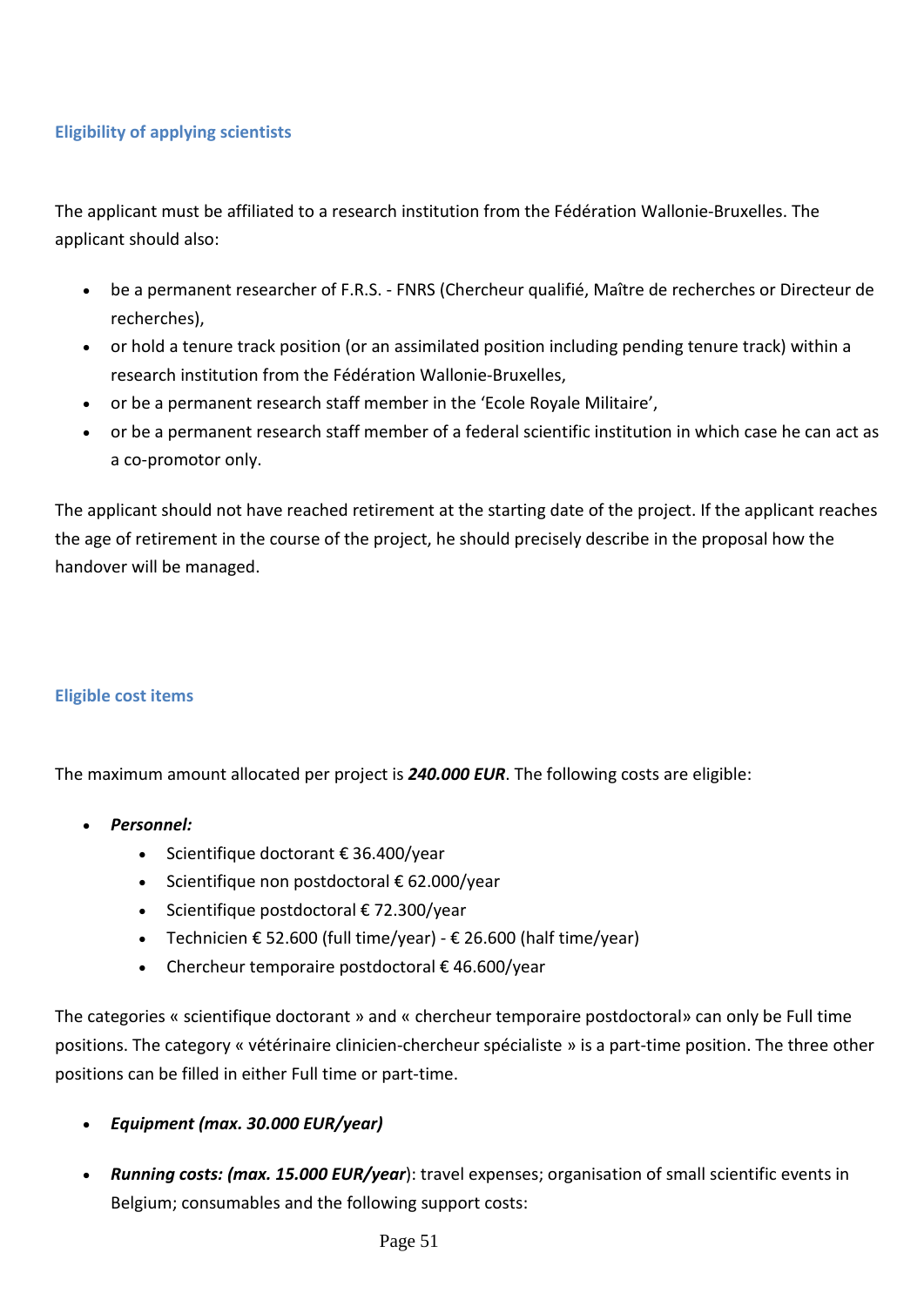- Conception d'ouvrage
- Réalisation de dictionnaire
- Achat de livre
- Encodage
- Location de licence de logiciel
- Inscription à un congrès
- Ordinateur
- Scannage

"Overhead" is not an eligible cost. If the project is selected for funding, these costs will be subject to a separate agreement between the institution of the beneficiary and the F.R.S.-FNRS. General rules and regulations of FNRS apply: www.frs-fnrs.be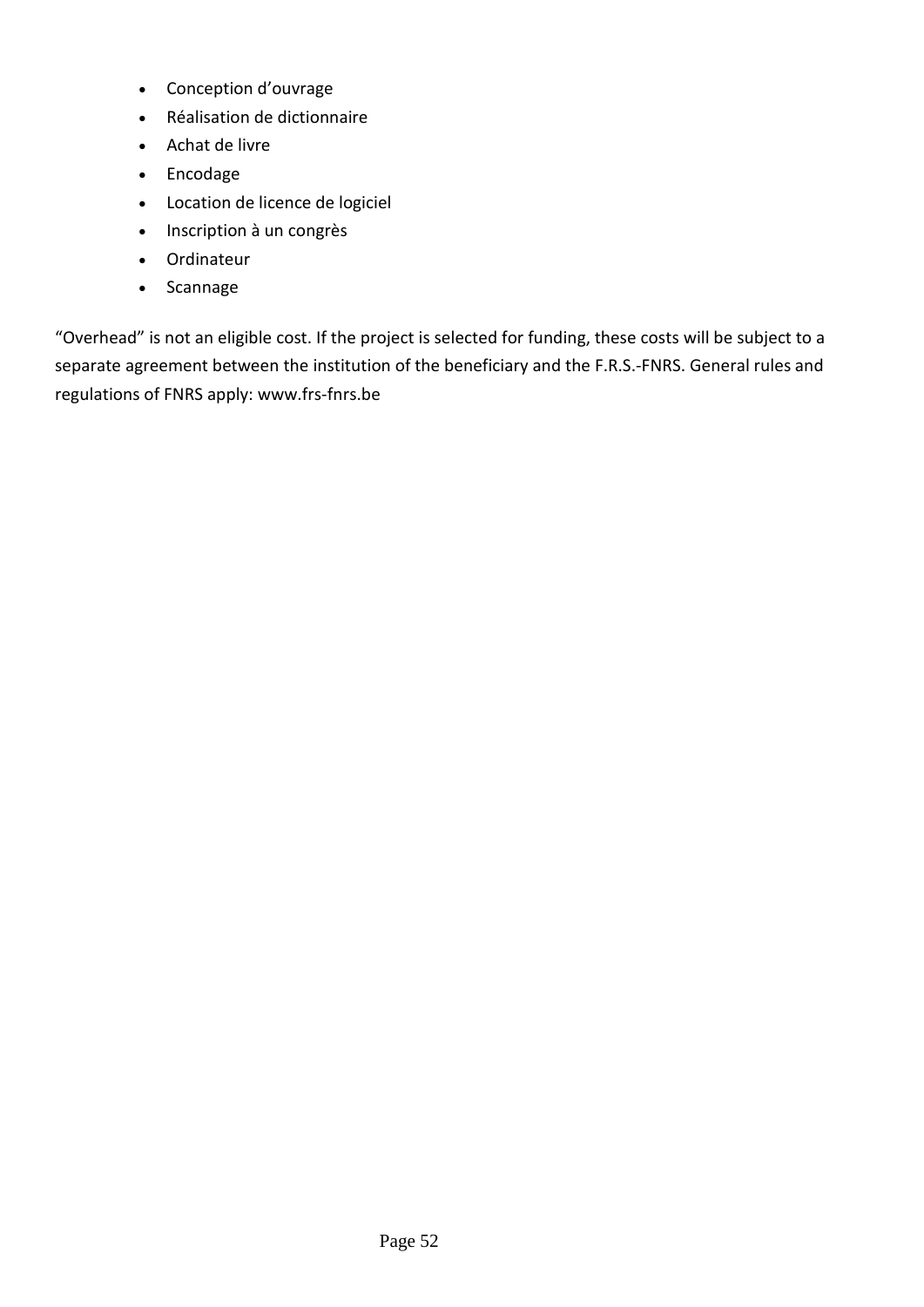# **Cyprus**



# **Participating organisation**:

Research Promotion Foundation - RPF

# **National Contact Person(s)**:

Dr Rebecca Chrysafi Scientific Officer Research Promotion Foundation +357-22205041 [rchrysafi@research.org.cy](mailto:rchrysafi@research.org.cy)

# **Name of & link to the funding programmes**:

Funding programme for ERANET Cofund Joint call: International Cooperation [http://www.research.org.cy/EN/national\\_programmes/nfprtd200920010/v/internationalcooperation/index.](http://www.research.org.cy/EN/national_programmes/nfprtd200920010/v/internationalcooperation/index.html) [html](http://www.research.org.cy/EN/national_programmes/nfprtd200920010/v/internationalcooperation/index.html)

# **Minimum and/or maximum project duration:**

Proposed participations may last from 12 to 36 months

# **Minimum and/or maximum funding per project**:

The available national funding is approximately 235,000 € and is consisted of 200,000 € national funding plus EC top-up.

Each project can request up to 120,000  $\epsilon$  (if two proposals with Cypriot participation succeed, the first project can receive up to 120.000 € and the second one can receive the remaining amount of the available funding).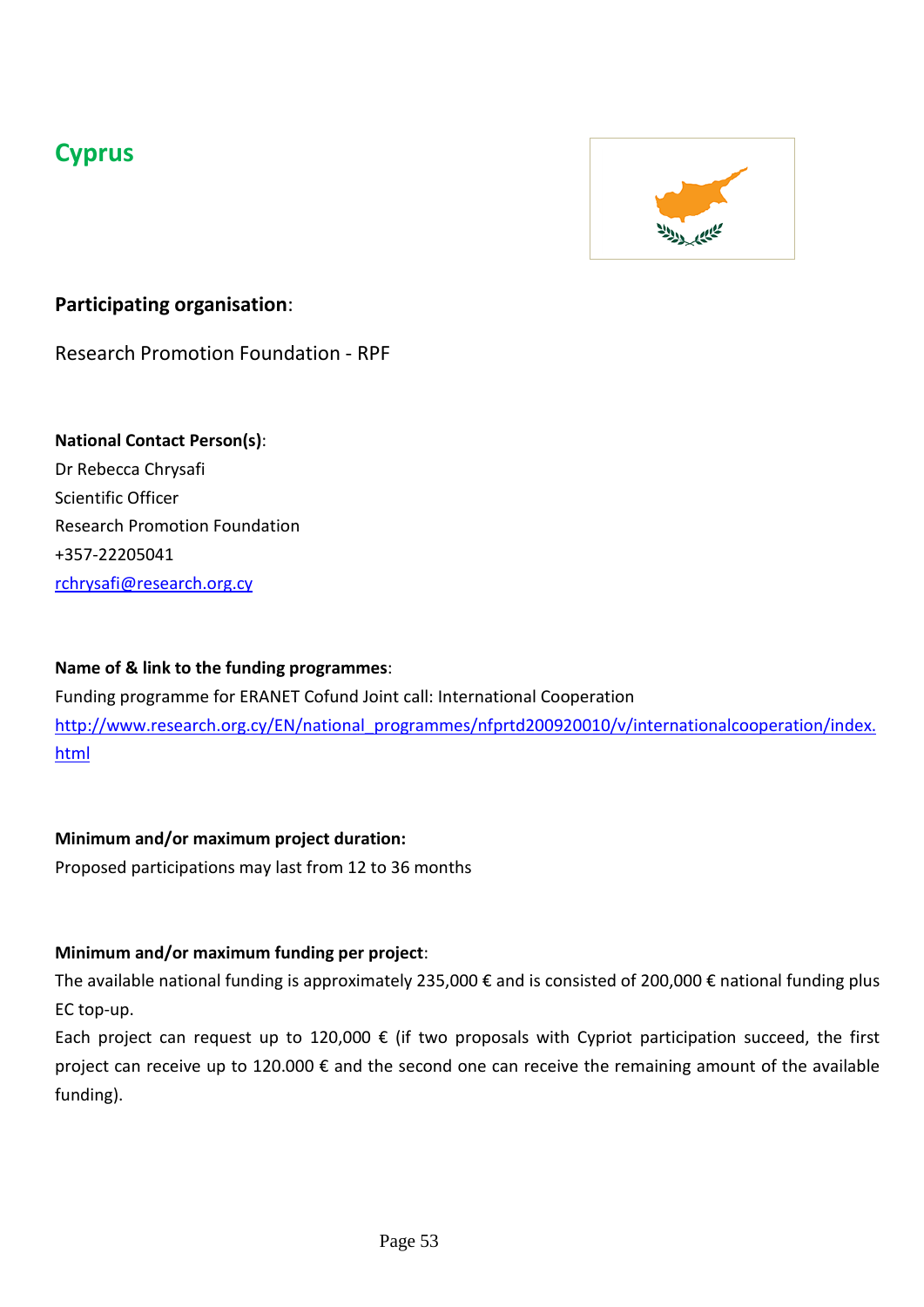### **Who can be eligible for funding (incl. industry participation)?**

### Beneficiaries

Participants could be Research / Academic Organisation, Public Benefit Organisation and Enterprises located permanently in the areas under the control of the Republic of Cyprus (excluding the UK Sovereign Base Areas).

#### Conditions for participation

The general conditions for participation in project proposals are the following:

- Each individual is allowed to participate in two project proposals only under the same Call for Proposals, regardless of the role he/she undertakes in each proposal.
- Each individual can participate in project proposals under one organisation only or as an Independent Researcher, regardless of his/her employment in more than one organisations.
- The participation of organisations and individuals, which/whom the RPF's Board of Directors has decided to exclude from its Programmes, is forbidden.
- Only one Independent Researcher (IR) may be included in each project proposal.

#### **National priorities:**

Research Promotion Foundation (RPF) will fund projects that cover any theme described in the call text. Proposals submitted under this call should relate to at least one of these themes.

For more information regarding the eligibility cirteria please see the relevant Call for Proposals in the RPF's website [\(www.research.org.cy\)](http://www.research.org.cy/) and/or contact the national contact point for the specific call, Dr Rebecca Chrysafi [\(rchrysafi@research.org.cy](mailto:rchrysafi@research.org.cy) , 00357-22205041).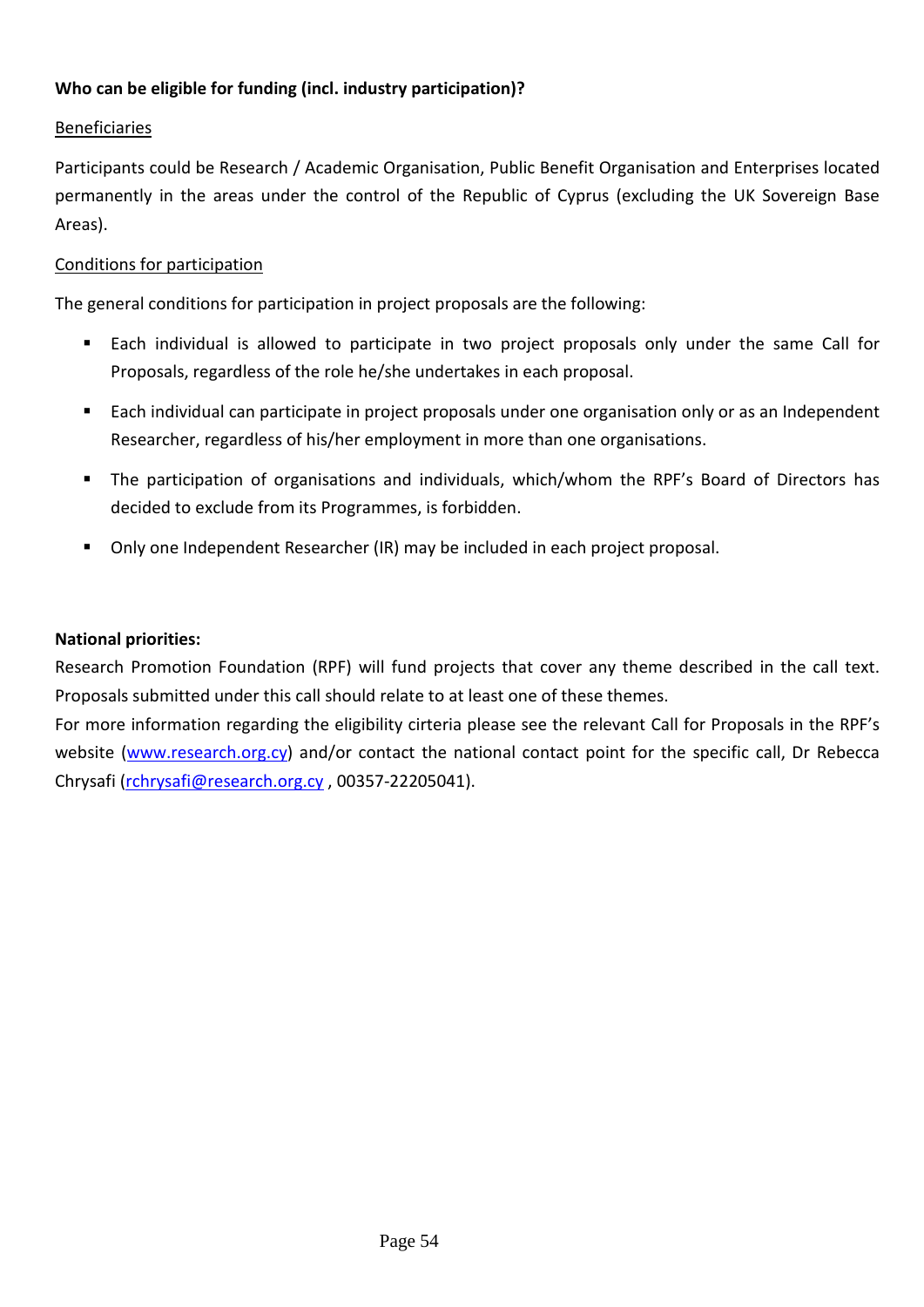# **Denmark**



# **Participating organisation**:

Innovation Fund Denmark

#### **National Contact Person(s)**:

Susanne Hede,

special advisor, ph. d

+45 61905039

#### [Susanne.hede@innofond.dk](mailto:Susanne.hede@innofond.dk)

#### **Name of & link to the funding programmes**:

The Innovation Fund Denmark

#### **Minimum and/or maximum project duration**:

Projects may last up to 36 months

#### **Minimum and/or maximum funding per project**:

The Innovation Fund expects to finance up to five projects

#### **Who can be eligible for funding (incl. industry participation)?**

The Innovation Fund may fund activities at public-sector and private institutions and enterprises in Denmark and abroad.

Please read the national guidelines for The Innovation Fund Denmark.

[http://innovationsfonden.dk/fileadmin/user\\_upload/documents/5\\_\\_udgave\\_Guidelines\\_-](http://innovationsfonden.dk/fileadmin/user_upload/documents/5__udgave_Guidelines_-_Transnational_calls_2014_opdateret_13102014.pdf) Transnational calls 2014 opdateret 13102014.pdf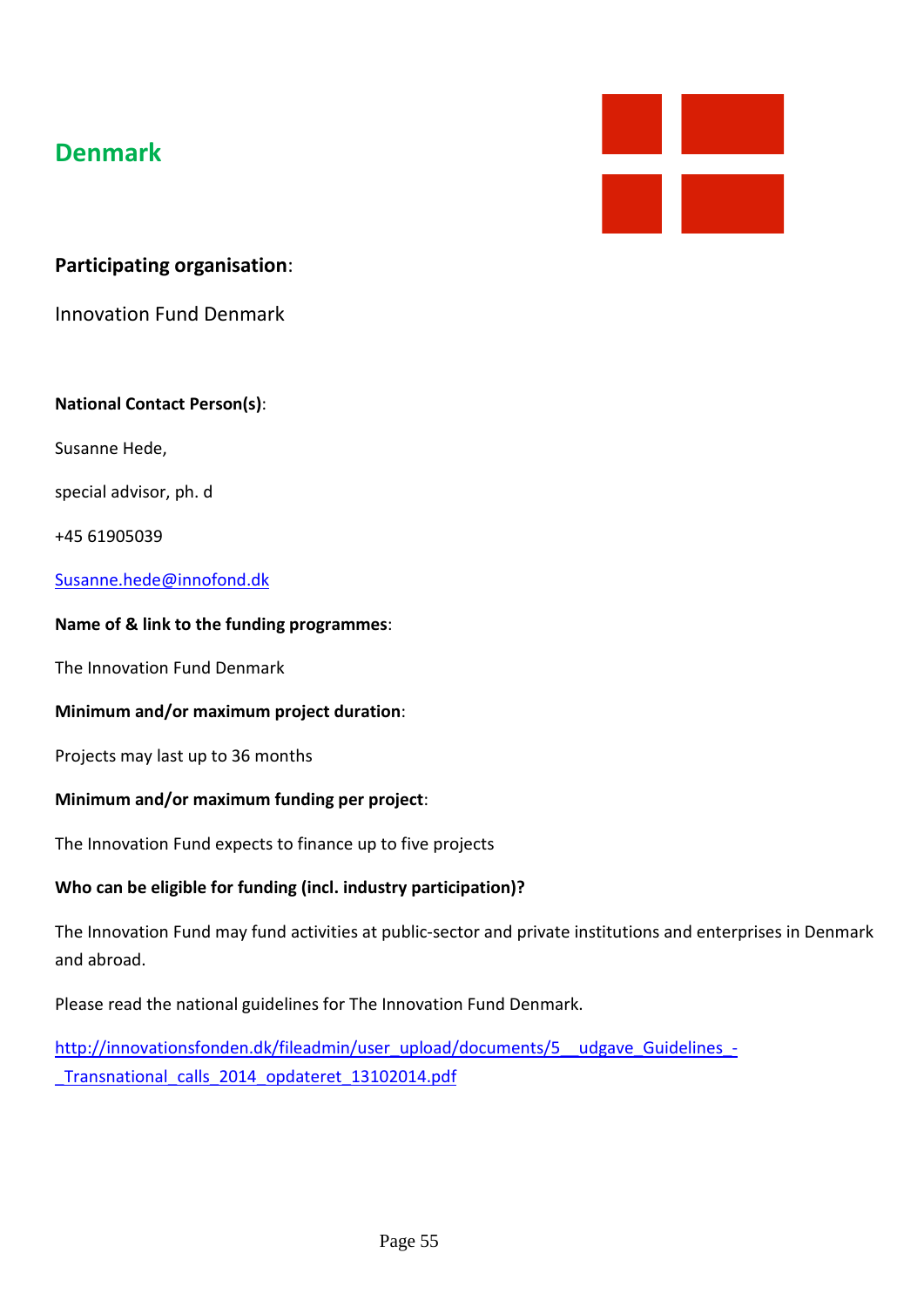# **Estonia**



# **Participating organisation**:

Estonian Ministry of Agriculture (Budget 100 000 €)

#### **National Contact Person(s)**:

- Maarja Malm, Chief Specialist of the Research and Development Department, Ministry of Agriculture, +372 625 6236, [maarja.malm@agri.ee](mailto:maarja.malm@agri.ee) (NCP1)
- Külli Kaare, Head of the Research and Development Department, Ministry of Agriculture, +372 625 6554, [kylli.kaare@agri.ee](mailto:kylli.kaare@agri.ee) (NCP2)

#### **Name of & link to the funding programmes**:

- National programme "Applied Research and Development in Agriculture 2015-2021", is the main funding programme[, http://agri.ee/et/eesmargid-tegevused/teadus-arendus-ja-nouanne/teadus-ja](http://agri.ee/et/eesmargid-tegevused/teadus-arendus-ja-nouanne/teadus-ja-arendustegevus%23rakendusuuringud-arendustegevus)[arendustegevus#rakendusuuringud-arendustegevus](http://agri.ee/et/eesmargid-tegevused/teadus-arendus-ja-nouanne/teadus-ja-arendustegevus%23rakendusuuringud-arendustegevus)
- The topics related to plant breeding will be funded by "National Programme for Plant Breeding 2009– 2019",http://agri.ee/et/sordiaretusprogramm-aastatel-2009-2019

#### **Minimum and/or maximum project duration**:

The proposed projects may last up to 36 months.

#### **Minimum and/or maximum funding per project**:

Project can require up to 100 000 € for a period of 36 months in Estonia.

# **Who can be eligible for funding (incl. industry participation)?**

Participants must be universities or research organisations.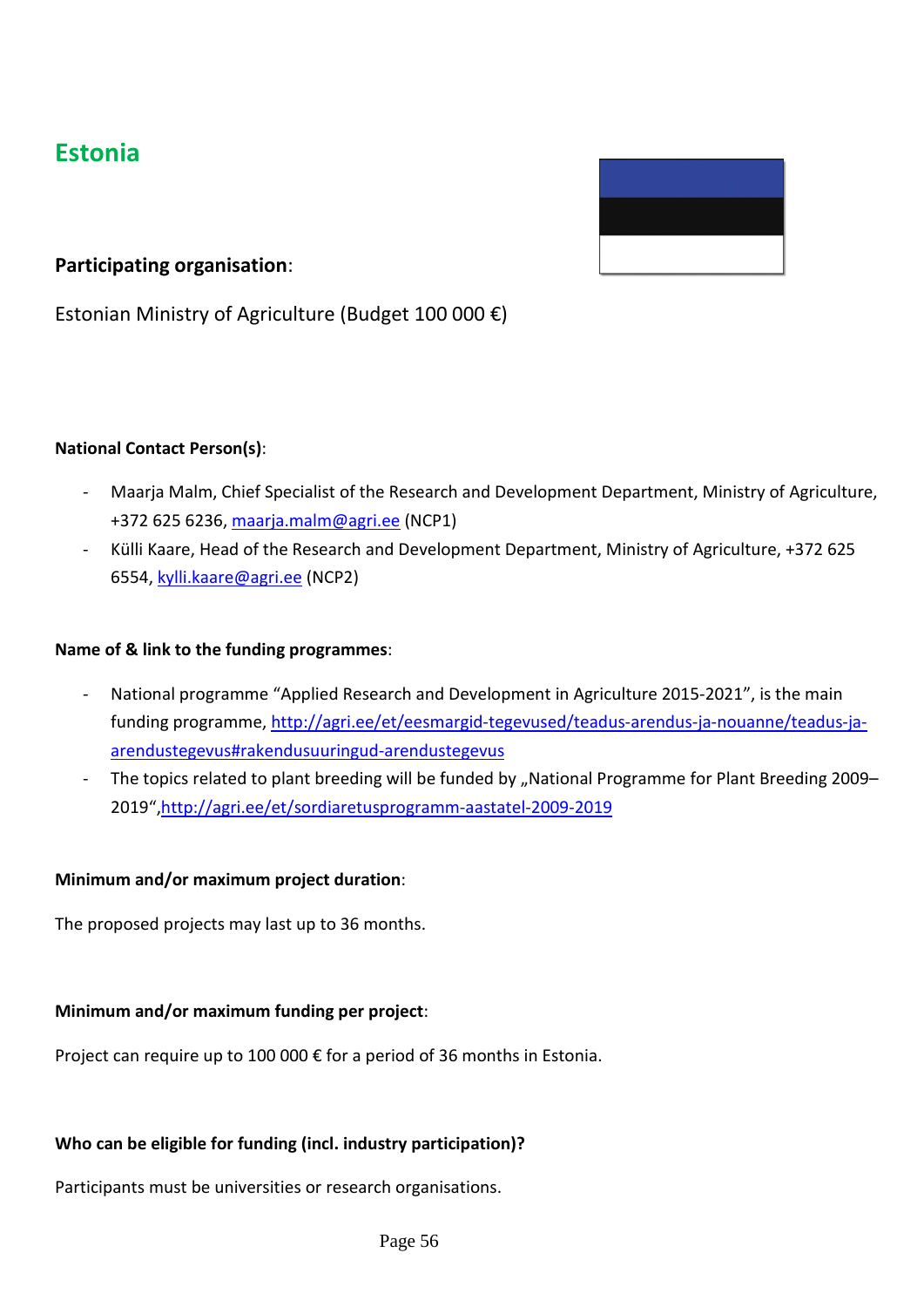Estonian project partners are advised that the total requested funding for all Estonian partners within one consortium may not exceed 100 000 €.

Scientific results of the projects must be available for Estonian companies and producers.

Additional national application forms are not necessary, a transnational application to the central call office is sufficient. The national assessment of pre-proposals will correspond to the rules provided in the call.

Projects will be funded according to the ranking list of projects drawn up by the Review Panel.

Estonian project partners with positively evaluated full proposals will be invited by the Estonian Ministry of Agriculture to negotiate an agreement.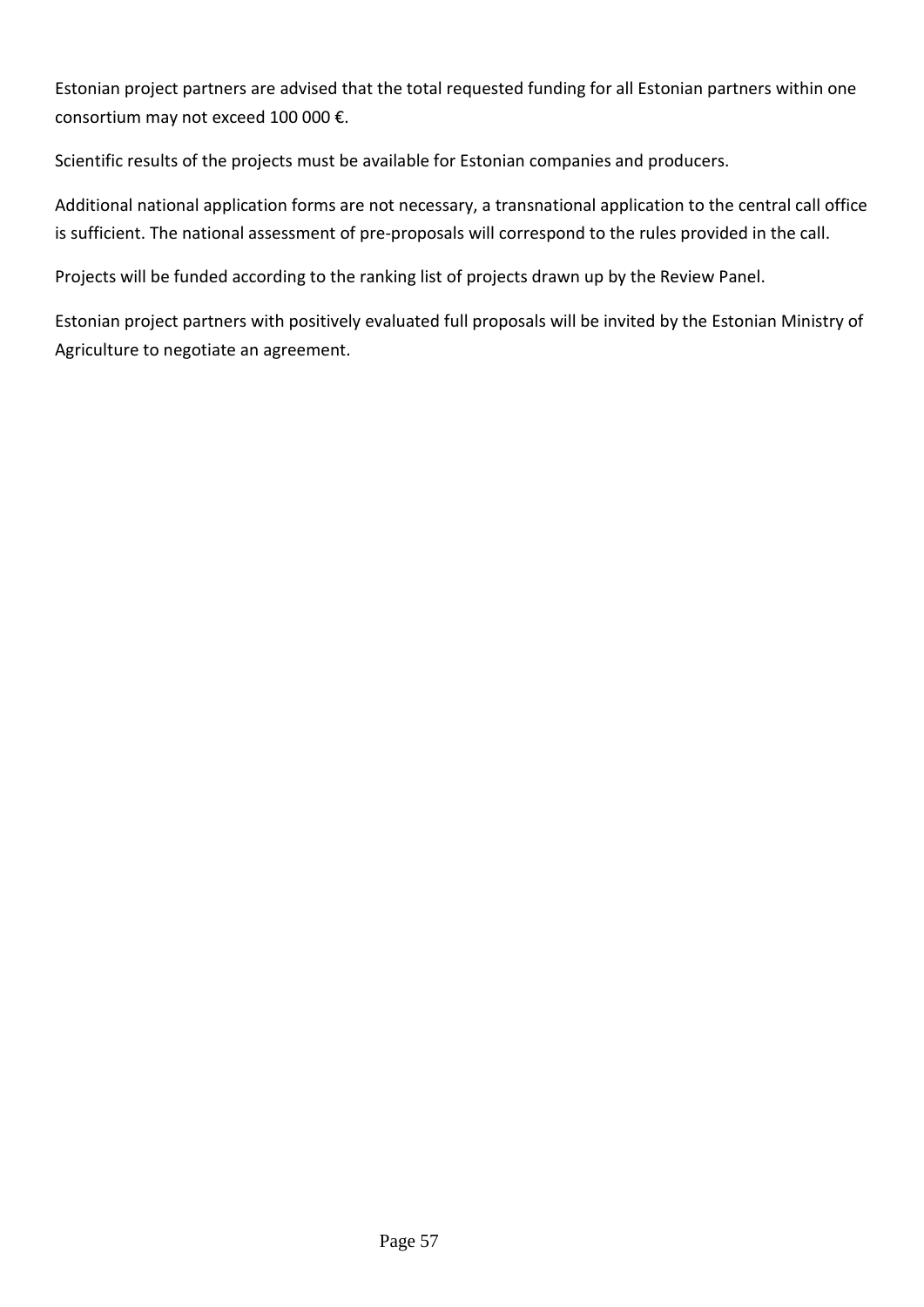# **Finland**



# **Participating organisation**:

Ministry of Agriculture and Forestry: max. 200 000 €

#### **National Contact Person(s)**:

- Mikko Peltonen, Research Director, Ministry of Agriculture and Forestry, tel. +358 2951 62296, [mikko.peltonen@mmm.fi](mailto:mikko.peltonen@mmm.fi) (NCP1)
- Elina Nikkola, Ministerial Adviser, Ministry of Agriculture and Forestry, tel. +358 2951 62333, [elina.nikkola@mmm.fi](mailto:elina.nikkola@mmm.fi) (NCP2)

#### **Name of & link to the funding programmes**:

Ministry of Agriculture and Forestry: Research and Development

#### **Minimum and/or maximum project duration**:

Ministry of Agriculture and Forestry: no maximum, but usually projects are funded for 36 months

#### **Minimum and/or maximum funding per project**:

Ministry of Agriculture and Forestry: Funding is decided case by case; normally 70 % of the project's gross eligible costs are covered

#### **Who can be eligible for funding (incl. industry participation)?**

Ministry of Agriculture and Forestry: Enterprises are funded as well as research institutes; in both cases 70 % of the project's gross eligible costs are covered. The work carried out must be pre-competitive research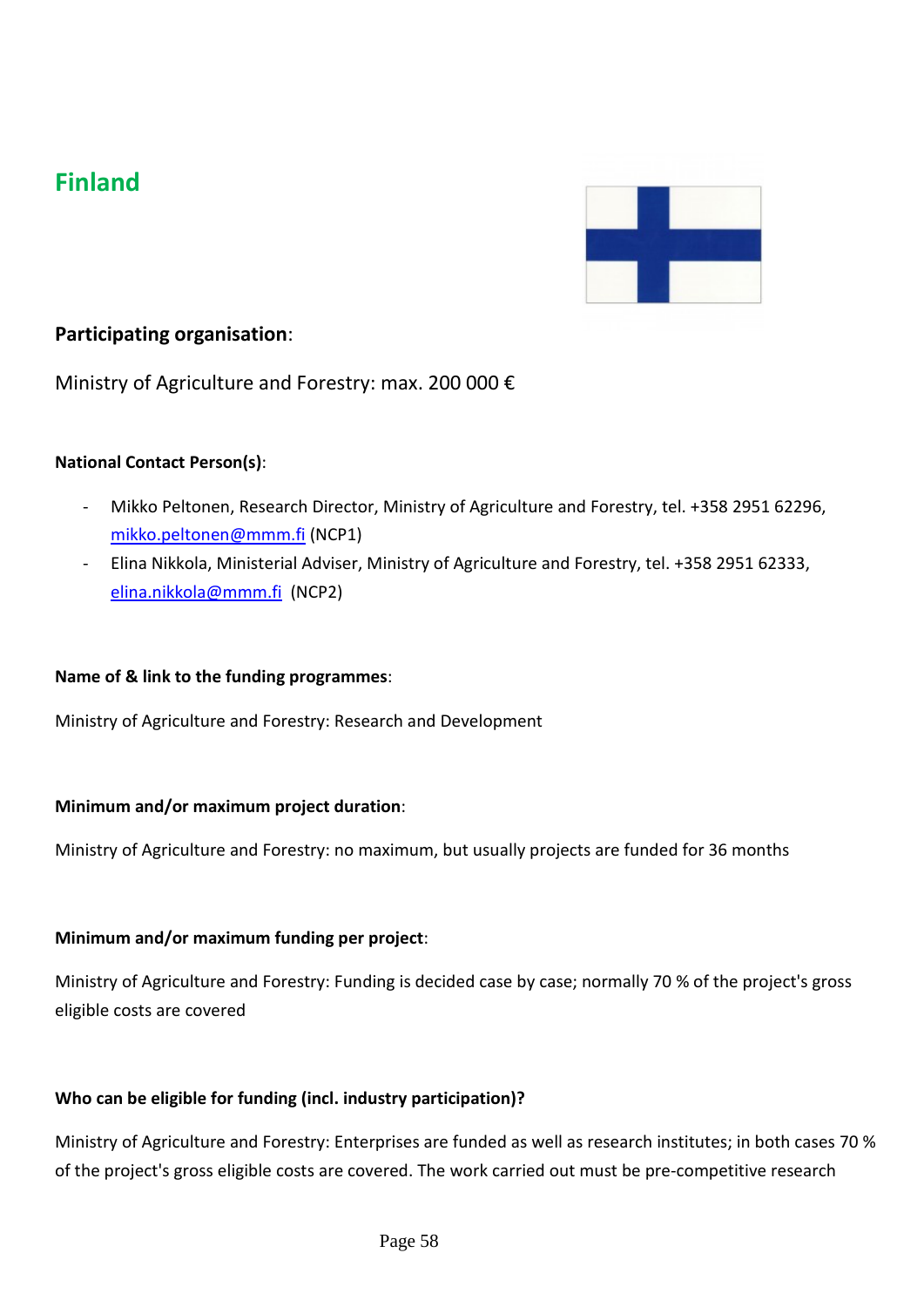and/or prototype demonstration. **Product development supporting individual firms will not be supported. The results of funded projects must be open for access by all potential user groups.**

### **National priorities:**

Ministry of Agriculture and Forestry: The main criterion is that the research shall benefit the field of the Ministry's responsibilities and bioeconomy.

#### **Ministry of Agriculture and Forestry:**

- Applicants are strongly advised to contact the Ministry of Agriculture and Forestry before preparing applications for FACCE Cofund Call.
- The work carried out must be pre-competitive research and/or prototype demonstration.
- Applicants are required to make sure that the total sum of the budget includes all details for full cost model. More info (only in Finnish): [http://www.mmm.fi/fi/index/tutkimus/tutkimuksenrahoitus\\_32.html](http://www.mmm.fi/fi/index/tutkimus/tutkimuksenrahoitus_32.html)
- Product development supporting individual firms will not be supported
- Financial involvement must be clearly stated in the application. The application must contain a plan for communication of results
- Funding does not cover expenditures for activities before the project has been granted. Normally 70 % of the project's gross eligible costs can be covered by the Ministry's funding.
- Applicants must provide the necessary apparatus for the project themselves. If a special apparatus is needed an explanation and application for funding for apparatus must be included. If the applicant has not earlier given the explanation for indirect **employer** costs and overheads the applicant has to give an account to the Ministry.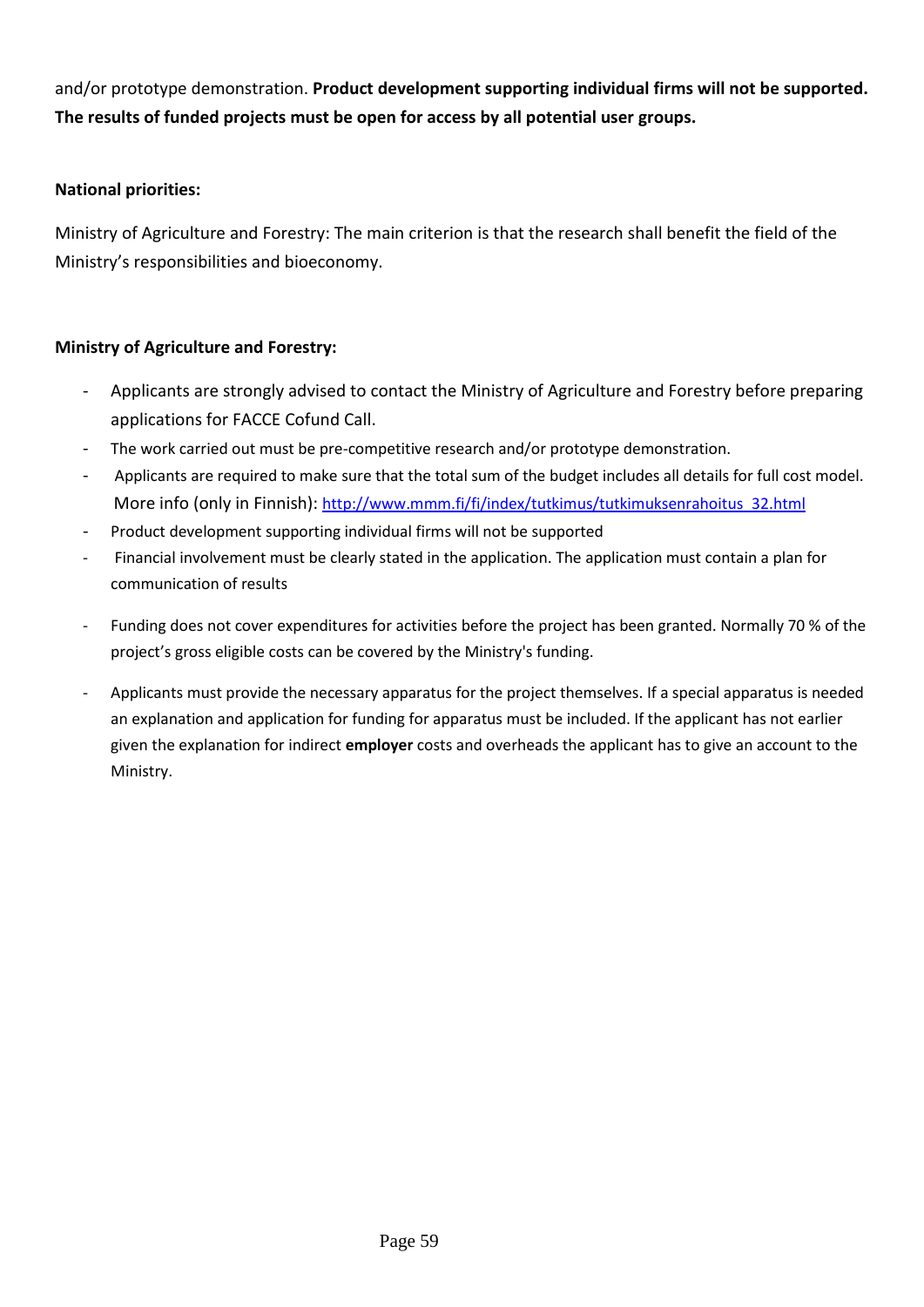# **France - ANR**



# **Participating organisation:**

Agence Nationale de la Recherche (ANR), budget : 1 000 000 €

#### **National Contact Person(s):**

Anne-Laure Quettier, project officer, +33 1 73 54 81 55, [anne-laure.quettier@agencerecherche.fr](mailto:anne-laure.quettier@agencerecherche.fr) Maurice Héral, programme director, +33 1 78 09 80 33, [maurice.heral@agencerecherche.fr](mailto:maurice.heral@agencerecherche.fr)

### **Name of & link to the funding programmes:**

Programme name: Specific European and international calls for proposal; department of Environment and Biological Resources.

The present document in its entirety and the regulations concerning the conditions of allocation of ANR funding can be downloaded here: link to come

#### **Minimum and/or maximum project duration:**

Proposed projects may not exceed 36 months.

# **Minimum and/or maximum funding per project:**

One project can require a minimum of 15,000€ and up to 200,000€.

# **Who can be eligible for funding (incl. industry participation)?**

Applicants must include at least one French partner in the research organization category (university, EPST – Scientific or Technical Public Institution, EPIC – Industrial or Commercial Public Institution). Participation of a French private partner is not mandatory but would be appreciated.

It is important to read carefully the call for proposals text, the present document in its entirety, and the regulations concerning the conditions of allocation of ANR funding [\(http://www.agence-nationale](http://www.agence-nationale-recherche.fr/RF)[recherche.fr/RF\)](http://www.agence-nationale-recherche.fr/RF) before submitting a research project.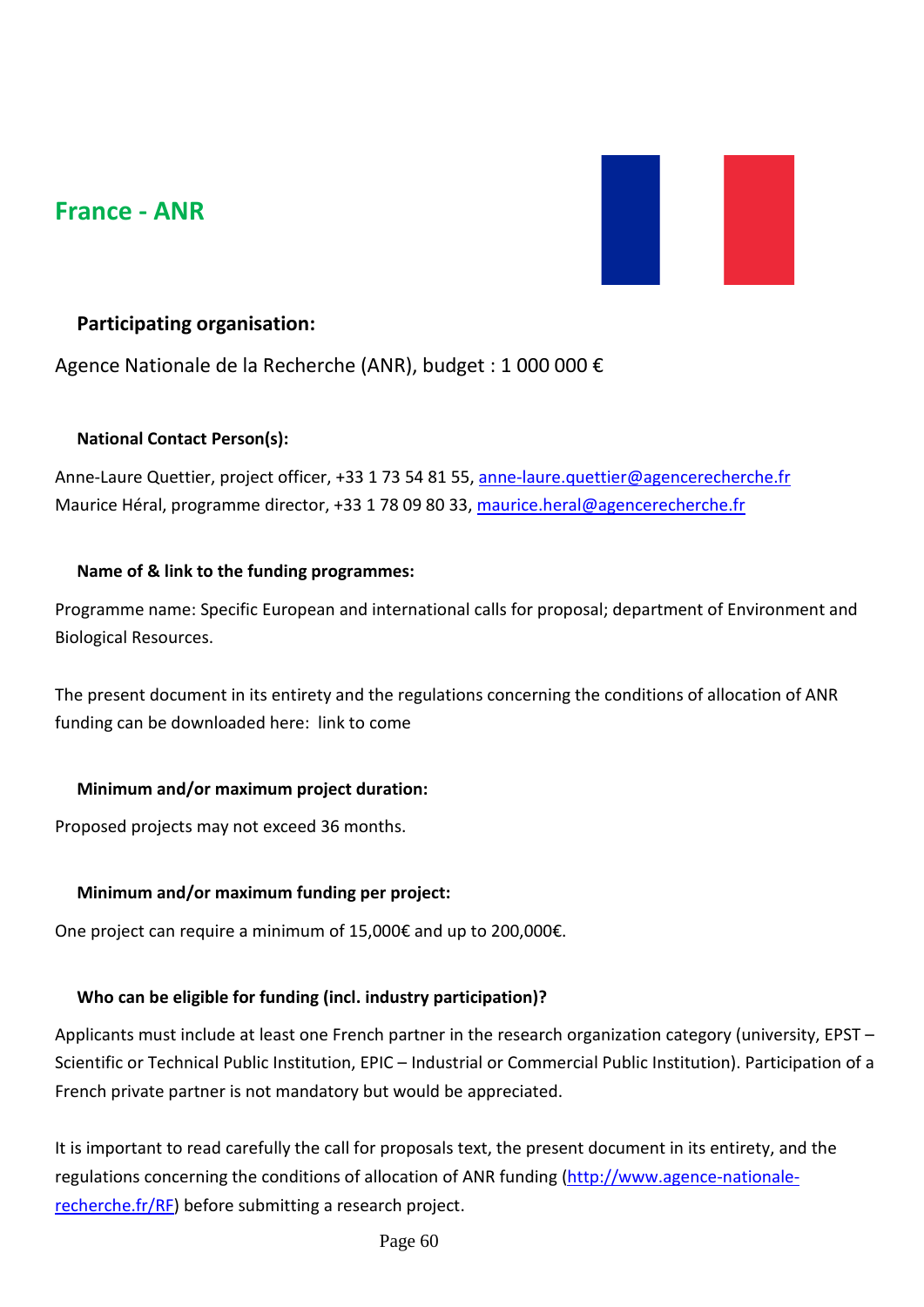The French part of the project proposal must not be judged similar to a project that is already financed by the ANR or submitted to another ANR call for proposals in the 2015 edition.

The French part of the project proposal must not be considered to infringe an intellectual property right characterizing a counterfeit within the meaning of intellectual property.

#### **Recommendations concerning the involvement of French personnel**

• The French project coordinator should devote at least 30% of his/her research time to the proiect<sup>[12](#page-60-0)</sup>.

• The total (in person months) of the non-permanent personnel (postdocs, fixed-term contracts, temporary workers) receiving ANR funding should not exceed 30% of the total (in person months) of the staff (permanent and non-permanent personnel) of the French partners assigned to the project.

• The financing duration for each post-doctoral participant should not be less than 12 months.

# **Actions to be funded concerning scientific and technical culture, communication actions and capacity building**

Actions relating to scientific and technical culture and communication are eligible for ANR funding inside the projects. They must be clearly linked to the project and have an ambitious target impact, specifying the specific audiences (e.g.: the media, youth, working populations, teaching professionals, etc.). It is recommended to associate scientific communication/mediation professionals in these actions for the conceptual design of the project (communication departments of research organizations and companies, scientific cultural operators, etc.). Training inside the project and exchange of PhD and post doc between the participants are recommended. The contribution of a project to the content of higher education courses can enhance its impact. Supporting the integration of current research themes in teaching programmes is a notable example. The projects funded by the ANR can integrate this type of initiative in their work programme. The proposed actions in favour of higher education must have a direct link with the content of the project. The actions can be diverse (construction of websites, design and development of original teaching tools based on research material, teaching conference cycles. The budget devoted to these tasks should not exceed 10% of the requested funding. These actions must form the subject of a clearly identified project task. They shall be evaluated as a factor in the overall impact of the project.

#### **List of eligible costs**

The funds allocated by the ANR to each French partner will be provided as a non-reimbursable grant in accordance with the provisions of the "Regulations relative to conditions of allocating ANR funds", which can be consulted on the ANR website.

<span id="page-60-0"></span><sup>&</sup>lt;sup>12</sup> Calculation of research time: the evaluation of the time devoted to the project is based on the time devoted to research (taken to be 100%). Accordingly, a lecturer-researcher (or a member of an enterprise's personnel responsible for activities other than research) who devotes all his research time to a project for one year will be considered as a participant at 12 person.months. However, to calculate the total cost, his salary will be counted as equal to his actual full time (e.g. 50% of a lecturer-researcher's salary).  $\overline{a}$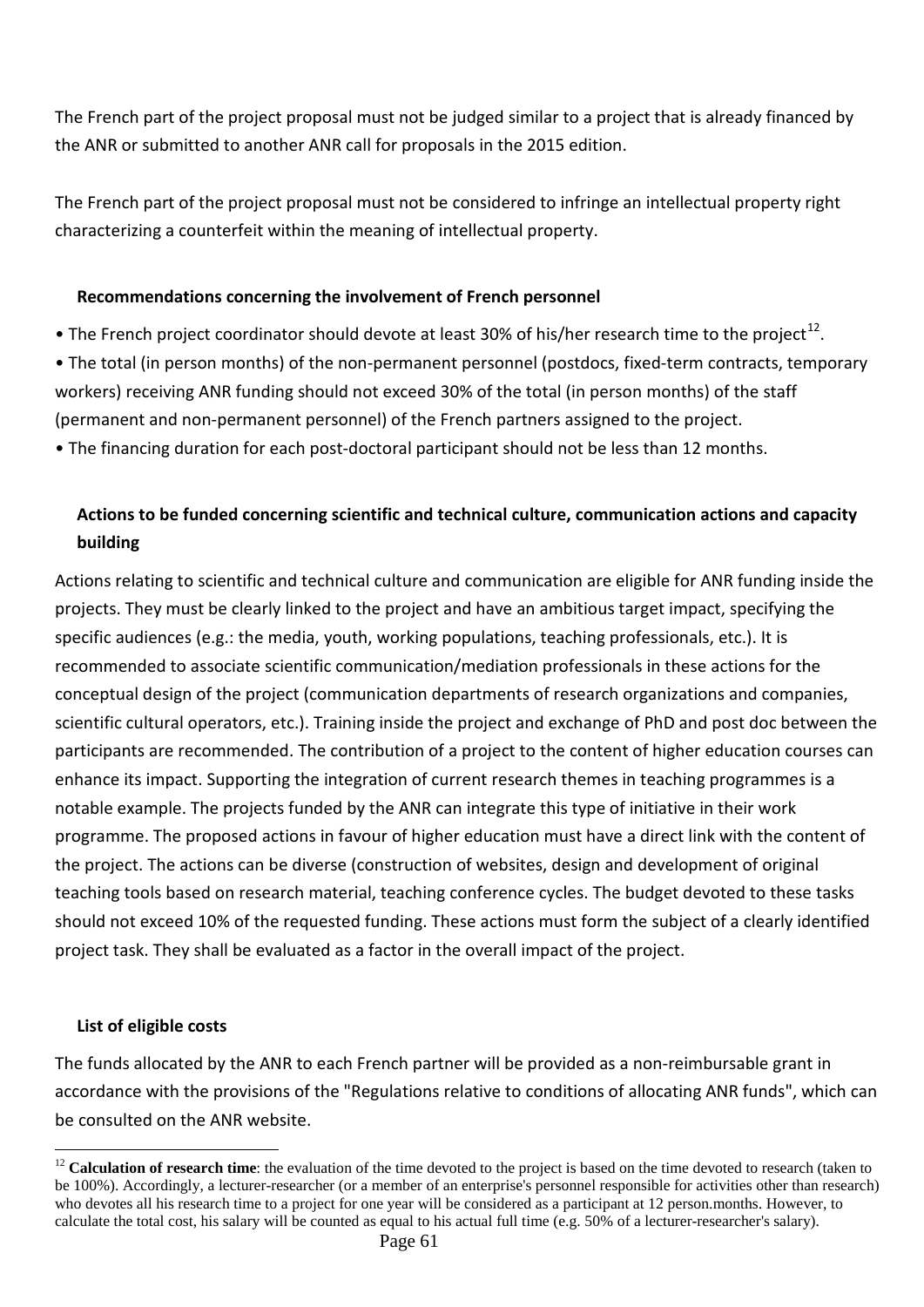#### *Subcontracting rules*

Beneficiaries may have the possibility to subcontract with third parties outside the project for specific work excluding fundamental research, industrial research, experimental development and technical feasibility study prior to industrial research and experimental development. The cost of these benefits is given on an individual from operating expenses and must be less than or equal to 50% of total costs used in the base of the Help the Beneficiary, unless waived by the General management team of the ANR reasoned request.

#### *Conditions of funding of companies*

The European Community Framework of State aids to companies places a number of conditions on the allocation of ANR funds to companies. If these conditions are not fulfilled by a company participating in a selected project, the ANR will not allocate funding to that company. General rules for funding companies are available on ANR website.

#### **Regulatory and contractual obligations**

The conditions of execution and financing of the research projects selected and funded by ANR on completion of the selection process shall be defined in the grant award agreements comprising general conditions available on the ANR website, and particular conditions [\(http://www.agence-nationale](http://www.agence-nationale-recherche.fr/RF)[recherche.fr/RF\)](http://www.agence-nationale-recherche.fr/RF). The particular conditions of the grant award agreements shall be signed between the ANR and each of the French research project partners.

#### *Consortium agreement*

Under the supervision of the project coordinator, the partners must conclude an agreement specifying in particular:

- the sharing of the intellectual property rights of the project results;
- the conditions of publication / dissemination of the results;
- the technology transfer and the exploitation of the project results.

The French project partners will send a copy of this agreement to the ANR. A Consortium Agreement will need to be in place and reported to ANR before any payment will be made.

These agreements shall also enable the existence of any indirect financial support entering into the calculation of the maximum level of funding authorized under the European Community Framework for State aid for research, development and innovation (referred to hereinafter as the "EU Community Framework") to be determined.

It will be assumed that there is no indirect support if at least one of the following conditions is satisfied:

• the participating companies bear the totality of the research project costs;

• the results that do not give rise to intellectual property rights can be widely disseminated, and the research organization holds all the intellectual property rights, if any, resulting from its RDI activity;

• the research organization receives from the participating companies payment equivalent to the market price for the intellectual property rights resulting from the activities it carried out in the project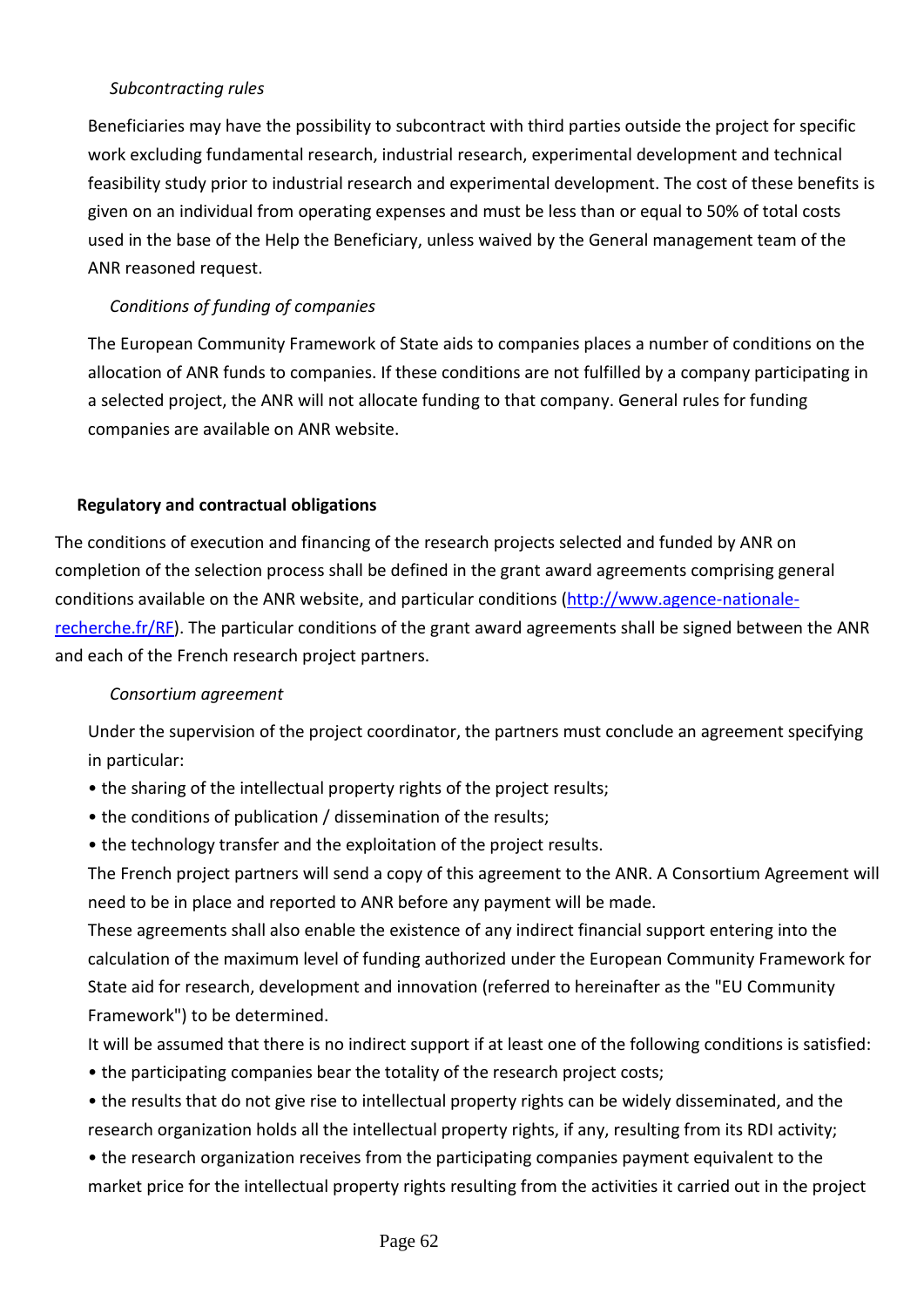and which are transferred to the participating companies. Any contribution of the participating companies to the research organization's expenses must be deducted from the said payment.

# **Scientific follow-up of the projects**

The scientific aspects of the funded projects shall be monitored by the ANR, in addition to the call for proposals follow-up activities (annual activity report, review meetings, collection of project impact information), during project execution and until one year after their completion. The intermediate progress reports provided under the call for proposals substitute for the reports usually requested by the ANR. The specific scientific follow-up by the ANR comprises:

- supply of up-to-date summaries of the project objectives, work and results, intended for the ANR publications on all media,

- participation in the seminars organized by the ANR (one or two participations).

The project proposals shall include the corresponding work load in their work programme.

### **Moral responsibility**

The funding of a project by the ANR does not relieve the French project partners of their obligations concerning the regulations and code of ethics and professional conduct applicable to their area of activity. The French partners undertake to keep the ANR informed of any change likely to modify the content, the partnership or the schedule of project performance between the time of project submission and publication of the list of selected projects. All the French partners undertake to follow the good research practices described in the code of ethics of the ANR project players available on the ANR website, equally well during the preparation of their submitted research project proposal as in its implementation if it is selected and funded by the ANR [\(http://www.agence-nationale](http://www.agence-nationale-recherche.fr/CharteDeontologieSoumission)[recherche.fr/CharteDeontologieSoumission\)](http://www.agence-nationale-recherche.fr/CharteDeontologieSoumission).

# **Performance of ad-hoc reviews for the ANR**

The scientific and technical leader of each French partner of the submitted project proposals may be invited by the ANR to perform ad-hoc reviews in the context of other calls for proposals and/or programmes. They undertake to examine such requests with diligence.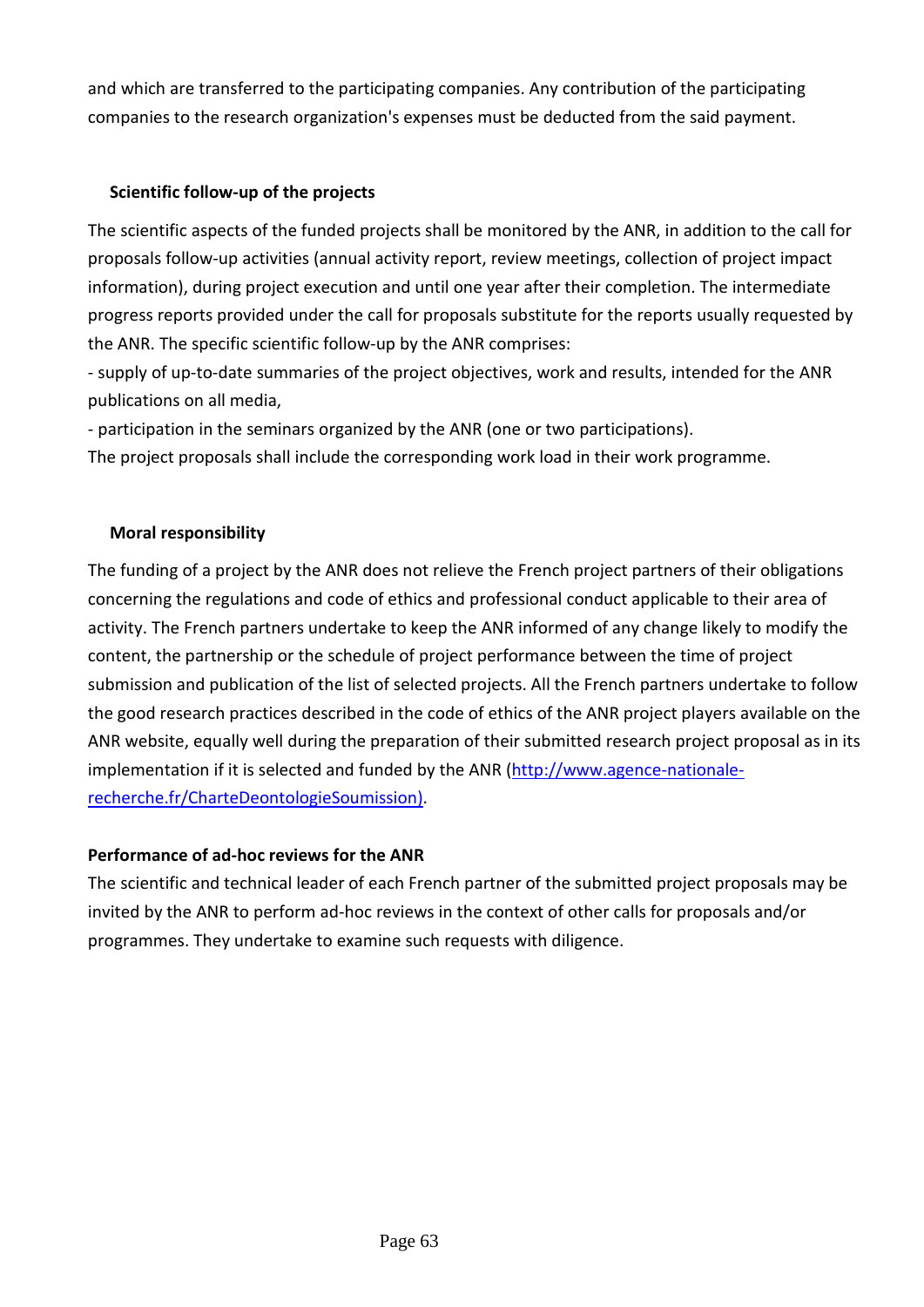# **France - INRA**



# **Participating organisation**:

Institut National de la Recherche Agronomique (INRA)

### **National Contact Person(s)**:

- Heather McKhann: [heather.mckhann@paris.inra.fr](mailto:heather.mckhann@paris.inra.fr)
- Paul Colonna: [paul.colonna@nantes.inra.fr](mailto:paul.colonna@nantes.inra.fr)

#### **Who can be eligible for funding (incl. industry participation)?**

Only French research teams from INRA will be eligible for INRA funds. INRA researchers are also eligible for ANR funding. In both cases, ANR rules apply.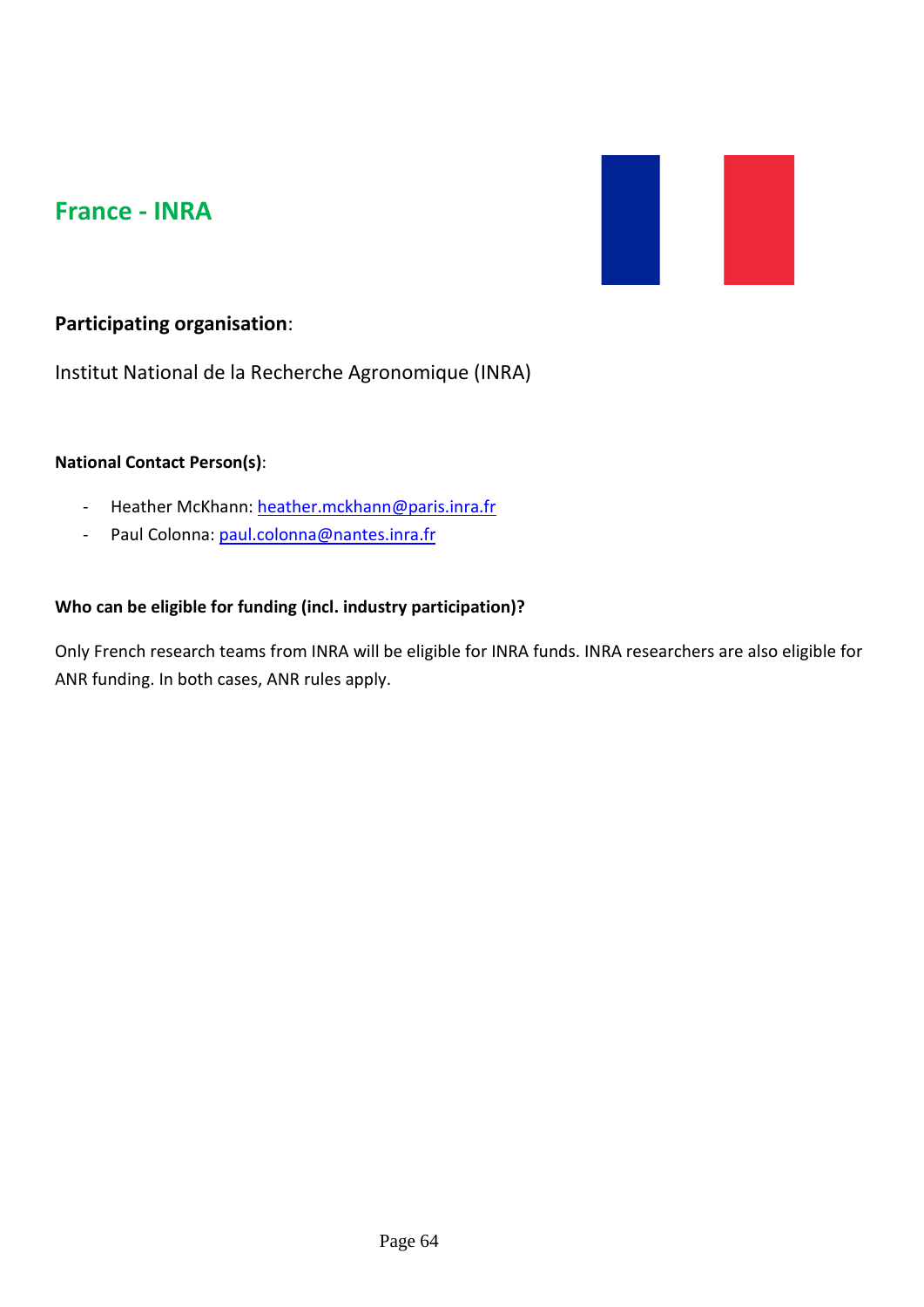# **Germany**



# **Participating organisations**:

- Bundesministerium für Bildung und Forschung (BMBF; 1 000 000  $\epsilon$ )
- Bundesministerium für Ernährung und Landwirtschaft (BMEL; 500 000  $\epsilon$ )

# **National Contact Person(s)**:

# **German applicants must obligatorily contact the German National Contact Person(s)!**

### **BMBF**:

- Nicolas Tinois, Projektträger Jülich, 0049 2461 61 2422, [n.tinois@fz-juelich.de](mailto:n.tinois@fz-juelich.de)
- Dr. Petra E. Schulte, Projektträger Jülich, 0049 2461 61 9031, [petra.schulte@fz-juelich.de](mailto:petra.schulte@fz-juelich.de)

# **BMEL:**

Johannes Bender, BLE, Tel. +49 (0) 228 6845 3930, [johannes.bender@ble.de](mailto:johannes.bender@ble.de)

# **Name of & link to the funding programmes**:

- **BMBF**: National Research Strategy BioEconomy 2030, [http://www.bmbf.de/en/1024.php,](http://www.bmbf.de/en/1024.php) in particular "Richtlinien zur Förderung transnationaler Forschungsprojekte auf dem Gebiet der Biomasseproduktion und –konversion im Rahmen des ERA-Net Cofund FACCE SURPLUS,
- **BMEL**: World Food Affairs, Innovation, Funding Pool "EH" [http://www.ble.de/EN/04\\_Programmes/Programmes.html](http://www.ble.de/EN/04_Programmes/Programmes.html)

# **Minimum and/or maximum project duration**:

**BMBF and BMEL**: proposed projects may last up to 36 months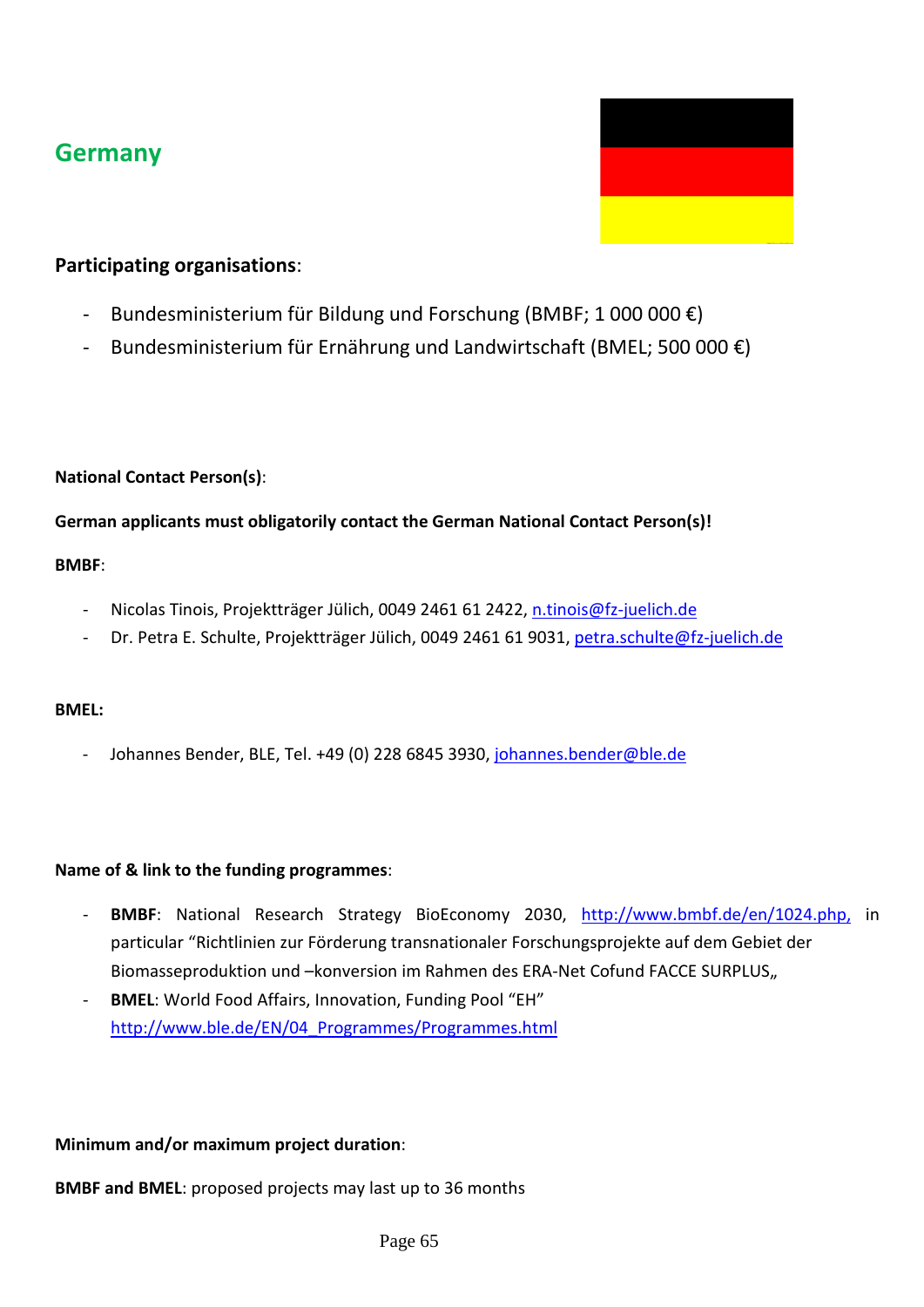#### **Minimum and/or maximum funding per project**:

**BMBF**: there is no minimum and/or maximum funding per project.

**BMEL:** maximum of 250 000 € per project

### **Who can be eligible for funding (incl. industry participation)?**

**BMBF**: German applicants must be research groups from academia, universities, research organisations or industry. Enterprises, especially SMEs, may participate as partners provided they can prove their financial stability (see hereunder).

**BMEL:** German applicants must be research groups from academia, universities or research organisations.

#### **National priorities:**

**BMBF**: BMBF will support projects within the entire scientific scope outlined in the Call Announcement.

**BMEL:** BMEL will support projects under Subtheme 3 of the scientific scope as outlined in the Call Announcement: Sustainable intensification of integrated food and non-food systems of agriculture.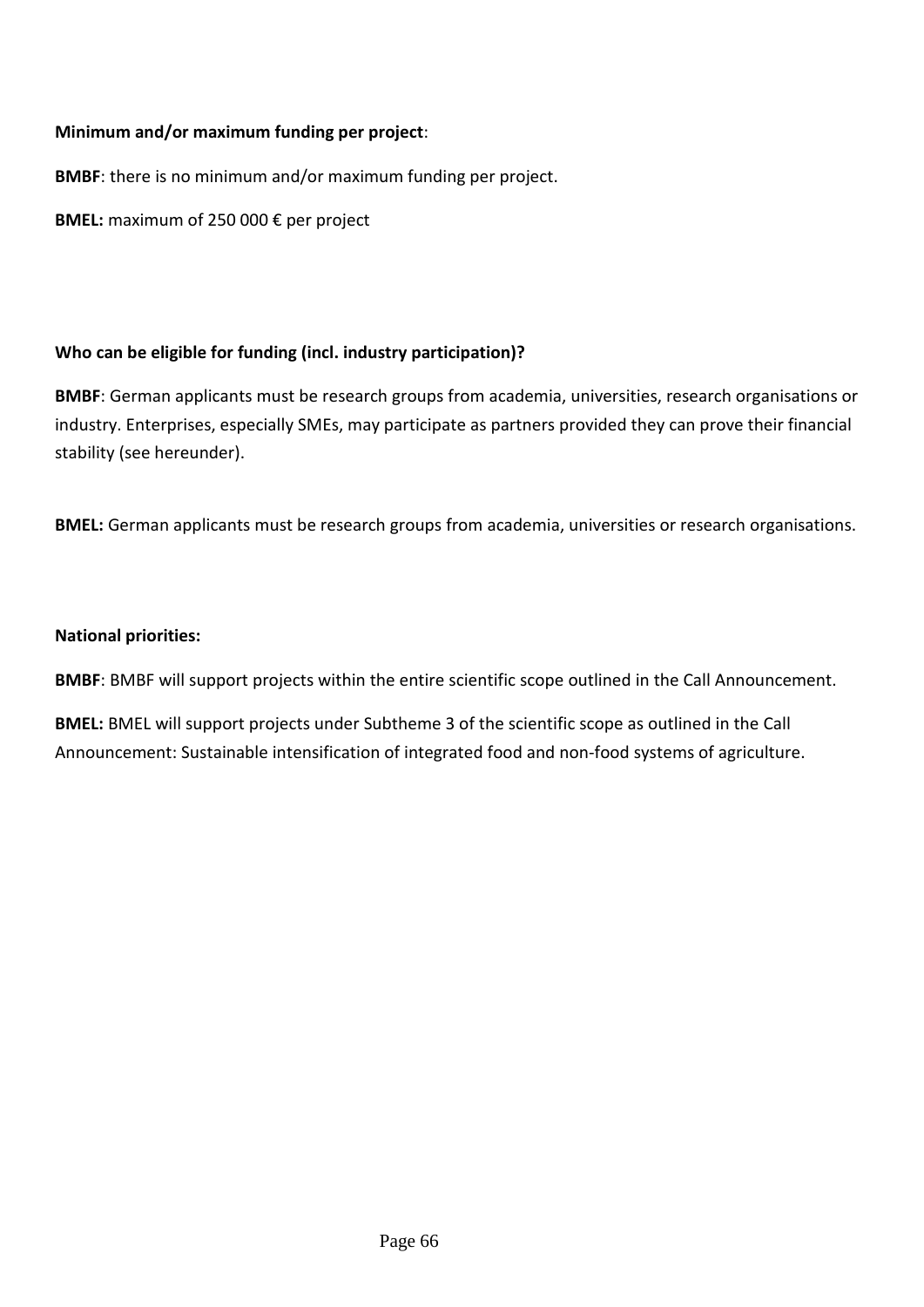# **Bundesministerium für Bildung und Forschung (BMBF) / Projektträger Jülich**

- BMBF funding of the FACCE SURPLUS call is provided as delineated in the announcement *Richtlinien zur Förderung transnationaler Forschungsprojekte auf dem Gebiet der Biomasseproduktion und –konversion im Rahmen des ERA-Net Cofund FACCE SURPLUS* which will presumably be published in January 2015.
- Funding bases on §§23 and 44 BHO (Bundeshaushaltsordnung) and associated administrative regulations. The main items are as follows:
	- $\checkmark$  Applications must be compatible with the above mentioned national announcement.
	- $\checkmark$  The procedure ("Verfahren") is according to the above mentioned protocol (see Chapter ["Application Procedure"](#page-12-0)). Funding will be awarded as non-repayable project grant.
	- $\checkmark$  The funding regulations, the follow up and reporting of publicly funded projects are regulated according to ANBest (Allgemeine Nebenbestimmungen), BNBest (Besondere Nebenbestimmungen), and NKBF 98 (Nebenbestimmungen für Zuwendungen auf Kostenbasis des Bundesministeriums für Bildung und Forschung an Unternehmen der gewerblichen Wirtschaft für Forschungs- und Entwicklungsvorhaben). Additionally, reporting duties as delineated in this Call Announcement in the Chapter ["Project monitoring and reporting"](#page-17-0)must be respected as well.
	- $\checkmark$  Eligible applicants are universities, research institutions and enterprises, especially SMEs, domiciled in Germany. Research institutions, which receive basic financing, can be funded subject to specific conditions.
	- $\checkmark$  For universities intending to request the "Projektpauschale" in the frame of the present call, the project costs budgeted in the pre-proposal must include this "Projektpauschale". More information are available in the "FAQ zur Projektpauschale": [https://foerderportal.bund.de](https://foerderportal.bund.de/)
	- $\checkmark$  Double funding is not possible.
	- $\checkmark$  In order to prove their financial ability to participate in the proposed project, **Small and Medium Enterprises (SMEs)** have to submit, together with the electronic submission of the Pre-proposal (**documents received latest on 04.03.2015) the following documents**:
		- o Financial statement for the last two years (*Jahresabschlüsse der letzten zwei Jahre*)
		- o Confirmation of the financial own contribution (*Erklärung zur Aufbringung des Eigenanteils*)
		- o Business assessment (*Aktuelle BWA*)
		- o Liquidity planing for the duration oft he proposed project (*Liquiditätsplanung für die Laufzeit des vorgeschlagenen Projektes*)

The documents have to be submitted to: *Forschungszentrum Jülich GmbH Nicolas Tinois PtJ-BIO3 52425 Jülich GERMANY*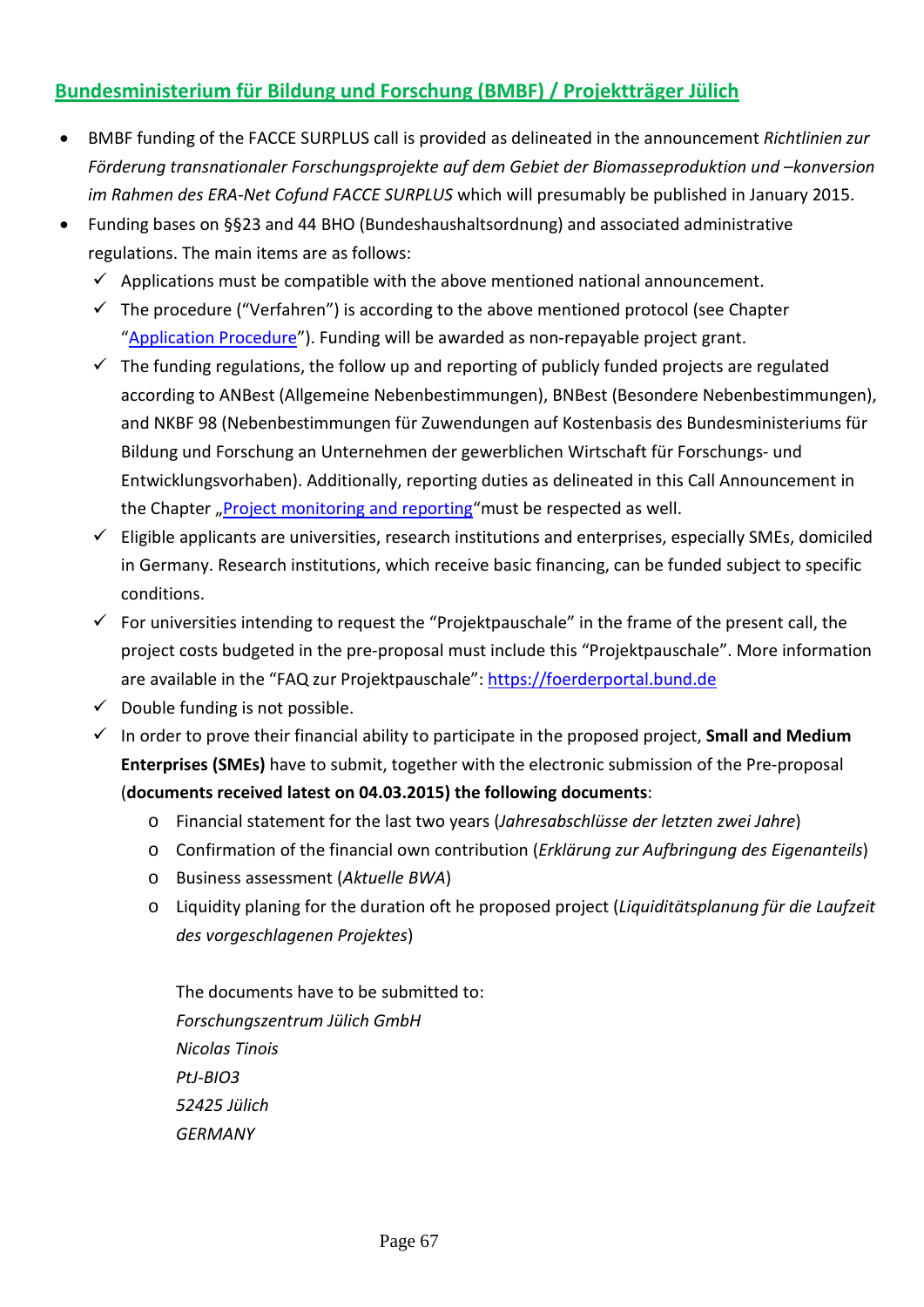# **Bundesministerium für Ernährung und Landwirtschaft (BMEL) / Bundesanstalt für Landwirtschaft und Ernährung (BLE)**

- BMEL funding of the FACCE-ERA-NET Cofund Call is provided as delineated in the national announcement "**Bekanntmachung über die Durchführung von transnationalen Forschungsprojekten zu nachhaltigen und widerstandsfähigen Landwirtschaftssystemen im Food und im Non-Food-Bereich"** published in the Bundesanzeiger, link to be found on [www.ble.de.](http://www.ble.de/)

The main regulations are as follows:

- BMEL funding is based on §§23 and 44 BHO (Bundeshaushaltsordnung) and associated administrative regulations:
- The funding regulations, follow up and reporting of publicly funded projects are regulated according to ANBest-P (Allgemeine Nebenbestimmungen), BNBest-BMBF 98 (Besondere Nenbenbestimmungen) and NKBF 98 (Nebenbestimmungen für Zuwendungen auf Kostenbasis des Bundesministeriums für Bildung und Forschung an Unternehmen der gewerblichen Wirtschaft für Forschungs- und Entwicklungsvorhaben).
- Proposed projects must be in line with the above mentioned national announcement.
- Funding will be awarded as non-repayable project grant.
- Eligible Applicants are universities and research institutions domiciled in Germany. Research institutions receiving basic financing can be funded subject to specific conditions.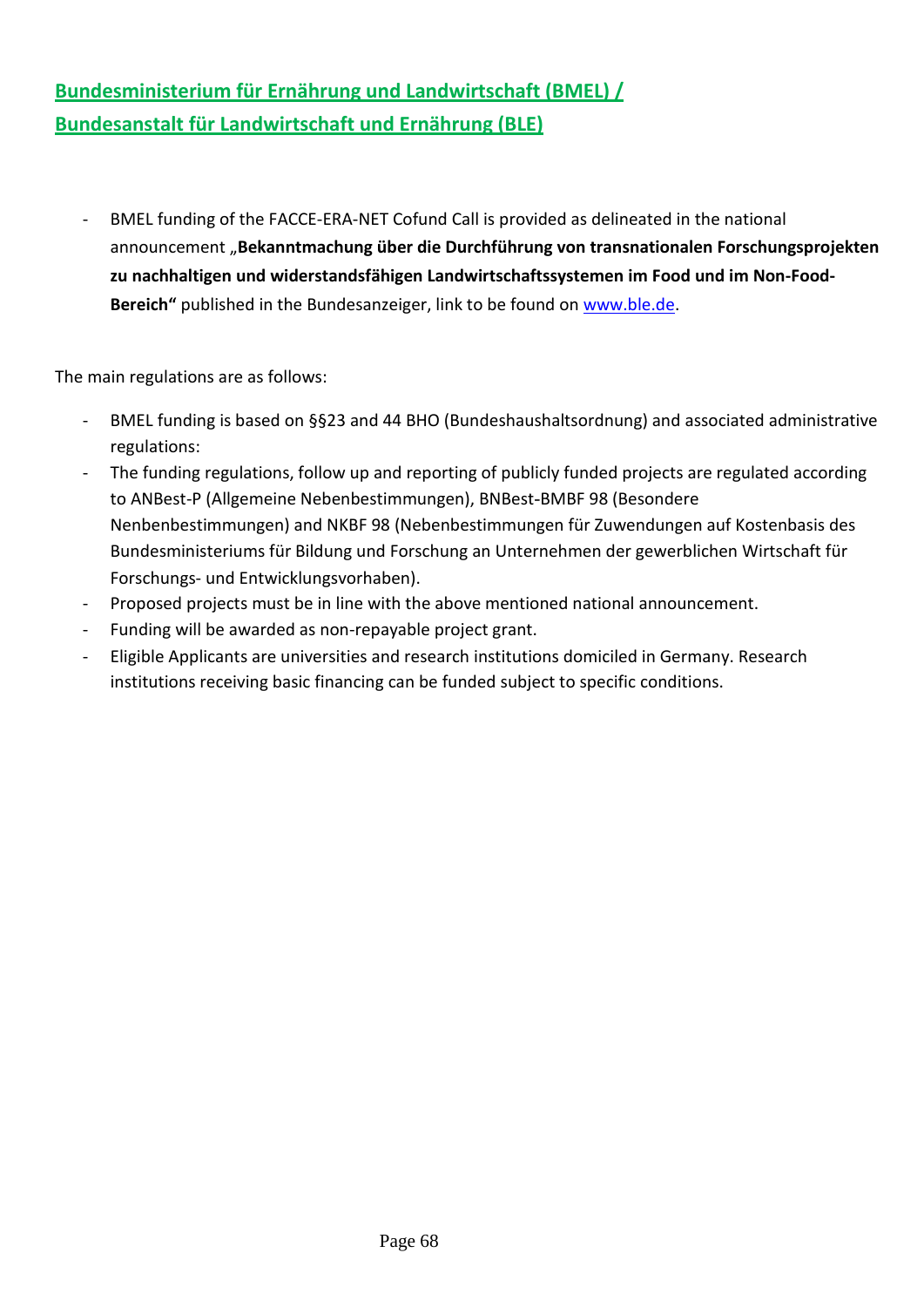



# **Participating organisation**:

Ministry of agricultural food and forestry policies – Mipaaf (Budget in  $\epsilon$  100.000,00)

### **National Contact Person(s)**:

- Alberto Masci, officer, Ministry of agricultural food and forestry policies, +39 06 46655085, a.masci@mpaaf.gov.it
- Marina Montedoro, FACCE-JPI Vice Chair, Ministry of agricultural food and forestry policies; +39 06 46655074-76, m.montedoro@mpaaf.gov.it
- Lucia Pinto, Dept. of European and International Policy and Rural Development DG for Rural Development, Research Office, +39.06.46655076, [l.pinto@mpaaf.gov.it](mailto:l.pinto@mpaaf.gov.it)

Website:<http://www.politicheagricole.it/RicercaSperimentazione/default>

#### **Name of & link to the funding programmes**:

The initiative undertaken by the Ministry are in accordance with the National Research Programme (PNR): [http://www.miur.it/Documenti/ricerca/pnr\\_2011\\_2013/PNR\\_2011-2013\\_23\\_MAR\\_2011\\_web.](http://www.miur.it/Documenti/ricerca/pnr_2011_2013/PNR_2011-2013_23_MAR_2011_web)

Within this reference frame the Ministry over the last years has funded more than 80 M€ in project addressing different aspects of the bioeconomy even if with a major focus on the production of biogas and biofuels.

# **Minimum and/or maximum project duration**:

Proposed projects may last from 12 to 36 months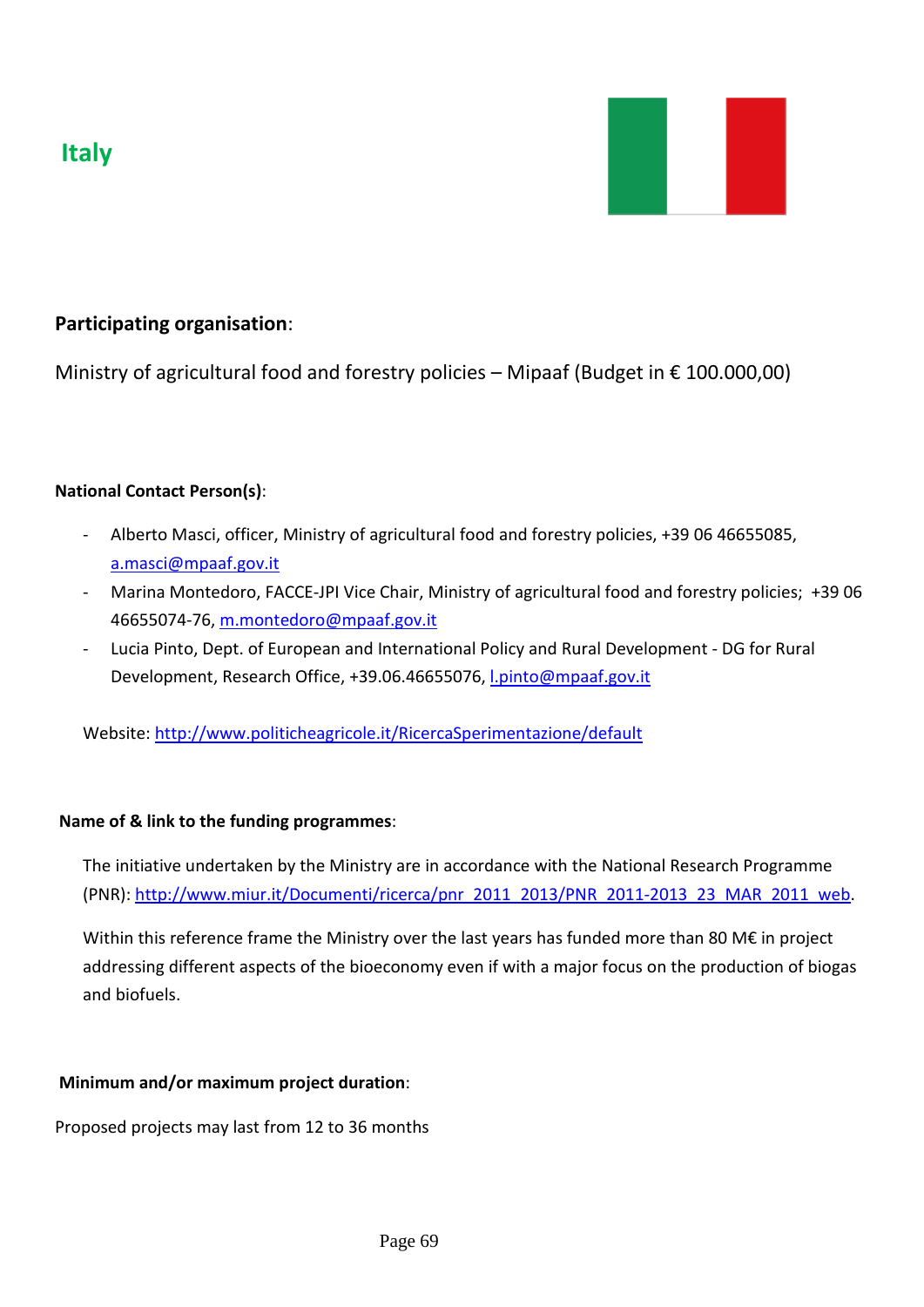#### **Minimum and/or maximum funding per project**:

A minimum funding budget per project is not fixed. It is highly recommended that the funding request of Italian partners for each project do not exceed € 30.000,00.

#### **Who can be eligible for funding (incl. industry participation)**

National public research institutions and no-profit private bodies, with among their institutional and statutory scopes include "performing research activities" and not only "promoting or supporting research activities", can apply for funding.

National public institutions include public bodies supervised by Ministries, regional and provincial centres, university departments and institutes, university consortia, interdepartmental centres.

It is mandatory, for all the no-profit private research bodies defined above, that they state in the official documents (statute and/or articles of incorporation, memorandum of association) that among their missions they also "perform research activities".

SME or other private bodies can participate, giving an added value to the research project, if they are able to provide their own financial resources to carry out the work. A short description of the Enterprise involved in a proposal, its role and the added value bring to the project with its participation must be included.

#### **Financial contribution.**

The contribution amount for national participants of the selected projects will be as follows:

- public Institutions and no profit private bodies can be financed up to 99% of the approved eligible project costs;

- SMEs and organisms with other statutory nature are welcome as participants if an added value to the project is proven and if their costs are covered by their own resources or by other external sources.

According to the national regulations the transfer of funds will occur in three steps:

1) 65% of the approved costs immediately at the issue of the Ministry decree (contract between the Ministry and the beneficiary);

2) 25% of the approved costs once the mid-term report (both scientific and administrative) has been approved;

3) 10% of the approved costs once the final report has been approved.

For no profit private bodies the documentation required to receive the financial contribution, private research bodies participating in the project consortium must send scanned copy of these documents: statute and/or articles of incorporation, memorandum of association by the pre-proposal submission deadline to Mipaaf.

#### **Eligible costs**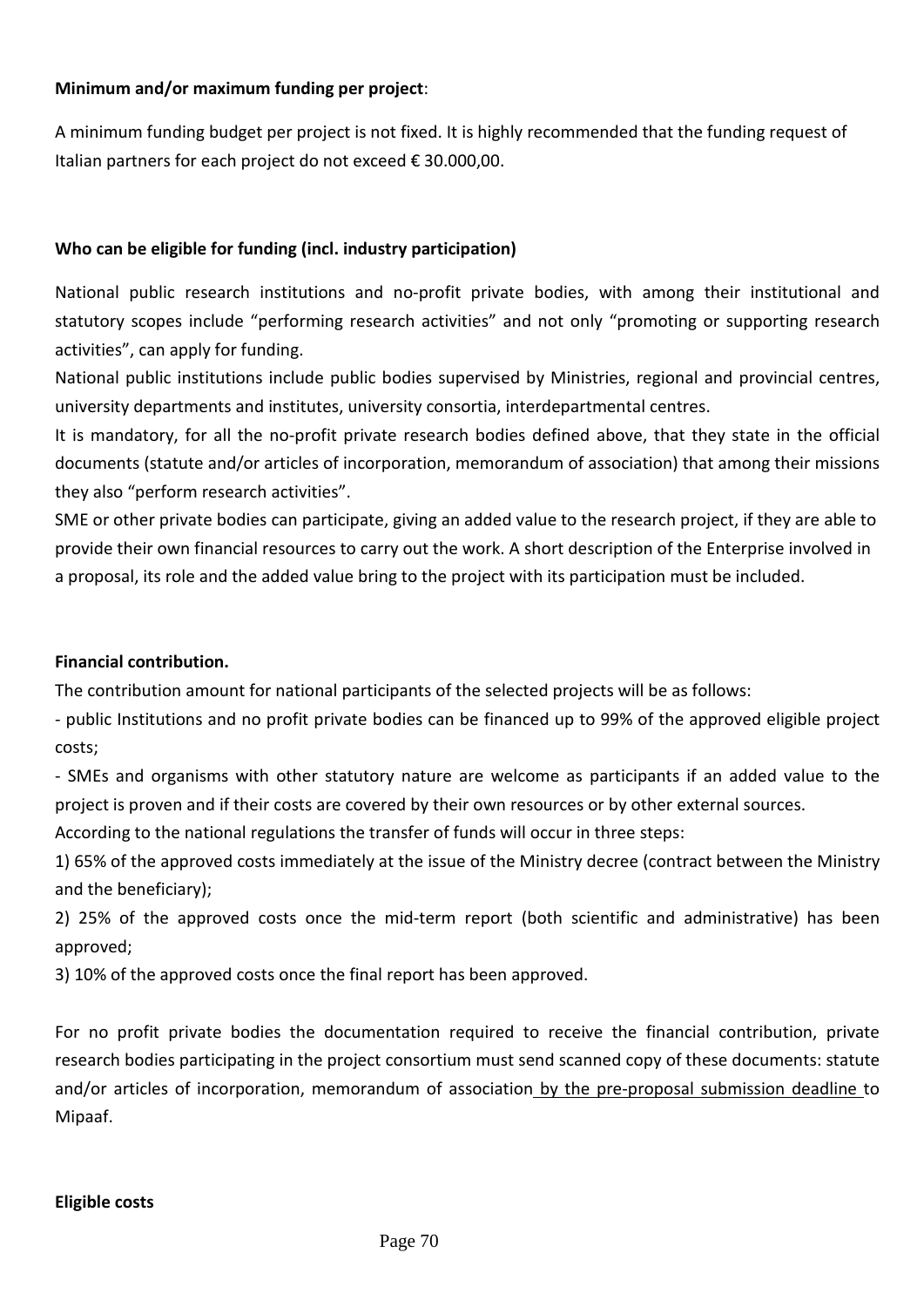#### **A) Personnel**

**1) Salaries** – Only for non-permanent scientific staff of public institutions (including foreign visiting scientists, post docs, PhD students, fellowships and grants). Technical administrative staff can be included in the coordination. For no profit private institutions salaries of permanent and not permanent staff actually participating in the project activity can be funded.

**2) Travel expenses** – for permanent and not permanent staff.

#### **B) Consumables**

**C) External activity costs** – expenditures for activity carried out externally to the research applicant (Consultancy services, agreements, maintenance, repairs, material transportation when needed for the project implementation).

**D) Equipments** – Only depreciation charges (related to the project duration) for scientific equipment will be reimbursed.

**E) Overheads** – no more than 10% of the total amount of the above mentioned costs (A+B+C+D)

**F) Coordination** - if an Italian institution is also playing the role of coordinator the eligible costs are those indicated in the above mentioned National Decree.

#### **Additional forms.**

Once the project has been approved for funding, the Ministry will ask the Italian research units of the approved projects to fill in the model C and submit it to the funding Body (Mipaaf) to apply for contribution. In case of a research unit acting as coordinator, also the general project description, including the activity of all partners and the financial sheet for coordination activity (model A project form) have to be presented to the funding body.

The forms will be made available on the Ministry website at the following address: <http://www.politicheagricole.it/RicercaSperimentazione/default>

These forms must be written in Italian.

More details on eligible costs and other national requirements will be given by the Ministry in the national annex to the call (both in English and Italian) and published on the website. Applicants may also refer to the NCPs to have any detail.

#### **National priorities:**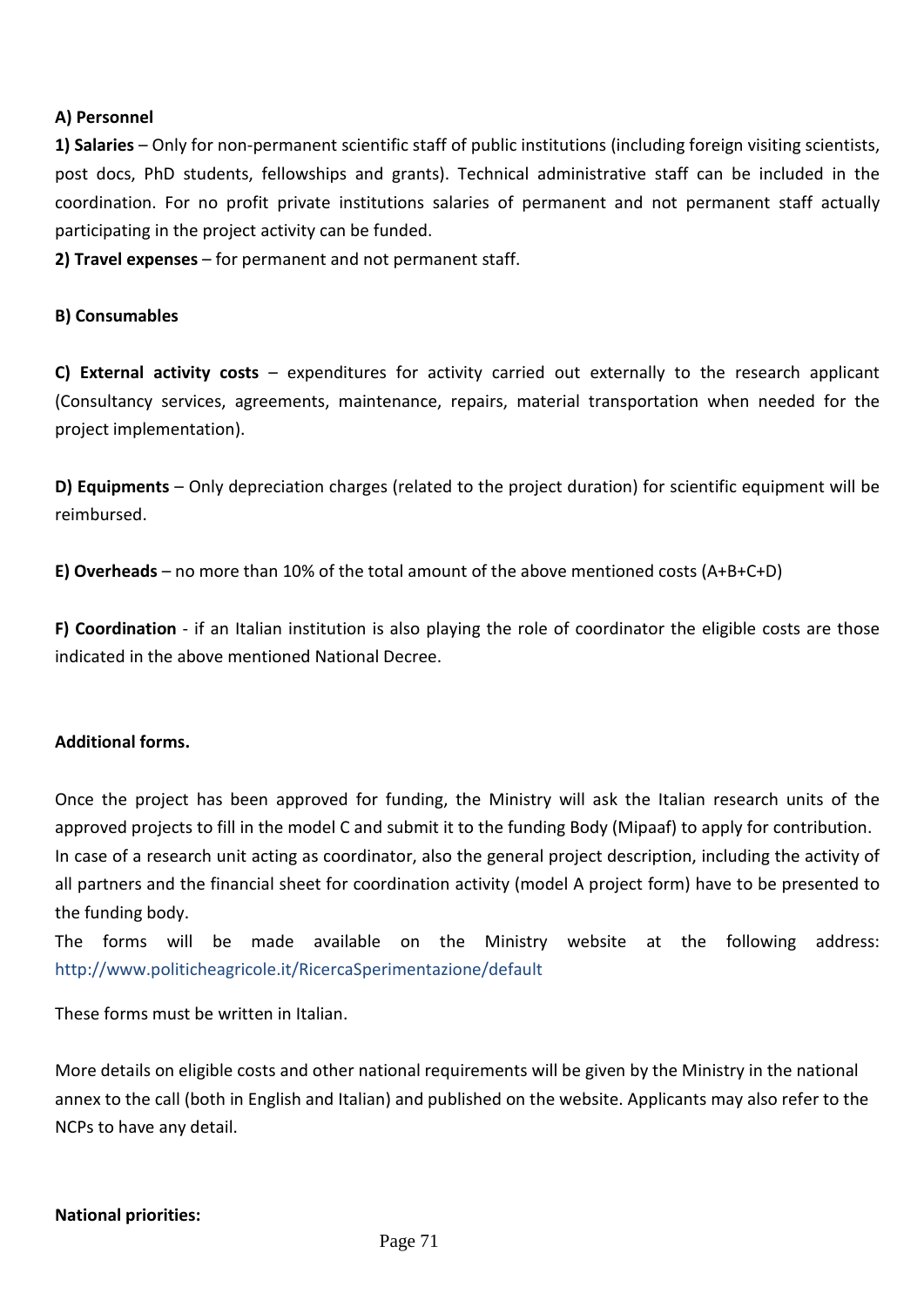The Ministry of agricultural food and forestry policies will give priorities to proposals aimed to address issues included in these two fields of actions:

Identifying and developing markets

- Combining production systems for food, feed, fibre and biomass for biorefinery with cascade use of agricultural products, by-products and waste for innovation and optimal use of agricultural products.
- Integrating the interactions of food and non-food regarding the determination by natural framework conditions as well as social and economic context of farming.
- Systems approaches assessing novel utilisation of agricultural products and exploring their potential for value creation linking scientific-technical and socio-economic aspects

Developing integrated, systems-based approaches to land management

• Assessing and increasing biological resource use efficiency of agricultural systems for a sustainable and environmentally friendly development of agricultural production also under climate change.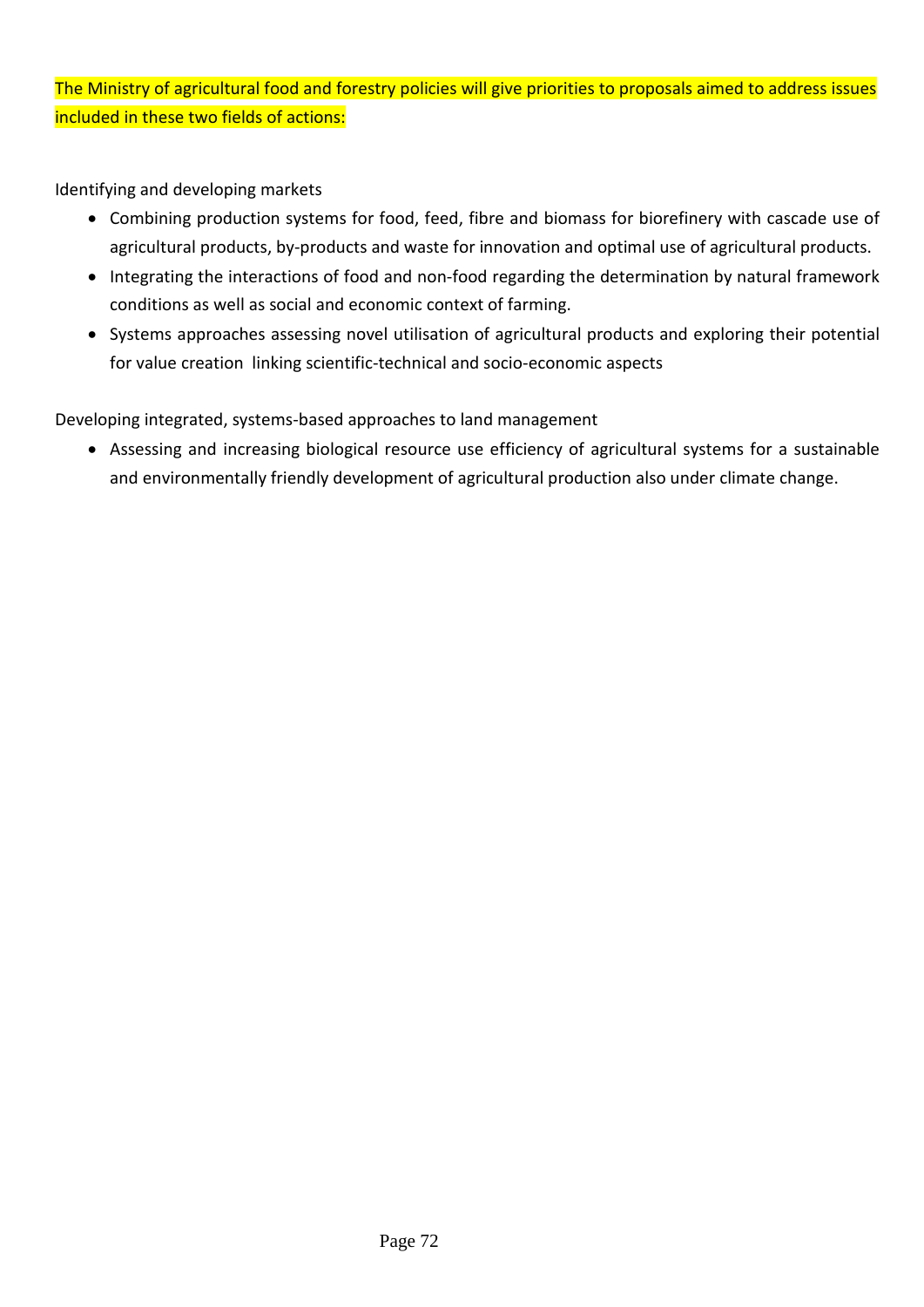



## **Participating organisation**:

Ministry of Education, University and Research – MIUR (Budget in euro: 500.000,00 as grant and 500.000,00 as loan.)

#### **National Contact Person(s)**:

- Aldo Covello, officer, MIUR, +39 06 9772 6465, +39 3389364371, [aldo.covello@miur.it](mailto:aldo.covello@miur.it)
- Alessandra Cuscianna, officer, MIUR; +39 06 9772 6469, alessandra.cuscianna@miur.it
- Irene Guglielmo, officer, MIUR, +39.06.9772 7470, [irene.guglielmo@miur.it](mailto:irene.guglielmo@miur.it)

Website: [http://www.ricercainternazionale.miur.it](http://www.ricercainternazionale.miur.it/)

#### **Name of & link to the funding programmes**:

Projects are funded from the Fund for investments on Scientific and Technological Research (FIRST). The criteria and provisions provided herewith are intended only for informative purpose. The complete list of criteria and provisions legally valid, which must be respected by all the Italian participants, is included in the "Avviso integrativo nazionale", published on MIUR website and in the applicable Italian laws published on the Italian Official Journal.

#### **Minimum and/or maximum project duration**:

Proposed projects may last up to 36 months

#### **Minimum and/or maximum funding per project**:

A minimum funding budget per project is not fixed. The funding request, in terms of grant, of the Italian partners for each project cannot exceed € 250.000,00 .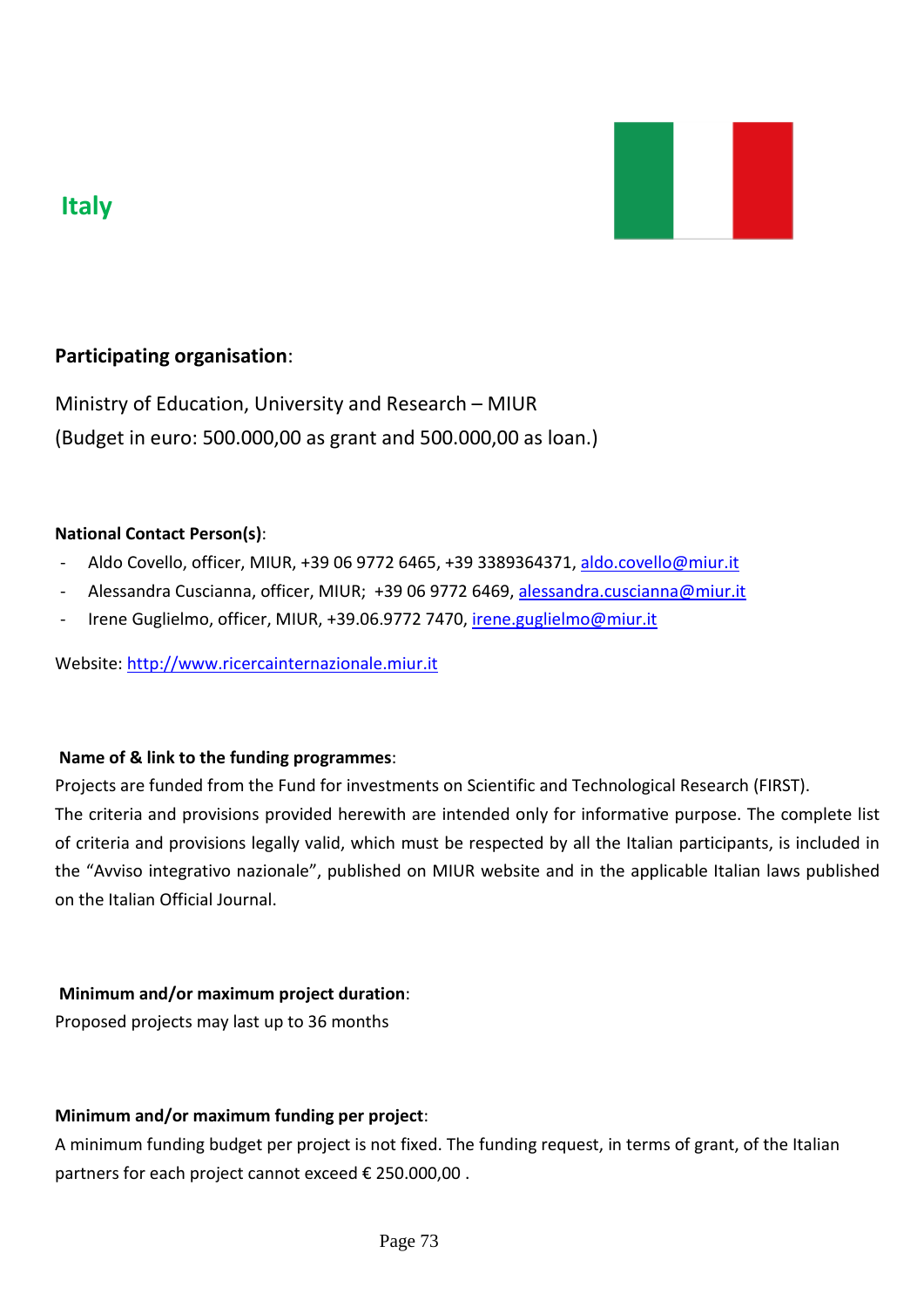### **Who can be eligible for funding (incl. industry participation)**

All legal entities listed in art. 60 of the Decree-Law n. 83/2012 as detailed in the notices issued to implement the call are eligible for funding.

According to art. 60 of the Decree-Law n. 83/2012 and art. 4 of its implementing Ministerial decree 115/2013, the following entities are eligible: enterprises, universities, research institutions, research organizations or any other legal entity which owns the requirements required by the "Avviso integrativo nazionale", providing that they have stable organization in Italy.

Legal/administrative/financial conditions

- The participant must not be defaulting with regard to other funding received by the Ministry.
- The participant must not have requested/got any other funding for the same project.
- The participant must respect the Italian law against "mafia".
- Companies must have the financial means to execute the project and a potential to use the results.

## Financial conditions

For any private entity, the following financial criteria, calculated using the data reported in the last approved balance sheet, must be fulfilled

 $CN > (CP - 1)/2$ 

Where:

CN = net assets (Capitale netto)

CP = sum of the costs of all the projects for which public funding has been requested by the participant during the year

I = sum of the contributions received, approved or requested for the same projects

OF/F < 8%

Where:

OF = financial charges (Oneri finanziari)

F = turnover (Fatturato)

d) Additional national documents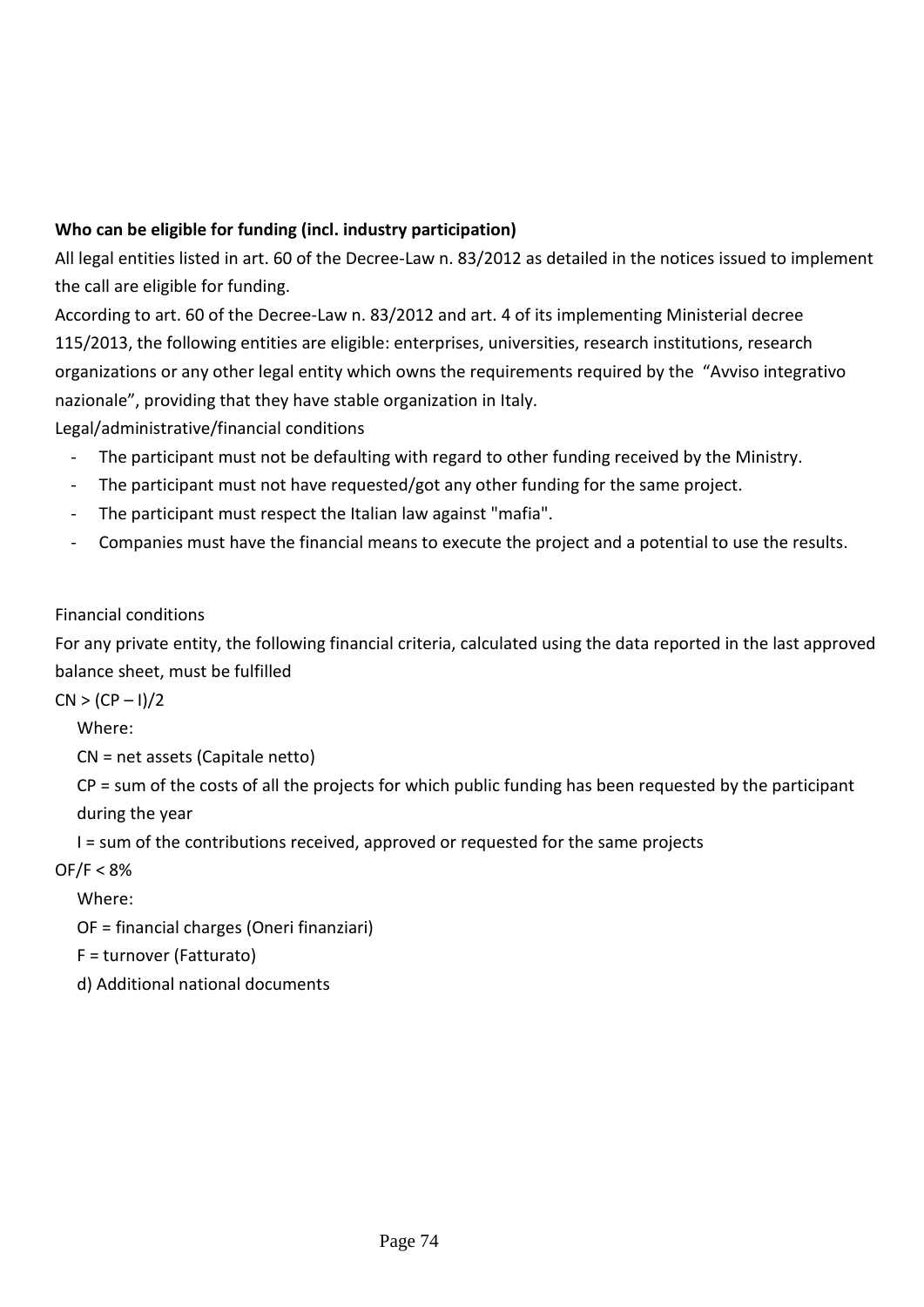#### **Financial contribution.**

The contribution amount for national participants of the selected projects will be as follows:

| Type of<br>Organisation<br>Type of<br>activity | Percentage of costs covered by national funding    |                                                                               |  |  |
|------------------------------------------------|----------------------------------------------------|-------------------------------------------------------------------------------|--|--|
|                                                | Enterprises, and any other<br>private organization | Public Research Centers,<br>Universities and any other<br>public organization |  |  |
| Industrial/Applied                             | Grant: 20%                                         | Grant: 50%                                                                    |  |  |
| Research                                       | Loan: 75%                                          | Loan: 0                                                                       |  |  |
| Experimental                                   | Grant: 10%                                         | Grant: 25%                                                                    |  |  |
| development<br>Loan: 70%                       |                                                    | Loan: 0                                                                       |  |  |

The "Avviso integrativo nazionale" may establish additional incentives for enterprises and any other private organization.

#### **Eligible costs**

All costs listed in DM 115/2013 are eligible for this call, including also the costs for dissemination activities and the costs for project coordinations (only for those participants which are project coordinators)

#### **Additional forms.**

All Italian participants must send to MIUR a set of additional national documents as defined in the "Avviso integrativo nazionale" published on the MIUR website.

The national additional documents must be sent by the end of the pre-proposal phase. Any participant who does not send its national documents by this deadline, will be considered ineligible.

#### **National priorities:**

All themes supported by the international call are eligible for funding.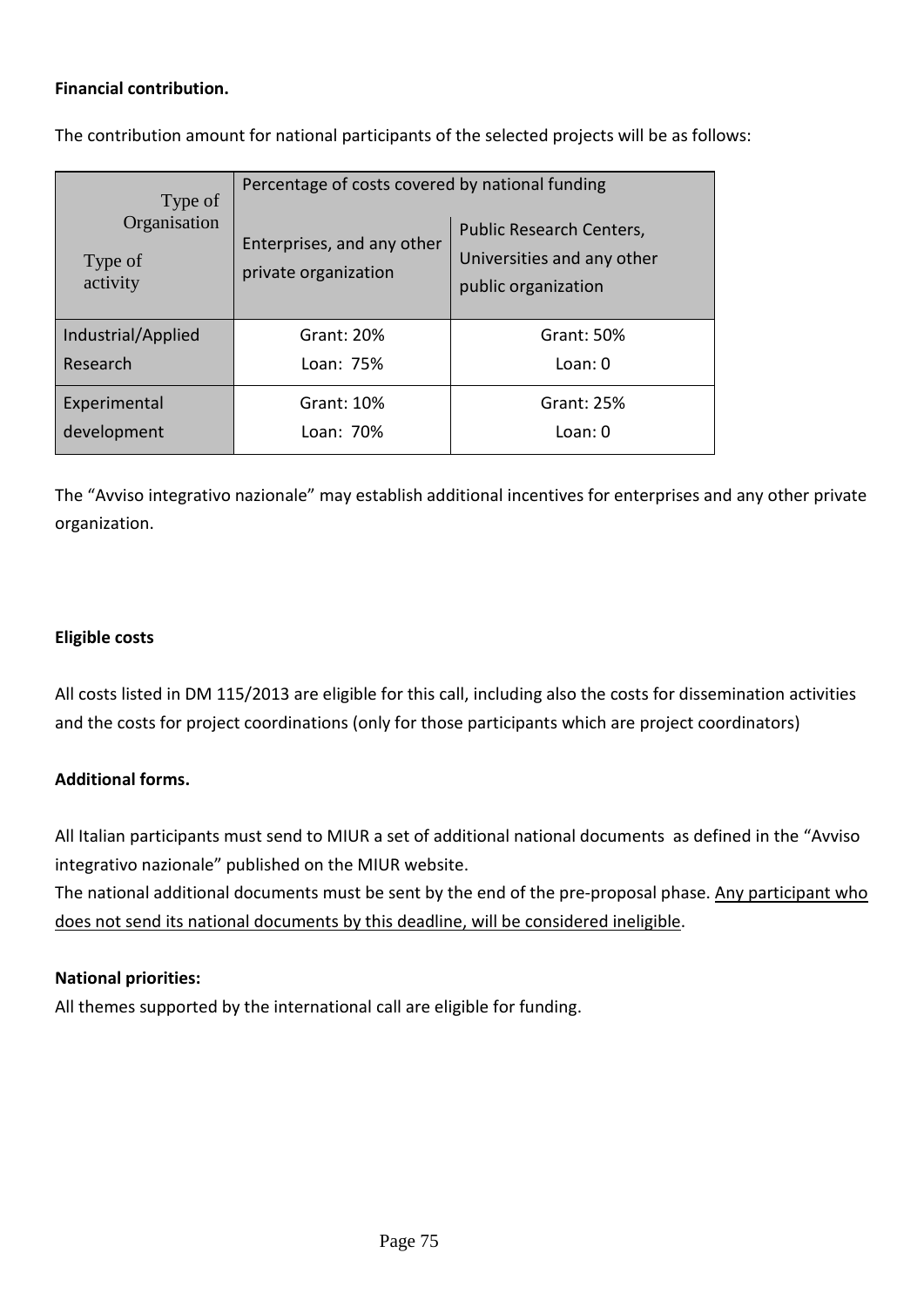

## **Norway**

## **Participating organisation**:

The Research Council of Norway (budget for this call: Up to 1 000 000  $\varepsilon$ )

#### **National Contact Person(s)**:

Dr. Kirsti Anker-Nilssen, Senior adviser and national JPI FACCE coordinator, The Research Council of Norway (RCN), Telephone: +47 48 07 38 98, E-mail: [kan@rcn.no](mailto:kan@rcn.no)

## **Name of & link to the funding programmes**:

FACCE-JPI is established as an independent activity in line with national programmes. A website is under construction.

## **Minimum and/or maximum project duration**:

Proposed projects may last up to 36 months

#### **Minimum and/or maximum funding per project**:

The maximum grant for Norwegian participation is set to 500.000  $\epsilon$  per proposal.

#### **Who can be eligible for funding (incl. industry participation)?**

Norway will support Researcher Projects in this call. This implies that the responsible Norwegian partner in the project has to be a Norwegian research institution while Norwegian companies/groups of companies/trade and industry organizations are welcome to join the projects as partners or subcontractors.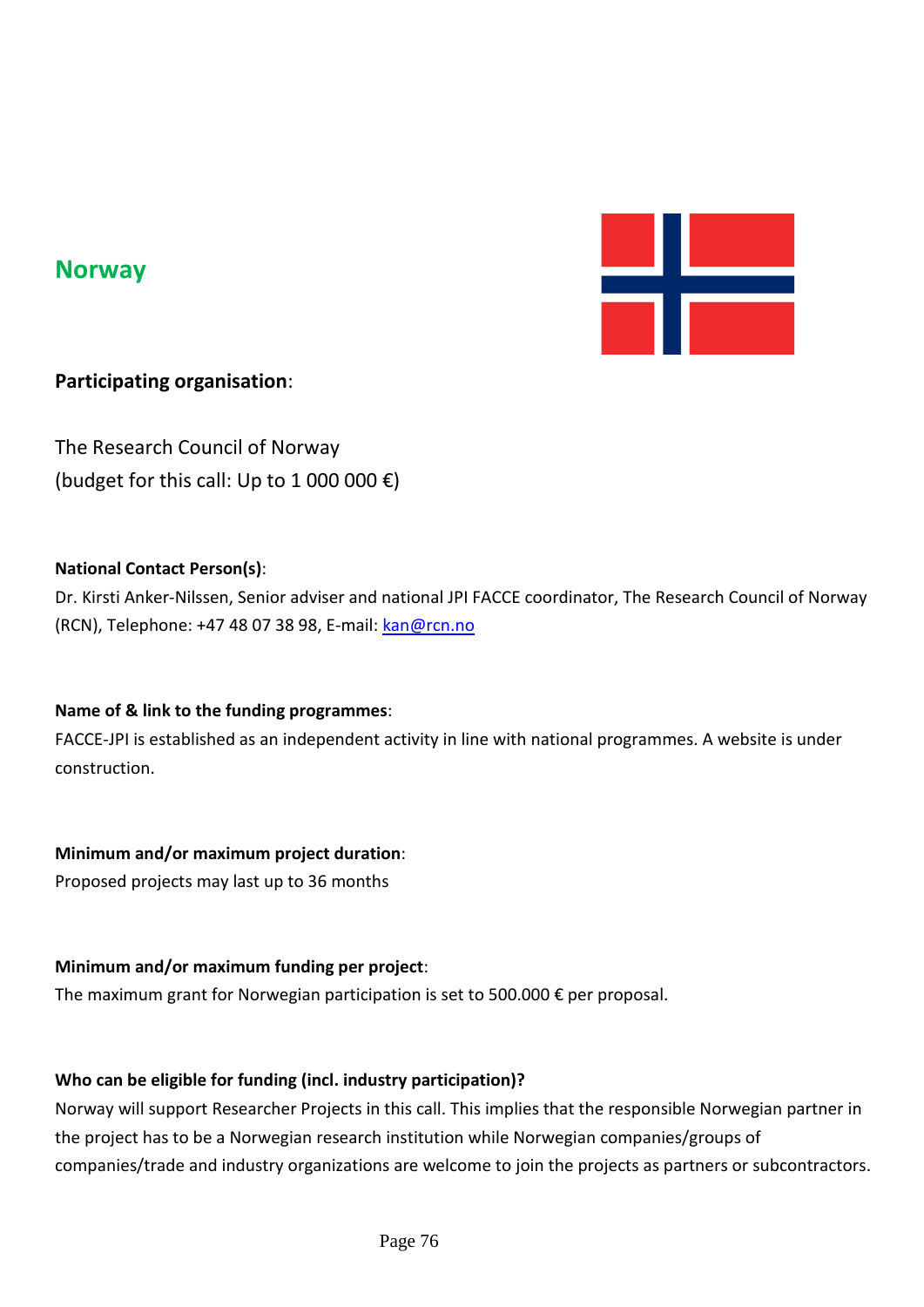Norwegian participation must fulfil RCN's requirements for researcher projects: [http://www.forskningsradet.no/servlet/Satellite?c=Page&cid=1195592882768&pagename=Forskningsradet](http://www.forskningsradet.no/servlet/Satellite?c=Page&cid=1195592882768&pagename=ForskningsradetEngelsk%2FHovedsidemal) [Engelsk%2FHovedsidemal](http://www.forskningsradet.no/servlet/Satellite?c=Page&cid=1195592882768&pagename=ForskningsradetEngelsk%2FHovedsidemal)

The Norwegian participation must also follow RCN's General Terms and Conditions for R&D Projects: [http://www.forskningsradet.no/servlet/Satellite?c=Page&cid=1138882213515&pagename=Forskningsradet](http://www.forskningsradet.no/servlet/Satellite?c=Page&cid=1138882213515&pagename=ForskningsradetEngelsk%2FHovedsidemal) [Engelsk%2FHovedsidemal](http://www.forskningsradet.no/servlet/Satellite?c=Page&cid=1138882213515&pagename=ForskningsradetEngelsk%2FHovedsidemal)

Only the Norwegian project partners of positively evaluated projects in the first step will be eligible for the second step. Project partners of financed projects will have to submit national application forms to The Research Council of Norway after notification.

#### **National priorities:**

No additional national priorities.

#### **National information meeting:**

The Research Council of Norway will arrange a national information meeting on January 23<sup>rd</sup>, 10:00-12:00. at Lysaker, for researchers and other stakeholders interested in participating in the call. For registration, please send an e-mail to [kan@rcn.no](mailto:kan@rcn.no) before the 20<sup>th</sup> of January.

Information will also be given at [www.forskningsradet.no/bionaer](http://www.forskningsradet.no/bionaer)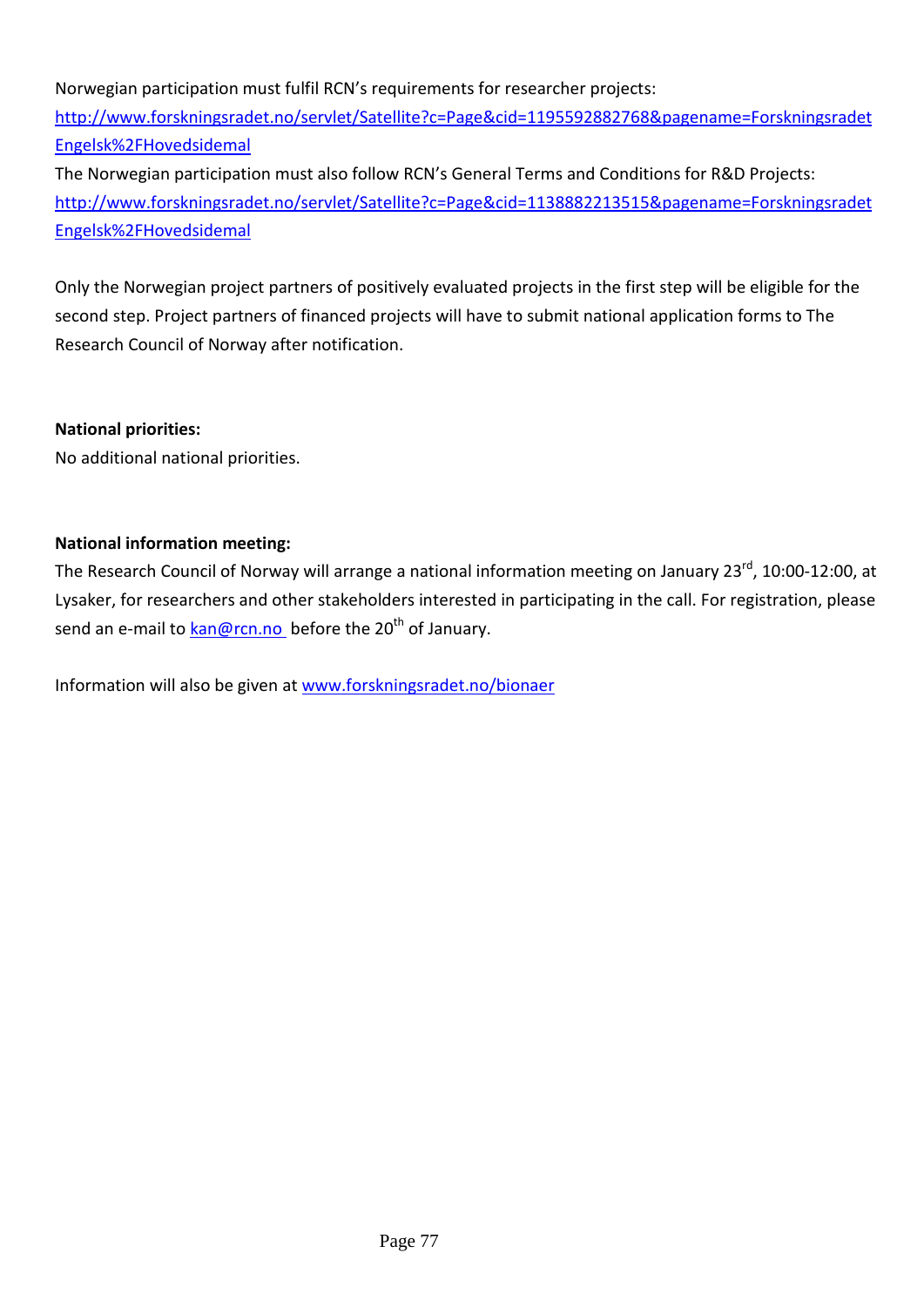# **Poland**



## **Participating organisation**:

The National Centre for Research and Development

(Narodowe Centrum Badań i Rozwoju), www.ncbr.gov.pl (500 000 €)

#### **National Contact Person(s)**:

- Kinga, Szymańska-Rzeźnik, Chief Expert, NCBR, 00 48 22 39 07 457, [kinga.szymanska@ncbr.gov.pl](mailto:kinga.szymanska@ncbr.gov.pl) (NCP1)
- Izabela, Rzepczyńska, Deputy Head of Department, NCBR, + 48 22 244 28 58, [izabela.rzepczynska@ncbr.gov.pl](mailto:izabela.rzepczynska@ncbr.gov.pl) (NCP2)

#### **Name of & link to the funding programmes**:

- Funding programme BIOSTRATEG: [www.ncbr.gov.pl/programy-strategiczne/srodowisko-naturalne](http://www.ncbr.gov.pl/programy-strategiczne/srodowisko-naturalne-rolnictwo-i-lesnictwo---biostrateg)[rolnictwo-i-lesnictwo---biostrateg](http://www.ncbr.gov.pl/programy-strategiczne/srodowisko-naturalne-rolnictwo-i-lesnictwo---biostrateg)

#### **Minimum and/or maximum project duration**:

Proposed projects may last up to 36 months.

#### **Minimum and/or maximum funding per project**:

In relation to the budget limit (500 000 €) it is recommended that one project can require up to 200 000 €.

#### **Who can be eligible for funding (incl. industry participation)?**

Following entities are eligible to apply:

- Research organisations
- Micro, Small, Medium and Large Enterprise.

Organization must be registered in Poland.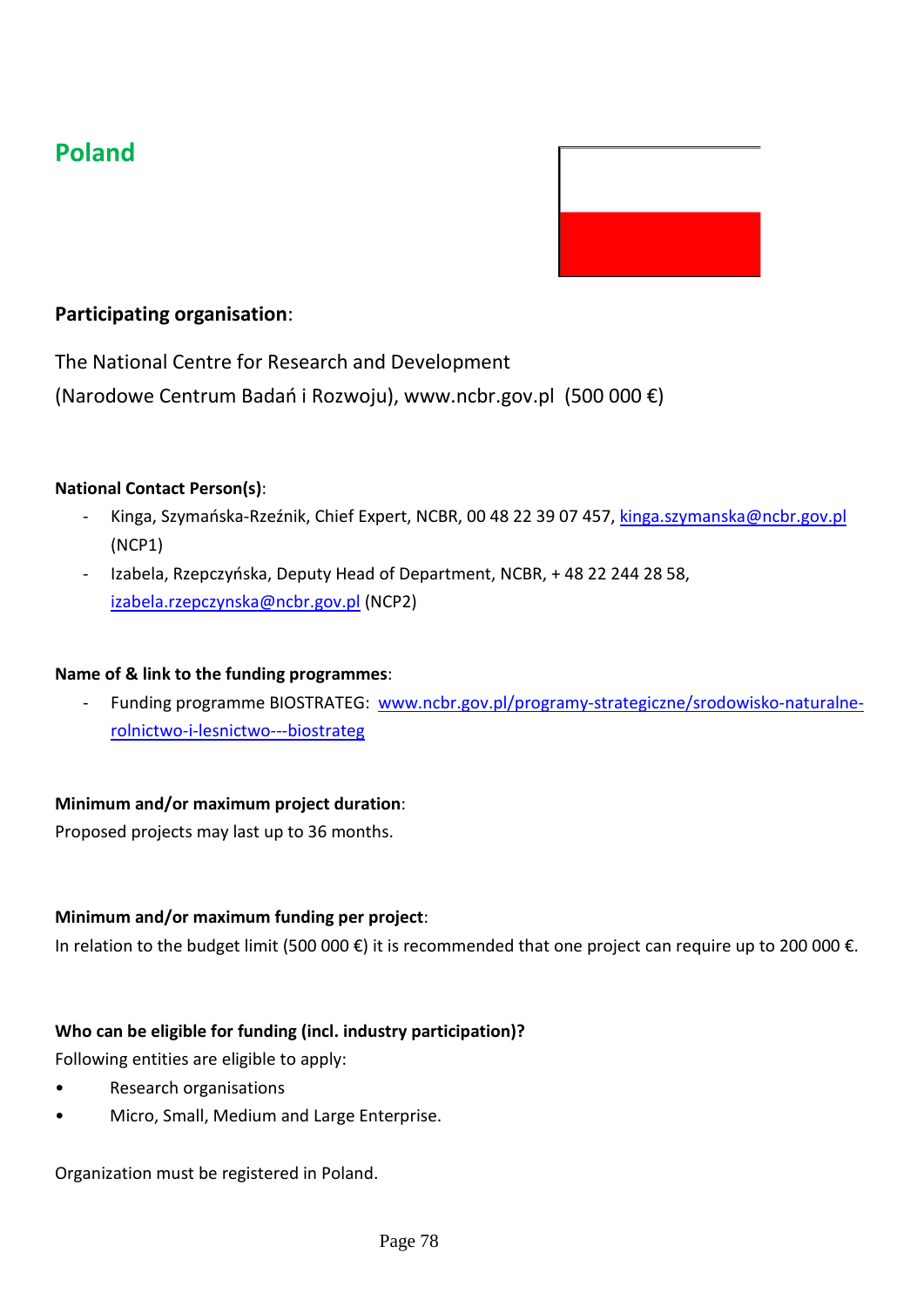#### **National priorities:**

Funding agency recommends that proposed projects should be in line with the National Research Programme and thematic areas of BIOSTRATEG (national strategic programme).

#### **Additional eligibility criteria:**

All proposals must be aligned with National regulations, inter alia:

- The Act of 30 April 2010 on the Principles of Financing Science, published in Journal of Laws No. 96 item 615, 2010;
- The Act of 30 April 2010 on the National Centre for Research and Development, published in Journal of Laws No. 96 item 616, 2010;

#### **Eligible costs:**

The eligible costs shall be the following:

- 1. **personnel costs** (researchers, technicians and other supporting staff to the extent employed on the research project);
- 2. **costs of instruments and equipment, technical knowledge and patents** to the extent and for the period used for the research project; if such instruments and equipment are not used for their full life for the research project, only the depreciation costs corresponding to the life of the research project, as calculated on the basis of good accounting practice, shall be considered eligible;
- 3. **costs for buildings and land**, to the extent and for the duration used for the research project; with regard to buildings, only the depreciation costs corresponding to the life of the research project, as calculated on the basis of good accounting practice shall be considered eligible; for land, costs of commercial transfer or actually incurred capital costs shall be eligible;
- 4. **cost of contractual research,** costs of consultancy and equivalent services used exclusively for the research activity; this cost type cannot account for more that **70%** of all eligible costs of a project; the subcontracting can be obtained from consortium partner only in justified case, this need will be verified by a national experts panel;
- 5. **other operating costs** including costs of materials, supplies and similar products incurred directly as a result of the research activity;
- 6. **additional overheads** incurred indirectly as a result of the research project; that costs cannot account for more than **25%** of all eligible project costs; That costs (6) are counted as a multiplication by percentage given above (called x%) and the rest of direct costs, excluding subcontracting (4); It means  $6=(1+2+3+5)*x%$ .

#### **National funding rates:**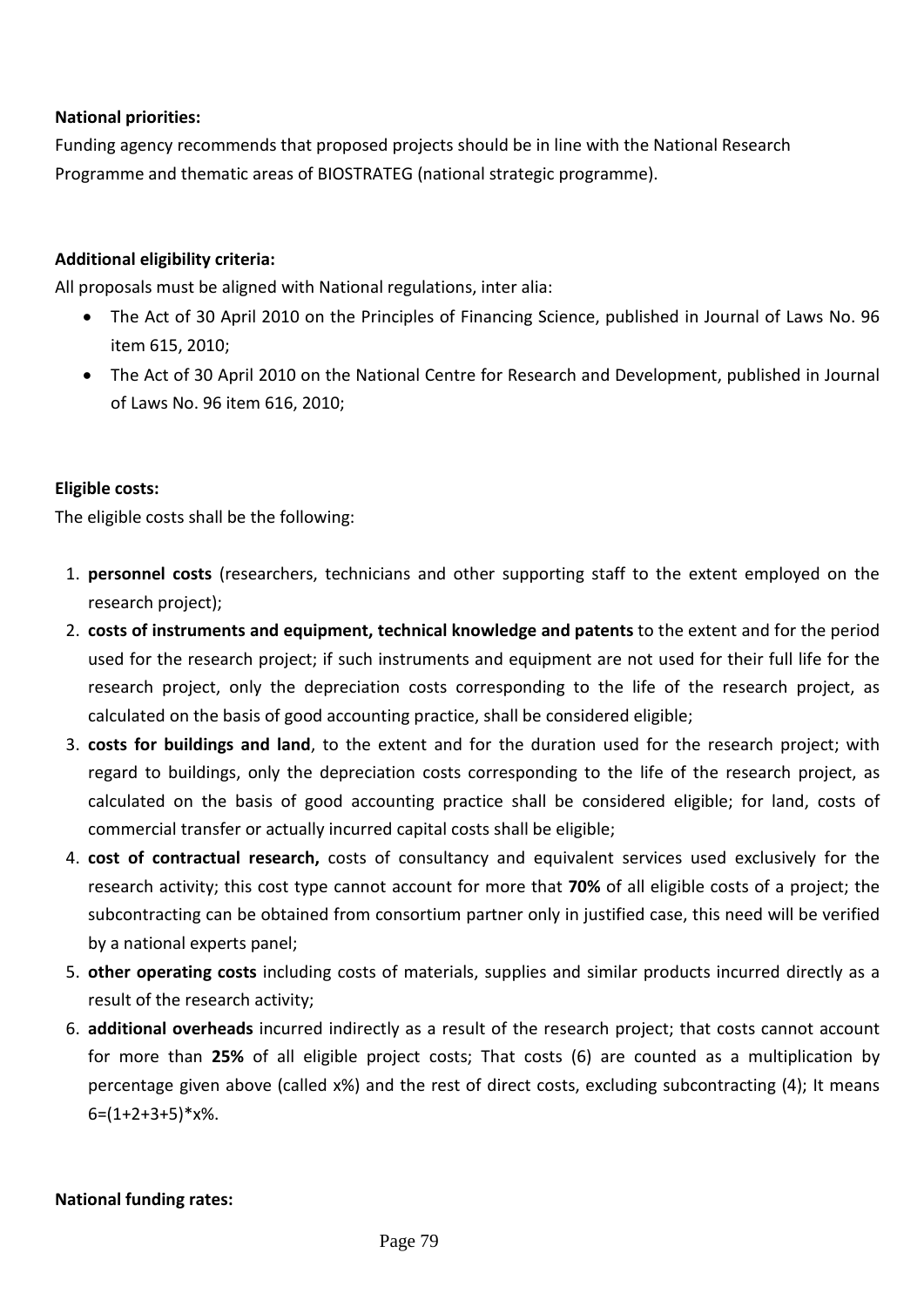Funding quota of Polish participants can be up to 100% for research organisations. In the case of enterprises, funding quota will be decided on a case-by-case basis depending on the size of the company, type of research/development, risk associated with the research activities and commercial perspective of exploitation. Organizations must be registered in Poland.

|                           | Large              | <b>Medium</b>      | <b>Small</b>       | <b>Universities and research</b> |
|---------------------------|--------------------|--------------------|--------------------|----------------------------------|
|                           | <b>Enterprises</b> | <b>Enterprises</b> | <b>Enterprises</b> | organizations                    |
| <b>Fundamental/Basic</b>  |                    |                    |                    | Up to                            |
| Research                  |                    |                    |                    | 100 %                            |
| <b>Industrial/Applied</b> | Up to              | Up to              | Up to              | Up to                            |
| Research                  | $50+15$ (max       | $50+10+15$ (max    | $50+20+15$ (max    | 100 %                            |
|                           | 65 %)              | 75 %)              | 80 %)              |                                  |
| Experimental              | Up to              | Up to              | Up to              | Up to                            |
| development               | $25+15$ (max       | $25+10+15$ (max    | $25+20+15$ (max    | 100 %                            |
|                           | 40 %)              | 50 %)              | 80 %)              |                                  |

In case of enterprises only Industrial/Applied Research and Experimental Development will be fund. Other type of activities (e.g. coordination, dissemination, management) is not eligible for funding as separate research tasks in the project schedule.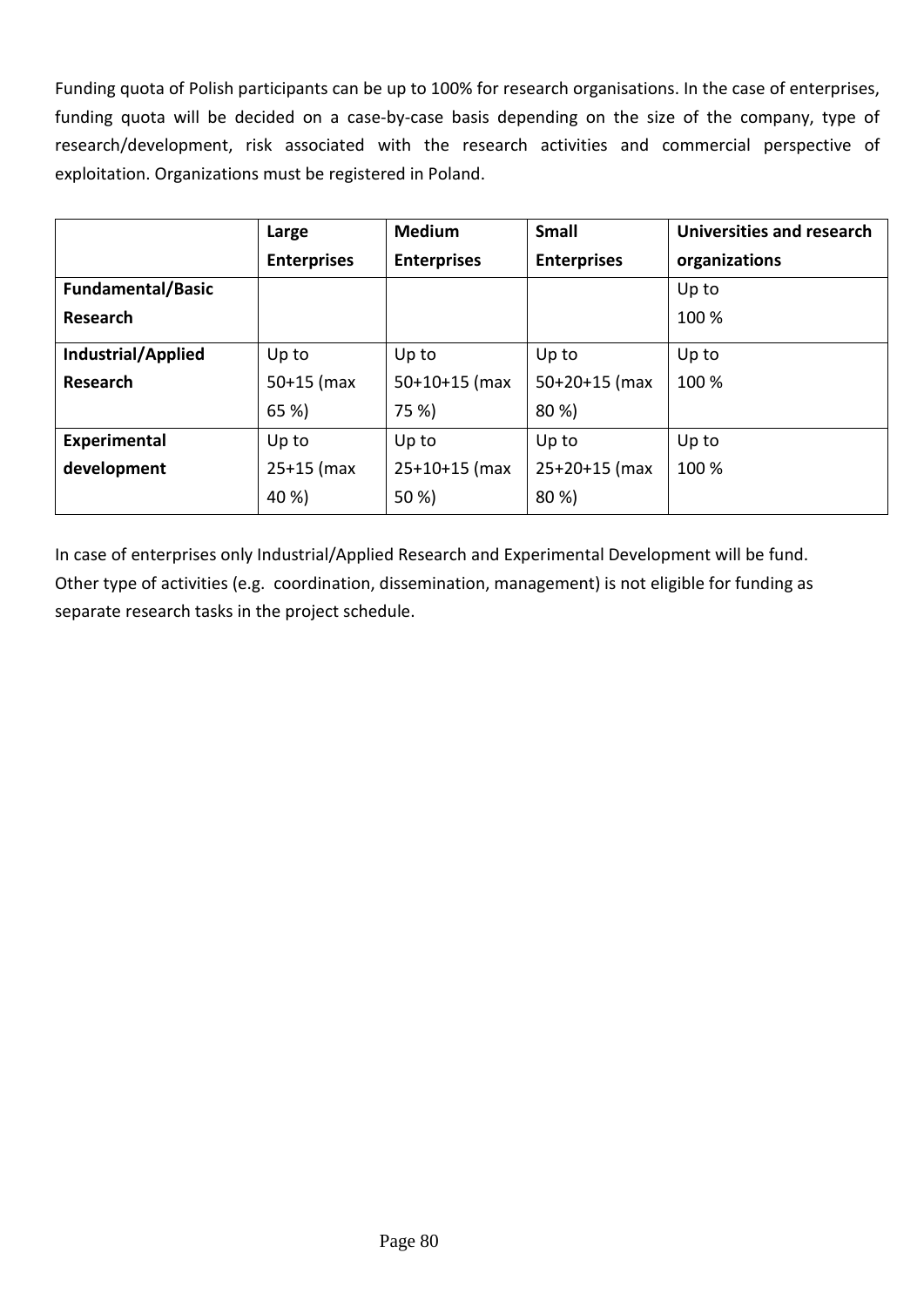## **Romania**



## **Participating organisation(s)**:

Executive Unit for Financing Higher Education, Research, Development and Innovation (UEFISCDI) - 500.000 Euro.

#### **National Contact Person(s)**:

Bratu Luciana, Head of International Relations and Implementation Projects, UEFISCDI, Bd. Schitu Magureanu 1,et.3.camera 6, Sector 5, Bucuresti web: [www.uefiscdi.gov.ro](http://www.uefiscdi.gov.ro/) Tel: 021 307 19 (10); (35) E-mail[: luciana.bratu@uefiscdi.ro](mailto:luciana.bratu@uefiscdi.ro)

Asanica Adrian, Expert UEFISCDI Tel: +40744.45.00.11 E-mail[: adrian.asanica@uefiscdi.ro](mailto:adrian.asanica@uefiscdi.ro)

#### **Name of & link to the funding programmes**:

<http://uefiscdi.gov.ro/Public/cat/593/Parteneriate.html> <http://www.cdi2020.ro/wp-content/uploads/2014/02/pn-cdi-2014-2020.pdf> [http://www.cdi2020.ro/wp-content/uploads/2014/02/STRATEGIA\\_Versiunea-tehnica\\_Februarie-2014.pdf](http://www.cdi2020.ro/wp-content/uploads/2014/02/STRATEGIA_Versiunea-tehnica_Februarie-2014.pdf)

#### **Minimum and/or maximum project duration**:

Proposed projects may last up to 36 months.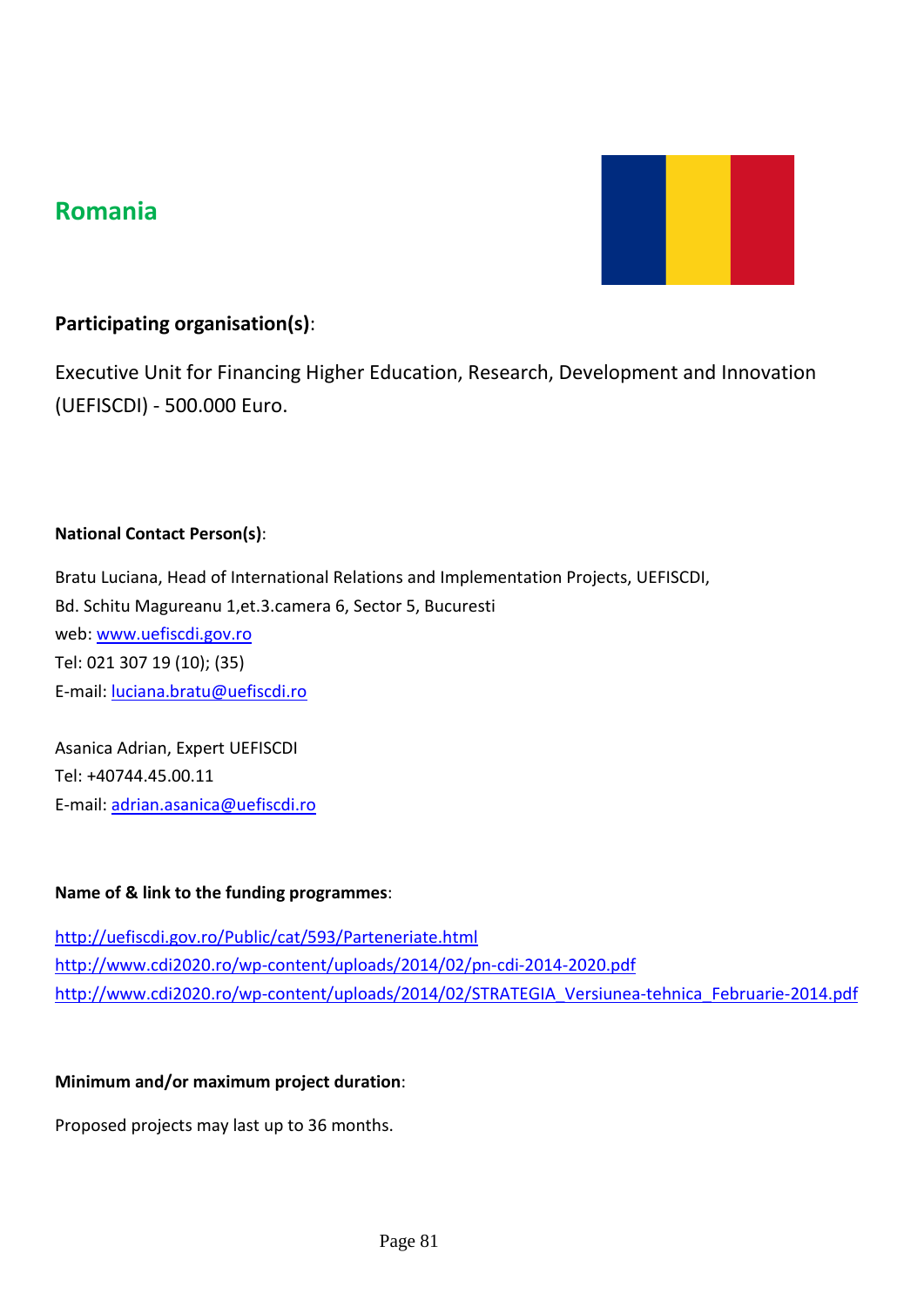### **Minimum and/or maximum funding per project**:

One project can require up to 250.000 €.

## **Who can be eligible for funding (incl. industry participation)?**

Eligible entities for funding are universities, public institutions, R&D national institutions, joint-stock companies, SME's and Large companies, NGOs (associations, foundations, etc.), others. We can fund only Romanian research teams. For universities, public institutions, R&D national institutions funding is 100%, and for SMEs and Large companies, financing is under the permit N 542/2007 of the European Commission. *Eligible costs:*

For the fundamental research activities, industrial research and experimental

development, according to HG 134/2011, types of expenses are eligible, as follow:

a. Staff costs;

b. Logistics expenses

Capital expenditure ;

Expenditure on stocks - supplies and inventory items;

Expenditure on services performed by third parties cannot exceed 25 % of the funding from the public budget. The subcontracted parts should not be core/substantial parts of the project work;

c. Travel expenses;

d. Overhead (indirect costs) is calculated as a percentage of direct costs: staff costs, logistics costs (excluding capital costs) and travel expenses. Indirect costs will not exceed 20 % of direct costs, excluding the cost for subcontracting.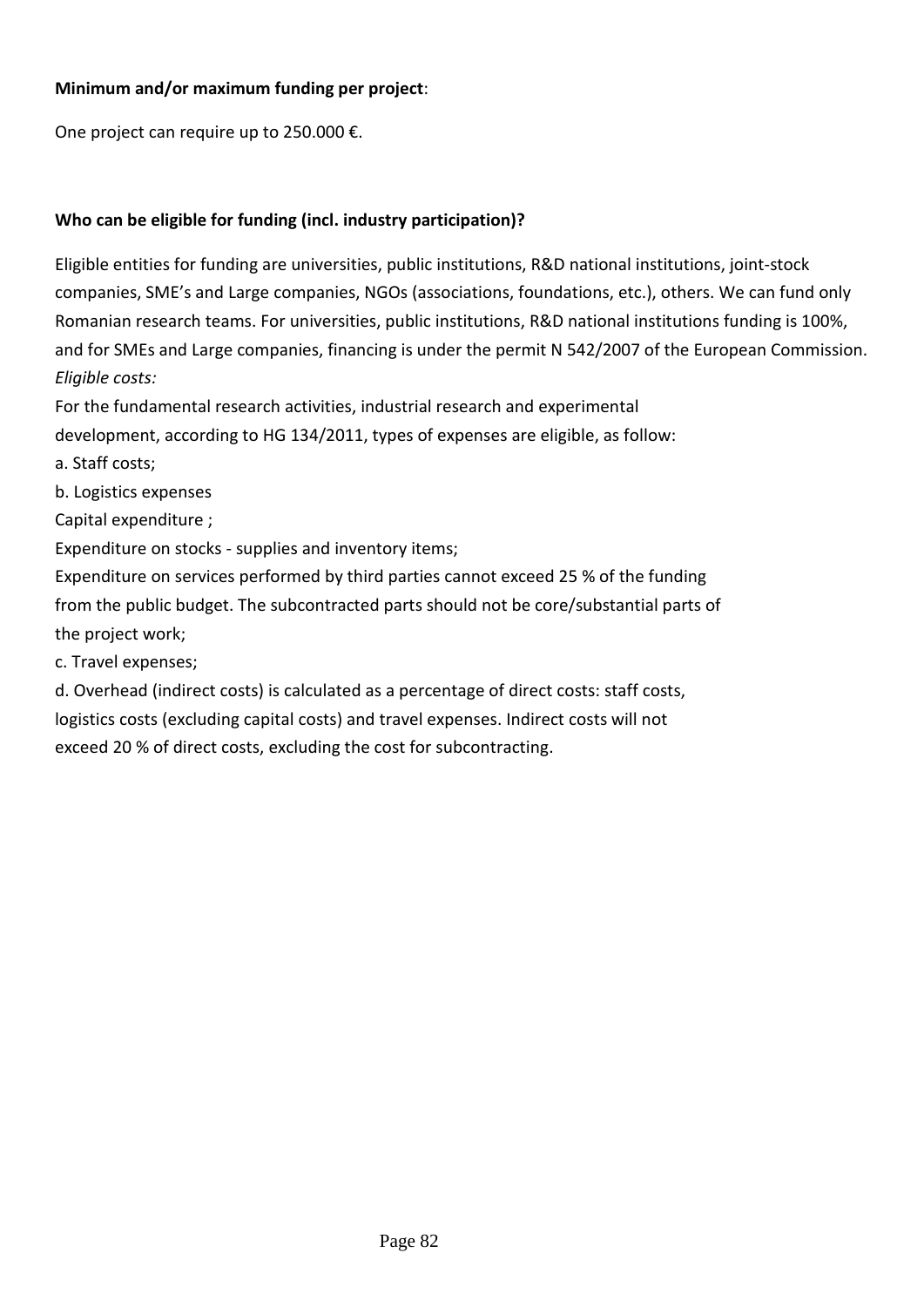## **Spain**



## **Participating organisation(s)**:

INIA, Instituto Nacional de Investigación y Tecnología Agraria y Alimentaria (National Institute of Agricultural and Foor Research and Technology) (300,000 €)

#### **National Contact Person(s)**:

- Pablo Aller, Project Manager, INIA, +34 91 347 87 45, [eranets@inia.es](mailto:eranets@inia.es)
- Rocío Lansac, Unit Coordinator, INIA, +34 91 347 87 89, [eranets@inia.es](mailto:eranets@inia.es)

#### **Name of & link to the funding programmes**:

- INIA's [funding programme for this ERA-NET CoFund: fundamental research projects for agricultural](http://www.idi.mineco.gob.es/portal/site/MICINN/menuitem.d20caeda35a0c5dc7c68b11001432ea0/?vgnextoid=551c282978ea0210VgnVCM1000001034e20aRCRD)  [resources and technologies in partnership with autonomous regions, and of complementary actions](http://www.idi.mineco.gob.es/portal/site/MICINN/menuitem.d20caeda35a0c5dc7c68b11001432ea0/?vgnextoid=551c282978ea0210VgnVCM1000001034e20aRCRD) <http://www.inia.es/inia/>

#### **Minimum and/or maximum project duration**:

Proposed projects may last from 12 to 36 months

#### **Minimum and/or maximum funding per project**:

One project can require up to 75.000 €. There can be several Spanish partners per project proposal.

#### **Who can be eligible for funding (incl. industry participation)?**

Applicants must be national public research organisations and public universities. The rest of organisations (ONGs, foundations, enterprises,SME, etc.) are also welcome to participate by their own resources.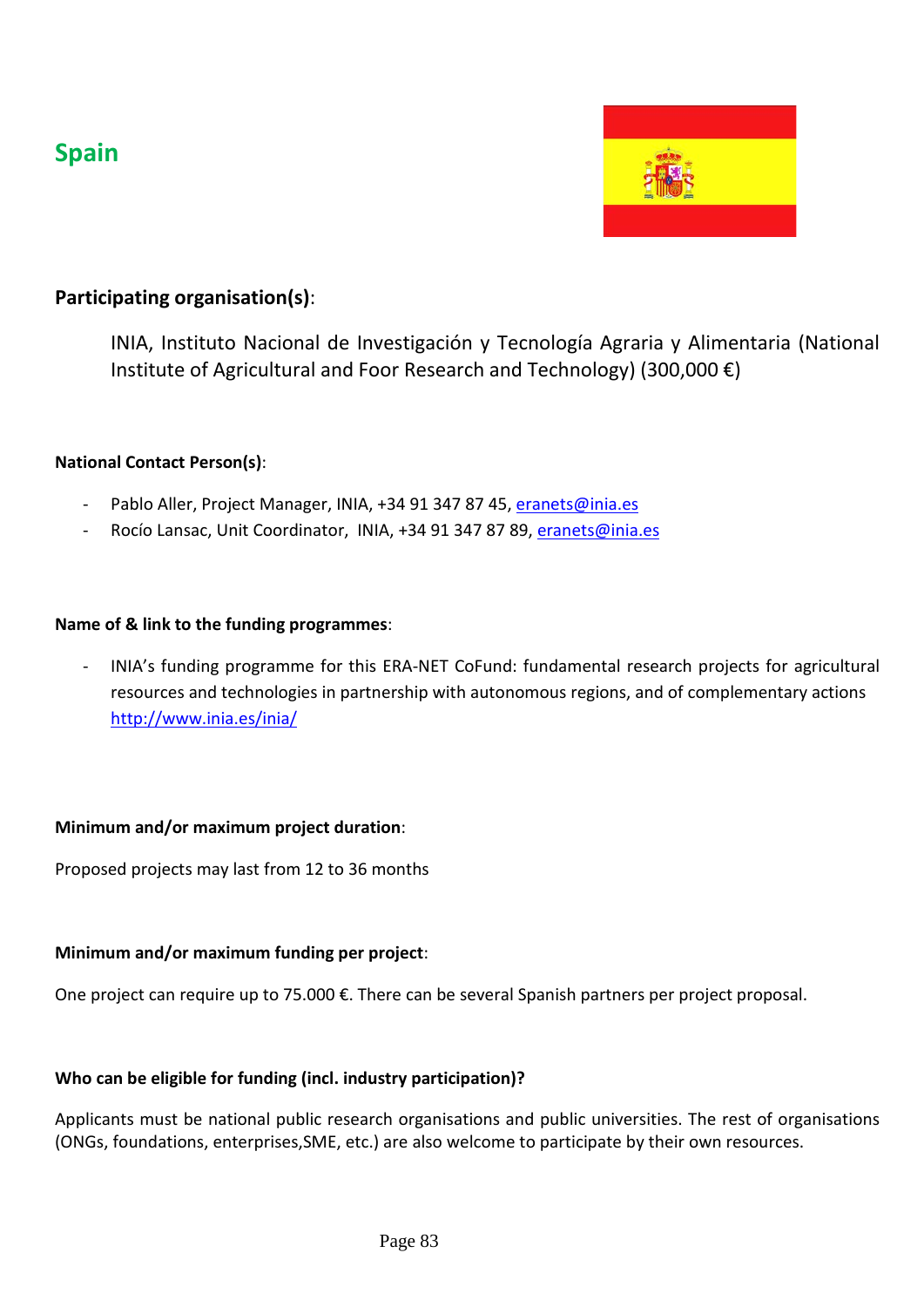#### **National priorities:**

- Economic and environmental assessment of integrated food and biomass systems under different agro-ecological conditions and a whole chain assessment of biorefining technologies and production systems based on green biomass.
- Combining production systems for food, feed, fibre and biomass for biorefinery with cascade use of agricultural products, by-products and waste for innovation and optimal use of agricultural products.
- Assessing and increasing biological resource use efficiency of agricultural systems for a sustainable and environmentally friendly development of agricultural production also under climate change.
- Choice of plant species suited for pluriannual productions (e.g. short rotation coppice) as well as for applications and multi-purpose processes: Managing the trade-offs between choice of multi-purpose species vs. of versatile plants vs specialized crops.
- Options for synergy between ecosystem services and biomass harvest from semi-natural grasslands via biorefinery creating high value products and bioenergy.
- Land-use strategies around biomass production to minimize land requirement to provide a given volume of biomass including also global-scale modeling for indirect effects.
- Increased sustainability by more efficient use of available resources (light, water, major nutrients, minerals).

## **Eligibility**

The call is addressed to national public research institutions and public universities.

The requested contribution for Spanish partners in a project consortium shall not exceed 75.000 Euro. Project consortiums have to be composed by at least three countries participating in the call.

All areas mentioned in the call text are eligible, although the topics listed in the previous section (National priorities) will be prioritized.

Interdisciplinary research proposals and participation of enterprises and SMEs will be prioritized.

## **Funding**

Funding can be granted to research teams according to the rules and procedures of INIA. Funding will be subject to availability of the national budget and under the Spanish rules (Ley 38/2003, de 17 de noviembre, General de Subvenciones).

It is advisable to communicate the intention to submit a proposal, and its details, to INIA (NCP) at least 7 days before the closing date for pre-proposals and full proposals, respectively.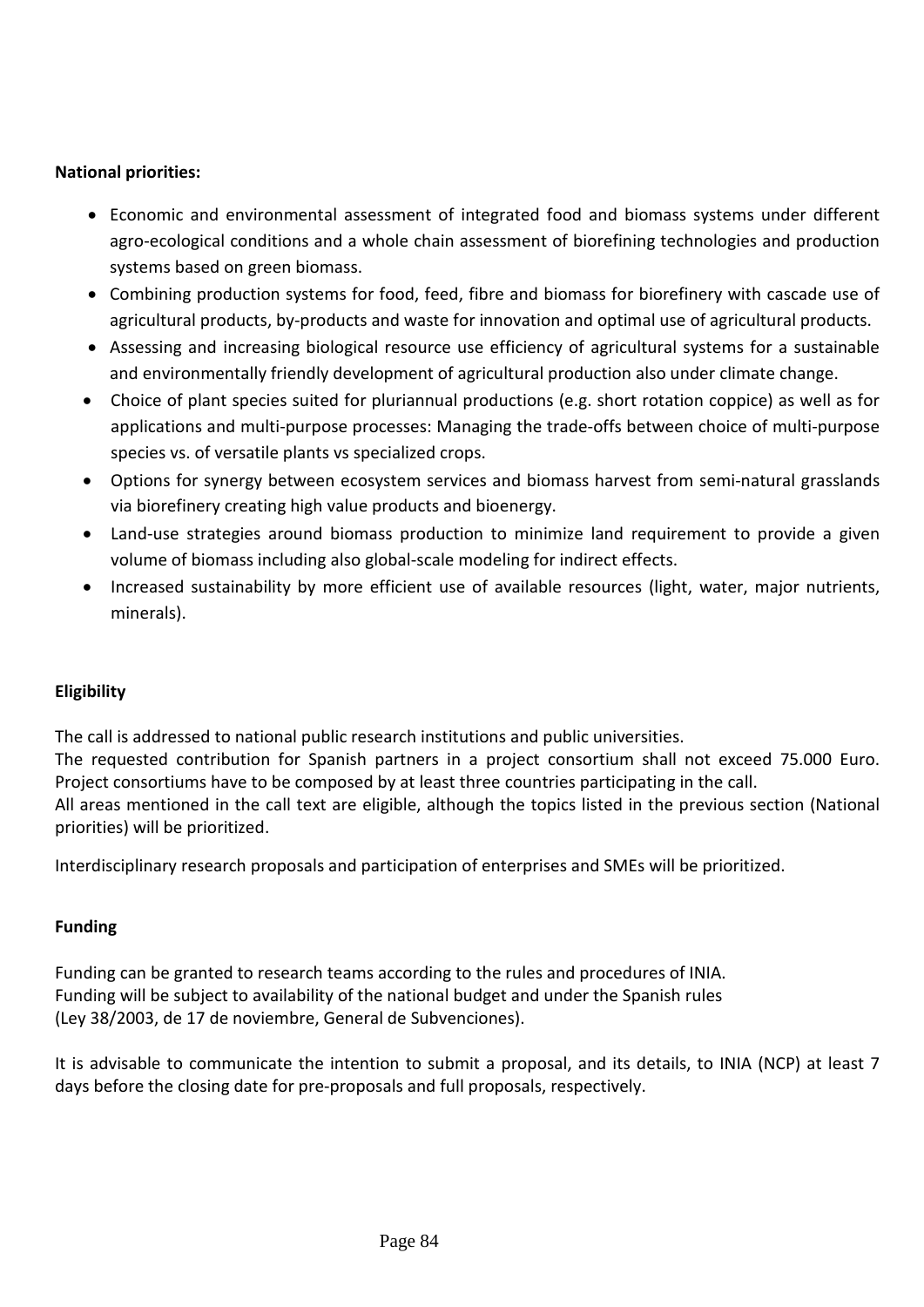#### **Admitted costs**

Only costs arising after the start of the project are eligible, funding does not cover expenditure for activities implemented before the project has been granted. Subcontracts to carry out considerable parts of the research are not admitted costs, applicants should implement the project and should have the necessary resources to that end.

The beneficiary should break down the costs per year, as following:

Direct costs:

- Personal: Only for non-permanent scientific staff and non-permanent technicians hired for the project. Under no condition are eligible expenses for permanent staff. Grants will not be eligible as personal costs.
- Consumables/Equipment: Any consumables necessary for the implementation of the project can be provided. Only essential scientific equipment purchased specifically for the project will be eligible.
- Travel:—can be charged as eligible costs in accordance with national rules (INIA web http://www.inia.es/) and only for personnel included in the project.

Indirect costs:

Overhead costs must be calculated and must not exceed 20 % of the direct costs. Electricity, heating, some consumables (office supplies, toners for prints) and repairs are considered overheads.

The funds will be transferred to the beneficiary in annual payments. First annual will be transferred in an advance payment at the start of the project and the other(s) after scientific and financial justification by corresponding to each year. Annual scientific report in Spanish and English will be needed. Standards economic and scientific rationale for all beneficiaries of calls ERA-nets in which the funder is INIA are available at:

<http://www.inia.es/IniaPortal/goUrlDinamica.action?url=http://wwwsp.inia.es/RelInt/Era-nets/Noticias>

**NCP**: For further information please contact the INIA representatives:

- Pablo Aller, Project Manager, INIA, +34 91 347 87 45[, eranets@inia.es](mailto:eranets@inia.es)
- Rocío Lansac, Unit Coordinator, INIA, +34 91 347 87 89, [eranets@inia.es](mailto:eranets@inia.es)

National Institute of Agriculture and Food Research and Technology (INIA)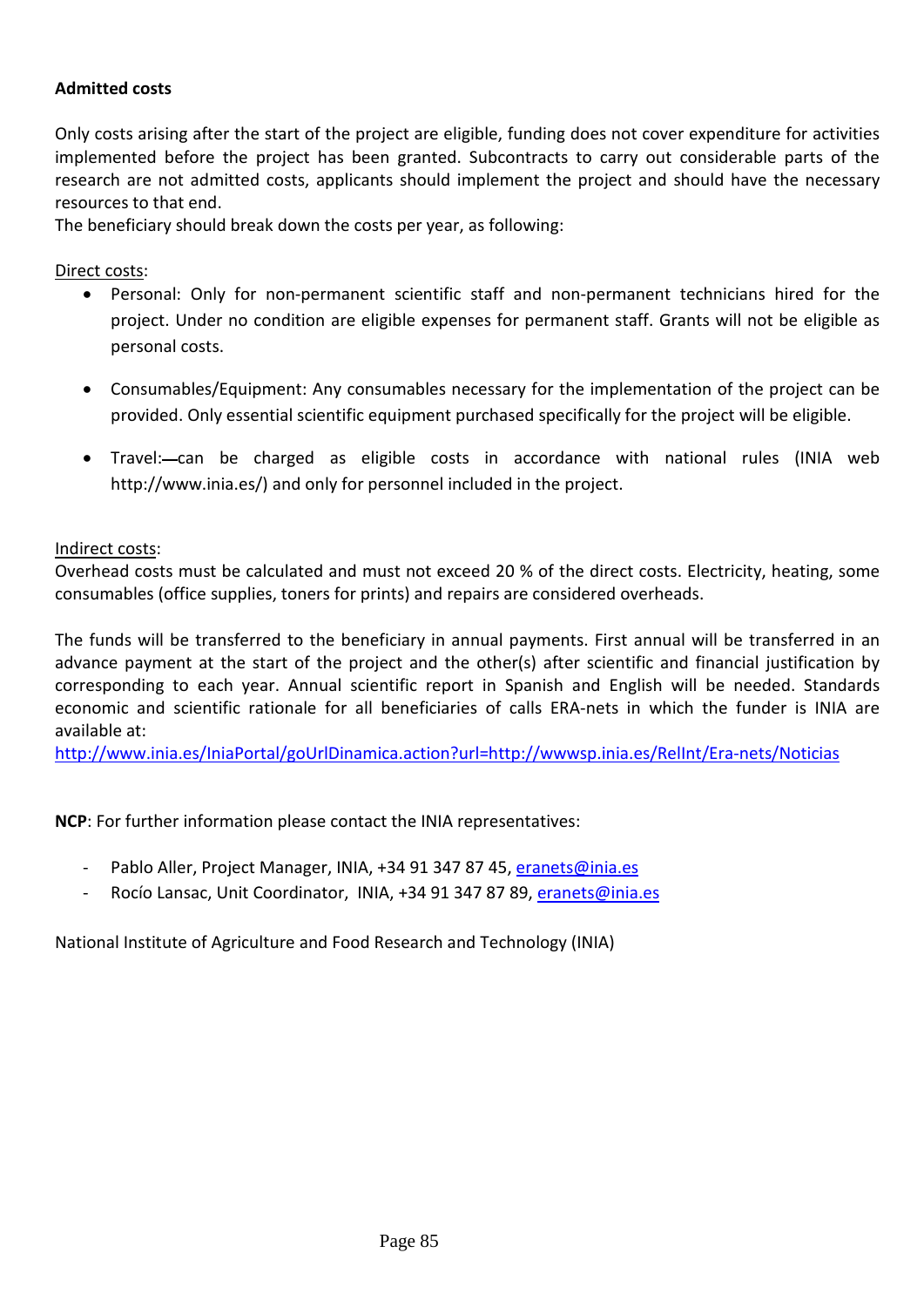## **The Netherlands**

## **Participating organisation(s)**:

Netherlands Organisation for Scientific Research (1.750.000 €)

#### **National Contact Person(s)**:

Martijn Los MSc.| Netherlands Organisation for Scientific Research | Department Earth and Life Sciences | Policy Officer | Telephone: +31 70 344 05 08 | m.los@nwo.nl |

#### **Name of & link to the funding programmes**:

NWO Earth and Life Sciences [\(www.nwo.nl/alw\)](http://www.nwo.nl/alw): Funding for international activities in the economic priority areas Agri&Food and Horticulture & Propagation Materials, linked to FACCE-JPI.

#### **Minimum and/or maximum project duration**:

Proposed participations may last up to a maximum of 36 months.

#### **Minimum and/or maximum funding per project**:

A single Dutch partner may request a maximum of 250.000 €, consisting of approx. 200.000 € for personnel and max. 50.000 € for materials (consumables and travel). For personnel funding can be requested for postdoc researchers (temporary position) only, with the exception of senior researchers with a fixed position at TO2 or HBO institutes for whom funding can be requested at post-doc level in this specific call (see additional criteria).

The maximum number of Dutch participants (applicable for funding) per consortium is two. Leading to a maximum funding of 500.000 € per project.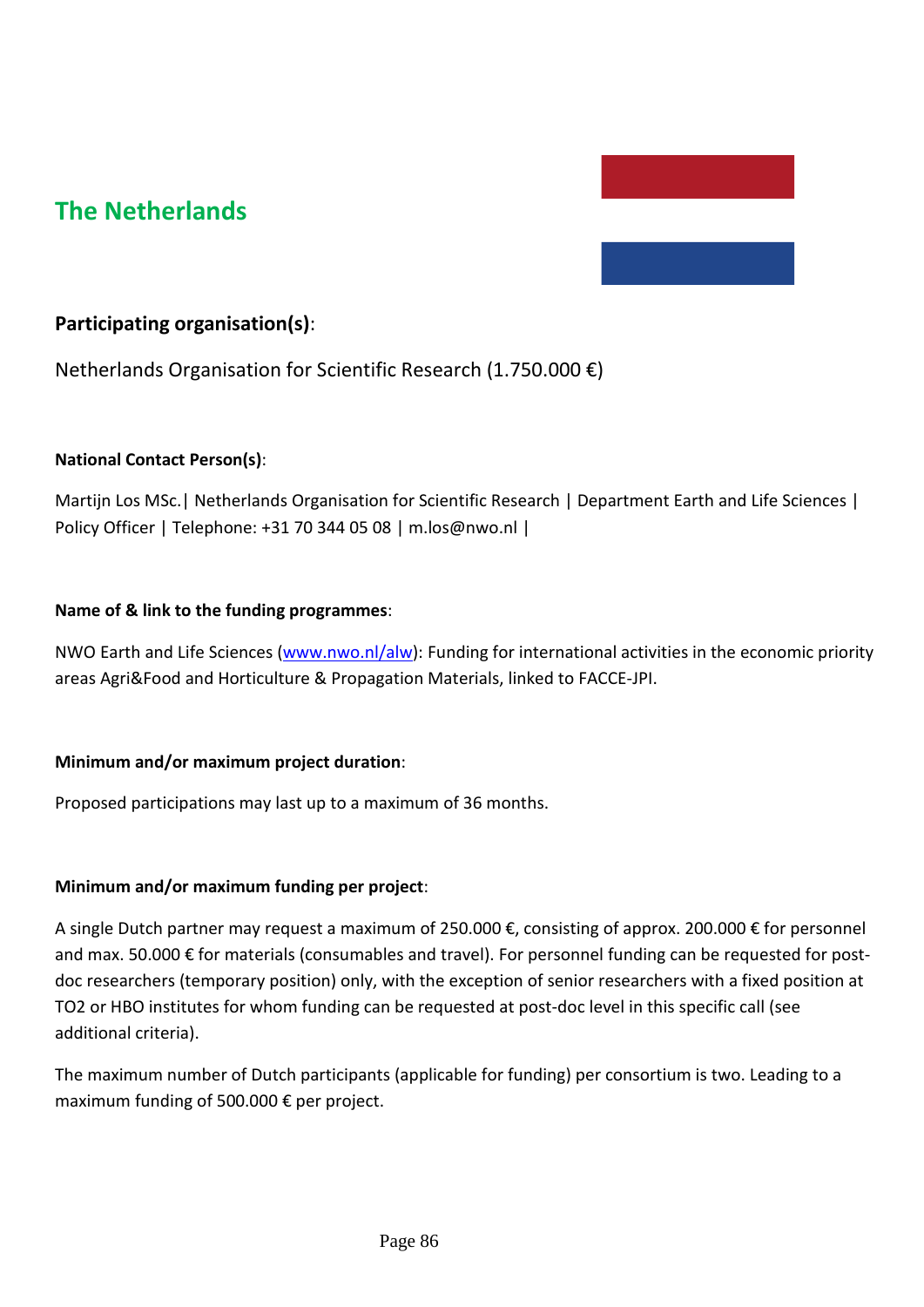## **Who can be eligible for funding (incl. industry participation)?**

Funding can be applied for by associate, assistant and full professors or researchers with a comparable position who work within the earth and life sciences and hold an appointment at a Dutch university or a research institute recognised by NWO. For this specific call, this includes TO2 and HBO institutes (see additional criteria).

Non-eligible Dutch partners (e.g. private companies, foundations) may participate in a consortium at their own expense (i.e. as non-funded partner). These partners should provide written confirmation of their participation using the format provided in Annex C of the call for proposals.

## **Link to the national page of the call**

<http://www.nwo.nl/financiering/onze-financieringsinstrumenten/alw/era-net-surplus/era-net-surplus.html>

#### **Additional criteria**

Unless indicated otherwise on the national page for this call, criteria applied for Dutch participation in this ERA-NET Cofund call of JPI-FACCE are similar to those of the Open Competition of NWO-ALW.

An individual Dutch applicant may request funding for only one project (part of a consortium) in this JPI-FACCE call.

As agreed with the Ministry of Economic Affairs and Ministry of Education, Culture and Science concerning the rules for international funding of transnational calls, the funding rates (post-doc/senior researcher level) applied to universities as well as TO2 and HBO institutes will be in accordance with the VSNU contract in the context of ['Akkoord bekostiging wetenschappelijk onderzoek'](http://www.nwo.nl/financiering/hoe-werkt-dat/Salaristabellen).

TO2 institutes are defined as TNO, DLO (research institutes of Wageningen UR), the National Aerospace Laboratory (NLR), Energy research Centre of the Netherlands (ECN), Deltares and the Maritime Research Institute Netherlands (Marin). HBO institutes are defined as government funded HBO institutes as included in article 1.8 of the ["Wet op het hoger onderwijs en wetenschappelijk onderzoek](http://wetten.overheid.nl/BWBR0005682/geldigheidsdatum_11-11-2014) (WHW)".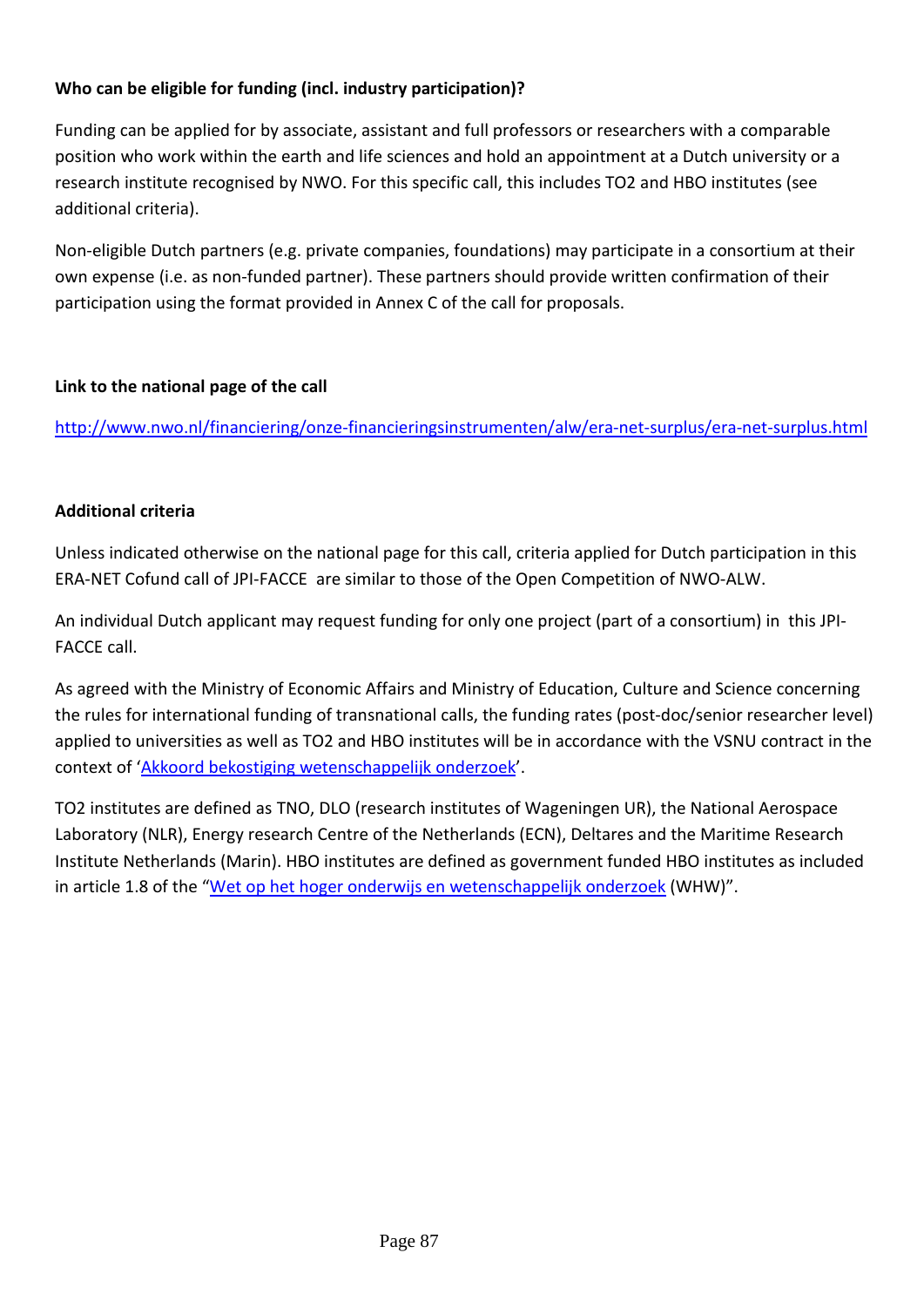# **United Kingdom**



## **Participating organisation(s)**:

Department for Environment Food and Rural Affairs (Defra): € 1.000.000

## **National Contact Person(s)**:

Mike Roper: Sustainable and Competitive Farming Strategy Programme Manager, Defra. + 44 207 238 3150; [mike.roper@defra.gsi.gov.uk](mailto:mike.roper@defra.gsi.gov.uk)

Luke Spadavecchia: SURPLUS Project Officer, Defra. + 44 207 238 4575; [luke.spadavecchia@defra.gsi.gov.uk;](mailto:luke.spadavecchia@defra.gsi.gov.uk)

## **Name of & link to the funding programmes**:

The funding programme for this ERANet is Defra's Sustainable and Competitive Farming Strategy (SCFS) research and development programme under the combined SCFS/Sustainable Land and Soils Evidence Plan:

[https://www.gov.uk/government/uploads/system/uploads/attachment\\_data/file/221058/pb13928](https://www.gov.uk/government/uploads/system/uploads/attachment_data/file/221058/pb13928-evidenceplan-land-soils-farming-strategy.pdf) [evidenceplan-land-soils-farming-strategy.pdf](https://www.gov.uk/government/uploads/system/uploads/attachment_data/file/221058/pb13928-evidenceplan-land-soils-farming-strategy.pdf)

This forms part of Defra's Departmental Evidence Strategy:

<https://www.gov.uk/government/publications/evidence-strategy-for-defra-and-its-network>

## **Minimum and/or maximum project duration**:

Projects may be from 12 to 36 months in duration

## **Minimum and/or maximum funding per project**:

There is no maximum or minimum funding per project Page 88